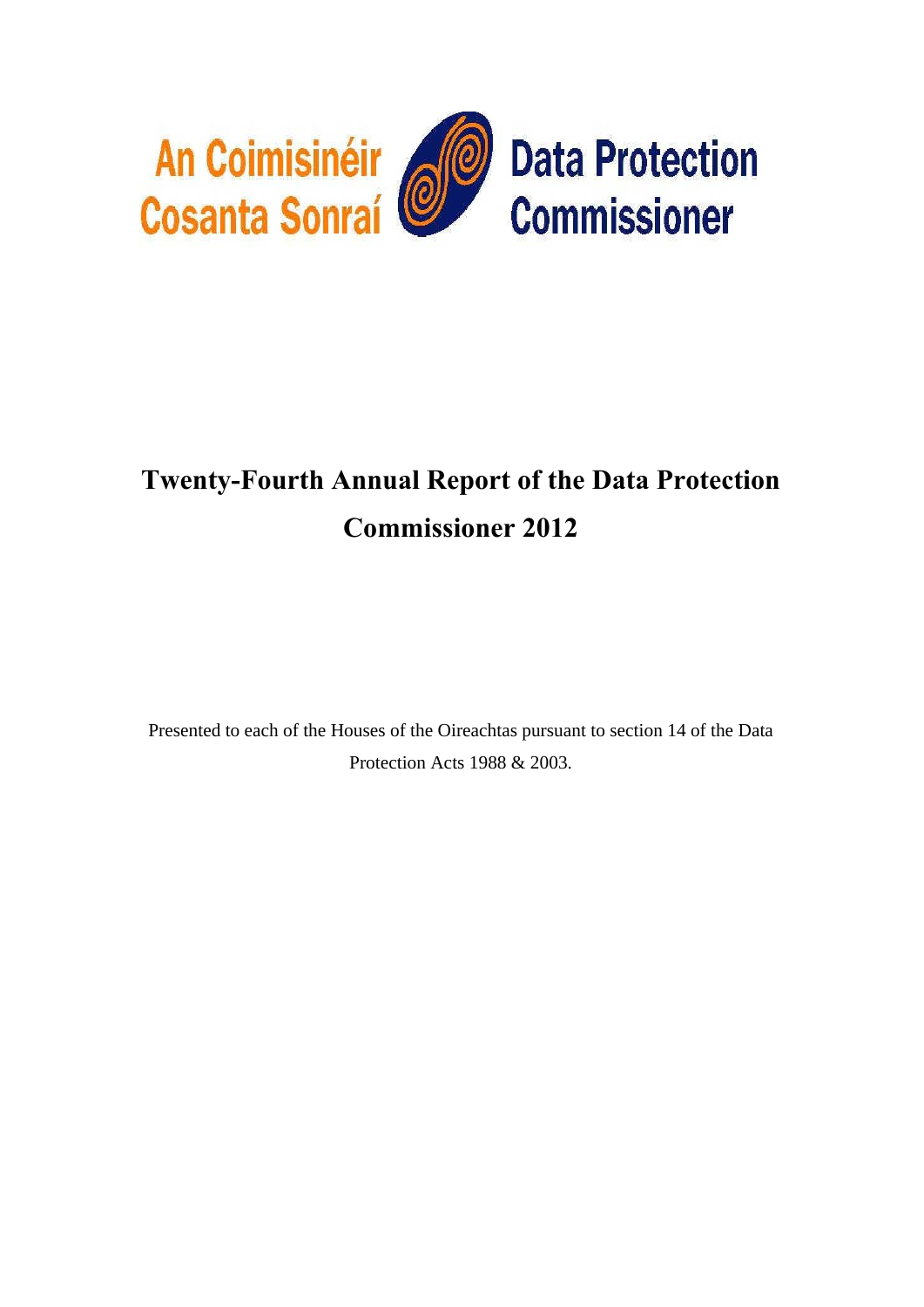| DATA PROTECTION GUIDANCE FOR PRIMARY AND SECONDARY SCHOOLS PREPARED BY SCHOOL                                                                                         |  |
|-----------------------------------------------------------------------------------------------------------------------------------------------------------------------|--|
|                                                                                                                                                                       |  |
| INVESTIGATION IN RELATION TO INACCURATE RECORDS HELD BY THE IRISH CREDIT BUREAU  22                                                                                   |  |
|                                                                                                                                                                       |  |
|                                                                                                                                                                       |  |
|                                                                                                                                                                       |  |
|                                                                                                                                                                       |  |
|                                                                                                                                                                       |  |
|                                                                                                                                                                       |  |
|                                                                                                                                                                       |  |
|                                                                                                                                                                       |  |
|                                                                                                                                                                       |  |
| CASE STUDY 1: INSURANCE COMPANIES PROSECUTED FOR REGISTRATION OFFENCES  31                                                                                            |  |
| CASE STUDY 2: UNACCEPTABLE DELAY BY O2 IN PROCESSING AN ACCESS REQUEST  34                                                                                            |  |
| CASE STUDY 3: ACCESS RESTRICTION UNDER SECTION 5(1)(A) REQUIRES A PREJUDICE TEST  37                                                                                  |  |
|                                                                                                                                                                       |  |
| CASE STUDY 5: HIGH COURT RULES THAT PERSONAL DATA CAN BE ACCESSED BY LITIGANT  41<br>CASE STUDY 6: OUTSTANDING DEBT DETAILS LEGITIMATELY PASSED ON TO DEBT COLLECTION |  |
| CASE STUDY 7: COLLECTION OF PHOTOGRAPHIC IDENTITY BY A FERTILITY CLINIC 49                                                                                            |  |
|                                                                                                                                                                       |  |
| CASE STUDY 9: DISCLOSURE OF STUDENT PERSONAL DATA BY SECONDARY SCHOOL 53                                                                                              |  |
| CASE STUDY 10: CUSTOMER DATA TRANSFER FOR WASTE COLLECTION SERVICE IN DUBLIN 55                                                                                       |  |
| CASE STUDY 11: DEPARTMENT OF EDUCATION CIRCULAR LEADS TO COMPLAINT ABOUT SICK LEAVE                                                                                   |  |
|                                                                                                                                                                       |  |
| CASE STUDY 13 STOLEN LAPTOPS - PHONE COMPANIES PROSECUTED FOR LOSS OF PERSONAL                                                                                        |  |
|                                                                                                                                                                       |  |
|                                                                                                                                                                       |  |
|                                                                                                                                                                       |  |
|                                                                                                                                                                       |  |
|                                                                                                                                                                       |  |
|                                                                                                                                                                       |  |
|                                                                                                                                                                       |  |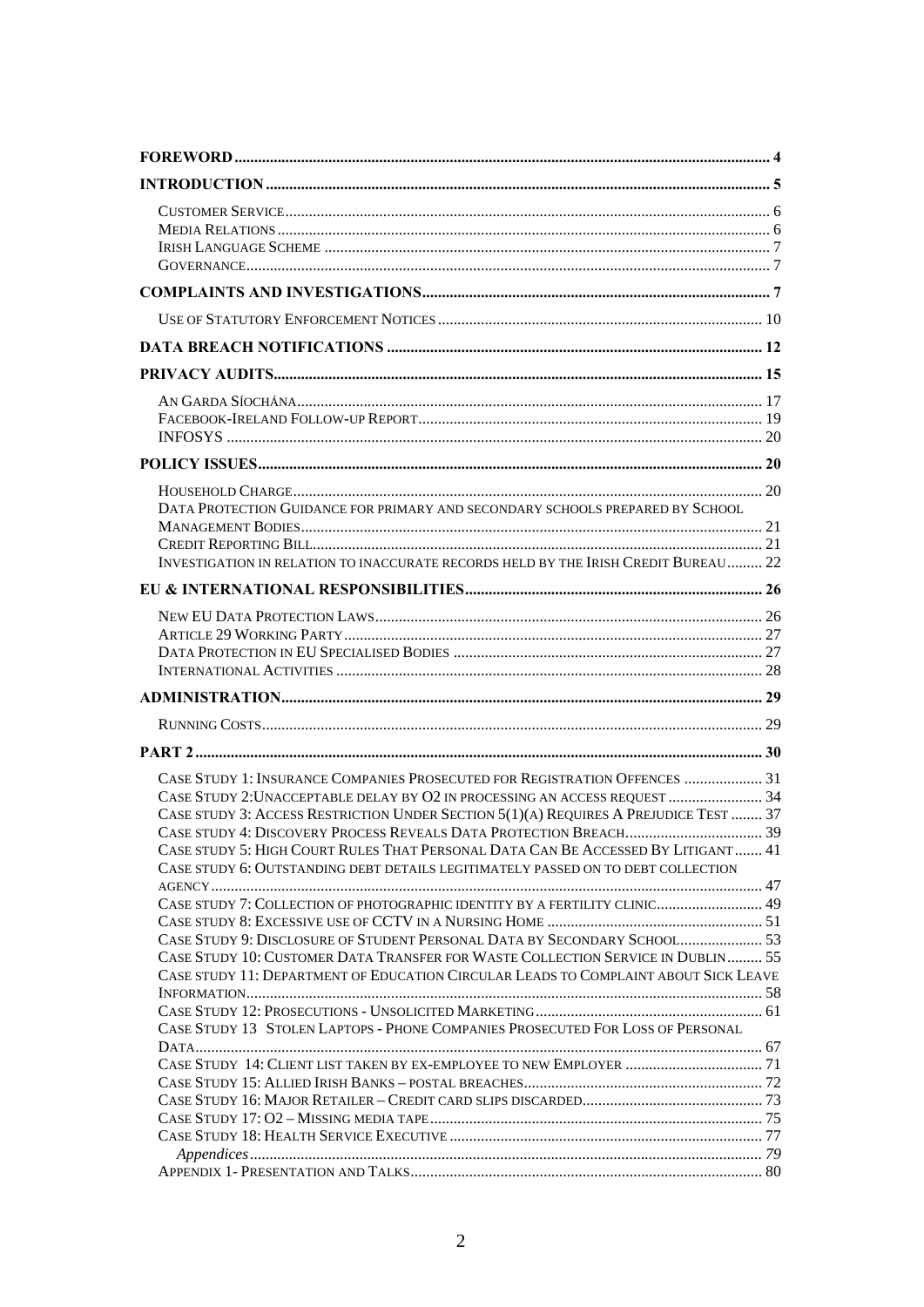| APPENDIX 3 - ABSTRACT* OF RECEIPTS AND PAYMENTS IN THE YEAR ENDED 31 DECEMBER 2012 83 |  |
|---------------------------------------------------------------------------------------|--|
|                                                                                       |  |

### **Index of Tables and Figures**

| TABLE 6 - NUMBER OF ORGANISATIONS MAKING BREACH NOTIFICATIONS, 2012  13 |  |
|-------------------------------------------------------------------------|--|
|                                                                         |  |
|                                                                         |  |
| TABLE 9 – COMPARISON OF ORGANISATIONS MAKING BREACH NOTIFICATIONS  14   |  |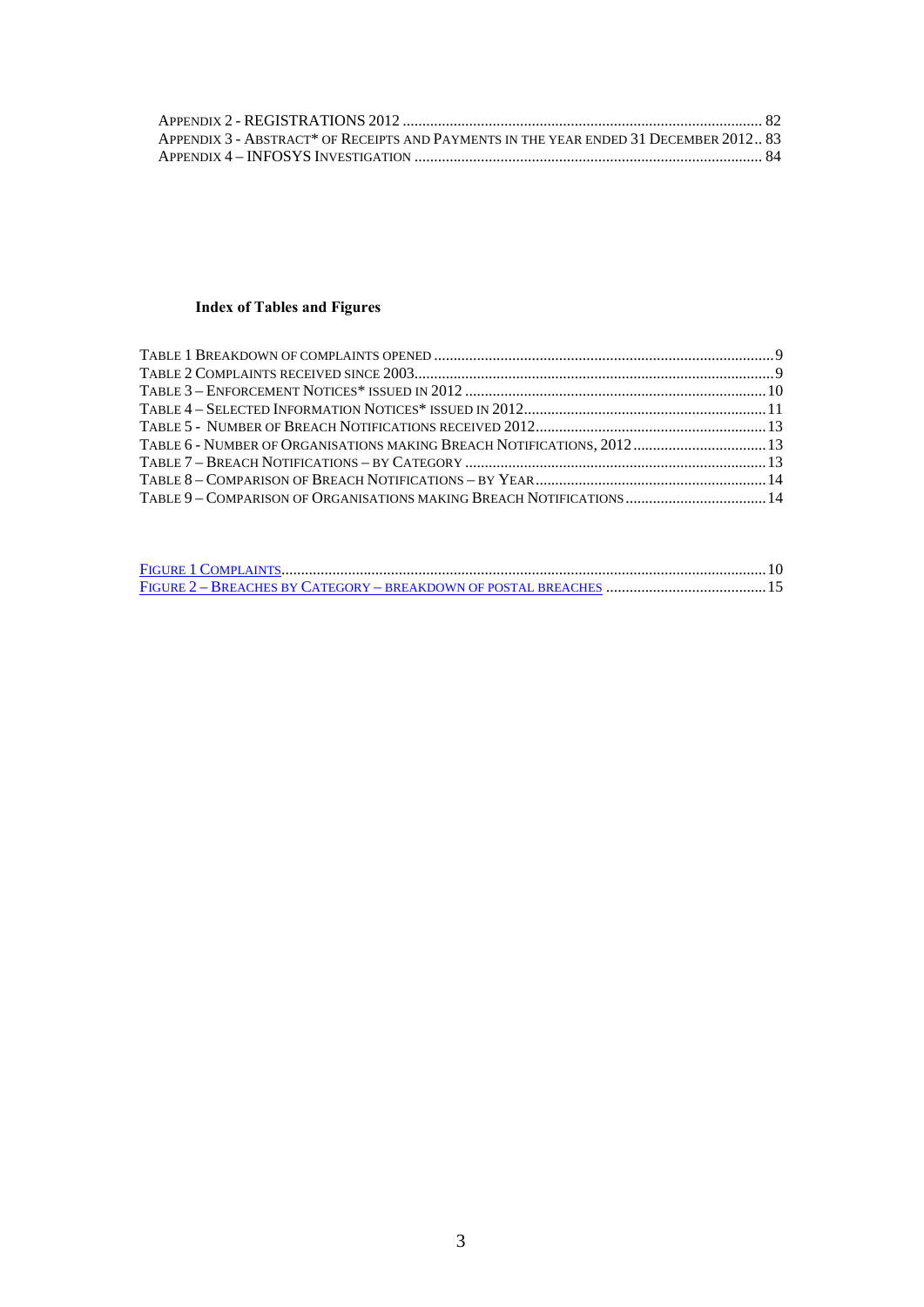# <span id="page-3-0"></span>**Foreword**

In last year's annual report, I referred to the increased pressure on the resources of our Office. I noted that this pressure was likely to increase under the "one-stop-shop" arrangement being proposed at EU level for oversight of multinational companies.

 The Government has responded by providing additional staffing and funding. A recent statement from the Minister for Justice and Equality, Alan Shatter TD, further confirmed that: "*The Government, and I as Minister, will continue to keep the resourcing of the Office of the Data Protection Commissioner actively under review and will ensure that any additional necessary resources will be made available to the Office of the Data Protection Commissioner*".

We are therefore well-placed to discharge the additional responsibilities that arise for our Office from the increasing number of information-rich multinational companies that are choosing Ireland as a base from which to provide services on an EU-wide basis.

Our necessary focus on multinational companies has not led us to neglect our responsibilities in relation to domestic issues. The Report includes information on the extensive work carried out by the Office on data protection issues arising in many sectors. In most cases we succeeded in achieving compliance with the law by persuasion but, where necessary, we used our enforcement powers to the fullest extent.

The Report includes a special report on our extensive investigation of data sharing in the public sector through the INFOSYS system provided by the Department of Social Protection. The report reveals a disturbing failure of governance in some of the public bodies investigated. Data sharing can bring benefits in terms of efficient delivery of public services. But it must be done in a way that respects the rights of individuals to have their personal data treated with care and not accessed or used without good reason. The failures revealed by the INFOSYS audit need to be addressed on a public-service-wide basis before any other such sharing arrangements are put in place.

Proportionality is the key. Such data sharing in the public sector should have a clear basis in law; be clear to individuals that their data may be shared and for what purpose; have a clear justification for individual data sharing arrangements, with minimum data shared to achieve the stated public service objective; strict access and security controls; and secure disposal of shared data These principles are set out in more detail on our [website.](http://www.dataprotection.ie/viewdoc.asp?m=m&fn=/documents/guidance/Data_Sharing_in_the_Public_Sector.htm)

The achievements during the year would not have been possible without the commitment and dedication of our staff. Such commitment was always evident in the work of Gary Davis, Deputy Commissioner, who left us earlier this year to pursue other opportunities. I wish him well.

> *Billy Hawkes Data Protection Commissioner Portarlington, May 2013*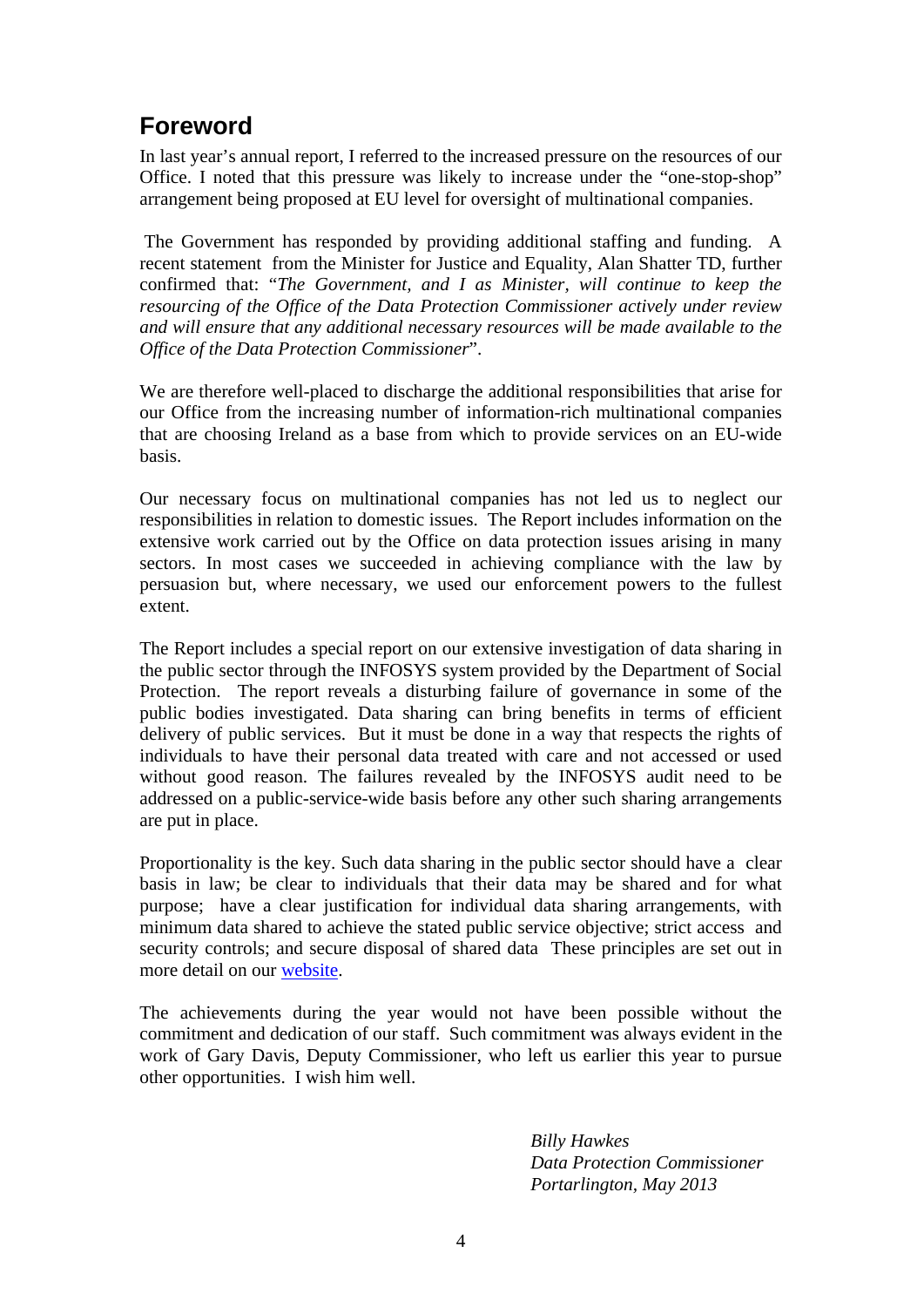# <span id="page-4-0"></span>**Introduction**

2012 was another busy year for our Office. Activity across our four main functions – Investigation and Enforcement, Guidance and Education, Audits/Inspections and Notifications (Registration) - increased significantly. The first prosecutions were taken against Telecommunications Companies for failure to comply with the new security and breach notification requirements under Statutory Instrument SI 336 of 2011.

Data protection issues related to the activities of multinational companies continued to absorb an increased amount of resources – especially the time of senior management. This increased activity put significant strain on our limited resources – an issue highlighted in last year's report.

#### **Allocation of Resources**

1

Note: Staff costs = 85% of Budget

| <b>Investigations &amp; Enforcement</b> <sup>1</sup> | 35% |
|------------------------------------------------------|-----|
| Guidance & Education <sup>2</sup>                    | 25% |
| <b>Audits/Inspections</b>                            | 15% |
| Notifications <sup>3</sup>                           | 10% |
| <b>EU/International Cooperation</b>                  | 10% |
| Administration <sup>4</sup>                          | 5%  |

In recognition of the increased responsibilities which are likely to fall to our Office, when the legislative proposals on data protection currently under discussion in the Council of Ministers of the European Union and European Parliament are passed into law, extra staffing was allocated to the Office at the end of 2012. These resources included a Chief Technology Advisor and a Legal Advisor, as well as additional

<span id="page-4-1"></span><sup>&</sup>lt;sup>1</sup> Includes investigating complaints and data breaches; issuance of Enforcement Notices; prosecuting offences under the Data Protection Acts and the Electronic Privacy Regulations

<span id="page-4-2"></span><sup>&</sup>lt;sup>2</sup> Includes Help-Desk; oral and written guidance to organisations (including meetings); presentations and other public education activities.

<span id="page-4-3"></span> $3$  A limited number of organisations are required to register annually with the Office. Information on the types of information they process etc is provided in the Register on the Office's website

<span id="page-4-4"></span><sup>&</sup>lt;sup>4</sup> Back-office services (IT, HR, Finance) are handled by the Department of Justice and Equality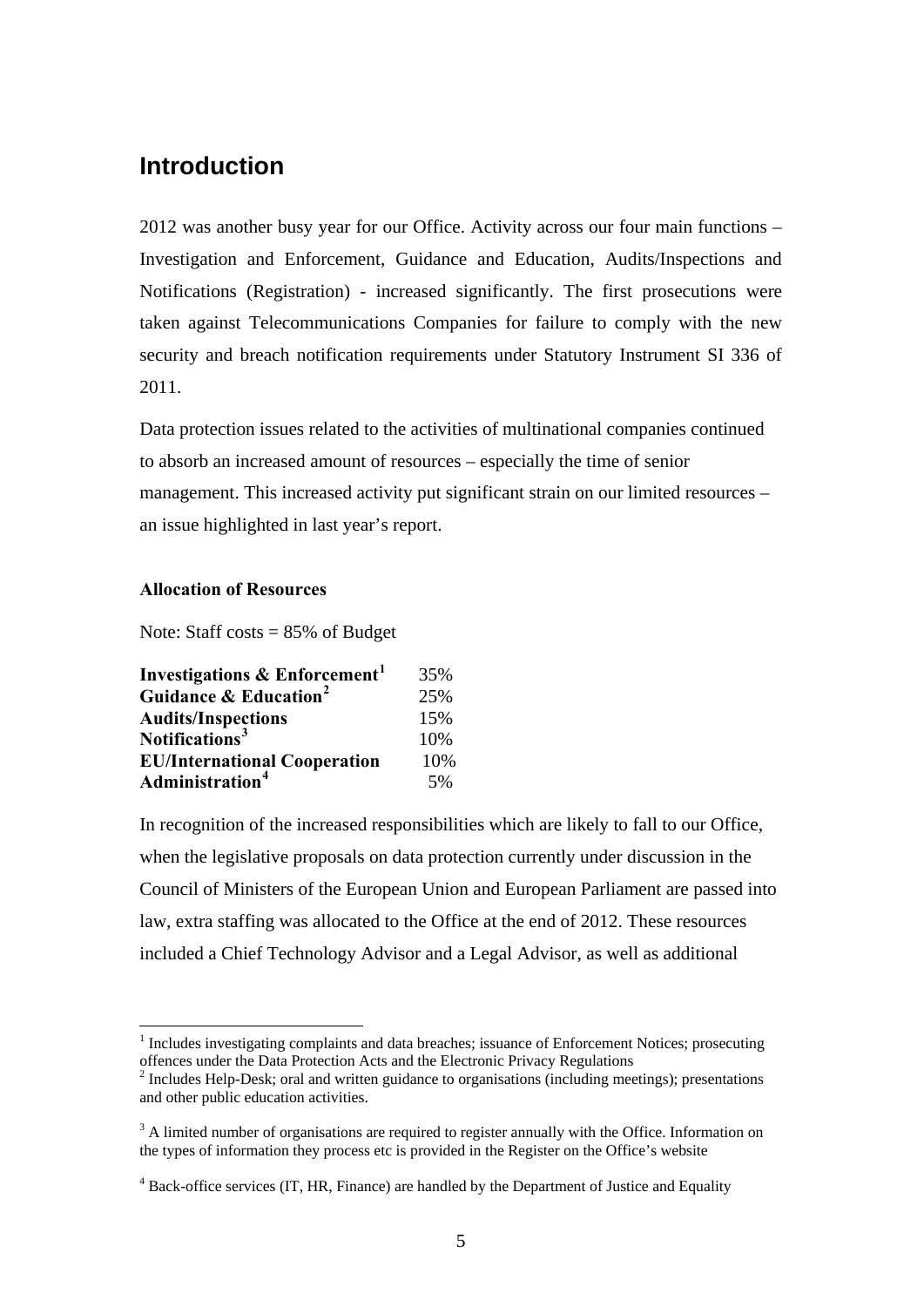administrative staff. The non-pay budget allocation to the Office for 2013 was also increased.

#### <span id="page-5-0"></span>*Customer Service*

This year, once again, the Office continued to provide services to our customers, both data controllers and data subjects, by phone, in person, by email and by post. We responded to large numbers of phone calls to our Helpdesk from members of the public on a very broad range of issues, from access rights to registration obligations. Emails were the next most common method of contact. Approximately 9500 queries were dealt with in 2012 via our dedicated information email address – info@dataprotection.ie. In addition we received queries by post.

Our practice of involving the entire staff of the Office in providing service on our helpdesk, which we started in late 2006, has continued with great success. The benefit to members of staff providing this service is a greater awareness of the data protection issues facing members of the public and organisations alike.

The website remains our main source of public information which we review and update regularly to make sure that relevant data protection developments are highlighted to visitors to it.

In the last 12 months, we have given 76 presentations to various organisations, details of which are available in Appendix 1– Presentations & Talks.

#### <span id="page-5-1"></span>**Media Relations**

We continue to place great value on our interaction with the media as this provides a valuable platform for raising awareness among the public of data protection issues. Last year the Office dealt with some 430 queries from the media. This in part reflects the ongoing media attention around the world on our investigation and subsequent audit of Facebook-Ireland but domestically the media interest in data protection matters has also significantly increased.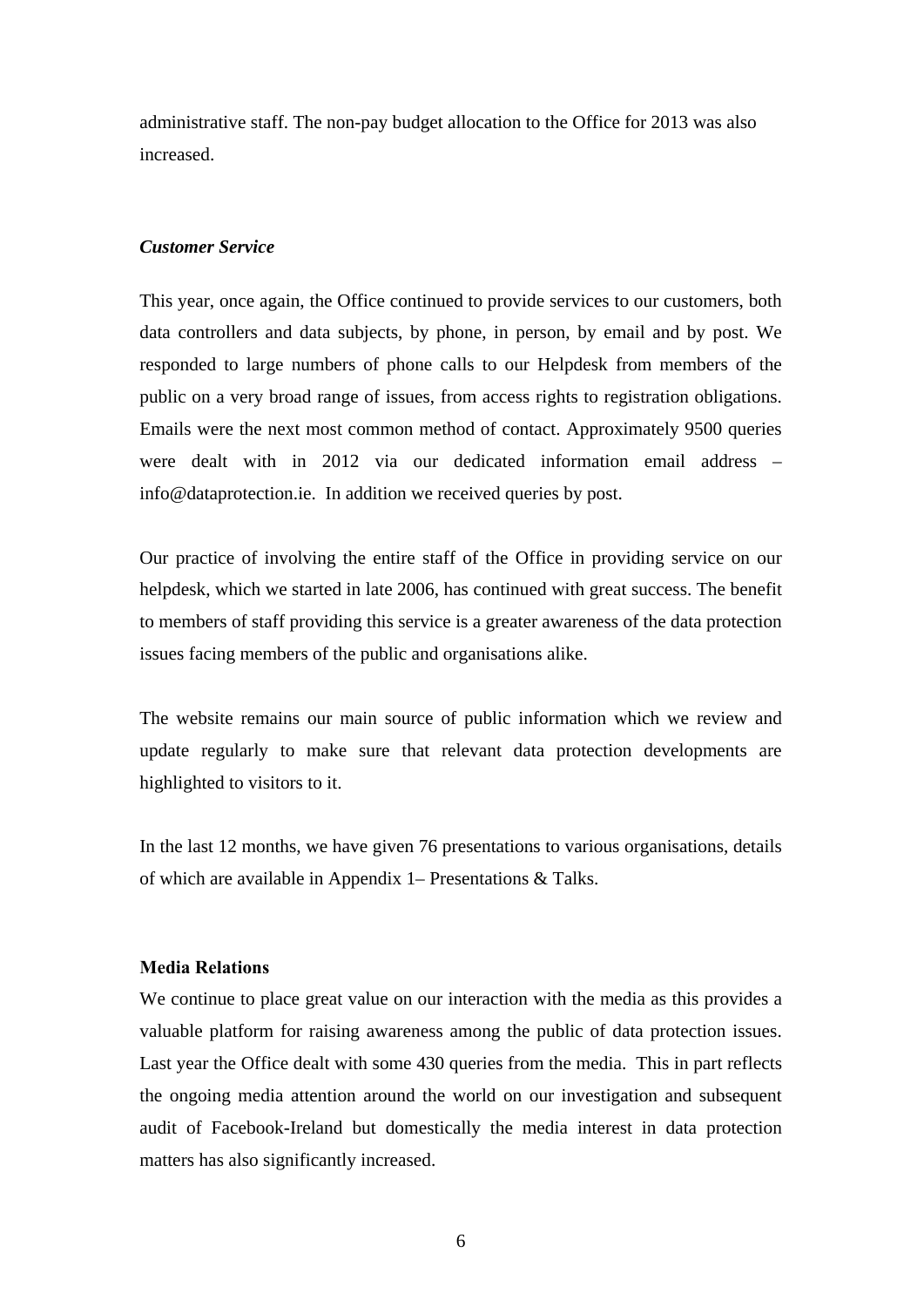#### <span id="page-6-0"></span>**Irish Language Scheme**

Our most recent Irish Language Scheme under the Official Languages Act 2003 was put into effect in 2010 and will be in effect until October 2013. The scheme will fall for review during 2013. We continue to maintain our commitment to provide an effective service to our customers, including by providing comprehensive information on our Irish language website, [www.cosantasonrai.ie.](http://www.cosantasonrai.ie/viewdoc.asp?DocID=4&UserLang=GA)

#### <span id="page-6-1"></span>**Governance**

A Revised Code of Practice for the Governance of State Bodies was issued on 9th June 2009 by the Department of Finance and was circulated to all Heads of Agencies. It is mandatory for all State bodies.

The Office utilises core systems and services provided by the Department of Justice & Equality - payroll, general payments, HR, and IT (Citrix) - which are subject to that Department's procedures. The Office is also subject to the Department's internal audit system. In so far as matters under its control are concerned, the Office is in full compliance with the requirements of the Code.

### <span id="page-6-2"></span>**Complaints and Investigations**

During 2012, the Office received 1,349 complaints which were opened for investigation. This was a new record high number of complaints and it compares with 1,161 complaints in 2011. For the sake of clarity, it is worth noting that 369 complaints related to one particular matter.

The number of complaints under the Privacy in Electronic Communications Regulations (S.I. 336 of 2011) is significantly up on recent years. In 2012 we opened a total of 606 complaints in this category reporting unsolicited direct marketing text messages, phone calls, fax messages and emails. This compares with 253 such complaints in 2011, 231 in 2010 and 262 in 2009. This marked increase is due to the 369 complaints in relation to one issue referred to above. A large portion of the complaints received in 2012 with regard to unsolicited electronic communications related to marketing text messages sent by businesses large and small trading in Ireland. During the course of our investigations of these complaints we often find that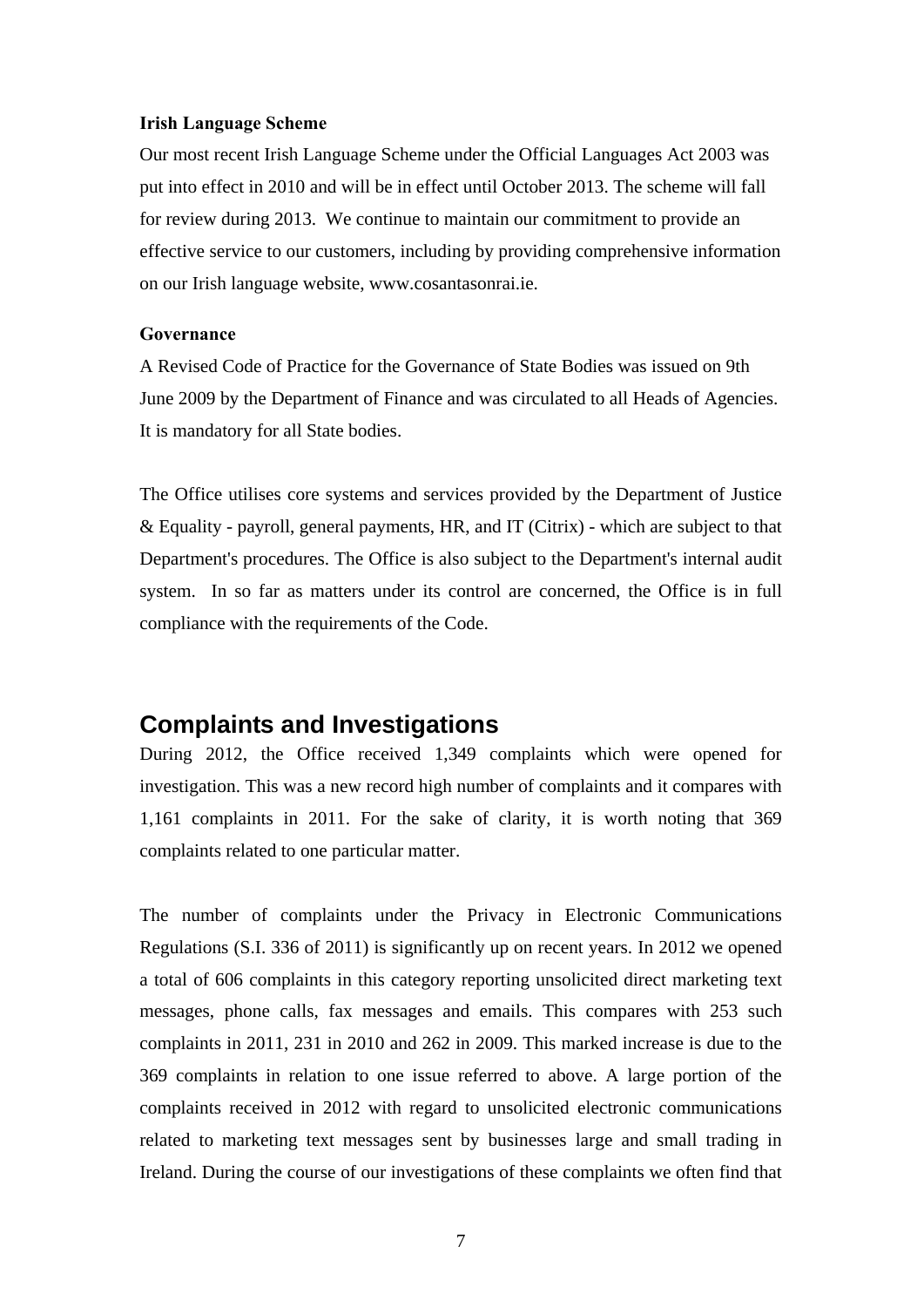the offending businesses concerned are unaware of the law which applies to such communications with regard to subscriber consent and the requirement to provide an opt-out mechanism in each marketing message. As stated in previous Annual Reports, our prosecution powers will be used against entities who continue to infringe the law. The Case Studies section of this Annual Report carries details of the types of prosecutions taken in 2012. In total there were 195 prosecutions against 11 entities.

Table 1 shows the breakdown of complaints by data protection issue. 606 complaints (approx 45%) concerned breaches of S.I. 336 of 2011. The remainder (approx 55%) relate to breaches of the Data Protection Acts, 1988 & 2003. Complaints concerning access rights accounted for approx 33% of the overall total. A total of 442 complaints about access rights were opened in 2012 compared with 562 in 2011 (which included 183 class action complaints), 308 in 2010, 259 in 2009, 312 in 2008 and 187 in 2007. This upward trend reflects a growing level of public awareness of the right of access to personal data. Table 2 gives details of the number of complaints received on an annual basis since 2003.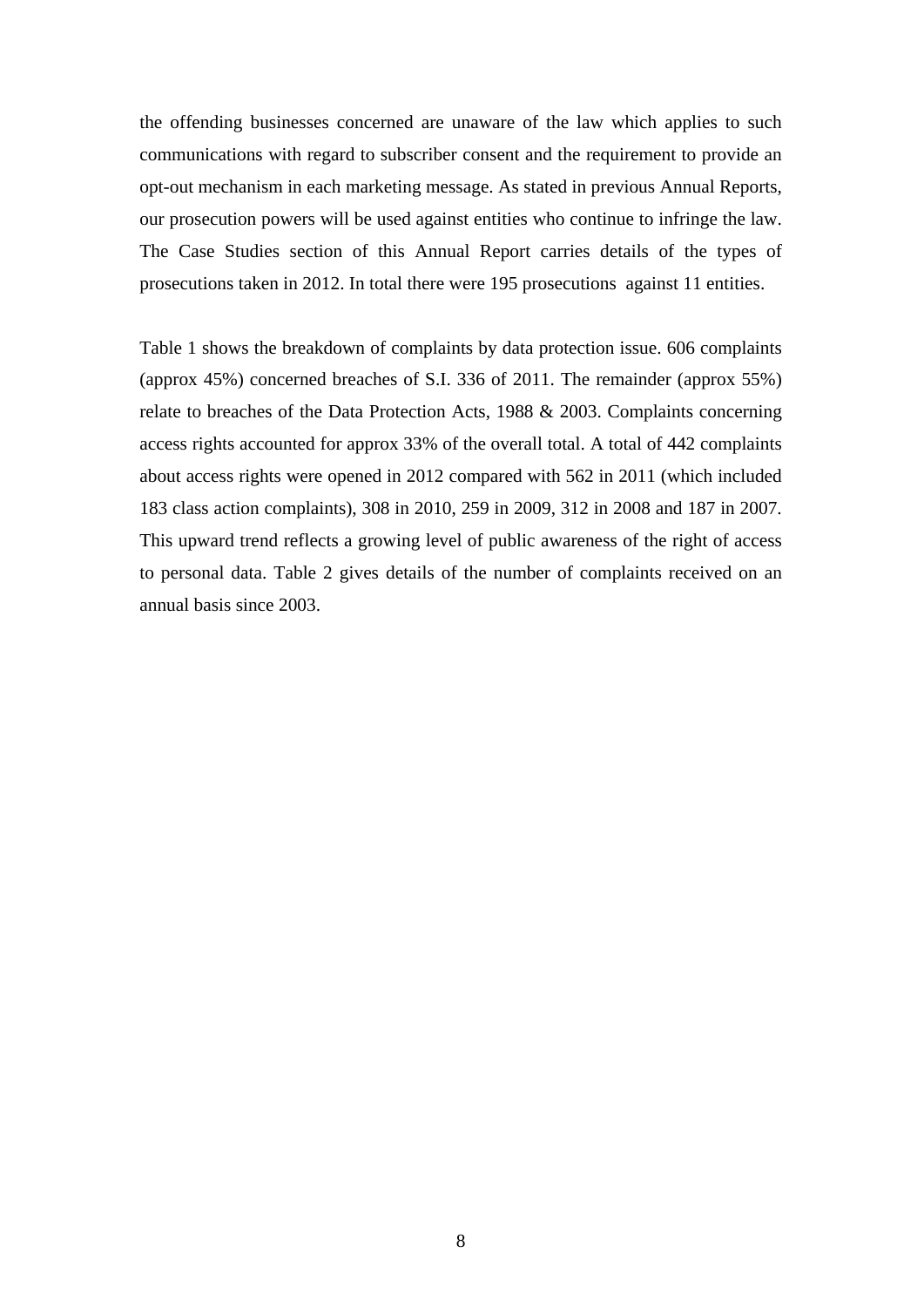#### **Table 1 Breakdown of complaints opened**

|  |  |  |  |  | 2012 - Breakdown of complaints by data protection issue |  |
|--|--|--|--|--|---------------------------------------------------------|--|
|--|--|--|--|--|---------------------------------------------------------|--|

|                                    | 2012 Percentages | Totals |
|------------------------------------|------------------|--------|
| <b>Electronic Direct Marketing</b> | 44.93%           | 606    |
| <b>Access Rights</b>               | 32.77%           | 442    |
| Disclosure                         | 7.86%            | 106    |
| <b>Unfair Processing of Data</b>   | 2.59%            | 35     |
| <b>Unfair Obtaining of Data</b>    | 0.96%            | 13     |
| Use of CCTV Footage                | 2.37%            | 32     |
| Failure to secure data             | 2.59%            | 35     |
| Accuracy                           | 1.41%            | 19     |
| <b>Excessive Data Requested</b>    | 1.78%            | 24     |
| <b>Unfair Retention of Data</b>    | 1.26%            | 17     |
| <b>Postal Direct Marketing</b>     | 0.74%            | 10     |
| Other                              | 0.74%            | 10     |
| <b>TOTALS</b>                      | 100.00%          | 1349   |

#### <span id="page-8-1"></span><span id="page-8-0"></span>**Table 2 Complaints received since 2003**

| Year | <b>Complaints Received</b> |
|------|----------------------------|
| 2003 | 258                        |
| 2004 | 385                        |
| 2005 | 300                        |
| 2006 | 658                        |
| 2007 | 1037                       |
| 2008 | 1031                       |
| 2009 | 914                        |
| 2010 | 783                        |
| 2011 | 1161                       |
| 2012 | 1349                       |

As in previous years, the vast majority of complaints concluded in 2012 were resolved amicably without the need for a formal decision under Section 10 of the Acts or enforcement. In 2012, the Commissioner made a total of 36 formal decisions. 30 of these fully upheld the data subject's complaint, 2 partially upheld the complaint and 4 found that there was no breach of the law. A total of 864 investigations of complaints were concluded in 2012 (Figure 1).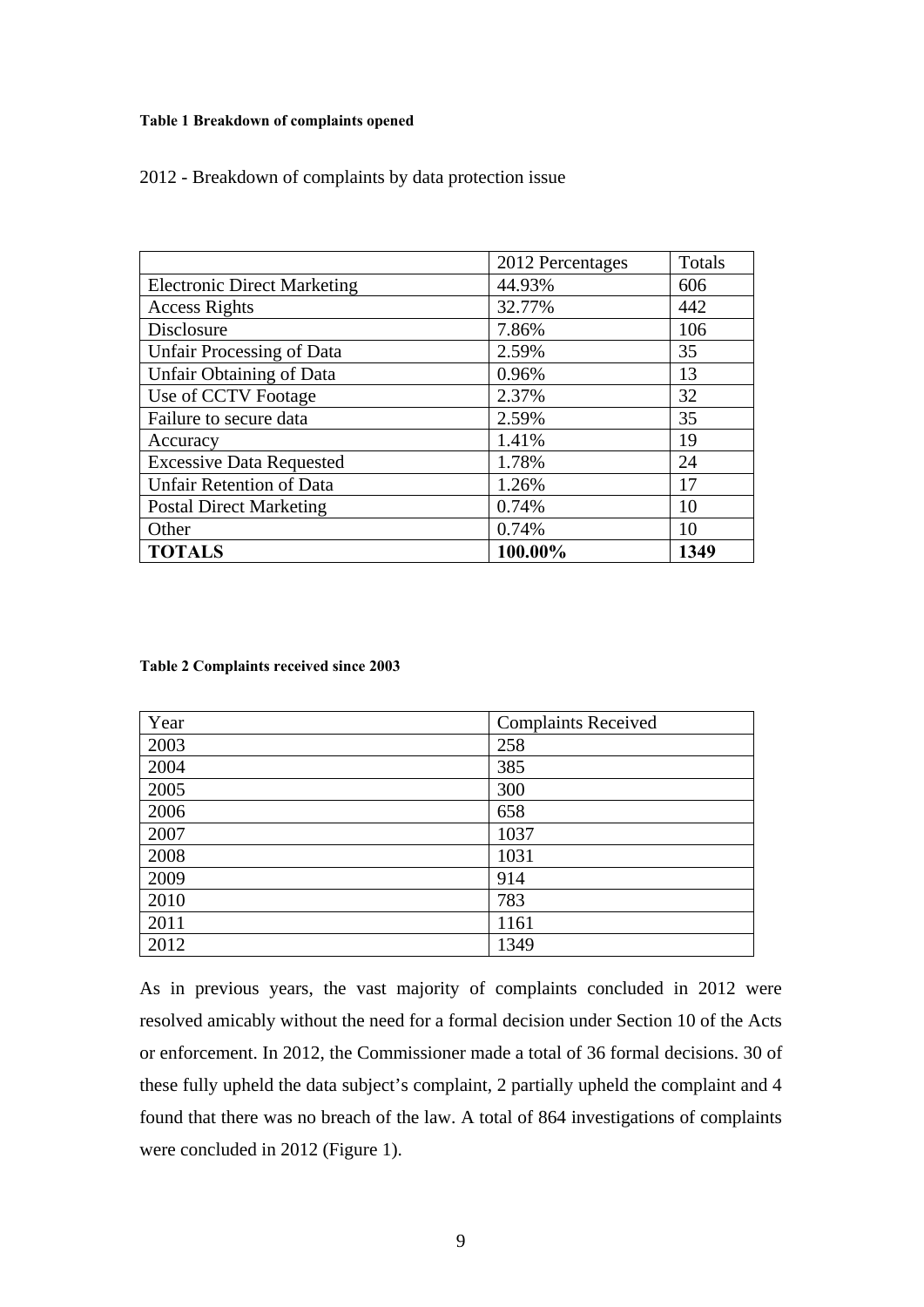<span id="page-9-2"></span>



#### <span id="page-9-0"></span>*Use of Statutory Enforcement Notices*

Details of Enforcement Notices and selected Information Notices served in 2012 are set out in the following tables. Most relate to the right of access. It is to be hoped that publication of these lists encourages all organisations that are the subject of complaints to co-operate fully with our Office in relation to our statutory investigations. While an Enforcement Notice may be issued in relation to a number of aspects of the Data Protection Acts, it is not normally necessary to do so. The vast majority of organisations voluntarily engage with the Office without the need for a formal legal notice to advance an investigation.

#### <span id="page-9-1"></span>**Table 3 – Enforcement Notices\* issued in 2012**

| Data Controller:        | In relation to:                          |
|-------------------------|------------------------------------------|
| The Woodford Pub        | Section 4(1) of the Data Protection Acts |
| Fleet Plan Hire Limited | Section 4(1) of the Data Protection Acts |
| M & A Couriers Limited  | Section 4(1) of the Data Protection Acts |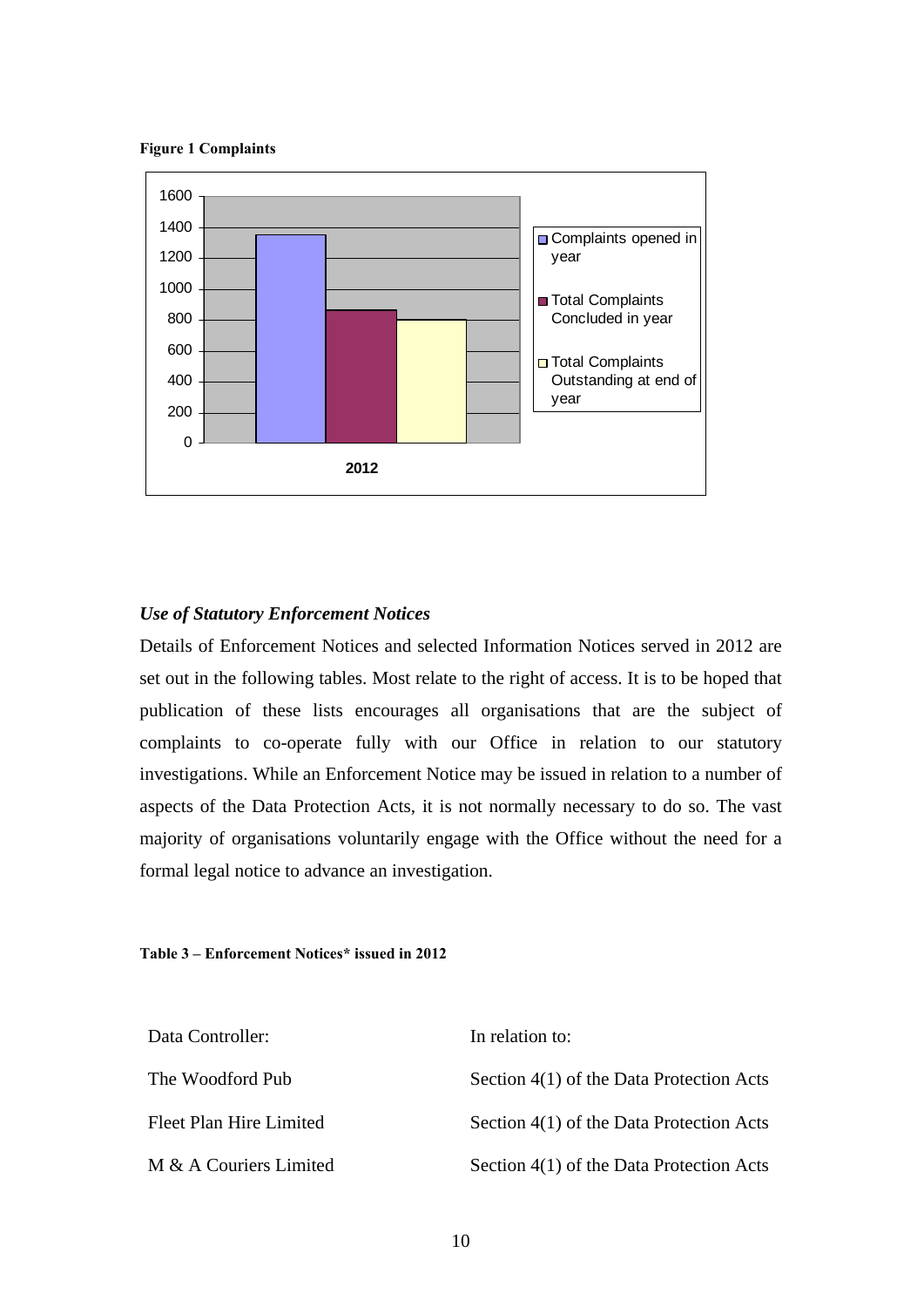| Sin Bar & Nightclub                     | Section 4(1) of the Data Protection Acts                               |
|-----------------------------------------|------------------------------------------------------------------------|
| <b>JN Cummins (Engineering) Limited</b> | Section 4(1) of the Data Protection Acts                               |
| Zevas Communications Limited            | Section 4(1) of the Data Protection Acts                               |
| <b>Munster Soft Drinks Limited</b>      | Section 4(1) of the Data Protection Acts                               |
| Nightline                               | Section 4(1) of the Data Protection Acts                               |
| <b>SAS</b> Institute Limited            | Section 4(1) of the Data Protection Acts                               |
| Paintridge Limited                      | Section 4(1) of the Data Protection Acts                               |
| Paintridge Limited                      | Section 4(1) of the Data Protection Acts                               |
| Flexhaven Limited t/a Dinn Rí Hotel     | Section 4(1) of the Data Protection Acts                               |
| Ashien Limited t/a At Risk Security     | Section 4(1) of the Data Protection Acts                               |
| Mason's Bar                             | Sections $2(1)(a)$ and $2(1)(c)$ of the Data<br><b>Protection Acts</b> |
| Tower Plant & Civil Engineering         | Section 4(1) of the Data Protection Acts                               |

\*Under Section 10 of the Data Protection Acts, 1988 and 2003, the Data Protection Commissioner may require a data controller or data processor to take whatever steps the Commissioner considers appropriate to comply with the terms of the Acts.

#### <span id="page-10-0"></span>**Table 4 – Selected Information Notices\* issued in 2012**

Data Controller:

Scancor Limited

The Old Forge

SIPTU

\*Under Section 12 of the Data Protection Acts, 1988 and 2003, the Data Protection Commissioner may require a person to provide him with whatever information the Commissioner needs to carry out his function, such as to pursue an investigation.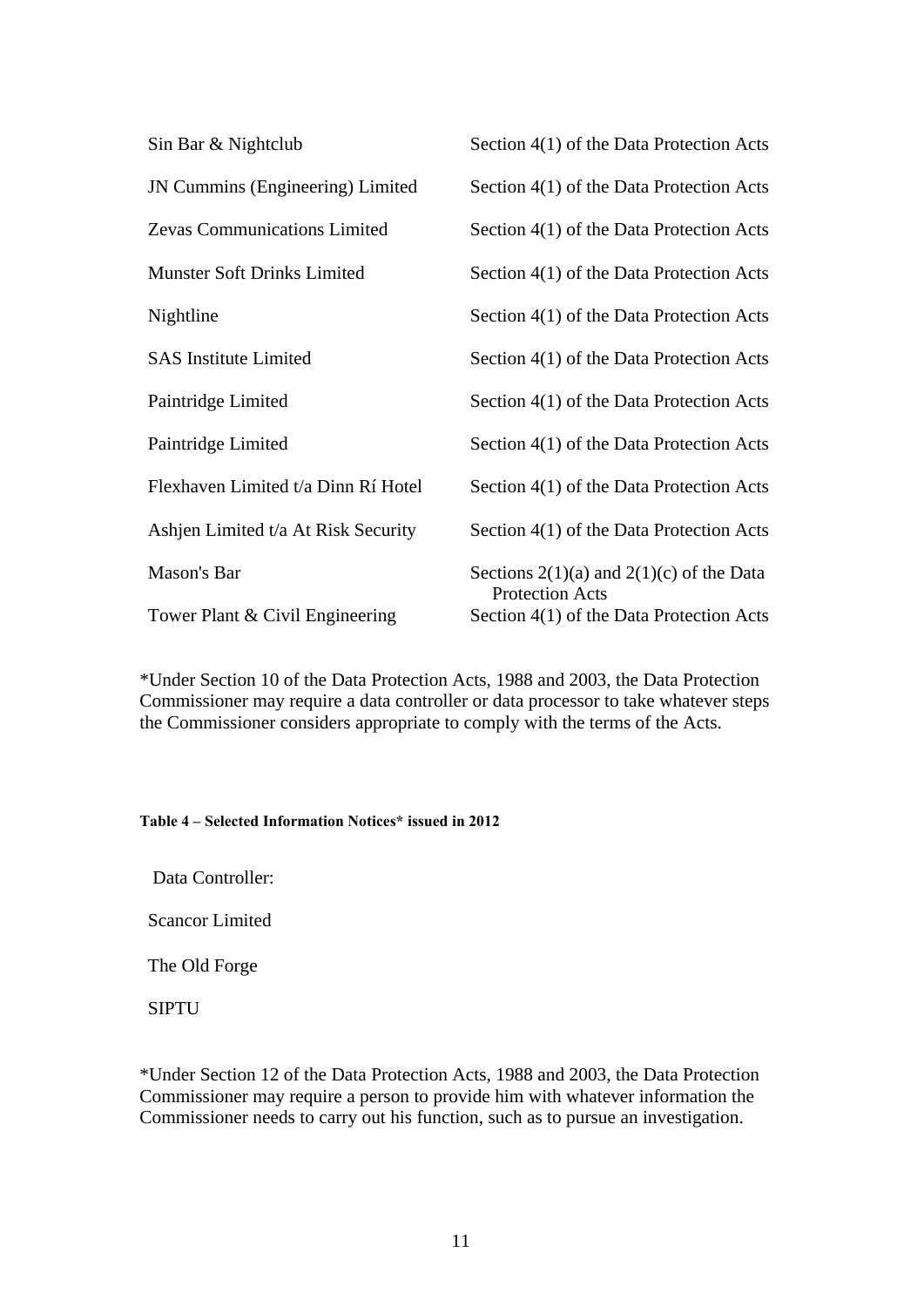### <span id="page-11-0"></span>**Data Breach Notifications**

During 2012, the Office dealt with 1,666 personal data security breach notifications. This is again an increase in the numbers dealt with compared to previous years. Of the 1,666 notifications received, it was found that 74 cases were not deemed to be personal data security breaches on the part of the data controller making the notification. This was due to either appropriate security measures, such as encryption, being in place to protect the data or to individuals failing to update their contact details with the data controller, resulting in letters issuing to an incorrect address. A total of 1,592 valid data breach notifications were therefore recorded. This is an increase of over 400 on last year.

The introduction, in July 2011, of S.I. 336 of 2011 made it a legal requirement for telecommunication companies and Internet Service Providers (ISPs) to notify this Office, without undue delay, of a data security breach and to also notify affected individuals of such a breach. In September 2012, two telecommunications companies were prosecuted for failing to meet their legal obligation in this regard. In the first full year of S.I. 336 being in effect, a total of 60 data security breach notifications were received from Telecommunications companies and ISPs.

Due to the year on year increase in the number of data security breach notifications received by the Office, additional resources were allocated to the area. A Technology Advisor has also been appointed to allow the Office properly investigate the more complex Information Technology (IT) related matters that are brought to its attention. During 2012, we have taken a more proactive stance in relation to potential data security breaches and have initiated investigations into matters that have been identified through mention in areas such as social media sites.

While the complexity of certain data security breaches increases, it is the more mundane situation of correspondence being issued to an incorrect address that continues to account for the largest percentage of data security breaches. Over two thirds of all breach notifications received by the Office involved letters being issued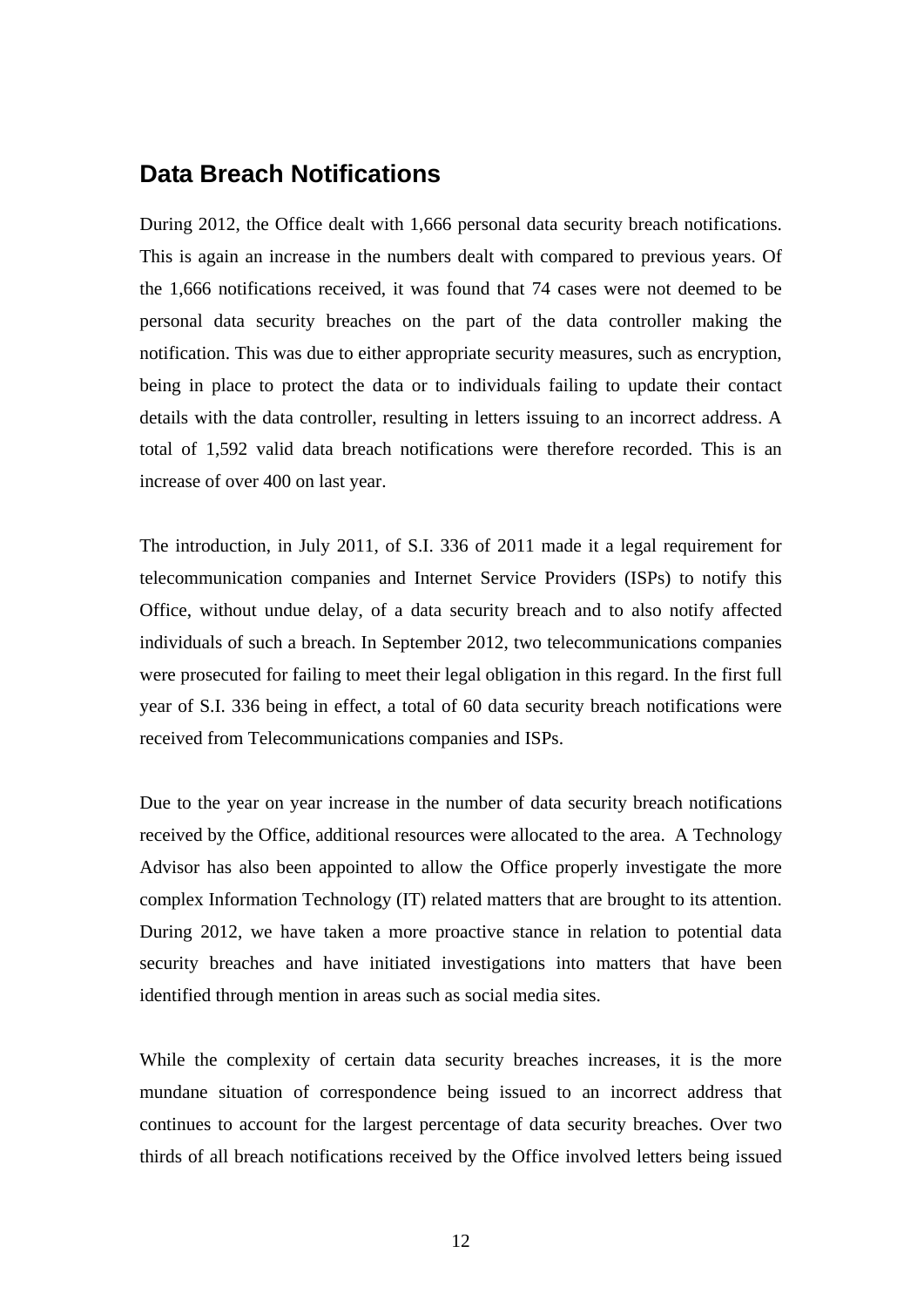by post (see Table 7), either to an incorrect address or containing a third party's personal data.

A new matter that is beginning to grow in terms of notifications is the issue of staff leaving the employment of one company and joining another, bringing with them the details of customers of their original employer. There are several facets to this issue. Firstly, the original employer has a duty under the Data Protection Acts to keep personal data under its control safe and secure. Secondly, the new employer can now hold personal data which it does not have consent to process. Thirdly, the new employer, in contacting these individuals, is potentially committing an offence under S.I. 336 of 2011 by sending marketing communications to non-customers from whom it does not have such consent. An example of this is set out in Case Study 14 in part 2 of this Report.

#### <span id="page-12-0"></span>**Table 5 - Number of Breach Notifications received 2012**

| Total Number of Breach Notifications Received | 1666 |
|-----------------------------------------------|------|
| Number considered as non-breach               |      |
| Number of Breach Notifications                | 1590 |

#### <span id="page-12-1"></span>**Table 6 - Number of Organisations making Breach Notifications, 2012**

| <b>Private Sector Organisations</b> |  |
|-------------------------------------|--|
| <b>Public Sector Organisations</b>  |  |

#### <span id="page-12-2"></span>**Table 7 – Breach Notifications – by Category**

| Category                      | Number |
|-------------------------------|--------|
| Theft of IT equipment         | 30     |
| <b>Website Security</b>       | 34     |
| Mailing Breaches (postal)     | 142    |
| Mailing Breaches (electronic) | 139    |
| Security                      | 46     |
| Other                         |        |
| Total                         | 1592   |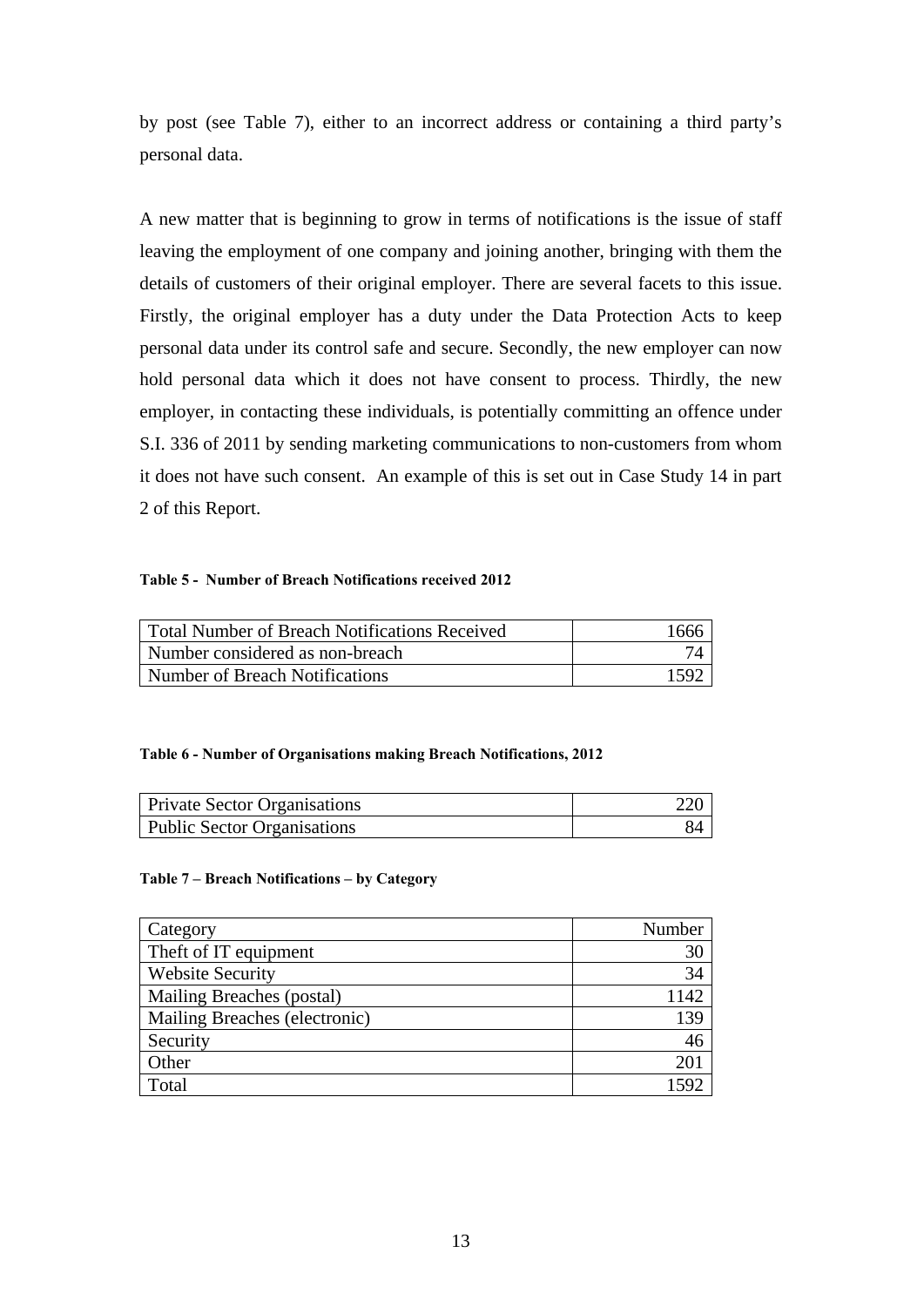<span id="page-13-0"></span>

|  |  |  | Table 8 – Comparison of Breach Notifications – by Year |  |
|--|--|--|--------------------------------------------------------|--|
|--|--|--|--------------------------------------------------------|--|

| 2009                                              |      |
|---------------------------------------------------|------|
| $2010$ – introduction in July of Code of Practice |      |
| $2011$ – Introduction in July of S.I. 336         | 1167 |
| 2012                                              | 15QC |

#### <span id="page-13-1"></span>**Table 9 – Comparison of Organisations making Breach Notifications**

| Year | Private Sector | <b>Public Sector</b> | Total |
|------|----------------|----------------------|-------|
| 2009 | 60             | 26                   | 86    |
| 2010 | 89             | 34                   | 123   |
| 2011 | 146            | 40                   | 186   |
| 2012 | 220            | 84                   | 304   |

As can been seen in Table 7 above, postal breaches continue to account for the majority of breaches notified to this Office. Analysis of this issue showed that the majority of such notifications were received from the Financial Sector and that there were two readily identifiable issues which accounted for nearly 50% of these notifications. Firstly there was the issue of bank accounts being set up incorrectly and secondly the issue of a change of address being notified to the financial institution, but not processed correctly. When these issues are treated separately from the general postal breach category, it brings the number of postal breaches down from 1,142 to 667. (See figure 2)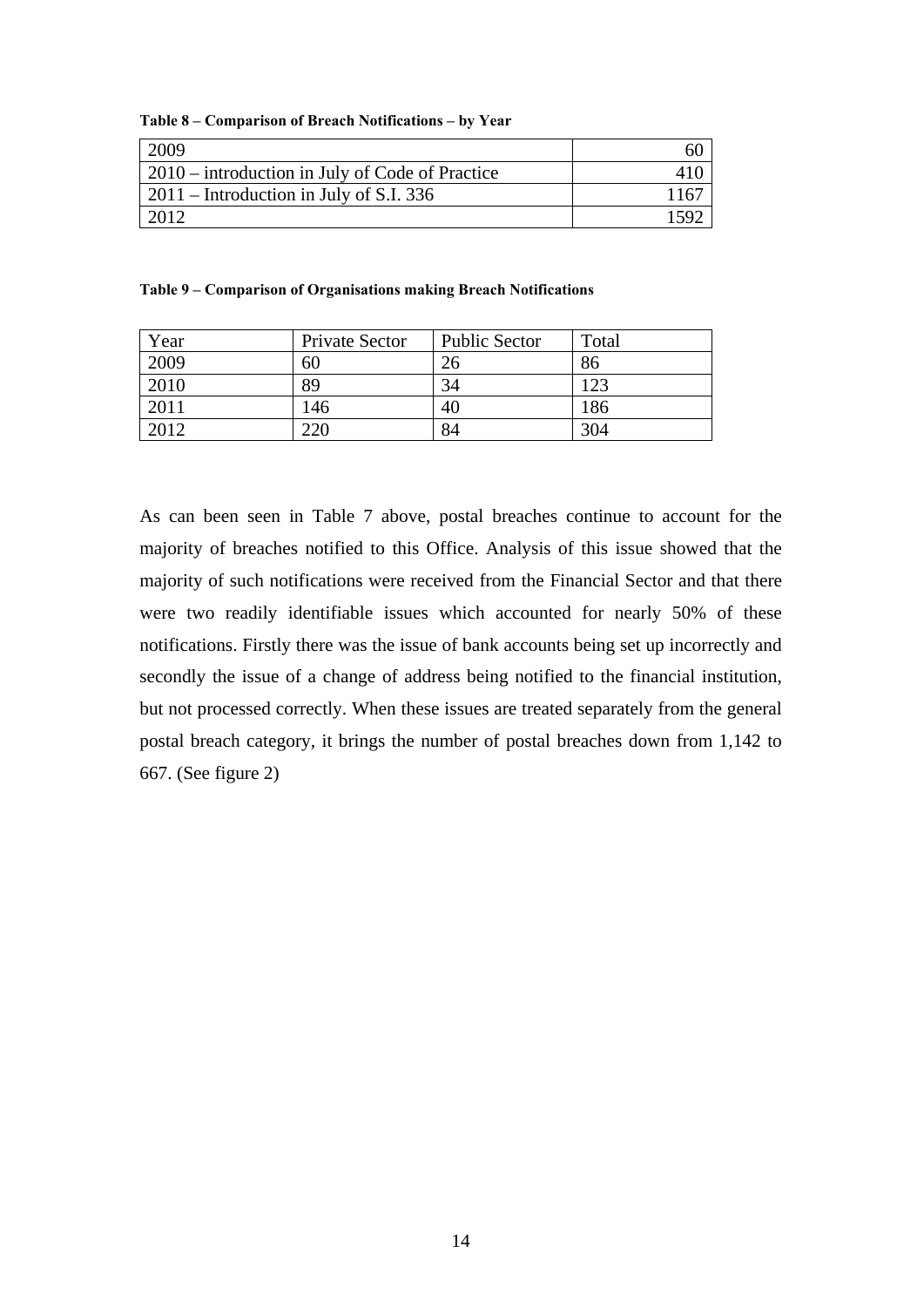

**Figure 2 – Breaches by Category – breakdown of postal breaches** 

Measures which were put in place to address the issue of postal breaches in Allied Irish Banks are described in Case Study 16 in Part II of this Report.

<span id="page-14-1"></span>Part II of the Report also includes three further case studies – one involving a major retailer and discarded credit card slips, one involving a missing backup media tape in O2 and one involving the disclosure of patient data to an incorrect fax number by the Health Service Executive.

# <span id="page-14-0"></span>**Privacy audits**

The Commissioner is empowered to carry out privacy audits and inspections to ensure compliance with the Acts and to identify possible breaches. Scheduled audits are intended to assist the data controller in ensuring that their data protection systems are effective and comprehensive and are sometimes supplementary to investigations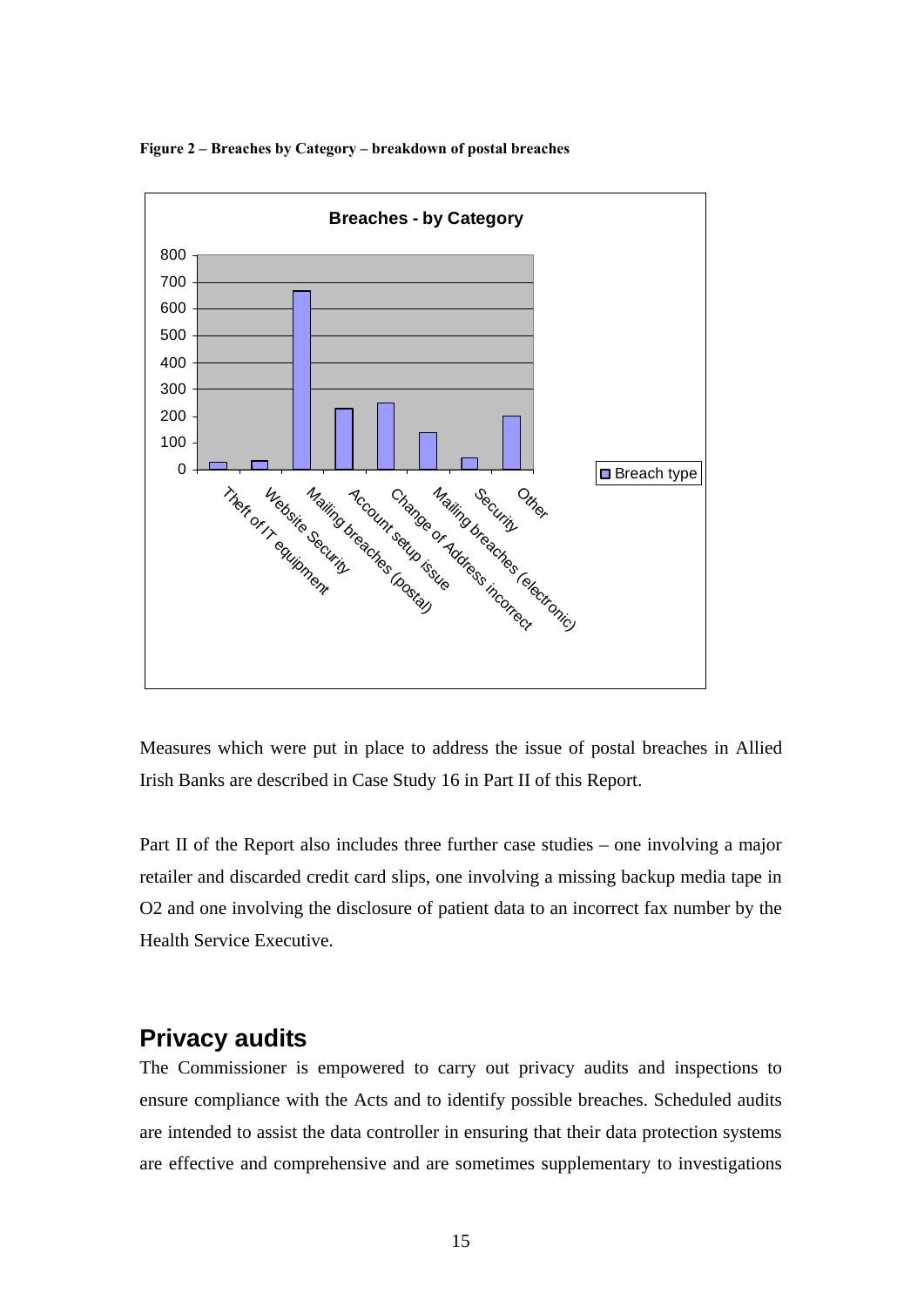carried out by the Office in response to specific complaints. Priorities and targets for audit are identified taking account of complaints and enquiries to the Office. During 2012, we continued to adopt a proactive role in this regard. The Office also continued with its programme of unscheduled inspections under powers conferred under section 24 of the Data Protection Acts.

Similar to the strategy adopted in 2011, we chose to tailor the programme of audits to allow us to focus on a few carefully selected targets and analyse them in intensive detail: namely An Garda Síochána; Facebook Ireland by way of a follow-up audit; and the conclusion of the investigation into INFOSYS.

#### **Organisations audited in 2012:**

In the course of 2012, 40 audits and inspections were carried out by this Office. This is an increase on the previous year – 2011 - in which 33 audits were completed in total. Included in the list of the audits/inspections, is the INFOSYS investigation which, although initially a 'desk audit', eventually led to a large number of meetings and visits to agencies within the public sector who had access to INFOSYS.

Our inspection teams found that, in general, there was a reasonably high awareness of, and compliance with, data protection principles in the organisations that were inspected. Notwithstanding this, the majority of organisations had areas where immediate remedial action was necessary. The majority of the data controllers audited have demonstrated a willingness to put procedures in place to ensure they are meeting their data protection responsibilities in full. We would like to thank all of the organisations audited and inspected throughout the year for their cooperation.

#### **List of Organisations audited/inspected**

 $\Omega$ Anotherfriend.com Irish Cancer Society De La Salle College, Waterford (issue specific) An Garda Síochána Facebook-Ireland (follow-up review) MedServ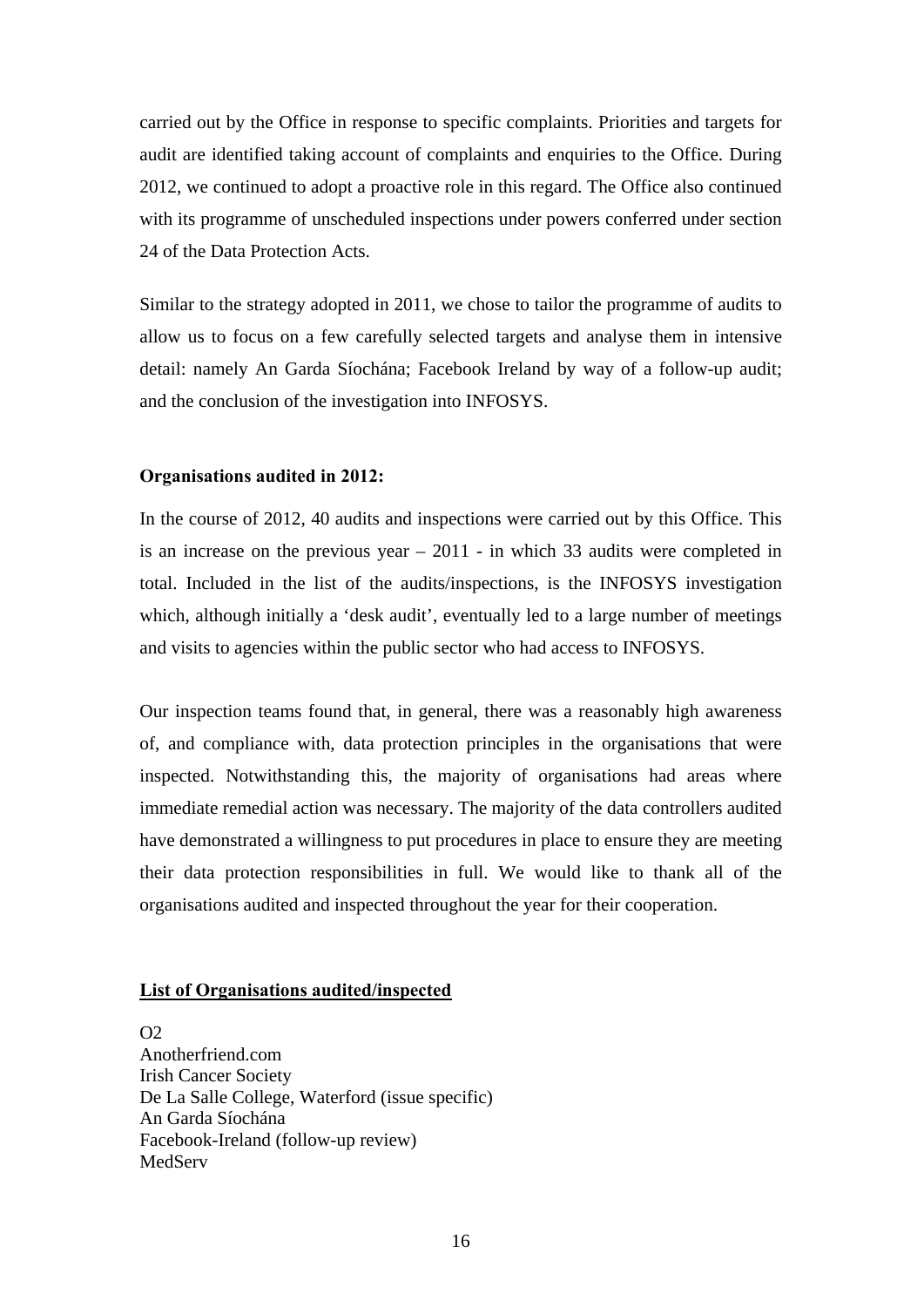Cork Co Council - Infosys Dun Laoghaire Rathdown CC - Infosys HSE Dublin Mid Leinster, Cherry Orchard - Infosys HSE Dublin Mid Leinster, Naas - Infosys Dublin City Council - Infosys HSE South Kilkenny - Infosys

Ulster Bank (reporting procedures with the Irish Credit Bureau) Permanent TSB (reporting procedures with the Irish Credit Bureau) National Irish Bank (reporting procedures with the Irish Credit Bureau) Bank of Ireland (reporting procedures with the Irish Credit Bureau) St Raphael's Garda Credit Union (reporting procedures with the Irish Credit Bureau) Waterford Credit Union (reporting procedures with the Irish Credit Bureau)

Cowper Care Centre Ltd - Glebe House Nursing Home, Kilternan, Dublin 18 (issue specific) Dublin Coach (issue specific) BOI Cabinteely (issue specific) Trinity College (issue specific) Permanent TSB (Open 24) Blackrock (issue specific)

Dublin Castle (OPW) (issue specific)

The Red Door School, Monkstown, Co. Dublin (issue specific) The Criminal Courts of Justice (CCJ) (issue specific) Spar, Finglas (issue specific) Largo Foods Ashbourne Co Meath (issue specific) Certus, St. Stephen's Green (issue specific) Irish Bank Resolution Corporation, St. Stephen's Green (issue specific) Dublin Bus, Phibsboro (issue specific) Department of Arts Heritage and the Gaeltacht (issue specific) Soho Bar, Grand Parade, Cork (issue specific) OIS Services, Carrigaline, Co. Cork (issue specific) Electric Ireland (issue specific)

Injuriesboardireland.com (desk audit) National-accident-helpline.ie (desk audit) Injury-Compensation- Ireland (desk audit) Personal Injury Line (desk audit)

#### <span id="page-16-0"></span>*An Garda Síochána*

An audit of An Garda Síochána (AGS) (national police force) commenced in 2012. As the audit entailed the examination of a wide range of issues relating to data protection, the initial stages of the audit programme were focused on obtaining an overview of the various kinds of personal data processed within An Garda Síochána.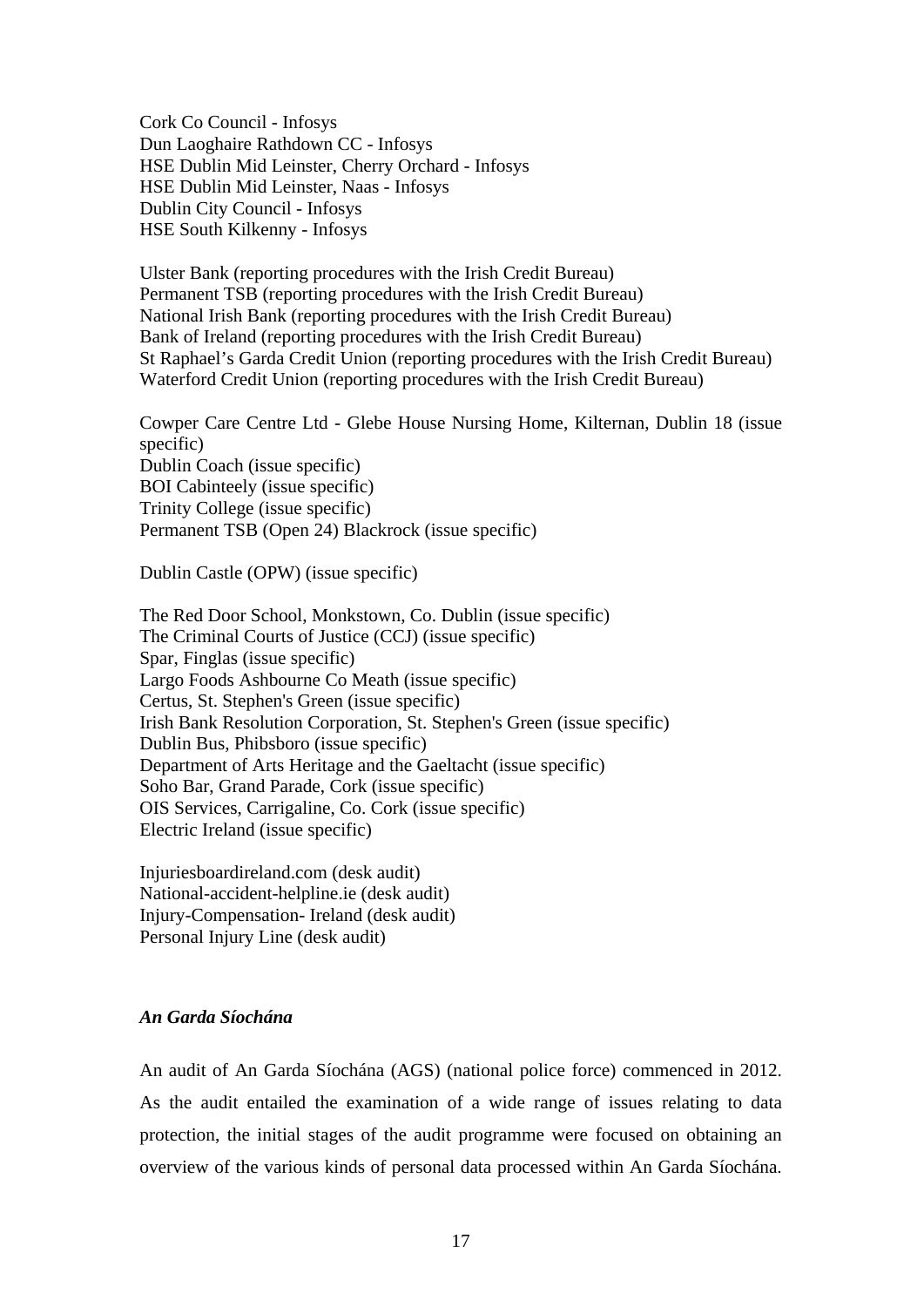The scope of the audit was acknowledged in advance by both parties as vast in terms of the datasets maintained by AGS. In view of this, it was agreed to refine and identify particular areas for examination such as the recording of incidents and crimes on PULSE (An Garda Síochána's primary computer system), inappropriate access to PULSE by members of AGS and also to examine specific areas administered by AGS such as the Garda Information Service centre in Castlebar, CCTV and Garda vetting. The audit focused on PULSE - a system onto which data regarding all individuals who come to the attention of the Gardaí are entered.

The chief finding was the discovery of inappropriate access to PULSE by An Garda Síochána during the course of the audit itself. We ran an ad-hoc on the spot inspection of usage and access to PULSE in relation to a substantial number of public figures or celebrities who were recorded as 'victims' or 'witnesses' on PULSE. Due to the excellent inbuilt trail functionality in PULSE, it was immediately apparent that two high-profile figures had their records accessed over 80 and 50 times respectively by members of AGS. In addition, the number of PULSE accesses returned on the records of three high profile media personalities and also a well known inter-county GAA player appeared to bear no relation to the valid entries relating to these individuals in connection with official police business. In all cases, there was no commonality in the members who had looked up these individuals. This was raised as a matter of urgency immediately with senior management in AGS and we were informed that the system of audit and review of user access which had been discussed extensively with this Office during its development was in place and was awaiting implementation. The new review system places a responsibility on District Superintendents to require members to account for the business reason for a specified percentage of accesses to the system per month. These accesses are chosen at random by the review system and provided to the Superintendent in each case. AGS confirmed that the conduct of the review will be a performance requirement of each Superintendent with failure to do so leading to action. Additionally, as part of the new audit structure of Garda access to PULSE, AGS stated that it intended that six districts out of a total of 137 districts would be audited per month by the Professional Standards Unit in AGS on a rolling basis.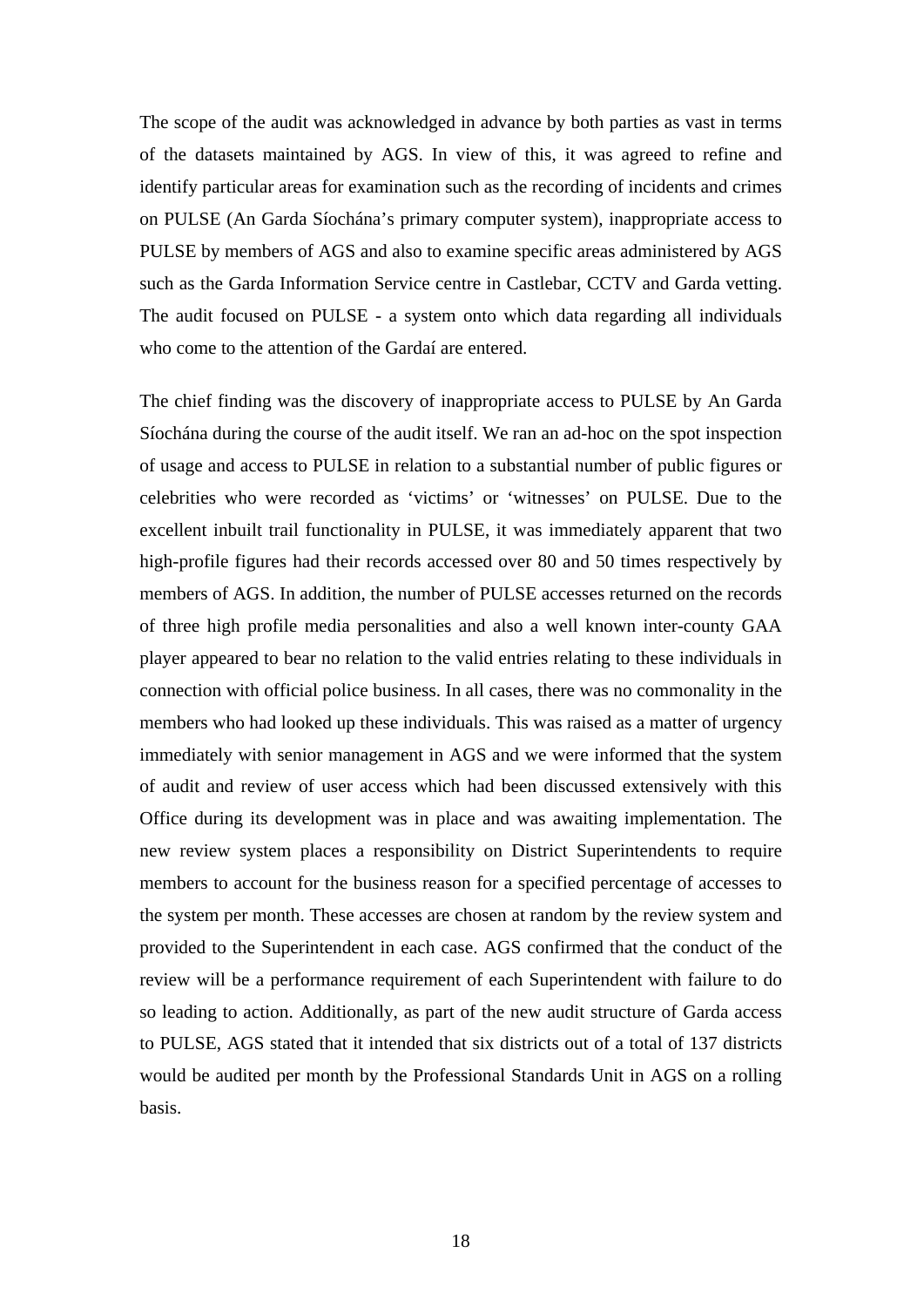In partial response to the finding of inappropriate access, (in any case a circular on the subject was already drafted and was referred to by AGS in advance of the audit), the Commissioner of An Garda Síochána issued a HQ Circular to all members of the Force on 06 December 2012 which inter alia stated "it is essential when enquiries are carried out on Items of Interest i.e. Persons Vehicles Locations, full information should be included in the "reason" for enquiry field in accordance with instructions at Code 32.15(3) and HQ Directive 14/2001. There will be no exceptions to this."

We intend to follow-up and to examine evidence of the new audit review programme.

#### <span id="page-18-0"></span>*Facebook-Ireland Follow-up Report*

In 2011, a major audit of Facebook Ireland (FB-I) was conducted, the [report](http://www.dataprotection.ie/docs/Facebook_Ireland_Audit_Report,_December_2011/1187.htm) of which was published in December 2011. Arising from the audit, FB-I agreed to a wide range of "best practice" improvements with a formal review of progress to take place in July 2012.

In September 2012, the Office published the outcome of our review of Facebook Ireland's (FB-I) implementation of recommendations made in our Audit.

The Review found that the great majority of the recommendations were fully implemented to our satisfaction, particularly in the following areas:

- The provision of better transparency for the user in how their data is handled,
- The provision of increased user control over settings,
- The implementation of clear retention periods for the deletion of personal data or an enhanced ability for the user to delete items,
- The enhancement of the user's right to have ready access to their personal data and the capacity of FB-I to ensure rigorous assessment of compliance with Irish and EU data protection requirements.

Those recommendations which were not implemented by FB-I as of that time were highlighted with a clear timescale for implementation listed. A deadline of 4 weeks for those matters to be brought to a satisfactory conclusion was set and FB-I progressed those matters to our satisfaction within the four week period. The Office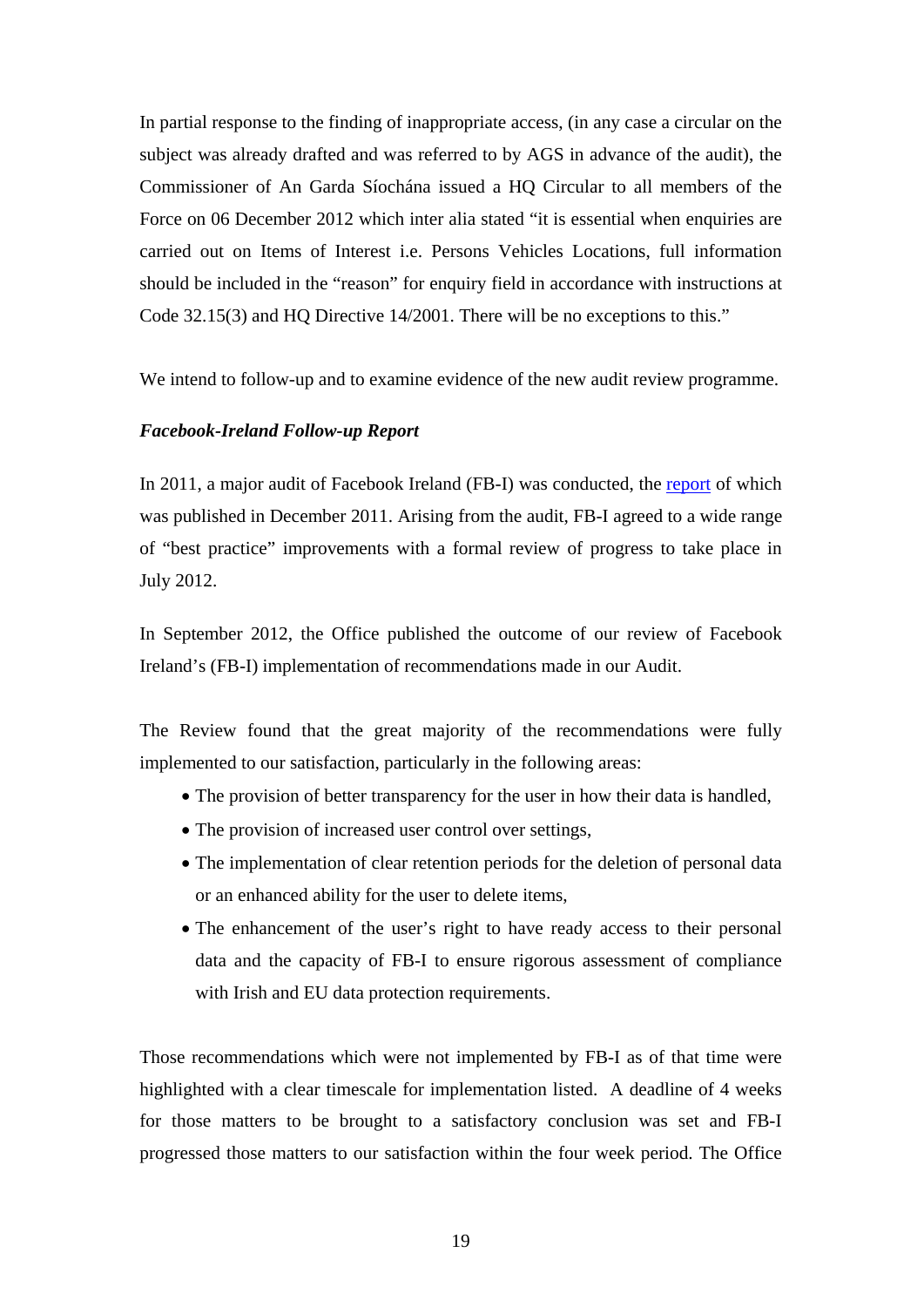continues to maintain an ongoing dialogue with FB-I on the data protection implications of all new services as these are rolled-out.

Throughout the year the Office consulted extensively with colleagues in other Data Protection Authorities on matters which were arising in the context of the Audit process and matters that were of concern or interest to colleagues more generally. In so far as possible we sought to take these issues on board and to achieve satisfactory outcomes. This arose from our recognition that, while we had lead responsibility for the supervision of Facebook in Europe via its Irish establishment, that it was necessary to fully consult with and take account of the views of colleagues whose citizens had concerns about aspects of Facebook's use of their personal data.

#### <span id="page-19-0"></span>*INFOSYS*

INFOSYS is a social welfare database administered by the Department of Social Protection. The INFOSYS investigation focused on the authorised use of INFOSYS by a whole range of external third parties, including local authorities, the HSE and other state agencies. The report of our investigation is published in full as an appendix (appendix 4) to this report.

We wish to particularly commend the Department of Social Protection on the monitoring systems it has in place for identifying any staff member inappropriately accessing records held by it. The Department has a clear focus on the protection of its customers' personal data. Unfortunately, as the findings in the report outline, the external agencies provided with access to INFOSYS did not always demonstrate the same good practices.

# <span id="page-19-1"></span>**Policy issues**

#### <span id="page-19-2"></span>*Household Charge*

Following the enactment of the Local Government (Household Charge) Act 2011, some public concern arose in relation to the extent and implications of the provisions contained in that Act for the seeking and sharing of personal data in order to identify properties liable to the charge. Following the enactment of the legislation, we had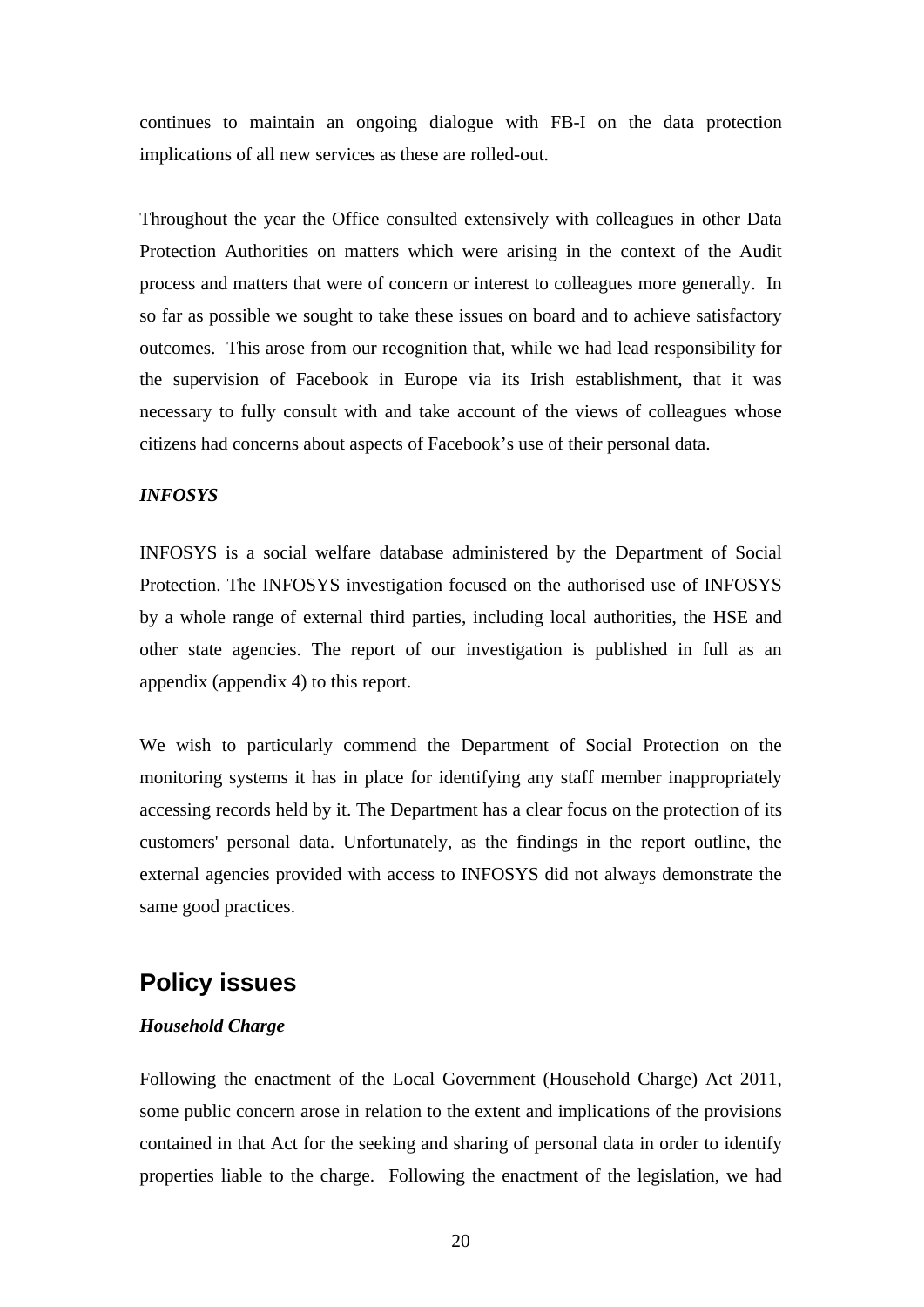already raised concerns with the Department of the Environment & Local Government in relation to the operation of the data sharing provisions in the legislation. The Department responded to those concerns and agreed to the development of a data sharing protocol with the Office that would address the circumstances in which data would be sought by the Local Government Management Agency; the data that would be sought; the immediate deletion of data once it was used; and the security conditions under which it would be transmitted and stored. The [Protocol](https://www.householdcharge.ie/Forms/DataProtocol.pdf) was published on the household charge website on 27 April 2012. The substance of the Protocol was reflected in the Local Property Tax Bill, 2012, which provides for a property tax to replace the household charge.

# <span id="page-20-0"></span>*Data Protection Guidance for primary and secondary schools prepared by School Management Bodies*

During 2012, we were approached by a working group of representatives from School Management Bodies to review draft data protection guidance for primary and secondary schools. We met with the working group and also reviewed two draft versions of the guidelines. This initiative by school management bodies to produce comprehensive data protection guidance specific to schools and how they process both personal and sensitive personal data is very much welcomed. Schools themselves have been the source of a large amount of queries to this Office in relation to their data protection responsibilities. The finalisation and dissemination of these guidelines, hopefully during 2013, will facilitate a better understanding of the requirements of the Acts as they apply to both primary and secondary schools.

#### <span id="page-20-1"></span>*Credit Reporting Bill*

In September, the Minister for Finance published the Credit Reporting Bill 2012. The Bill provides for the establishment and operation of a statutory Central Credit Register (CCR) system in Ireland.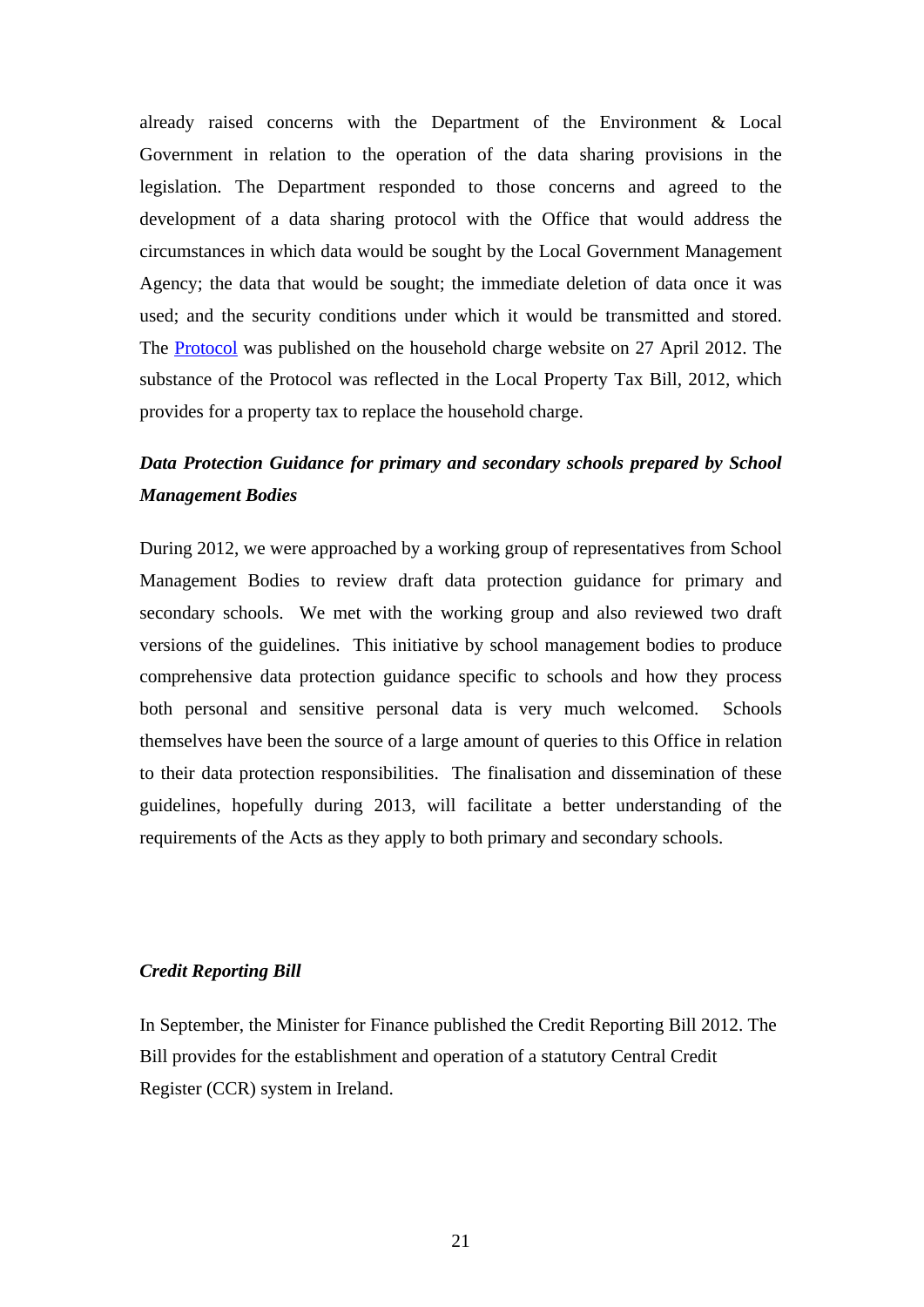The Bill provides for the establishment of a mandatory credit reporting and credit checking system. It is intended that this system will be regulated and operated by the Central Bank of Ireland, its objective being to ensure that lenders have access to the most accurate and up to date information regarding a borrower's ability to repay.

During 2011, the Office participated in an Inter-Agency Group on Credit Histories established by the Department of Finance. The Credit Reporting Bill is based on the report which the Working Group produced. Given the role envisaged for this Office in the draft legislation, we closely engaged with the Department of Finance in relation to the drafting of the legislation itself.

We will continue to engage with the Department and other relevant stakeholders in relation to this draft legislation and its implementation, when finalised, to ensure that data protection considerations are satisfactorily addressed.

#### <span id="page-21-0"></span>*Investigation in relation to inaccurate records held by the Irish Credit Bureau*

In May of 2012, the Office was contacted by Allied Irish Banks (AIB) concerning a serious data security breach relating to the data it passes on to the Irish Credit Bureau (ICB) in respect of the repayment history of some of their customers.

By way of background information, the ICB is an electronic library or database that contains information on the performance of credit agreements between financial institutions e.g. banks, credit unions and borrowers (i.e. the citizen). ICB is owned and financed by its members which are mainly financial institutions and over 140 lending institutions register information with the ICB, usually on a monthly basis. Each time an individual applies for credit from one of these lenders, the lender accesses that individual's credit report to find out about their performance under previous credit agreements with other lenders. Information is held for five years after a credit agreement is closed. It is normal practice that an individual provides consent for such a credit check to be carried out as part of an application for credit. An individual can, at any time, apply for a copy of their credit report from the ICB.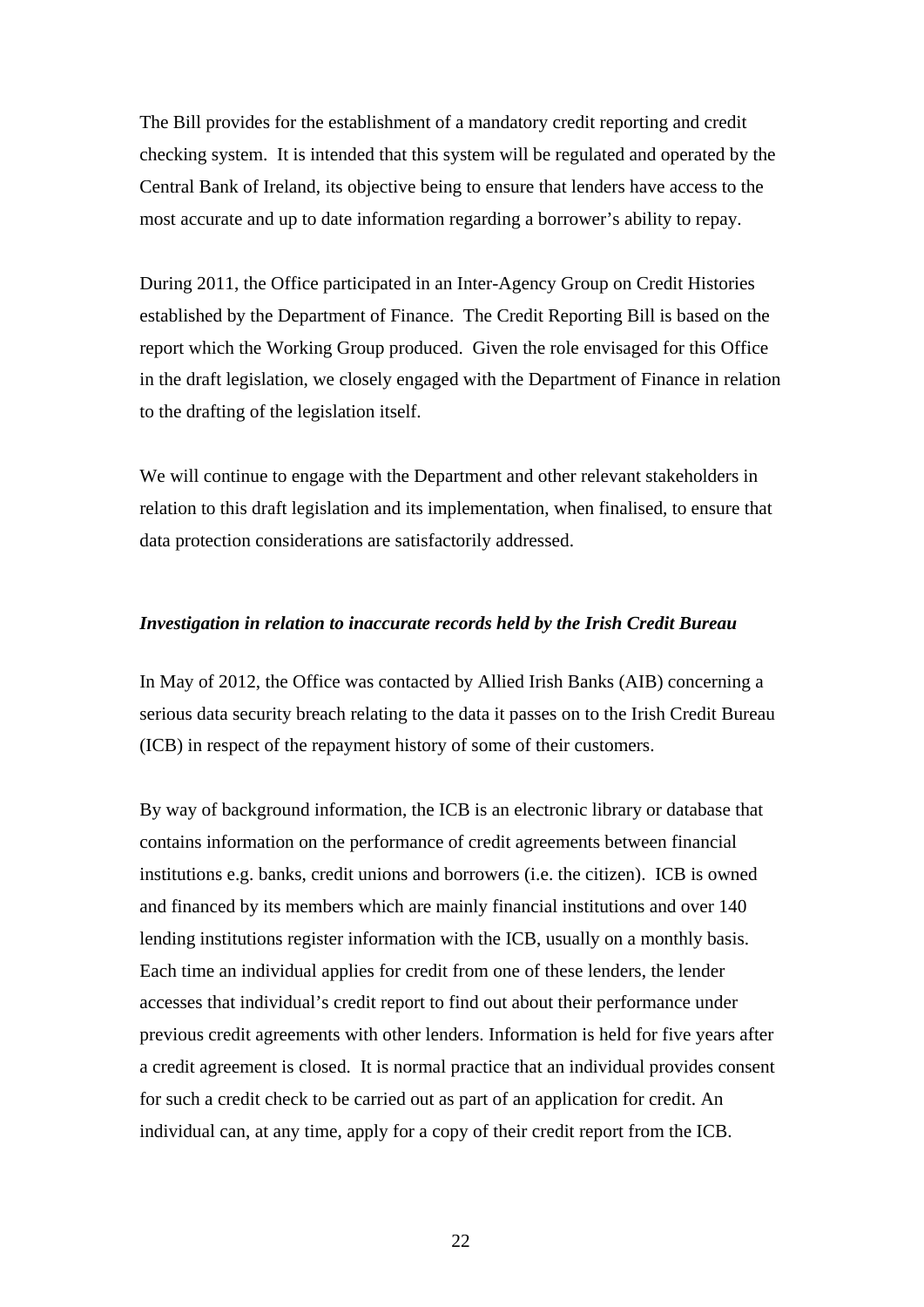A key principle of data protection is the right to have personal information kept accurate and up to date. The ICB is wholly reliant on the accuracy of the data transmitted to it by its members and this subsequently forms the basis for an individual's credit report. The ICB do not decide who should get credit, but an individual's ICB report is an important factor in a financial institution deciding whether or not to award credit. Having regard to the volumes of personal data held by the ICB, this Office receives relatively few complaints regarding the accuracy of data held by it. However, in all such complaints, the issue can only be resolved by this Office clarifying the position with the financial institution concerned rather than with the ICB, and by the subsequent transmission of the corrected data concerned, where appropriate, from the financial institution to the ICB.

In the particular incident reported to this Office by AIB, it transpired that, for the previous 6 years, AIB had been supplying incorrect data to the ICB in relation to a number of its customers. Where customers paid loans on a weekly or fortnightly basis, AIB was reporting these repayments as if it were a monthly repayment. Therefore, if a customer missed 1 or 2 weeks on a repayment, this was being recorded with the ICB as 1 or 2 months where repayments were not made. This could have had a negative impact on the customer if they applied for credit and an ICB check was carried out by another lender. Following detailed discussions with this Office, the matter was resolved by AIB writing to the potentially impacted customers (circa 12,000) informing them of the error and ensuring that all historical customer payment records currently held at the ICB had been corrected. In addition AIB put in place system changes to prevent a recurrence of this issue. AIB also offered to request a copy of the customer's ICB statement from the ICB at its expense.

Following on from the reporting of this data protection breach by AIB, we undertook to conduct a series of inspections of financial institutions to examine all aspects of their reporting to the ICB. A cross-sectoral approach was adopted in order to identify inconsistencies in reporting practices that needed to be addressed. This matter was prioritised within the Office due to the harm that can result for an individual from the reporting of inaccurate information to the ICB. Four banks and two credit unions were selected for inspection and they were informed that the inspection would focus on all aspects of their reporting to the ICB. One of the principal outcomes of these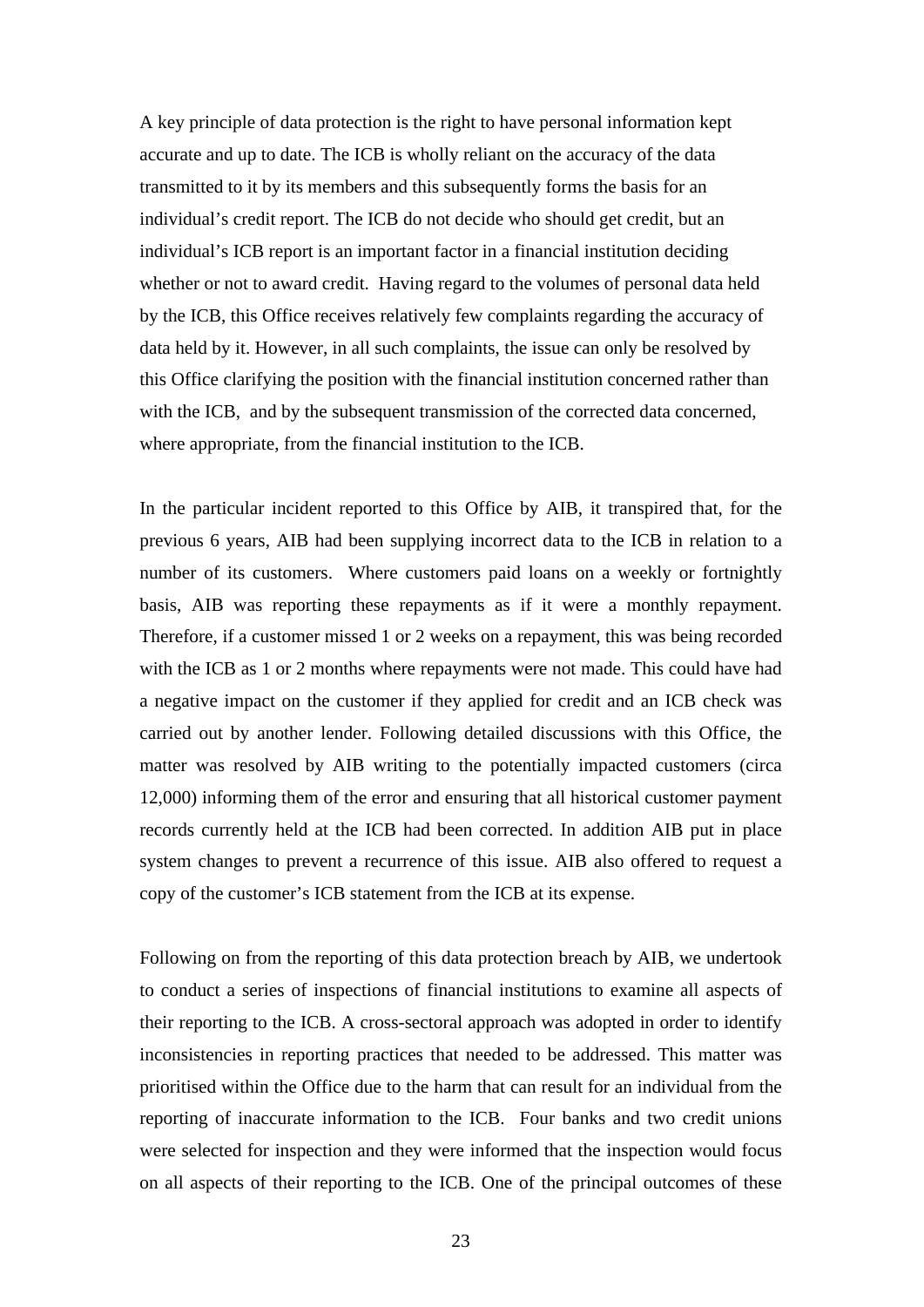inspections was that we noted that there is now an individual/section tasked with overall responsibility for reporting to the ICB. However, it was acknowledged that, in the main, this was relatively new and that in some instances the AIB issue had served as a wake up call to financial institutions as to the importance of their responsibilities in regard to the ICB reporting process. Due to the previous lack of overall responsibility in this area, the team discovered that, in two of the banks inspected, up to very recently, there were entirely separate processes for managing ICB reporting within the institution itself.

The ICB issues monthly reports to financial institutions concerning what they consider may be inconsistencies in their ICB reporting, such as what happened in AIB where the arrears profile may not have been in a linear sequence. However, in one of the banks audited, it transpired that, while the Mortgage Unit had a systematic approach to dealing with such reports by checking each of the accounts concerned, the other lending arms of the bank did not. The bank concerned had informed this Office, prior to the inspection, that it had an issue with the misreporting of loans with a weekly/fortnightly repayment profile, similar to that which happened in AIB. It was acknowledged that, had the processes in place in the Mortgage Unit for checking monthly reports from the ICB been in places across all the bank's credit portfolios, this issue would not have arisen. Similarly, it was discovered that, while one lending area in one of the banks audited had comprehensive processes for dealing with ICB error reports, the other lending areas in that bank had no such defined processes. Our view on this is that, if there is no defined uniform process in place in a financial institution to review monthly reports received from the ICB, this can potentially lead to the failure of identifying any emerging systemic ICB reporting issues. However, it is certainly anticipated that the new roles and responsibilities in this area will greatly improve this issue.

The team discussed with the various institutions how they reported loans which have been restructured and again considered that practices in relation to reporting of such agreements varied across the financial institutions inspected. The ICB manual provides financial institutions with a range of alphabetic profile indicators which can follow payment profile indicators 0,1,2,3,4 etc. The Code "M" is defined as "Moratorium- Lender and borrower agree to suspend all or part of the payment for

<u>24</u>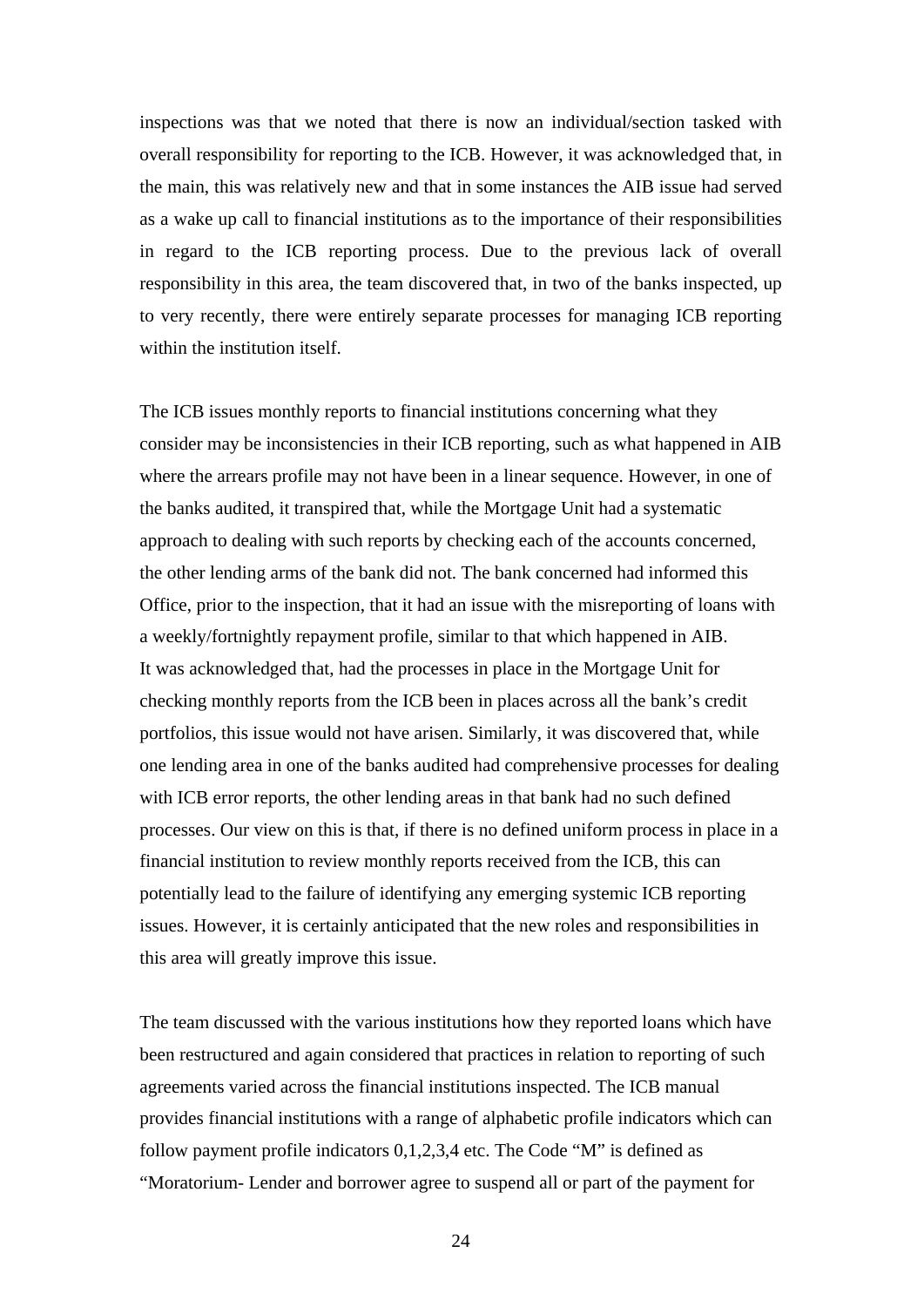this period". In two banks inspected the team was informed that the code "M" is used only in cases of an agreed payment break i.e. the bank had agreed to suspend all payments, both capital and interest, for a defined period of time. In all cases where a mortgage has been restructured and where payments are being made in accordance with the restructuring agreements, these were being reported in the normal way i.e. 0, 0,0, 0,0,0. However, this was not the case in the two other banks where the position was that, where a customer entered into a forbearance /restructuring agreement with reduced capital and/or interest repayments, these were being reported as "M" i.e. Moratorium to the ICB. The Office expects that consistency in the reporting of repayment arrangements such as those outlined above will be clarified as part of changes to the credit reporting system envisaged in the Credit Reporting Bill 2012.

Another aspect of these inspections was the information supplied to customers as to how any alternative repayment arrangement will be reported to the ICB and the impact of this on the borrower's credit rating, in line with Paragraph 37 of the Code of Conduct on Mortgage Arrears issued by the Central Bank in 2010 which states, among other things, that where an alternative repayment arrangement is offered by a lender, the lender must provide the *borrower* with a clear explanation, in writing, of the alternative repayment arrangement, including how the alternative repayment arrangement will be reported by the lender to the Irish Credit Bureau and the impact of this on the *borrower*'s credit rating. This is in line with the data protection principle, to have personal information obtained and processed fairly. In general, the team was satisfied that this provision was being complied across the financial institutions inspected. A sample of the wording being supplied to the customer included "I/We acknowledge that the taking of any Capital Payment Holiday will appear on the records of the Irish Credit Bureau (or other credit reference agency or agencies which the bank may use) and my/our ability to borrow in the future may be affected accordingly".

The team also questioned the various financial institutions on their processes for handling customer complaints as such complaints can be a vital component identifying any systemic issues which may be affecting the accuracy of reporting to the ICB and again it was considered that appropriate complaints handling procedures were now in place across the financial institutions inspected.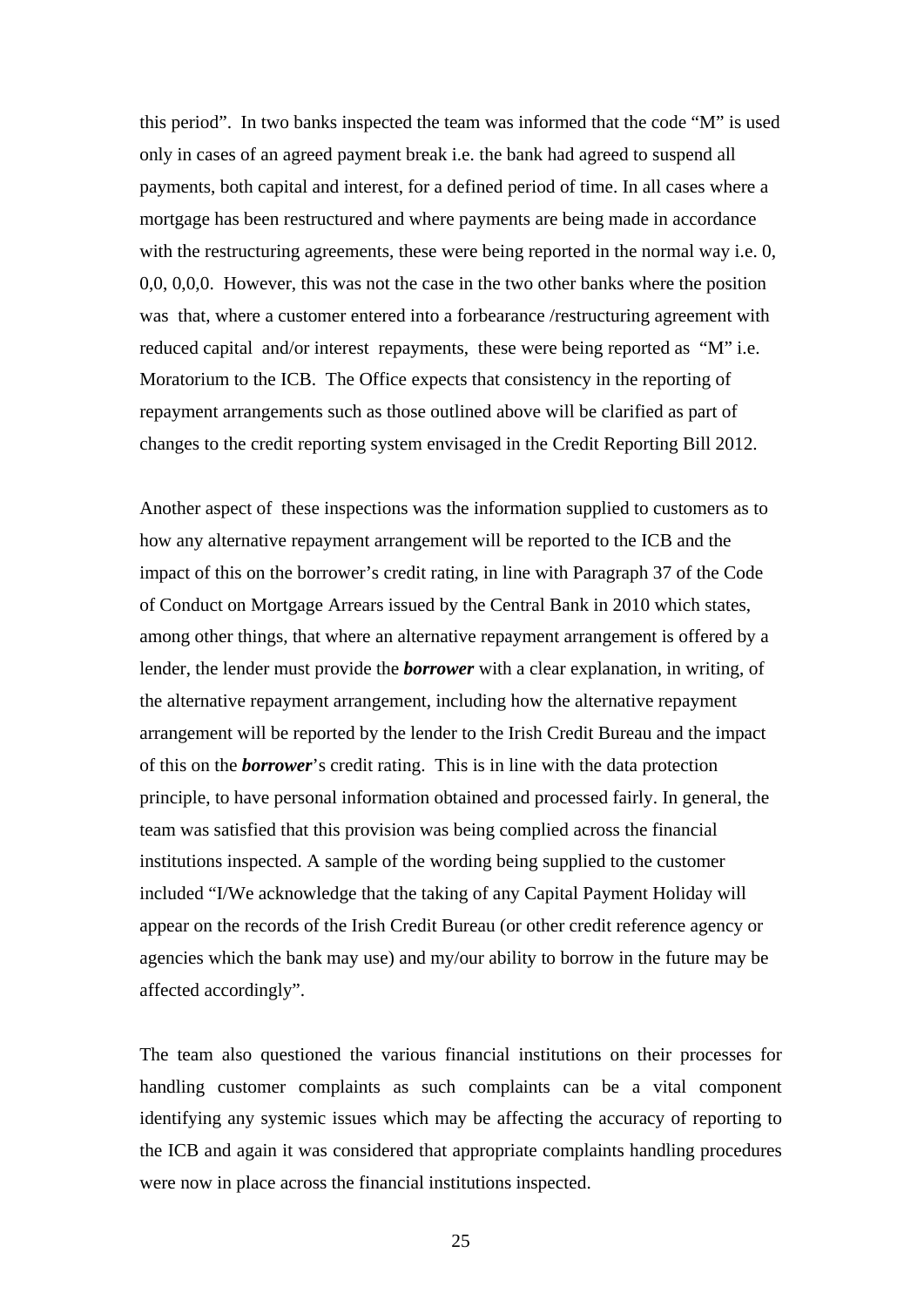Overall the inspection team considered that there was good awareness across the financial institutions inspected of the importance of ICB reporting. We consider that the incident in AIB which gave rise to this issue in the first instance served to highlight to financial institutions as well as the general public the importance of the accuracy of ICB reporting.

# <span id="page-25-0"></span>**EU & International Responsibilities**

#### <span id="page-25-1"></span>*New EU Data Protection Laws*

1

In January the European Commission published its proposals<sup>[5](#page-25-2)</sup> for a strengthening of EU data protection law, reflecting the enhanced status given to data protection by the Lisbon Treaty. The Commission proposals provide for a directly-applicable Regulation imposing stricter obligations on data controllers and processors and enhanced rights for data subjects. The Commission proposes a separate Directive covering the area of criminal justice.

The proposals have been the subject of much discussion in the course of the year, particularly by the co-legislators, the European Parliament and the Council of Ministers. The Minister for Justice, Equality and Defence invited submissions on the proposals in March. The Article 29 Working Party issued two Opinions<sup>[6](#page-25-3)</sup> on the proposals.

It was expected that an effort would be made in the first half of 2013 – during the Irish Presidency of the Council – to reach broad agreement on the proposals.

The proposals, if passed into law, will involve increased responsibilities for our Office under the so-called "one-stop-shop" arrangement for multinational companies

<sup>&</sup>lt;sup>5</sup> [http://ec.europa.eu/justice/newsroom/data-protection/news/120125\\_en.htm](http://ec.europa.eu/justice/newsroom/data-protection/news/120125_en.htm)

<span id="page-25-3"></span><span id="page-25-2"></span><sup>6</sup> [http://ec.europa.eu/justice/data-protection/article-29/documentation/opinion](http://ec.europa.eu/justice/data-protection/article-29/documentation/opinion-recommendation/files/2012/wp191_en.pdf)[recommendation/files/2012/wp191\\_en.pdf](http://ec.europa.eu/justice/data-protection/article-29/documentation/opinion-recommendation/files/2012/wp191_en.pdf) [http://ec.europa.eu/justice/data-protection/article-29/documentation/opinion-](http://ec.europa.eu/justice/data-protection/article-29/documentation/opinion-recommendation/files/2012/wp199_en.pdf)

[recommendation/files/2012/wp199\\_en.pdf](http://ec.europa.eu/justice/data-protection/article-29/documentation/opinion-recommendation/files/2012/wp199_en.pdf)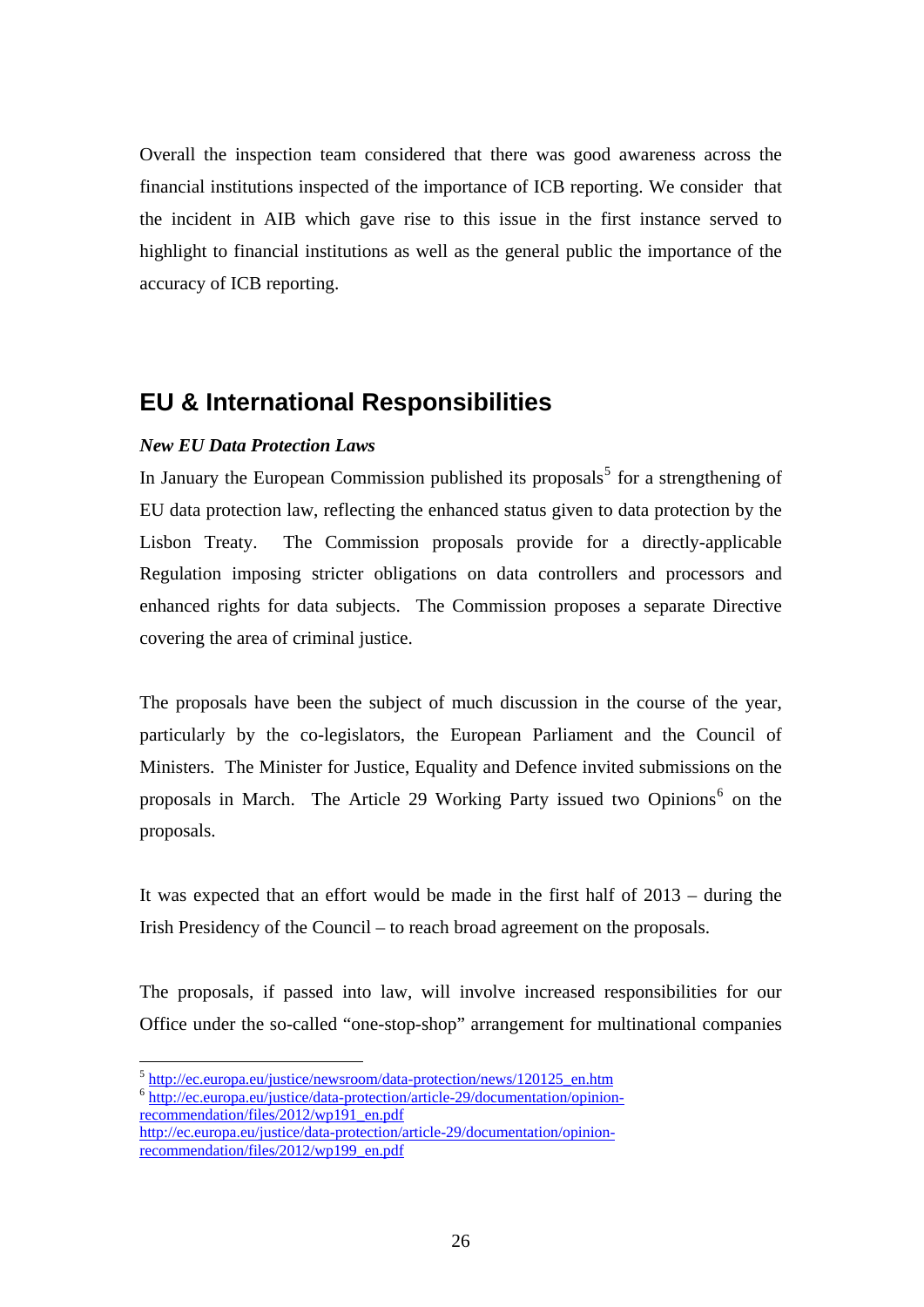providing services to EU users from an Irish base. While the exact division of labour between data protection authorities has yet to be finalised, it clearly will involve a greater degree of responsibility for our Office in relation to multinational companies which choose Ireland as an EU base.

#### <span id="page-26-0"></span>*Article 29 Working Party*

The Article 29 Working Party acts as an adviser to the European Commission on data protection issues. It also promotes a uniform application of the provisions of the EU Data Protection Directive 95/46/EC throughout the European Economic Area.

In the course of 2012, the Working Party continued to give close attention to issues relevant to the future EU data protection regime. It produced Opinions on the data protection reform proposals; cloud computing; biometrics; international data transfers; and "cookies".

The Working Party also gave its views on various other issues under consideration by European institutions or of relevance to its general data protection advisory role.

The Office continued to be represented at subgroup level at the subgroup on Borders, Travel and Law Enforcement and the Technology subgroup.

Further information on the Working Party is available on its [website](http://ec.europa.eu/justice/data-protection/article-29/press-material/press-release).

#### <span id="page-26-1"></span>*Data Protection in EU Specialised Bodies*

The Office continued to be represented at meetings of the data protection bodies overseeing activities in specialised EU bodies. These are the EUROPOL Joint Supervisory Body (which reviews the activities of EUROPOL to make sure that its use of personal information does not violate individual privacy rights), the Customs Joint Supervisory Authority and the EUROJUST Joint Supervisory Body (which ensures that cross-border cooperation between EU judicial and prosecution authorities respects data protection rights).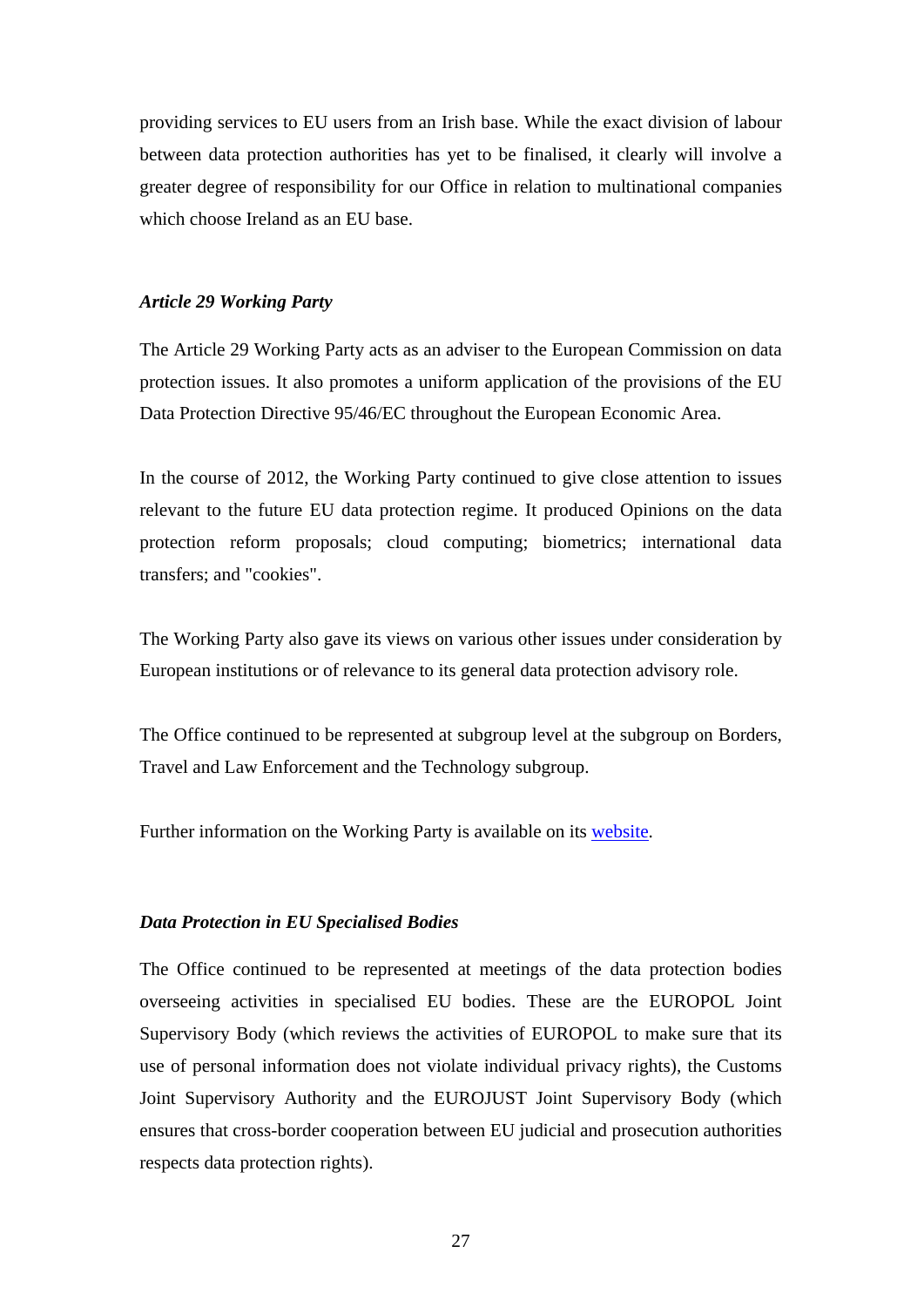#### <span id="page-27-0"></span>*International Activities*

We were represented and spoke by invitation at the 33rd<sup>d</sup> International Conference of Data Protection and Privacy Commissioners hosted by our colleagues in Uruguay and the European Conference hosted by our colleagues in Luxemburg.

We continued to follow the useful work being done in the OECD, especially in the area of cross-border enforcement of data protection.

We continue to assist our colleagues, in the EU and elsewhere, where they were dealing with complaints in relation to Irish-based organisations or seeking information on our data protection practices. We also participated in a number of EUfunded outreach activities towards EU candidate countries.

Accountability of organisations for the personal data processed under their control is a key underlying concept in data protection law and practice. It is reflected in various articles of the draft revised data protection laws put forward by the European Commission. The renewed focus on accountability has been greatly facilitated by a project led by the US-based Centre for Information Policy Leadership. The project has been exploring what an organisation needs to do to demonstrate that it can be trusted to handle personal data. We have been participating in the project from its inception. A key output from the project in 2012 was a [self-assessment tool](http://www.informationpolicycentre.com/files/Uploads/Documents/Centre/Phase_IV-Self_Assessment_Comprehensive_Privacy_Programme_A_Tool_for_Practioners.pdf) designed to facilitate the internal review of an organisation's privacy and data protection programmes and practices.

We also continued our involvement with the Global Privacy Enforcement Network (GPEN), the International Association of Privacy Professionals (IAPP) and the Commission for the Control of INTERPOL's Files (CCF).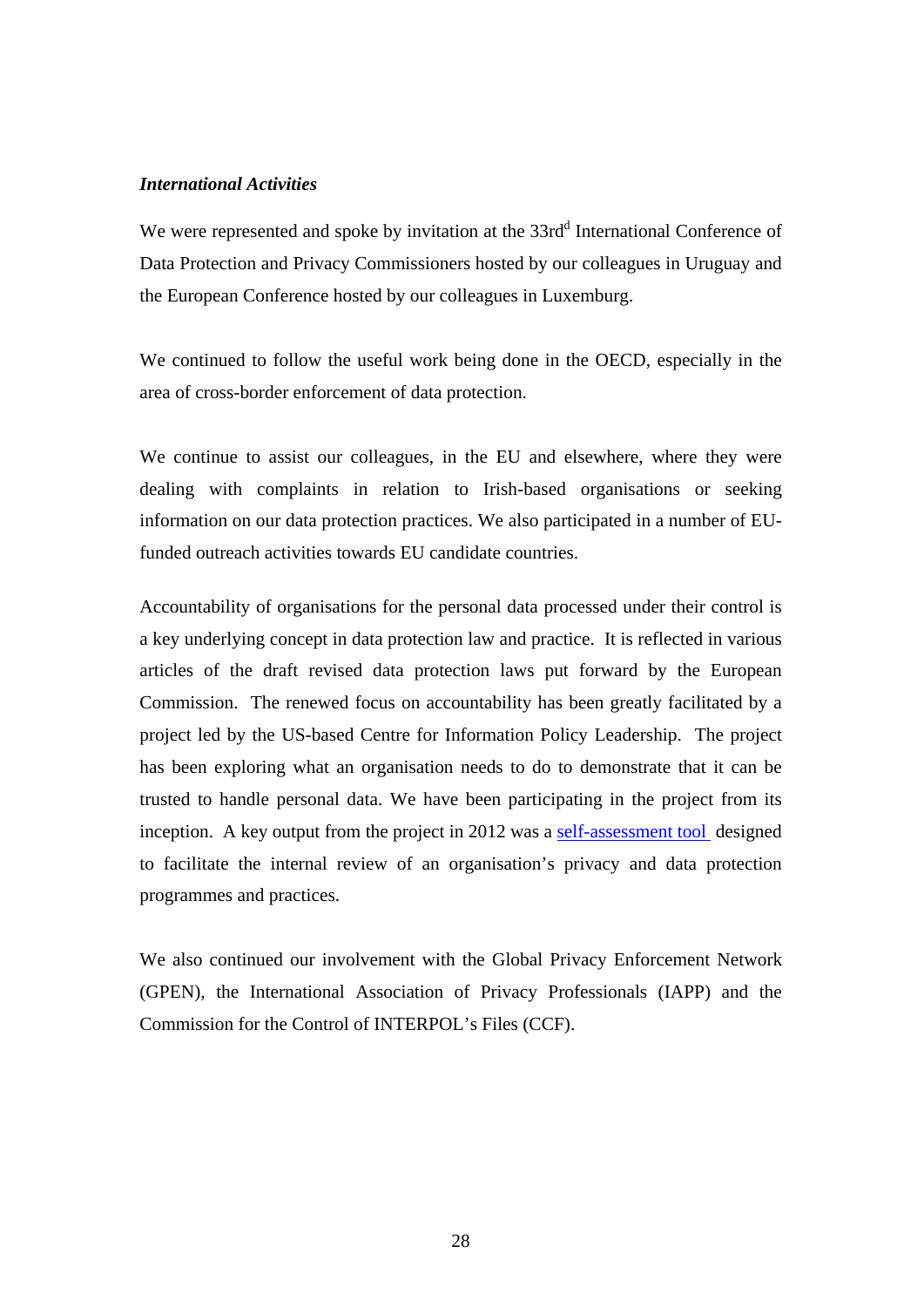# <span id="page-28-0"></span>**Administration**

### <span id="page-28-1"></span>*Running Costs*

The costs of running the Office in 2012 were as follows:

|                       | 2012€     |
|-----------------------|-----------|
| Overall running costs | 1,552,468 |
|                       |           |

Receipts **647,721** 

A fuller account of income and expenditure in 2012 is provided in Appendix 3.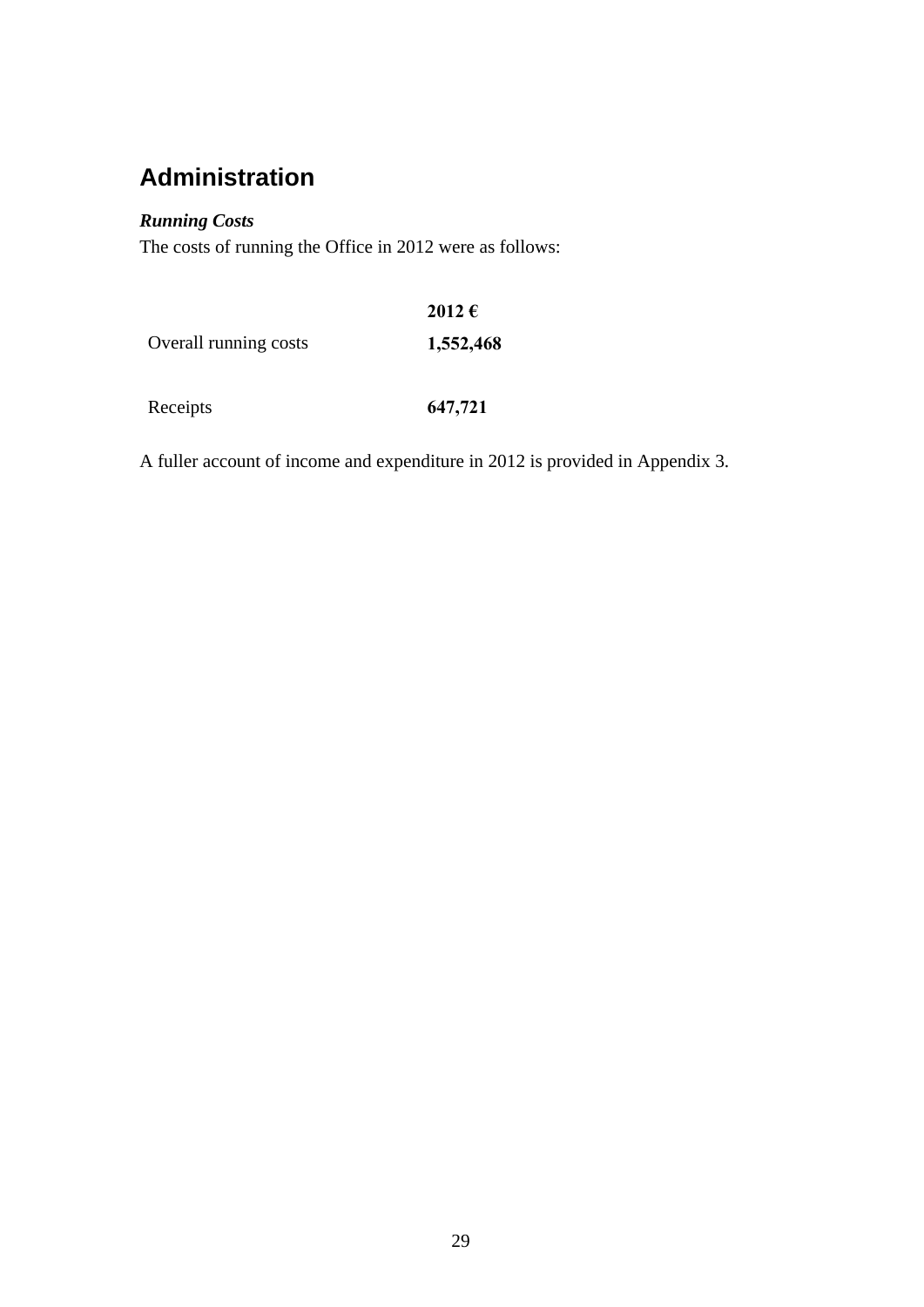### **Part 2**

### <span id="page-29-0"></span>CASE STUDIES

| CASE STUDY 1: INSURANCE COMPANIES PROSECUTED FOR REGISTRATION OFFENCES  31                 |    |
|--------------------------------------------------------------------------------------------|----|
| CASE STUDY 2: UNACCEPTABLE DELAY BY O2 IN PROCESSING AN ACCESS REQUEST  34                 |    |
| CASE STUDY 3: ACCESS RESTRICTION UNDER SECTION 5(1)(A) REQUIRES A PREJUDICE TEST  37       |    |
|                                                                                            |    |
| CASE STUDY 5: HIGH COURT RULES THAT PERSONAL DATA CAN BE ACCESSED BY LITIGANT 41           |    |
| CASE STUDY 6: OUTSTANDING DEBT DETAILS LEGITIMATELY PASSED ON TO DEBT COLLECTION           |    |
|                                                                                            |    |
| CASE STUDY 7: COLLECTION OF PHOTOGRAPHIC IDENTITY BY A FERTILITY CLINIC 49                 |    |
|                                                                                            |    |
| CASE STUDY 9: DISCLOSURE OF STUDENT PERSONAL DATA BY SECONDARY SCHOOL 53                   |    |
| <b>CASE STUDY 10: CUSTOMER DATA TRANSFER FOR WASTE COLLECTION SERVICE IN DUBLIN 55</b>     |    |
| <b>CASE STUDY 11: DEPARTMENT OF EDUCATION CIRCULAR LEADS TO COMPLAINT ABOUT SICK LEAVE</b> |    |
|                                                                                            |    |
|                                                                                            |    |
| <b>CASE STUDY 13 STOLEN LAPTOPS - PHONE COMPANIES PROSECUTED FOR LOSS OF PERSONAL</b>      |    |
| DATA                                                                                       | 67 |
|                                                                                            |    |
|                                                                                            |    |
|                                                                                            |    |
|                                                                                            | 75 |
|                                                                                            |    |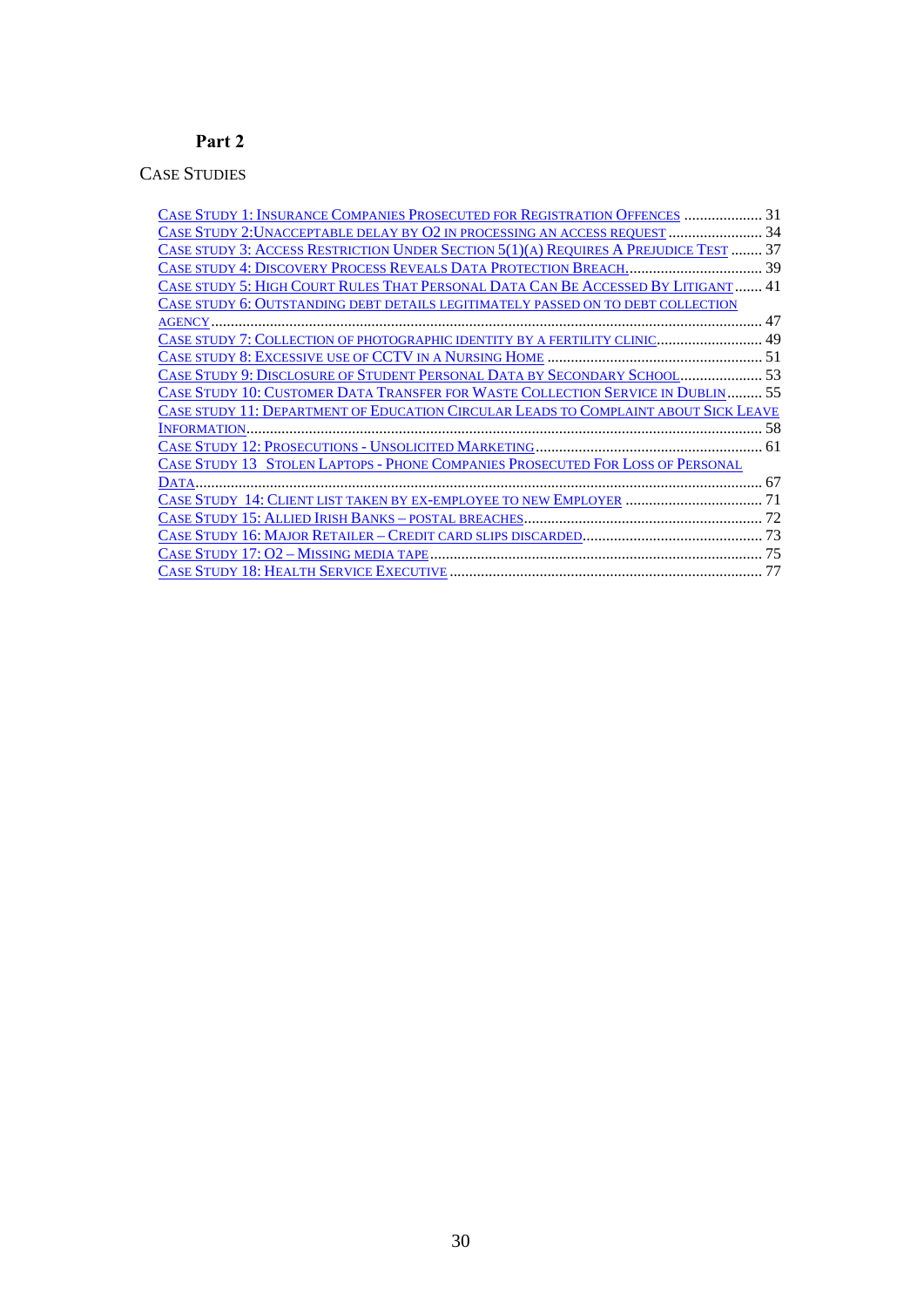#### <span id="page-30-0"></span>*Case Study 1: Insurance Companies Prosecuted for Registration Offences*

In February 2012 three insurances companies, Zurich Insurance Plc, FBD Insurance Plc and Travelers Insurance Company Limited appeared in the Dublin District Court on charges relating to the processing of personal data by them in contravention of Section 19 of the Data Protection Acts.

#### **Background**

A formal data breach report was received by the Office in December 2010 from the Department of Social Protection concerning the alleged leaking to third parties by one of its officials of personal data held on the Department's computer systems. We immediately launched an investigation which identified two suspect entities engaged in ongoing contact with the official in question. Having established the identity of these entities we carried out an unannounced inspection at a firm of private investigators, Reliance Investigation Services Ltd, in Co. Kildare. During the course of that inspection, we obtained a copy of that firm's active client list for 2010. Having examined the client list, we identified that Zurich Insurance Plc, FBD Insurance Plc and Travelers Insurance Company Ltd were active clients of the private investigator. To progress the investigation of the data breach, the Commissioner requested Authorised Officers to conduct inspections at all three insurance companies. These inspections took place in December 2010.

Using the information which had been obtained at the premises of the private investigator, a number of claim files were identified in each insurance company as cases in respect of which the private investigator had provided services to insurance companies concerned. The email systems and a number of files were examined in both manual and computer form during the course of those inspections. Over the course of the following months, we continued our investigations by examining this information and during this time also received from the Department of Social Protection a list of all of the computer accesses made in 2010 on the Department's computer systems by the official suspected of committing the data breach. This led to the identification of further cases which required examination in the context of the investigation of the data breach. Further inspections took place at all three insurance companies in 2011. During these inspections, our Authorised Officers identified a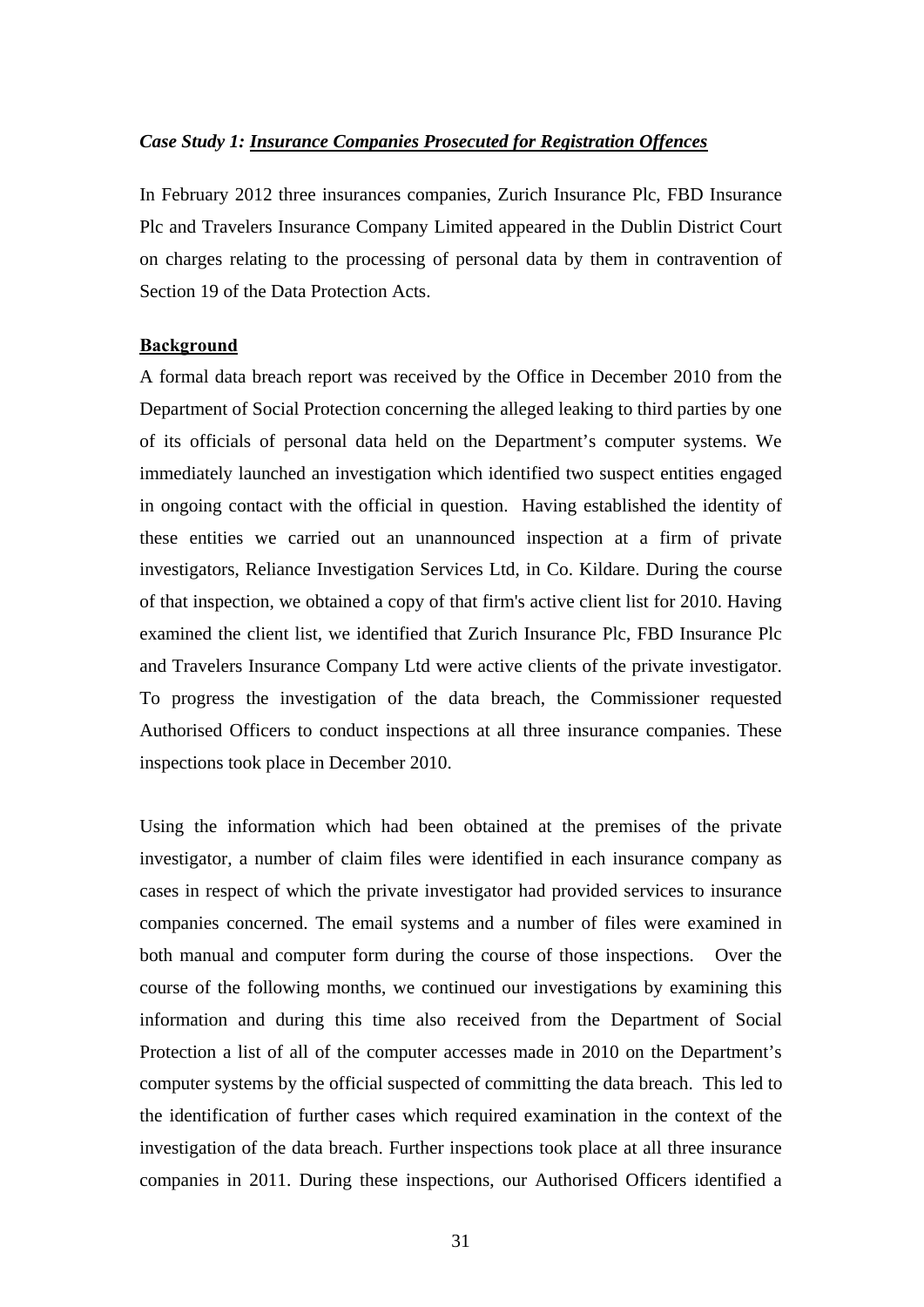number of cases which were of interest in the context of the data breach investigation. Amongst some of those cases were reports submitted by the private investigator which contained information of a social welfare nature. The Authorised Officers sought and were provided with copies of private investigator reports in respect of several cases of the five individuals. The information which appeared to us to contain social welfare data of the individuals concerned was presented by us to the Department of Social Protection in August 2011 for examination. We subsequently received written confirmation from the Department of Social Protection in respect of each of the individuals concerned that the Department's computer system contained a data set of information relating to the individuals, that the data was used by the Department for the performance of its functions, that the data was "social welfare data," that the information on the sheets matched the social welfare data stored on the Department's computer system and that the social welfare data concerned was stored securely on the Department's computer systems and was not publicly accessible.

#### **Register Entry**

Under Section 16 of the Data Protection Acts, the Data Protection Commissioner has established, as is required, a public register of data controllers and data processors who are obliged to apply to be registered and to give certain details about their processing of personal information. Insurance undertakings fall into the category of data controllers which are required to be registered. All three insurance companies had current entries on the register at the time of this investigation. We examined all the register entries for each company. We noted that a description of personal data in the form of social welfare data was not recorded on the register entry. We also noted that the purpose for which personal data in the form of social welfare data was processed by the insurance companies was not recorded on the register entry. Having examined the data breach investigation file and the register entries for each of the three insurance companies, the Commissioner decided to initiate prosecution proceedings for breaches of section 19 of the Data Protection Acts. This section sets out the effect of registration. It provides, among other things, that a registered data controller shall not keep personal data of any description other than that specified in the register entry and that the data controller shall not keep or use personal data for a purpose other than the purpose described in the entry.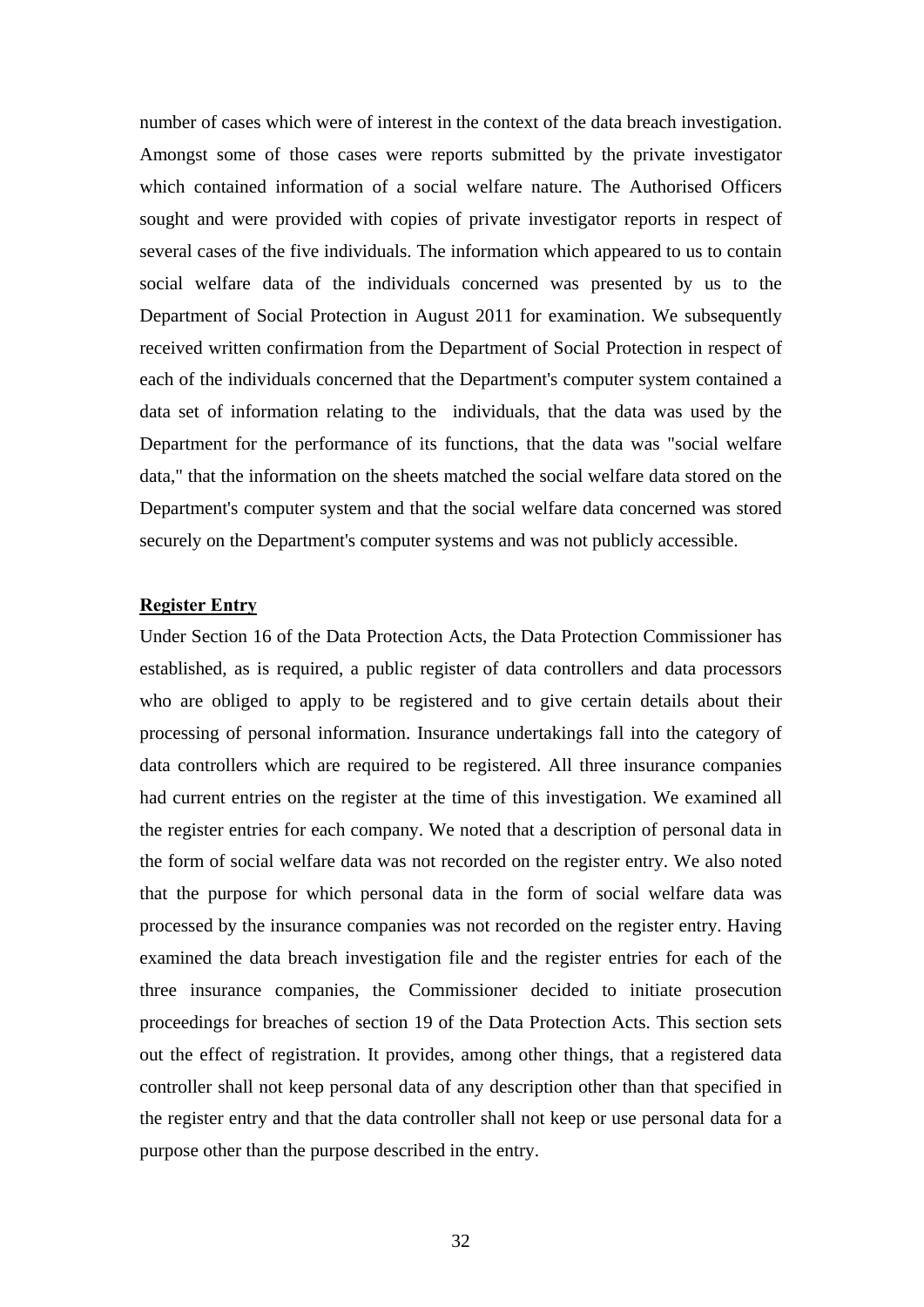#### **Court Hearing**

On 13 February, 2012 the Dublin District Court accepted jurisdiction in the matter. Each of the defendant insurance companies pleaded guilty to ten charges in respect of breaches of Sections 19(2)(a) and 19(2)(b) of the Data Protection Acts. Having heard the prosecution evidence, the Court was satisfied that the prosecution case had been proven. Section 1(1) of the Probation of Offenders Act was applied in the case of each defendant company. Each of the defendant companies made an offer of a charitable donation of  $\epsilon 20,000$  to be paid to a charity of the Court's choosing. In each case, the Court accepted the offer and it directed that all three payments be made to the Capuchin Day Centre within two weeks. The Office also recovered from the defendants the legal costs arising from the prosecution.

#### **Other Matters Arising**

The Department of Social Protection also notified An Garda Síochána of the data breach and separate Garda investigations have taken place focussing on the source of the leakage and the role of private investigators in the breach.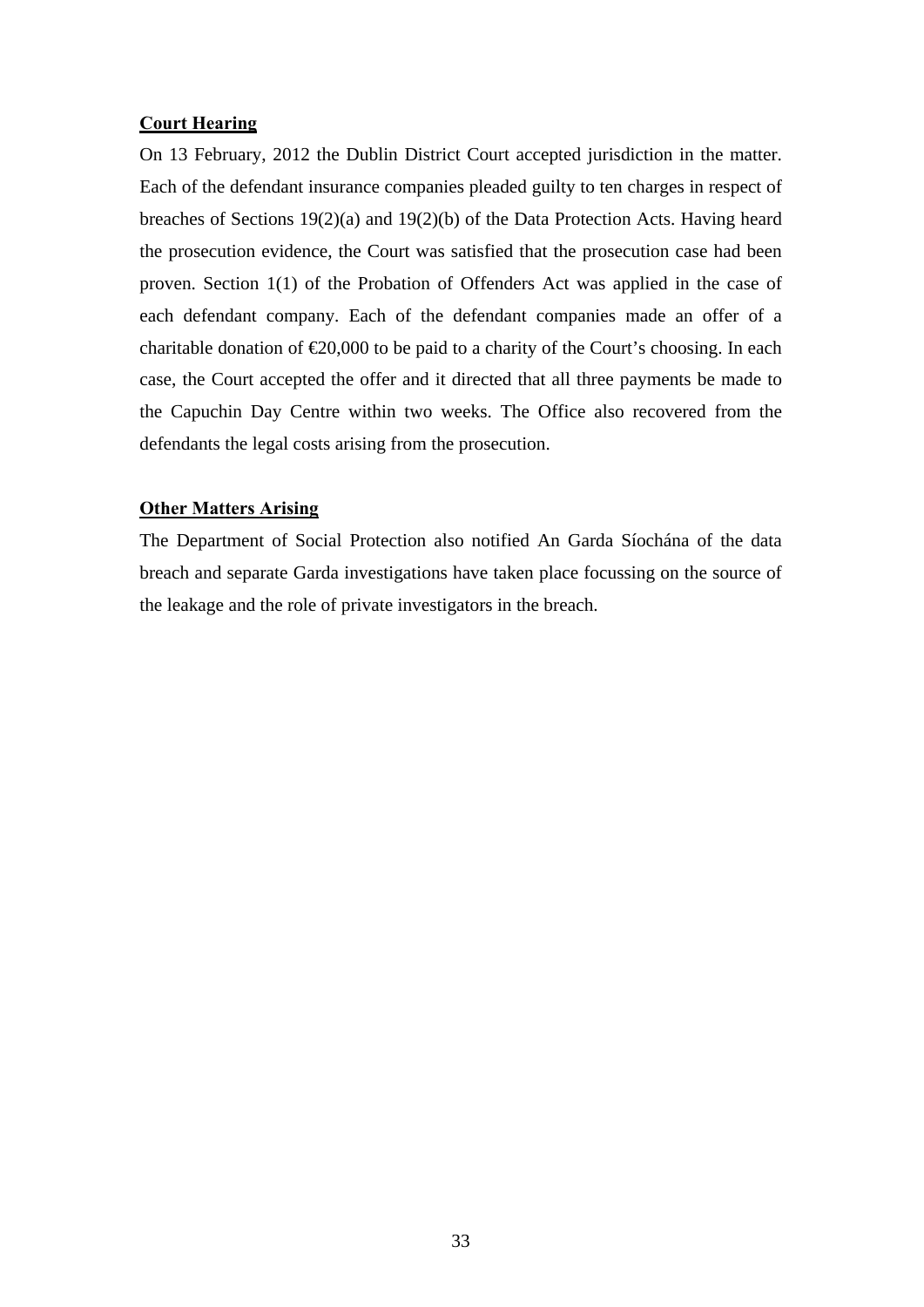#### <span id="page-33-0"></span>*Case Study 2:Unacceptable delay by O2 in processing an access request*

We received a complaint in March 2012 in relation to the alleged failure of O2 (a Telecommunications company) to comply with an access request made to it in January 2012 seeking a copy of call records in respect of a mobile phone number from November 1999 to the date of the access request. In response to an access request, a data controller must supply the personal data to the individual within forty days of receiving the request.

We commenced our investigation initially by way of telephone contact with O2 during which we were assured by the company that it would immediately contact the requester's legal representatives to progress the matter of the access request. O2 subsequently wrote to the requester's legal representatives requesting a fee of  $6.35$ for the processing of the access request. It also informed them of the two year retention period applying to such data as set out in the Communications (Retention of Data) Act, 2011 and it informed them that call records beyond two years were not available.

The requester rejected the suggestion that there were limitations on the availability of call records beyond two years. They were informed by O2 that it was not simply a technical limitation but a legislative limitation and obligation incumbent on it on foot of the Communications (Retention of Data) Act, 2011 which obliges telecommunications service providers not to retain any such call data after a period of two years has elapsed.

In April 2012 O2 provided us with a copy of a letter which it sent to the requester's legal representatives informing them, among other things, that the mobile number for which the data was requested was an unregistered number. We urged the requester's legal representatives to provide O2 with any information available to substantiate ownership of the mobile number.

During the course of a subsequent conference call with O2 we established that the telephone number used by O2 when conducting its initial search of its database contained an incorrect digit. A further search by O2 using the correct digit established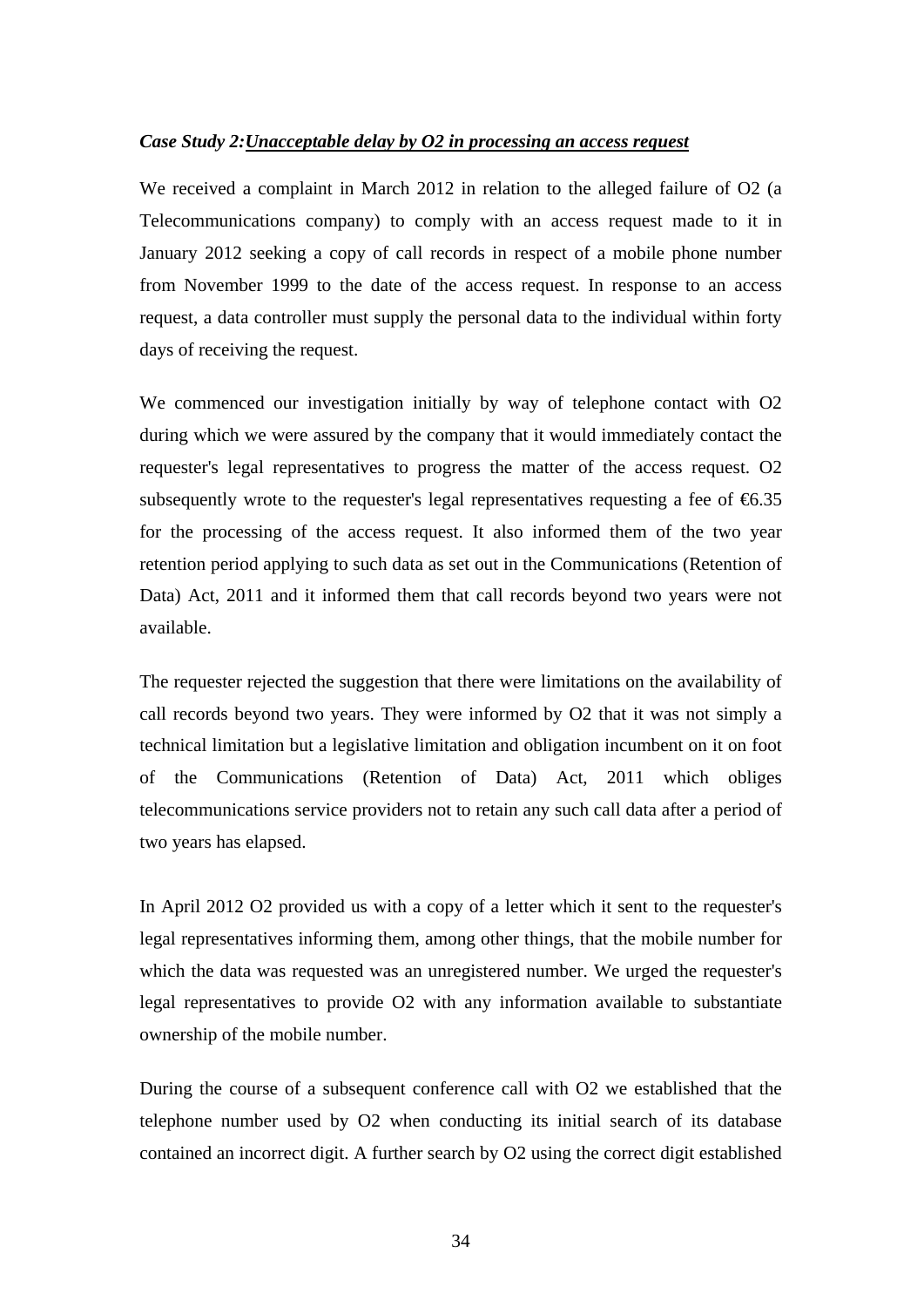that the phone number was registered to the requester. We instructed O2 to commence the process of retrieving the call records immediately.

O2 informed us in August 2012 that the retrieval process had been completed and that a copy of the call records for the previous two years had been provided to the requester's legal representatives in response to the access request.

The requester's legal representatives subsequently requested a formal decision under Section 10 of the Data Protection Acts. The Commissioner found in his decision that O2 contravened Section 4(1)(a) of the Data Protection Acts by not providing the relevant personal data within the time limit specified in respect of the access request submitted to it in January 2012.

There were several failings on the part of O2 in the processing of this access request:

- The Data Protection Acts provide at Section  $4(1)(c)(i)$  that a fee may be payable to the data controller in respect of an access request. O2 requested the fee of  $6.35$ more than two months after the receipt of the access request and it did not commence processing the request until the fee was received. As the application of the fee is entirely discretionary on the part of the data controller, it is our view that if the data subject does not submit the fee with the access request, the onus lies on the data controller who intends to apply the fee to request payment at the earliest possible opportunity within the forty day statutory period. In the meantime, the data controller should continue to process the access request with a view to meeting the forty day timeframe for release of a copy of the personal data, subject to the fee being received within that timeframe. If the fee is not submitted until after the statutory timeframe, the data controller is not obliged to release a copy of the data sought until it receives it. However, a data controller may not delay the processing of a data access request and the release of a copy of personal data by failing to request payment of the fee until the statutory timeframe of forty days has either elapsed or is about to elapse within a few days.
- The data retrieval process did not commence until the end of May 2012, four months after the receipt of the access request. This was due to O2's delay in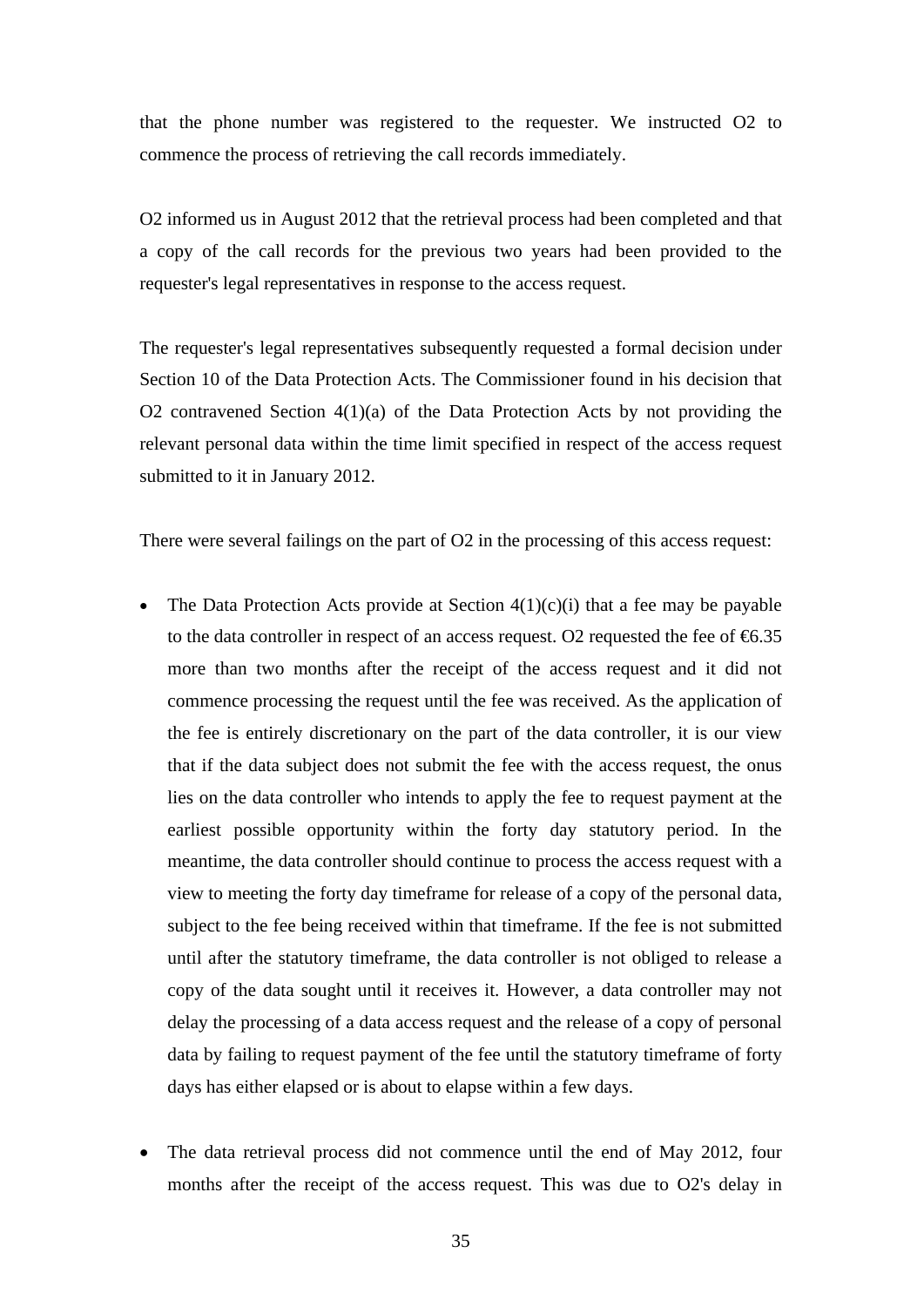requesting the fee and the fact that its initial search for records was conducted using an incorrect number. As a result of these delays, four months of data which the data subject wished to access was no longer in existence by the time the data retrieval process commenced.

• The data retrieval process was completed in August 2012. By O2's own admission and due to technical limitations all such requests made to O2 can take up to ten weeks to process. Therefore, had the retrieval process commenced as soon as the access request was received, the 40 day statutory timeframe in which such requests must be complied with would still have been exceeded - thereby resulting in a breach of Section 4(1)(a) of the Acts.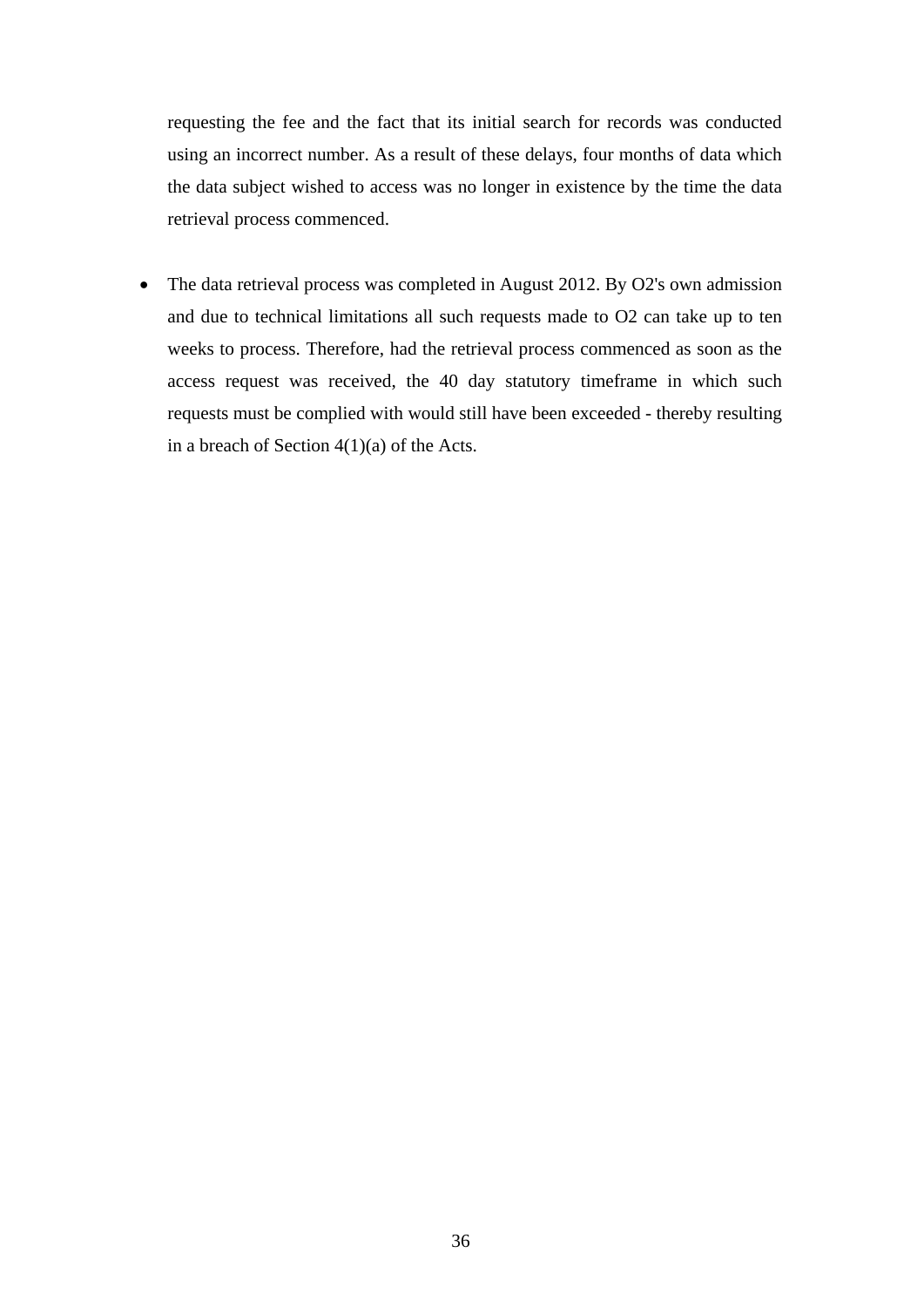# *Case study 3: Access Restriction Under Section 5(1)(a) Requires A Prejudice Test*

We received a complaint from an individual in relation to an access request he submitted to the Health Information and Quality Authority (the Authority). The complainant had worked as a healthcare assistant in a nursing home and was allegedly involved in an incident there. Details of this alleged incident were reported to the Authority and the individual concerned sought to access any personal information now held by the Authority.

The Authority refused to provide the requester with a copy of the personal data held by it as it was of the opinion that the data was exempt from disclosure under Section 5(1)(a) of the Data Protection Acts 1988 and 2003. This provision states that Section 4 of the Act does not apply to personal data *"kept for the purpose of preventing, detecting or investigating offences, apprehending or prosecuting offenders …. in any case in which the application of that section to the data would be likely to prejudice any of the matters aforesaid."* The Authority stated that the data it held in relation to the requester was kept for the purpose of preventing, detecting or investigating offences under Section 79 of the Health Act 2007.

We commenced an investigation by contacting the Authority, we informed it of the nature of the complaint and we requested that it explain how it had come to the view that the requester's personal data in this case was exempt from disclosure under Section  $5(1)(a)$ . It was not immediately clear to us that personal data relating to an alleged incident involving a healthcare assistant came within the ambit of the offences which the Authority had power to investigate and/or prosecute.

The Authority stated that the offences within Section 79(2) of the Health Act 2007 related *inter alia* to compliance by the registered provider (i.e. the nursing home) with the Health Act 2007 (Care and Welfare of Residents in Designated Centres for Older People) Regulations 2009. It said that the offences thereunder are offences to which the registered provider would be subject to sanction and, for that reason, it was considered that the data fell under the ambit of Section  $5(1)(a)$ . Regarding the status of the investigation into alleged offences under the Health Act 2007 we were informed that following its initial review the matter was concluded from a care and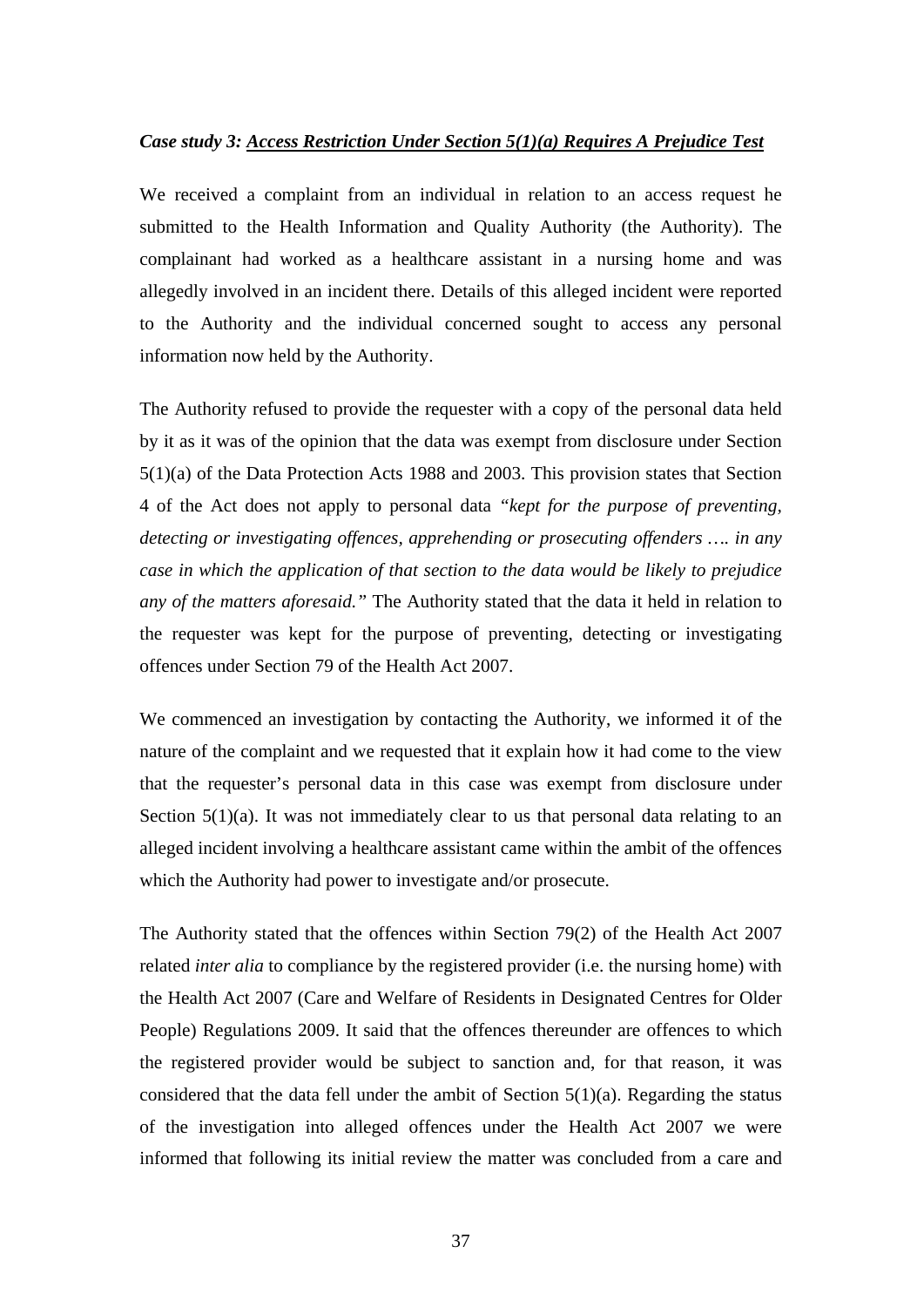welfare perspective. However, the Authority indicated that it intended to keep the file on the matter active until the relevant statute of limitations period has elapsed.

We advised the Authority that a prejudice test applied to the applicability of the exemption under Section 5(1)(a). We also pointed out that the requester's right to access personal data is confined to that data which relates to them, or by which they can be identified. We pointed out that this does not provide a basis for the requester to access from a report or files information which is not their personal data. We informed the Authority that while it was a matter for it to determine in the first instance, it was not immediately obvious to us what prejudice would arise in relation to an investigation by releasing the personal data to the requester in this case.

The relevant issue for the Authority to consider was whether the provision of the requester's personal data would be likely to prejudice the Authority's ability to investigate the alleged non-compliance by the care home with the Health Act 2007. Following a further examination, the Authority concluded that no prejudice would arise by the release of the personal data concerned. The requester was subsequently provided with a copy of the personal data concerned.

While the Data Protection Acts restrict the right of access to personal data where that data is kept for the purpose of investigating and/or prosecuting offences, the mere existence of such an investigation or proceedings does not permit the exercising of a blanket exemption by the data controller across all personal data held by it. The personal data of an individual who requests access to such data may only be withheld where the provision of that data would be likely to prejudice the particular investigation or prosecution proceedings. The exemption is not a permanent one. Where investigations and follow-on proceedings (if any) have been completed it is unlikely that those matters can continue to be prejudiced by the release of the personal data concerned. Once the prejudice no longer exists, the exemption used to withhold the personal data ceases to apply and a copy of the personal data must be made available to the data subject.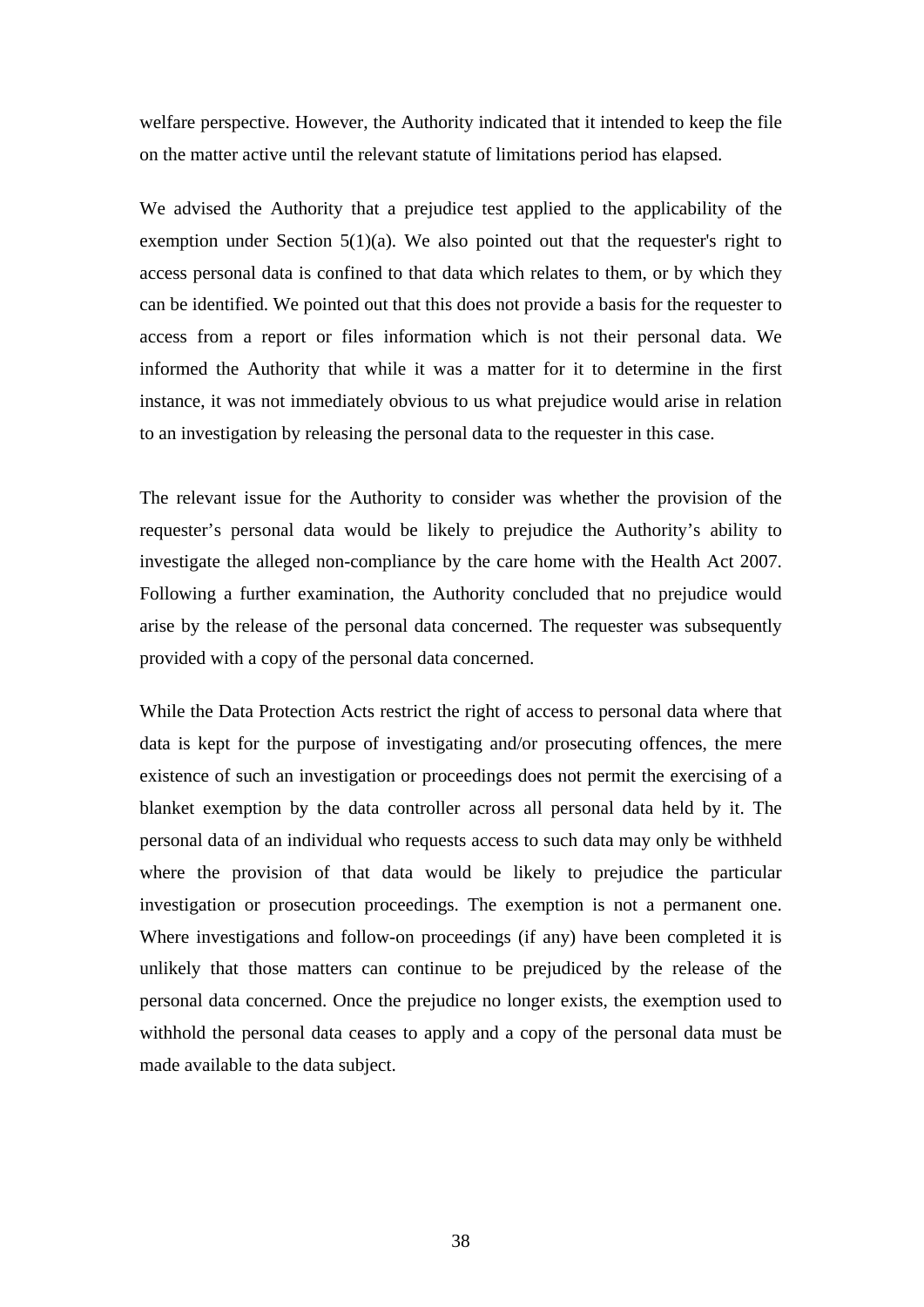## *Case study 4: Discovery Process Reveals Data Protection Breach.*

We received a complaint in September 2011 from an individual in relation to the alleged failure of the Dublin Airport Authority to comply in full with an access request made to it in May 2005. Dublin Airport Authority had responded to this access request in July 2005 stating that it held no personal data in relation to the requester. Some years later, however, a number of documents were produced following a discovery process undertaken by the Dublin Airport Authority pursuant to High Court proceedings. In that context, the data subject was given access to a copy of three documents which contained some personal data relating to him. These documents pre-dated the access request made in 2005. The data subject complained that his right of access had been wrongly denied six years previously.

Having examined the documents concerned, we were satisfied that they did contain some personal data relating to the data subject and that those items of personal data did fall due for release at the time of the access request in 2005. We commenced an investigation by contacting the Dublin Airport Authority on the matter and we sought a full explanation in relation to the handling of the access request in 2005.

We received correspondence from Dublin Airport Authority's legal representatives informing us that, following receipt of the access request in May 2005, Dublin Airport Authority identified a small number of documents in its possession relating to the request. They informed us that, at the time of the access request, an assessment of the documents was made in conjunction with legal advice obtained by the Dublin Airport Authority. This concluded that the documents did not constitute personal data within the meaning of the Data Protection Acts given that only passing reference was made to the data subject and that the data subject was not the focus of the documents in question. Consequently, a letter issued to the requester in July 2005 stating that Dublin Airport Authority held no data in relation to him which would be regarded as personal data.

The complainant sought a decision on his complaint. The Commissioner subsequently issued a formal decision which found that Dublin Airport Authority contravened Section 4(1)(a) of the Data Protection Acts, 1988 and 2003 by not providing the relevant personal data to the data subject within the time limit specified in respect of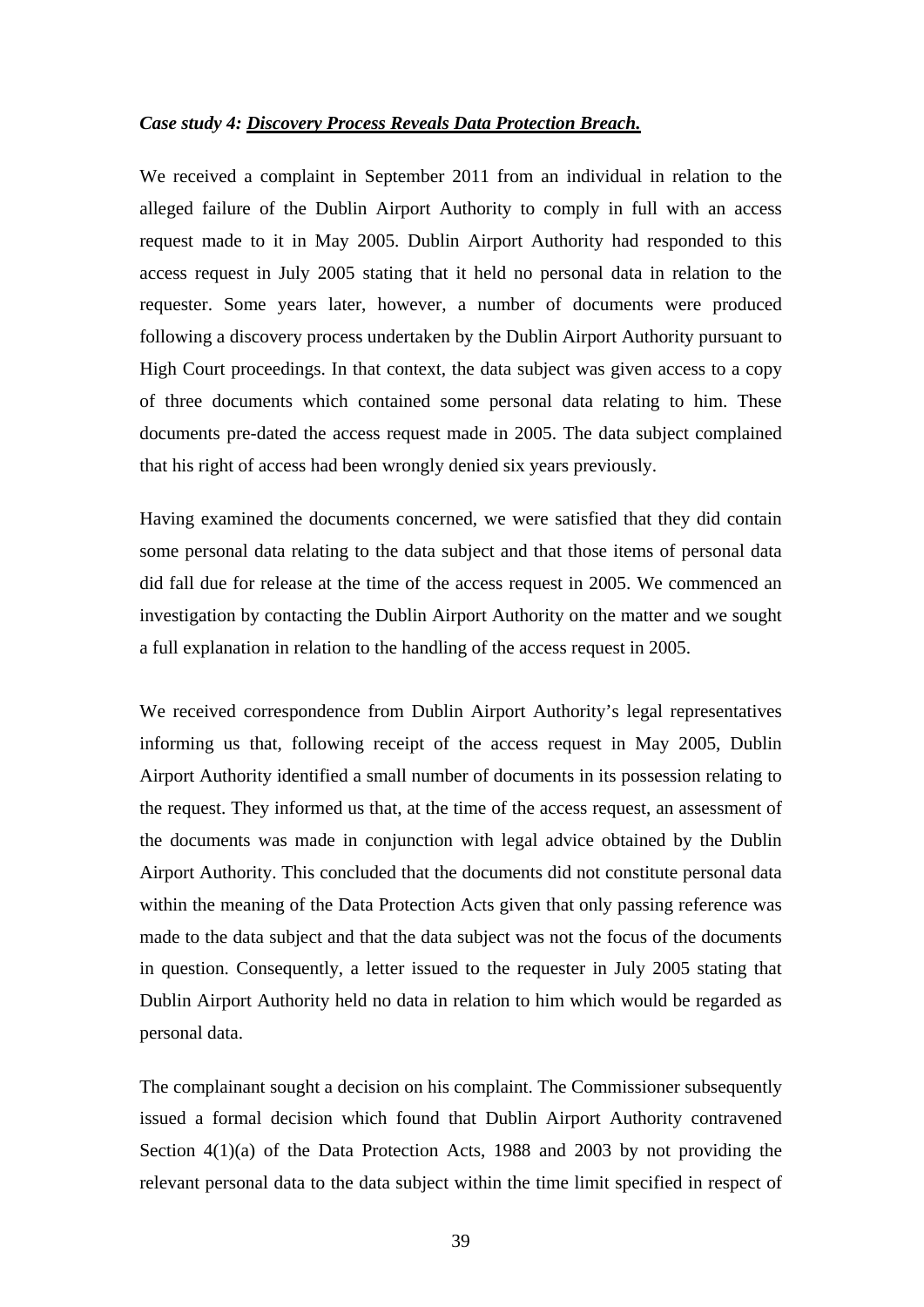the access request made in May 2005. The Commissioner specifically identified on the documents involved the text which he considered to constitute personal data of the data subject concerned. (The documents discovered on foot of the High Court proceedings contained non-personal information as well as some personal data relating to the data subject). As this case demonstrates, a court discovery process undertaken long after the access request was processed uncovered a data protection breach which took place at the time of the processing of the access request and this breach was caused by the data controller's interpretation of the definition of personal data. As a result, the data subject was wrongly denied his right of access to his personal data for a number of years.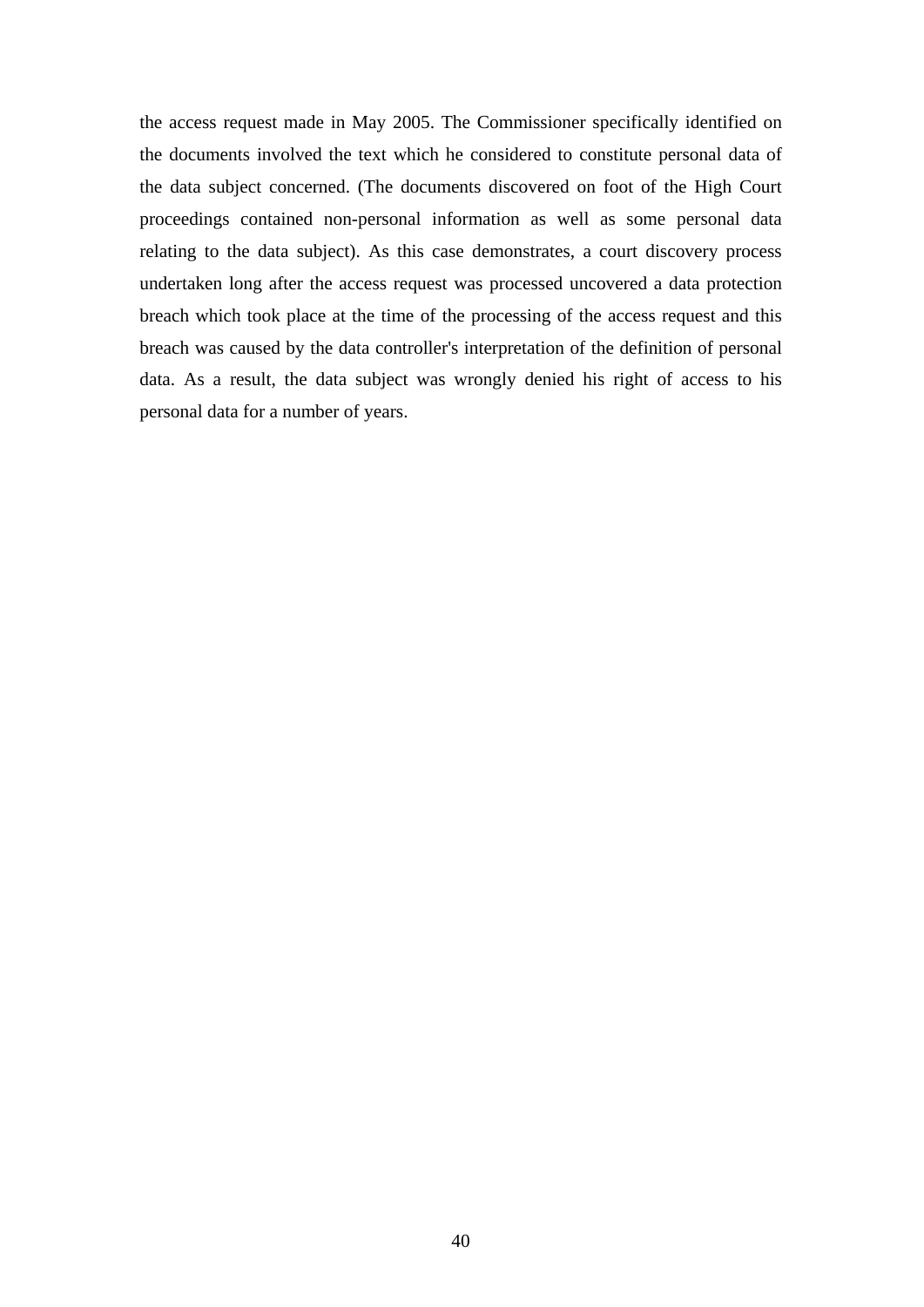# *Case study 5: High Court Rules That Personal Data Can Be Accessed By Litigant*

My Office received a complaint in February 2010 from the legal representative of an individual concerning the alleged failure of Dublin Bus to supply her, in response to an access request, with a copy of CCTV footage of an incident involving her which occurred on one of its buses.

Córas Iompair Éireann Group Investigations Department responded to the access request stating that:

*"All documents and records in this office are prepared in contemplation of litigation. These days every incident is a potential claim and our files fall within legal professional privilege. In those circumstances, information in any form, is not disclosed pursuant to a Data Subject Access Request nor is our defence evidence disclosable. In the event of disputes on that point, you can apply to Court for a Discovery Order"* 

The complainant also informed us that, at the invitation of Dublin Bus, the legal representative of the data subject had attended, on its client's behalf, at CIE Offices to view the footage concerned prior to the submission of the access request to the company.

# **Investigation**

In commencing our investigation of the complaint we asked Dublin Bus to outline the specific circumstances under which the data subject's image was captured by CCTV systems operating in Dublin Bus and to provide an explanation as to why a copy of the CCTV footage was not provided to the data subject in response to her access request. We stated that it was unlikely that CCTV footage of an incident would fall under the legal professional privilege exemption provided for at Section  $5(1)(g)$  of the Data Protection Acts.

Dublin Bus responded by claiming *"the CCTV footage was preserved solely for use in the defence of any litigation arising out of the accident and regardless of whether or not litigation is yet in being it is privileged."*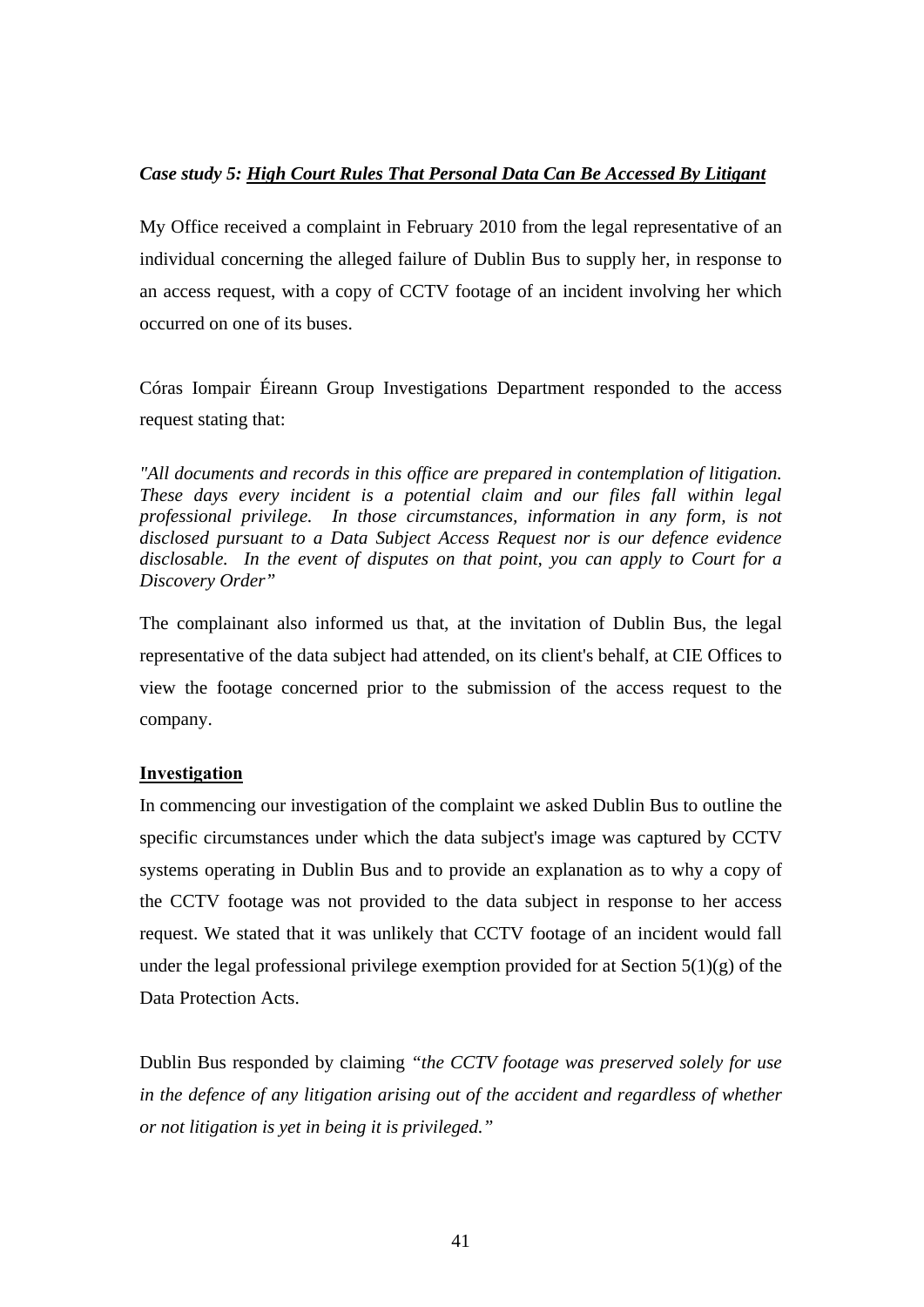In attempting to progress our investigation we gave Dublin Bus a number of opportunities to re-consider its position on the application of the Section  $5(1)(g)$ exemption. However, it maintained its position and it refused to supply a copy of the footage in response to the access request.

# **Enforcement**

An Enforcement Notice was served on Dublin Bus in January 2011 requiring it to provide the data subject with a copy of the CCTV footage concerned. The Notice stated that the Commissioner was of the opinion that Dublin Bus was in contravention of Section 4(1) of the Acts in failing to comply with an access request made to it in February 2010. Dublin Bus appealed the Enforcement Notice to the Circuit Court. Subsequently, Dublin Bus requested that the Enforcement Notice be withdrawn as the data subject sought discovery in April 2011 in the context of High Court proceedings of all information held by Dublin Bus relating to the incident which had allegedly taken place on the bus. The Commissioner did not accede to this request.

#### **Circuit Court**

In its appeal to the Circuit Court in May 2011 and relying heavily on the UK *Durant* case, Dublin Bus submitted

- that the Enforcement Notice was an attempt to subvert the jurisdiction of the courts;
- that the CCTV footage did not constitute personal data within the meaning of the Data Protection Acts;
- that the CCTV footage was not held or maintained on a relevant filing system; and
- that the CCTV footage was downloaded solely for the purposes of the defence of anticipated litigation and is, as such, privileged.

Counsel for the Data Protection Commissioner submitted

• that the *Durant* case was irrelevant as the UK Data Protection Act 1998 gives the Court discretion as to whether to direct access to such data;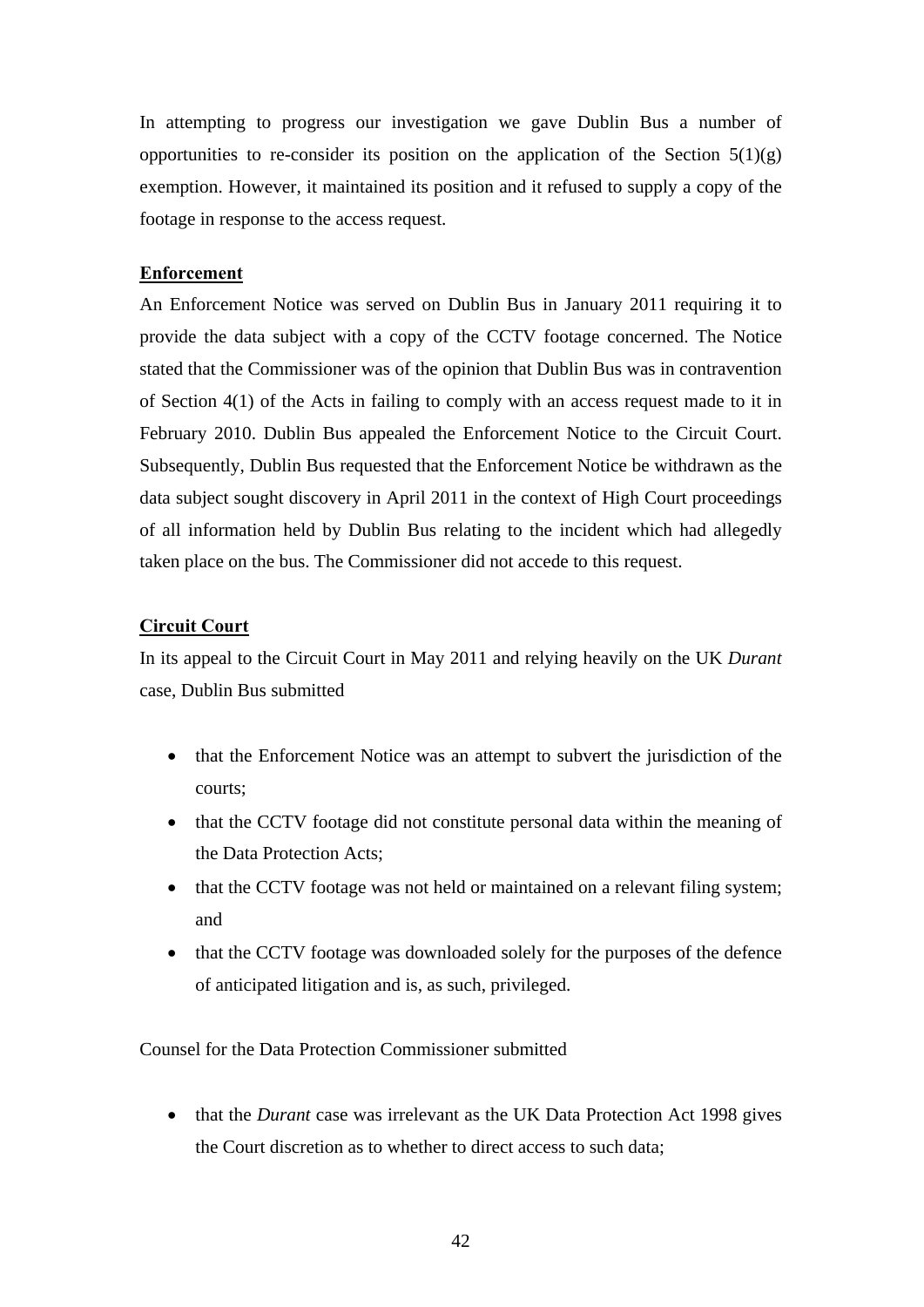- that by allowing an inspection of the CCTV footage to the data subject's legal representatives, Dublin Bus thereby waived any privilege it claimed;
- that even if any privilege was not waived, Dublin Bus does not come within the exception provided at Section  $5(1)(g)$  in relation to the CCTV footage in this case;
- that there is no provision in the Acts which precludes a data subject from exercising their right to access personal data to which they are entitled because they are litigating before the Court; and
- that there are no exemptions from the right of access where civil legal proceedings are contemplated or ongoing.

On 5 July, 2011 the Circuit Court judgment was delivered (Record No. 1316/2011). It ruled that:

- the CCTV footage concerned is personal data within the meaning of the Data Protection Acts;
- Dublin Bus does not come within the exception relating to privilege under Section  $5(1)(g)$  of the Data Protection Acts from the obligation to comply with a data access request under Section 4;
- there are no exemptions under the Data Protection Acts from the right of access under Section 4 where civil legal proceedings are contemplated or ongoing; and
- the UK Data Protection Act 1998 is distinct from the Irish legislation in that it confers a discretion on the Court as to whether to grant an order for access.

The appeal by Dublin Bus was accordingly dismissed and costs were awarded to the Data Protection Commissioner.

# **High Court**

Dublin Bus appealed the Circuit Court judgment to the High Court. The case was heard in June 2012 (Record No. 123CA/2011). Dublin Bus submitted: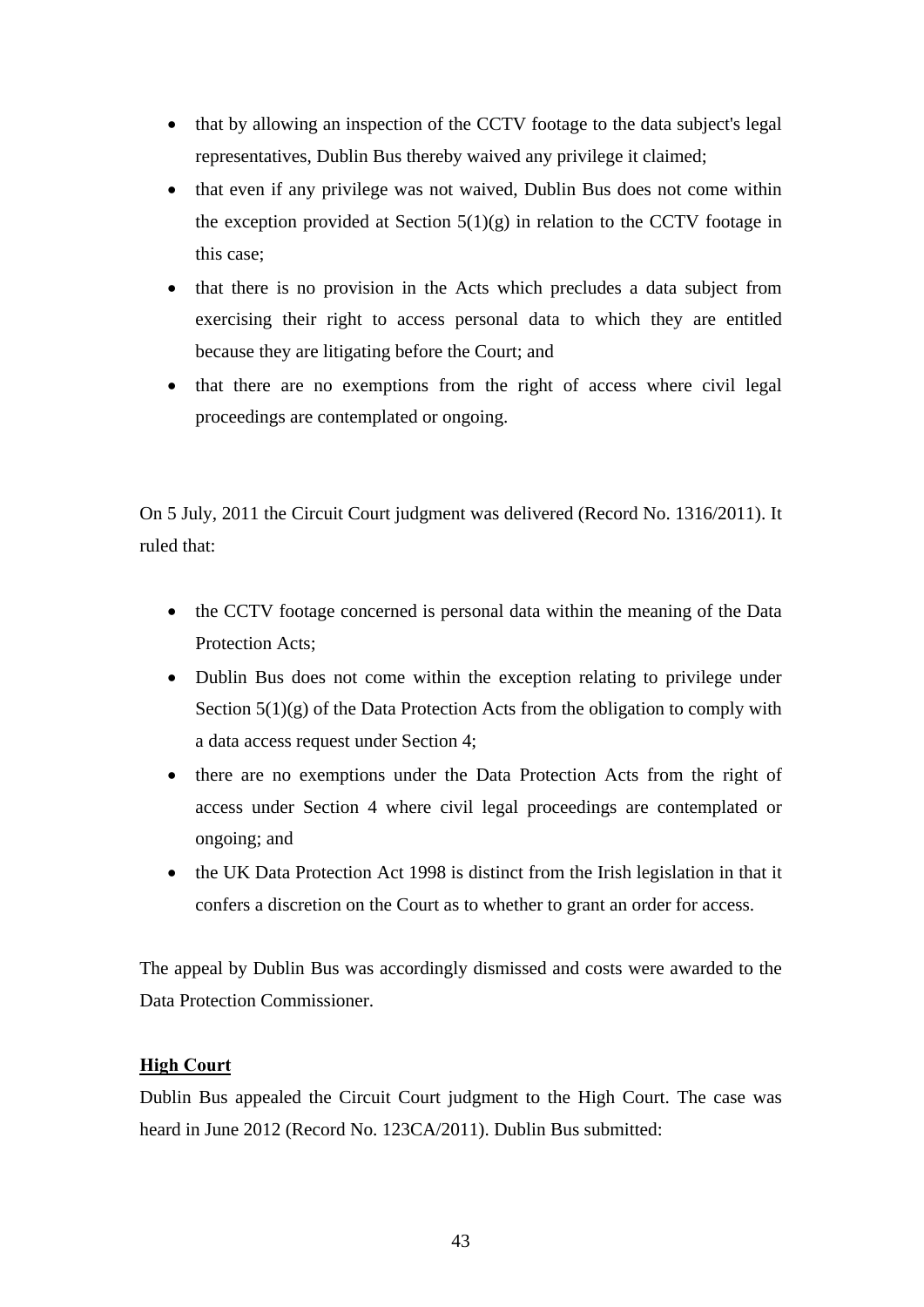- that the Circuit Court erred in law in holding that, subsequent to the commencement of legal proceedings, the High Court did not have the sole competence to deal with and adjudicate upon all of the matters arising between the parties relating to the accident;
- that the proper forum for adjudicating on matters of Discovery between the parties is the court which has seisin of the proceedings, in this instance, the High Court;
- that any attempt to seek disclosure outside of the High Court is a mistaken and inappropriate attempt to usurp the function of the High Court;
- that the role of the Data Protection Commissioner is protecting the data of the citizens of the state. The Commissioner should have no role in the conduct of litigation;
- that by affording an appellant the right to first appeal to the Circuit Court, and thereafter to the High Court on a point of law, the drafters of the legislation clearly intended that the Courts would have discretion in deciding upon the interpretation of the Acts. Therefore, the purposive effect of the Acts provisions must be considered, and it is on this basis that the dicta of *Auld LJ* in the *Durant* case retains very strong persuasive value in terms of the interpretation of the Irish Acts; and
- that the High Court should take cognisance of the dicta of *Auld LJ* that the purpose of data protection law is not *"to assist [a litigant].... to obtain discovery of documents that may assist him in litigation or complaints against third parties."*

Counsel for the Data Protection Commissioner submitted:

- that the Circuit Court was correct in its finding;
- that the serious and significant error test (in Ulster Bank v Financial Services Ombudsman [2006] IEHC 323) is of long standing in Irish law and is the appropriate standard to apply to this appeal;
- that a person's fundamental right to access their personal data under the Acts is not conditional upon their establishing a good motive for wanting their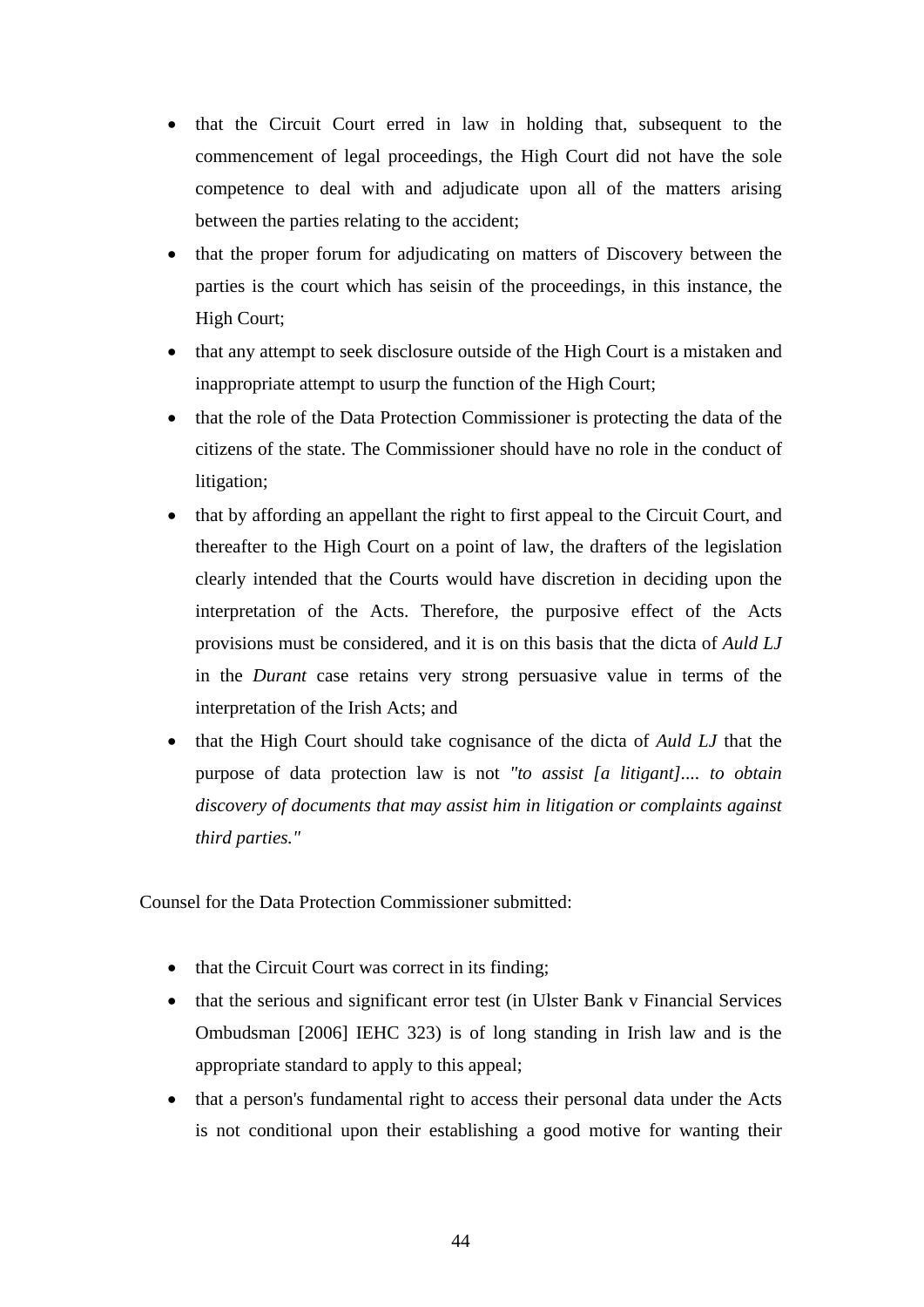personal data and the Commissioner is not required to demand of a requester why they want their personal data;

- that if the drafters of the legislation wished to impose limitations on the right of access to personal data in circumstances where litigation had been instituted they would have done so expressly;
- that there is nothing about making a data access request pursuant to the statutory right of access that amounts to subverting the jurisdiction of the courts, indeed quite the opposite, since the courts expect parties to see if they can obtain information from other sources before taking up the time of the court with a discovery request;
- that any exemption to data protection law should be narrowly construed since it is an exemption from a fundamental right.

On 8 August 2012 Hedigan J delivered judgment. He noted that no attempt had been made in the appellant's notice of appeal to identify any points of law. He stated "*From the Courts perspective this is completely unsatisfactory. Simply saying that you are appealing the whole of a judgment does not amount to a valid appeal on a point of law. An appeal on a point of law is just that. The point of law should be identified and the submissions should be directed to that point. When pressed on the matter, the appellant did identify the point of law which it wished to raise on appeal as follows: 'Whether the existence of legal proceedings between a data requester and a data controller precludes a data requester making an access request under the Act.'*"

Hedigan J found that the English case law relied upon by Dublin Bus was not relevant. He found that in effect the appellant was *"seeking to carve out a new exception in the Acts, to the effect that whenever a data requester has instituted litigation against a data controller he or she is precluded from making a data access request under the Acts."* Hedigan J accepted Counsel's submission that *"if the drafter of the legislation wished to place such limitations on the right of access to personal data then they would have done so expressly."*

Hedigan J concluded: *"Thus in my judgment, the existence of proceedings between a data requester and the data controller does not preclude the data requester making*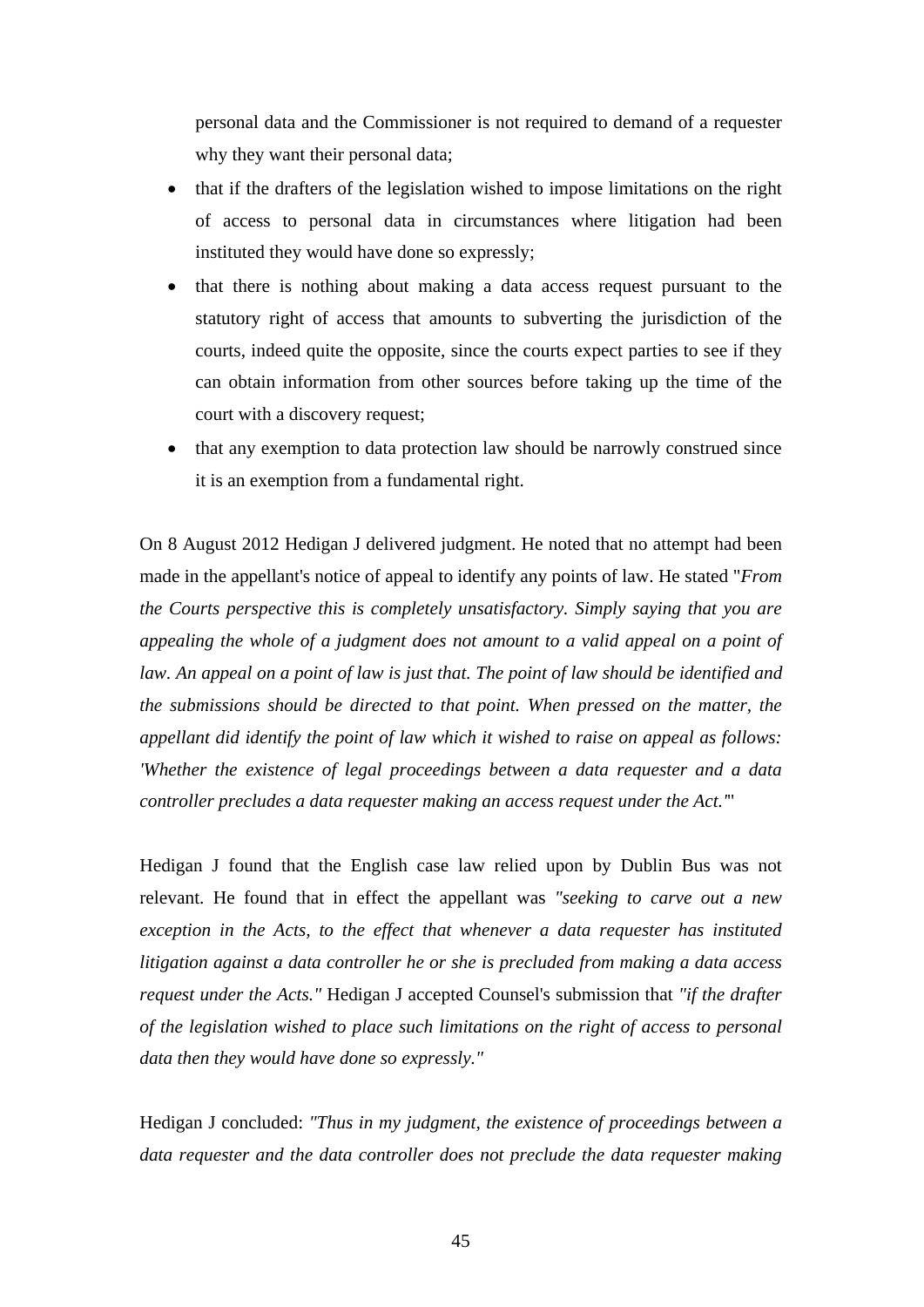*an access request under the Act nor justifies the data controller in refusing the request. I am not therefore satisfied that the appellant has raised a point of law giving rise to grounds for overturning the decision of the learned circuit judge. I must therefore dismiss this appeal."* 

The High Court subsequently made an Order for costs in favour of the Data Protection Commissioner.

 The High Court's ruling in this matter is welcome as it provides important legal clarity on the right of access to personal data for individuals involved in matters of litigation while at the same time it defines for data controllers the narrow restriction to the right of access which is contemplated by the exemption in Section  $5(1)(g)$ .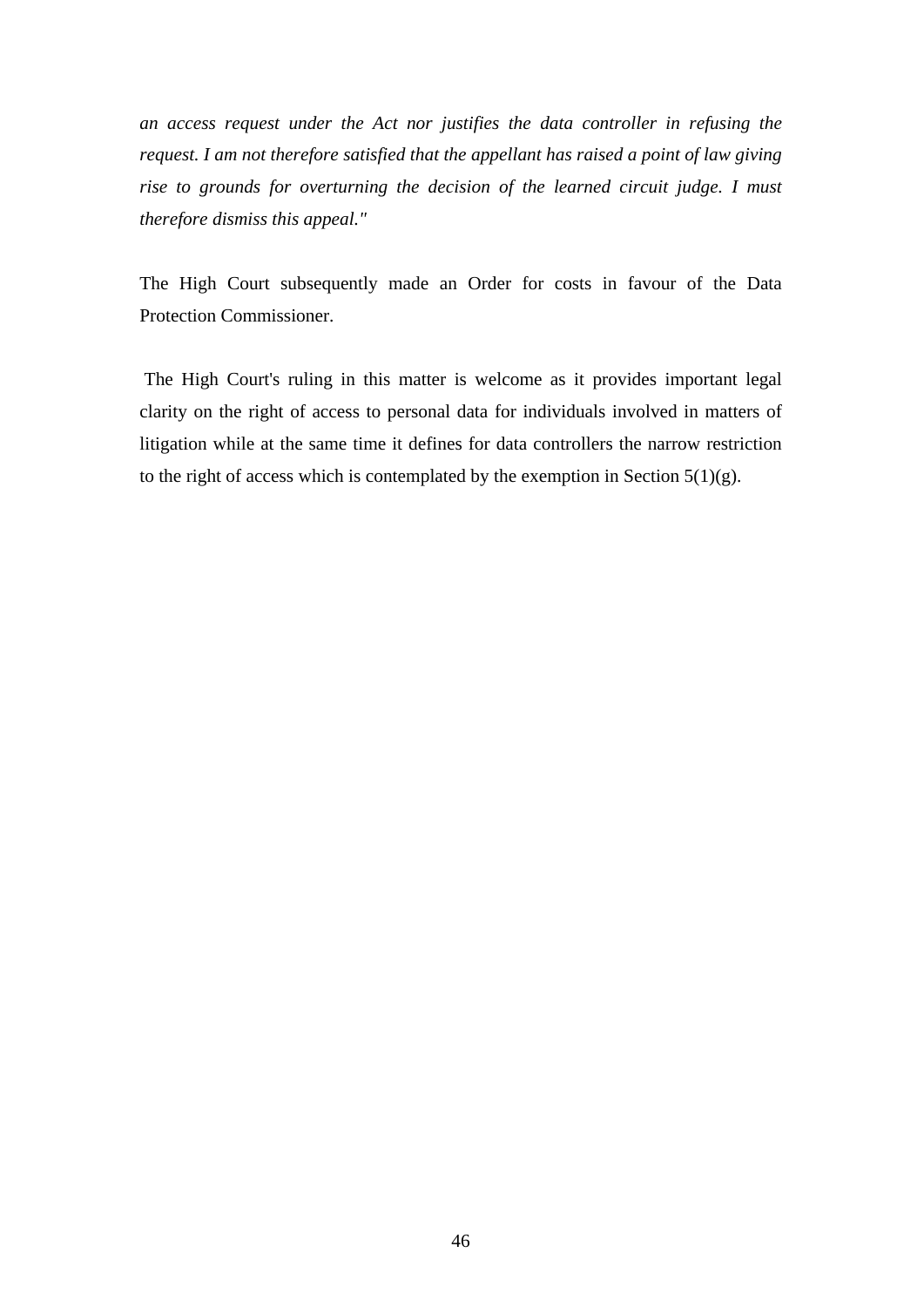# *Case study 6: Outstanding debt details legitimately passed on to debt collection agency*

In January 2012, the Office received a complaint from an individual alleging that her personal data had been unfairly processed by the telecommunications company Hutchison 3G Ireland (Three). The complainant alleged that her personal data had been passed by Three to a debt collection agency without her consent.

The complainant informed us that she had entered into a twelve month broadband contract with Three and paid for the service by direct debit. She informed us that after the twelve months had expired, she cancelled her direct debit for payment of the service as she considered the contract was up. She stated that she also contacted Three to cancel her contract. The complainant alleged that she began to receive phone calls from Three querying the cancellation of her direct debit and in relation to an outstanding debt on her account. The complainant further informed us that, despite her communications with Three in relation to the matter, a number of months later she received a letter from a debt collection agency regarding her debt to Three.

This matter was raised with Three and in its response, it informed us that the complainant had originally signed up for a twelve month minimum term contract. It also informed us that all of Three's minimum term contracts remain in place following the expiry of the minimum term which is standard in the industry. According to Three, under the terms of its customer contracts, if a customer wishes to cancel a contract, they must provide thirty days written notice. In this case, Three informed us that the complainant continued to use the account long after the minimum term of twelve months had expired. Three further informed us that the complainant cancelled her direct debit payment for the broadband service prior to her cancellation of the contract and it sought to recoup the monies owed in respect of the broadband usage which occurred after the direct debit had been cancelled.

It also informed us that, in accordance with its normal debt collection process, it issued the account of the complainant to a debt collection agency. Three's terms and conditions clearly stated that it may use and share customer details for the collection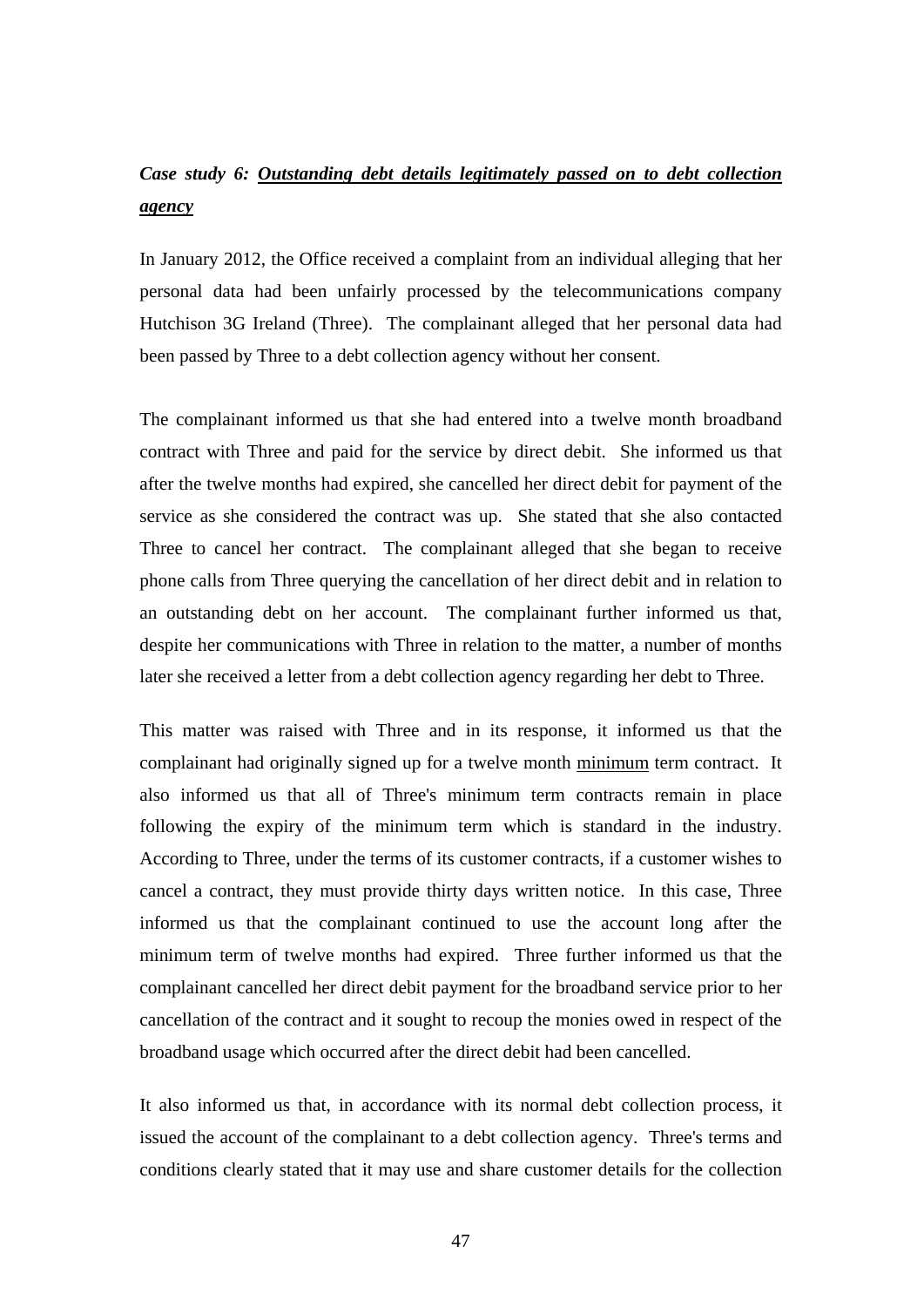of any debts on an account and that this may include the use of debt collection agencies to collect debts on its behalf. In this case, Three used a debt collection agency to obtain repayment of the complainant's debt.

It was our view, following the investigation of this complaint, that Three did not unfairly process the complainant's personal data when it passed her details to a debt collection agency in order to have any outstanding debt collected.

This case study highlights that it is vital when individuals are signing up to contracts with any company, that they are fully aware of what they are signing up to. Terms and conditions of a contract should always be read and fully understood before committing to such a contract.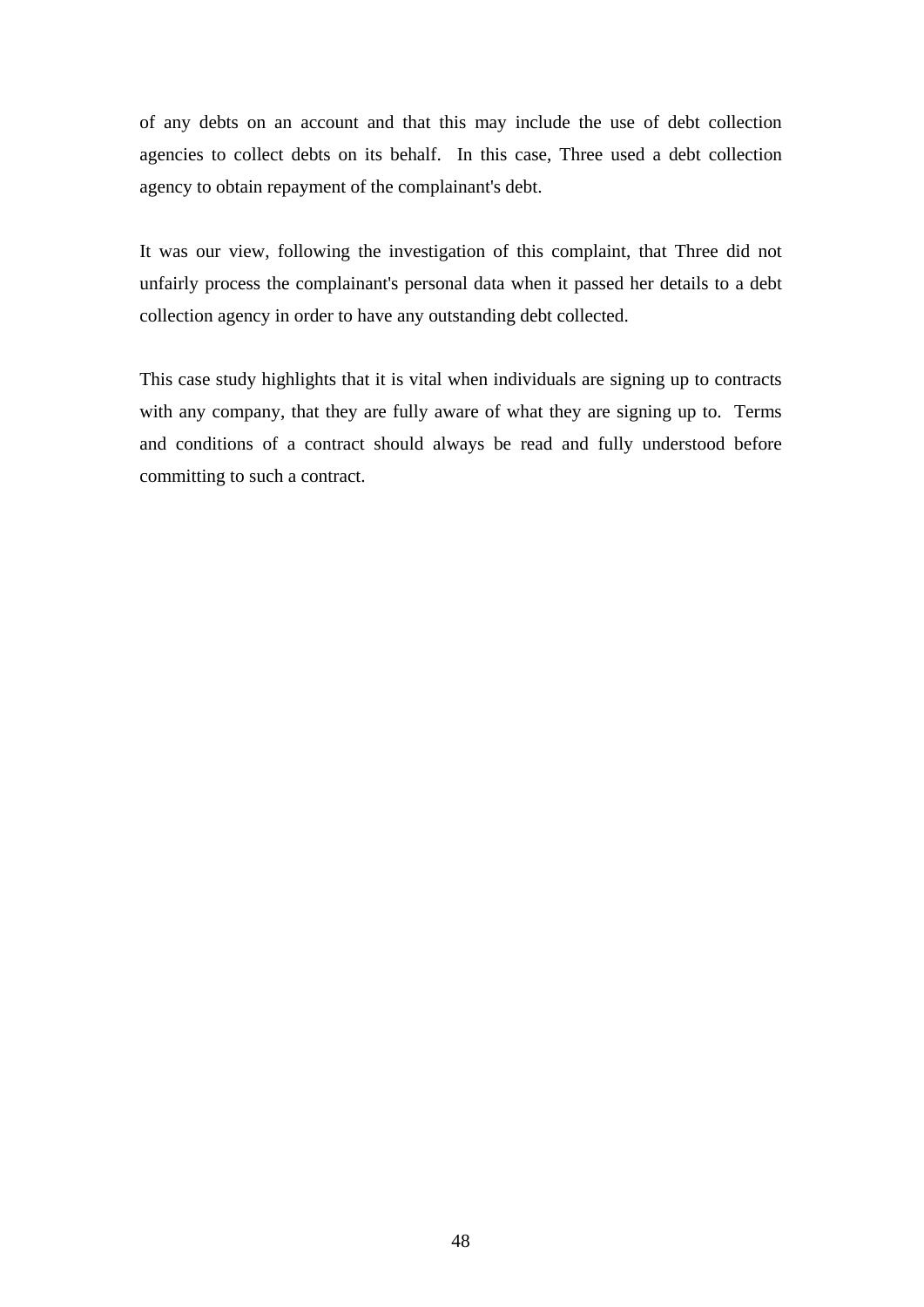## *Case study 7: Collection of photographic identity by a fertility clinic*

In November 2011 the Office received a complaint from an individual regarding what she considered excessive personal data being sought by a fertility clinic. The complainant informed us that she had been attending at the clinic, that she had been told at one of her appointments that the clinic required a photograph of her and her partner and that, without it, she could not proceed with the fertility treatment. The complainant allowed the clinic to take the photograph but she felt that it was excessive. The complainant alleged that she had not been informed at the initial consultation of the compulsory condition to provide a photograph. Following further communication with the clinic, the complainant was informed that the photograph was necessary to prevent and diminish any potential mistakes with identification of tissue tests and embryos.

We wrote to the clinic and we asked it to outline the basis for the collection of photographs, and the need for them to be retained on the clinic's database. We also asked if the same level of security could otherwise be achieved by having sight of the patient's photographic identification, without retaining a copy of it.

In its response, the clinic indicated that the basis for the collection of the photographs was to verify the identity of each patient when they presented for an appointment. It informed us that it believed this to be an appropriate security measure to minimise the risk of unauthorised access to or disclosure of medical records to anyone other than the presenting patient. It also informed us that it was not possible to maintain and provide the same level of security by having sight of photographic identity without retaining a copy.

As a result of this complaint, the clinic undertook to introduce some new procedures. This involves requesting all patients to sign a consent form for the taking of their photograph. If a patient refuses to sign the form, the data protection officer at the clinic will meet with the patient to explain the purpose of the photograph and to offer an alternative option of producing photographic identification at each appointment. In this case, the clinic undertook to facilitate the complainant and her partner's request to have their photographs removed from the database.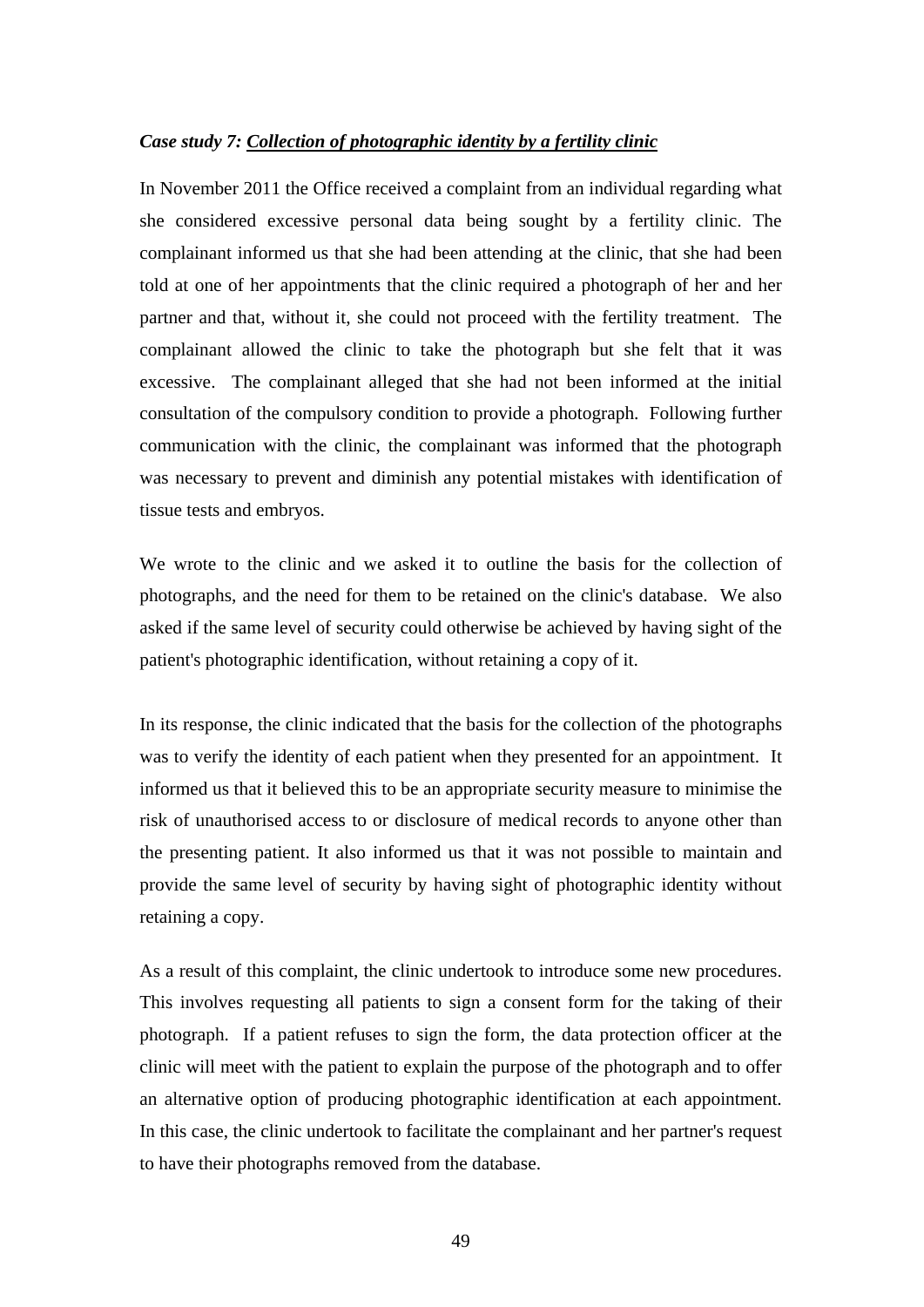This Office was satisfied with the new procedures as they took into account the patient's preference while at the same time maintaining the same level of security which the clinic required.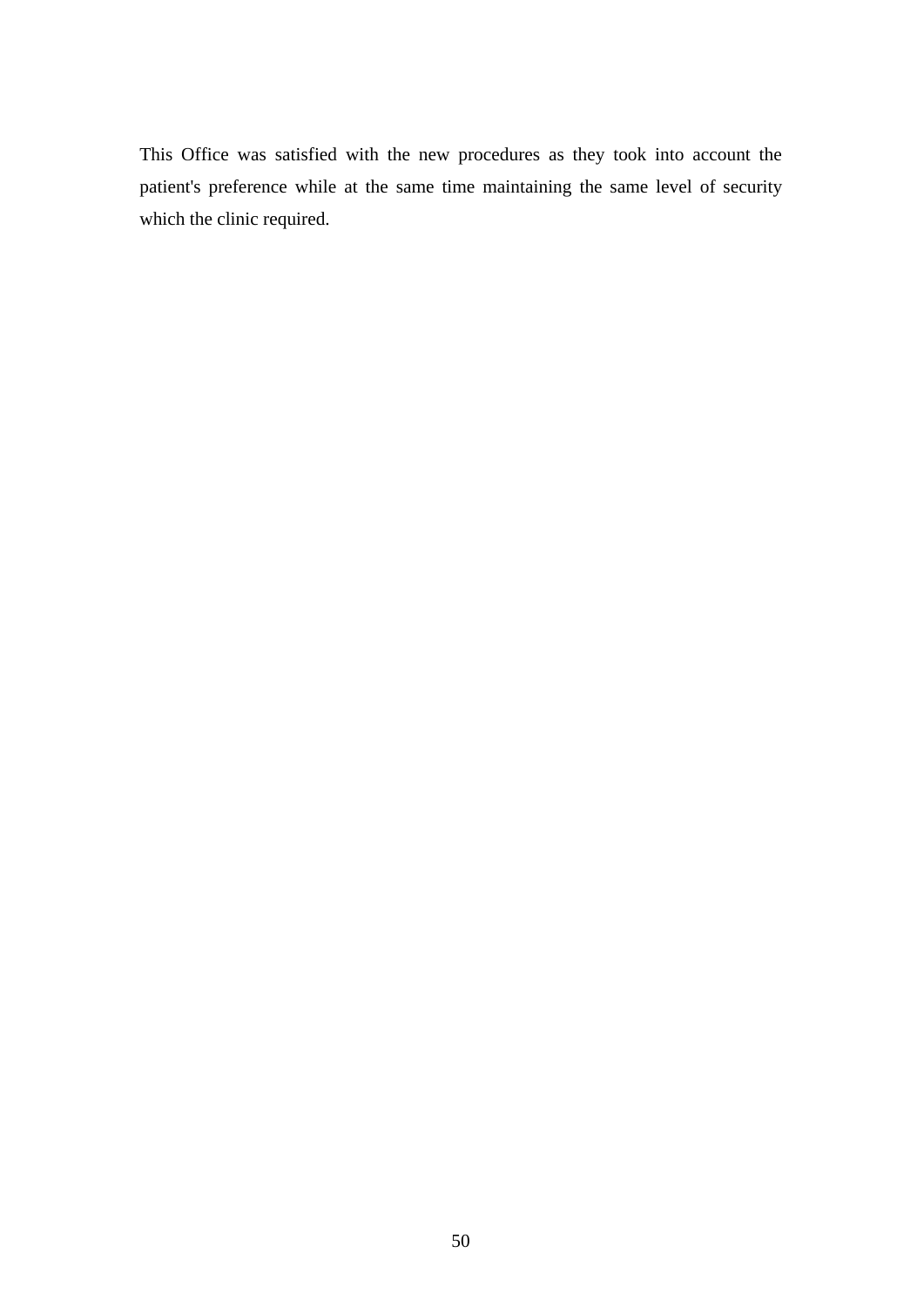## *Case study 8: Excessive use of CCTV in a Nursing Home*

In April 2012, we received a complaint from an individual in relation to the operation of CCTV cameras at a nursing home. The nursing home had installed CCTV cameras in the corridors, day room, kitchen, front entrance, staff room, residents' dining room, games room and drug therapy room. Concerns were also raised that the CCTV system was linked to the owner's private residence allowing the cameras to be checked remotely during the night.

Images of people captured by CCTV cameras are personal data and the processing of such images is covered by the provisions of the Data Protection Acts. The use of CCTV cameras must be proportionate and transparent. We asked the nursing home to outline to us the circumstances under which CCTV footage was recorded and accessed. We also asked the nursing home to confirm if there was a linkage of the CCTV system to a private residence and its purpose.

In its reasoning for the use of CCTV, the nursing home informed us that it was to ensure the safety, protection and quality of care to its residents and also to ensure the safety and protection of staff. It also informed us that the CCTV system was not connected to a private residence but it was connected to the smart phones of both directors to allow them to maintain the quality and care of residents from a distance. It said that this alleviated the need for the directors to constantly make unannounced visits at night.

Having reviewed the nursing home's response we informed it that it was clear that it was using CCTV and live monitoring via cameras as a substitute for on-the-ground supervisory staff. We informed it that we could not see any basis under which the use of smart phones for live monitoring purposes could operate legitimately in accordance with the Data Protection Acts. We asked the nursing home to voluntarily cease the practice with immediate effect. We also asked it to provide some still screen shots taken from the CCTV cameras in the kitchen area so that we could consider further the appropriateness of the cameras operating in that area.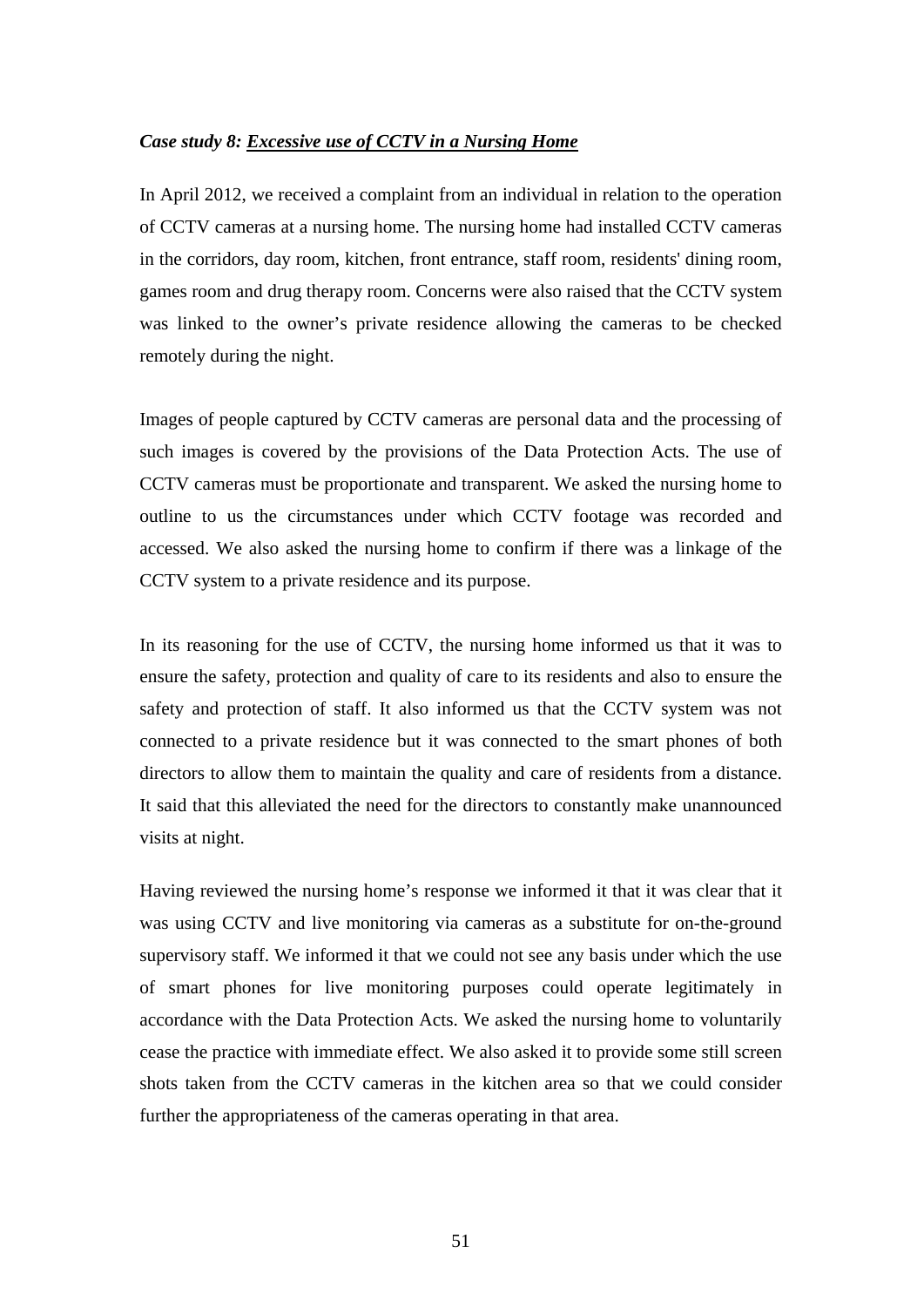The nursing home immediately removed the CCTV camera from the staff room and it also disconnected the smart phone links to the CCTV system. It also provided screen shots from the CCTV cameras in the kitchen area. It explained that the kitchen area was unsupervised between the hours of 8pm and 8am and, as kitchens can be a dangerous place for elderly residents, it felt that the use of a CCTV camera was justified in this particular area.

Having fully reviewed the situation, we recommended that the camera in the kitchen be switched off during working hours when staff are present. We also gave the nursing home recommendations concerning changes we considered were necessary to the CCTV signage which was in place there.

Of particular interest in this case study is the concept of remote access to CCTV cameras. In this instance, the remote access was carried out by means of smart phones. Remote access to CCTV cameras, by whatever means, is becoming more frequent with advances in technology. Clearly such technology is helpful in terms of providing security monitoring of an empty building at night time or at weekends and no data protection issues arise in such situations. However, concerns from a data protection perspective arise where the remote access takes place in relation to areas such as manned workplaces and where workers perceive that their work performance is being monitored on a live basis. Employers are tempted to use such technologies as a substitute for on-the-ground supervision by supervisory or managerial staff. Such situations are difficult to reconcile with the requirements of the Data Protection Acts and this Office cannot see any legal basis to justify the monitoring of individuals in the course of their normal activities by such means. In instances such as that outlined in this case study, where there is no valid justification for the use of remote access technology to link to CCTV cameras, we will continue to order that the remote access concerned be terminated.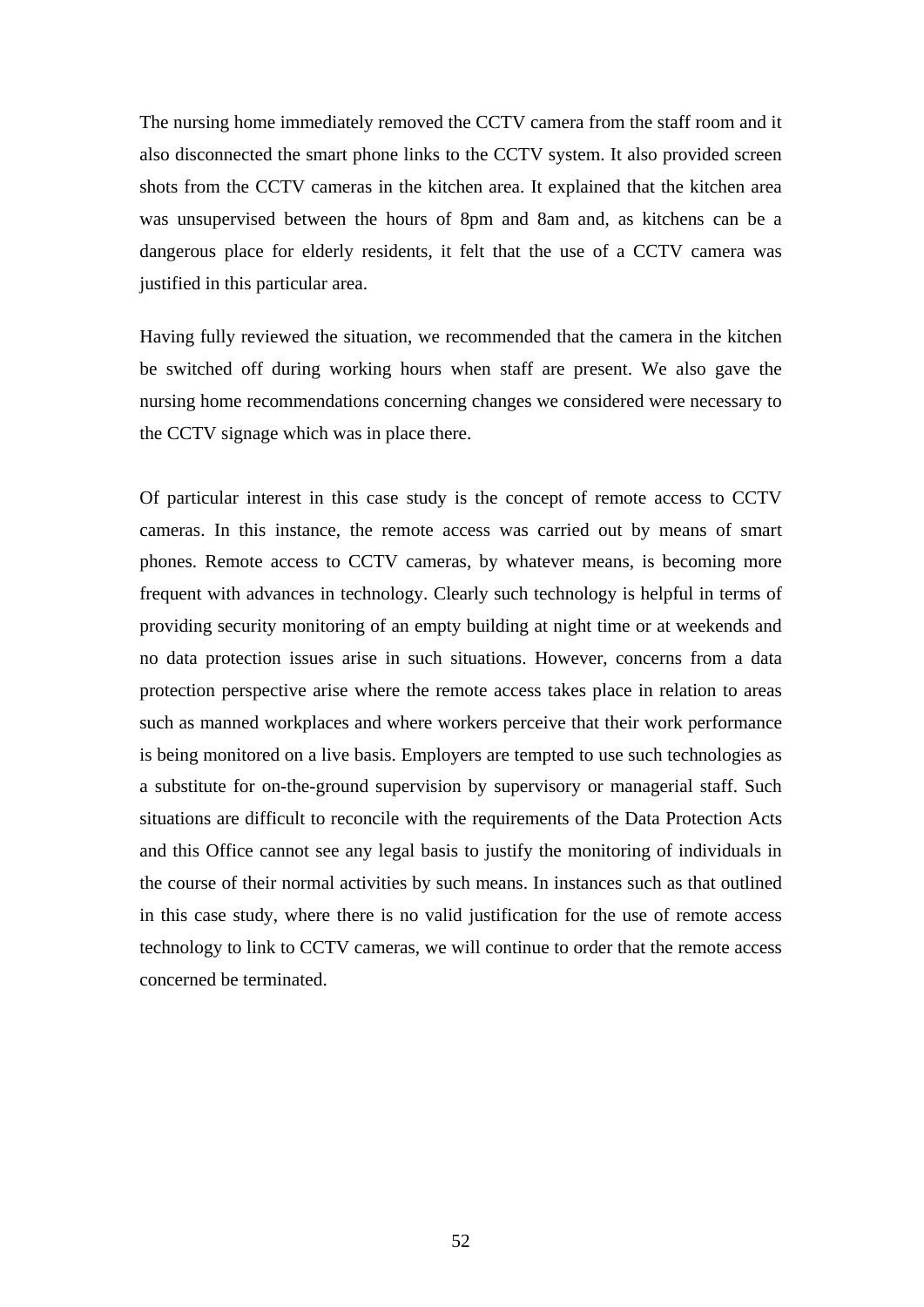# *Case Study 9: Disclosure of Student Personal Data by Secondary School*

In November 2011 we received a complaint from an individual concerning the alleged disclosure of his daughter's personal data by a secondary school at which she was a student, St. Joseph's College, Borrisoleigh, Co. Tipperary, to a third party. It was alleged that this disclosure took place by way of a letter issued by the secondary school to a third party without the knowledge or consent of either the complainant or his daughter.

By way of background, the complainant informed us that, following a complaint which he and his wife had made to the Board of Management of a local national school, he received correspondence from the Chairperson of that school's Board of Management in relation to that complaint. Included with that correspondence was a copy of a letter issued by St. Joseph's College which contained references to the complainant's daughter who was a student of that College. We were further informed that this letter, which was allegedly requested by a separate third party (a parent of a different student at St. Joseph's College) and addressed "To Whom It May Concern," was subsequently passed by that third party to the Chairperson of the Board of Management of the local national school.

My Office commenced the investigation of the complaint by writing to St. Joseph's College. We asked it for an explanation as to what led to the alleged disclosure and what steps were being taken to address the matter. We received a response from St. Joseph's College informing us that it would not be getting involved in our investigation at that juncture. We responded in early December 2011 stating that, as St. Joseph's College was the data controller in this instance, we required a response to our letter. In the absence of any further communication we issued a final warning letter to St. Joseph's College on 12 January, 2012 requiring it to respond to our investigation within fourteen days.

On the following day we received a phone call from the school manager of St. Joseph's College. He informed us that he did not have any knowledge of the issues between the complainant and his school. On the same phone call we then spoke to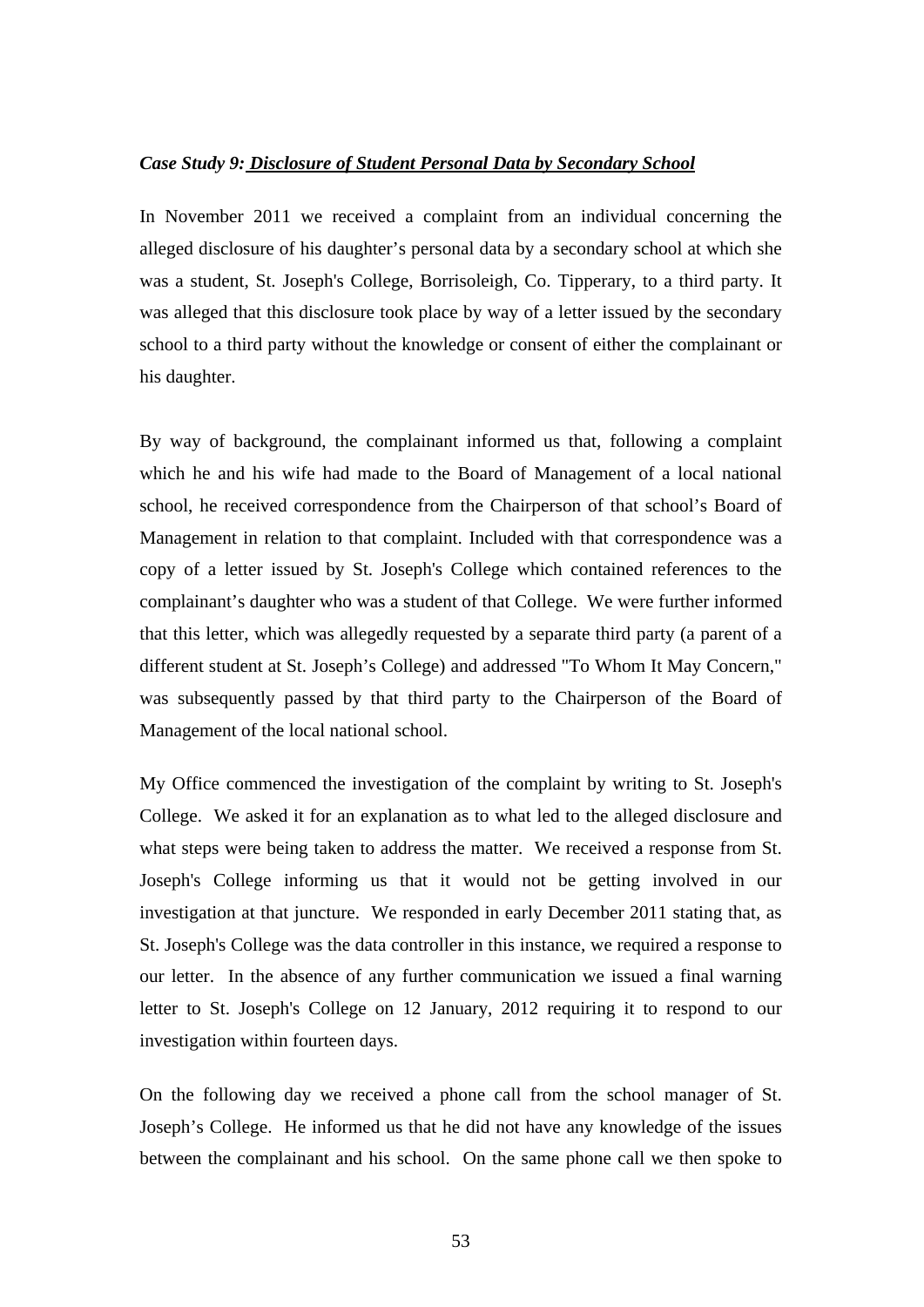the administrator of St. Joseph's College, the signatory of the letter in question. He informed us that when the third party requested the letter he (the administrator) did not know why he wanted it. He said that he was unaware that he breached the Data Protection Acts when he made references to the complainant's daughter in the letter. Later that day, we received an email from St. Joseph's College outlining the circumstances which led to the issuing of the letter to a parent of a student at the College and which referenced the complainant's daughter, a different student at the same College. In the email, the administrator indicated that the parent concerned did not state that the letter would be given to the Board of Management of a primary school. The College informed us that it had redrafted its data protection policy to ensure that the Data Protection Acts are fully complied with.

Having informed the complainant of the College's response to our investigation, we asked him if he was interested in seeking an amicable resolution of his complaint. In response, he indicated that he could not accept that there could be any informal resolution to his complaint and he sought a decision of the Commissioner.

In making the decision on this complaint, the Commissioner examined and considered all aspects of the case. He formed the opinion that St. Joseph's College contravened Section  $2(1)(c)(ii)$  of the Data Protection Acts by disclosing the personal data of the student concerned to a third party without her knowledge or consent or the knowledge or consent of her parents. This contravention occurred when St. Joseph's College issued a letter in September 2011 containing personal data of one of its students under the heading "To Whom It May Concern" and gave it to a third party, namely a parent of a different student.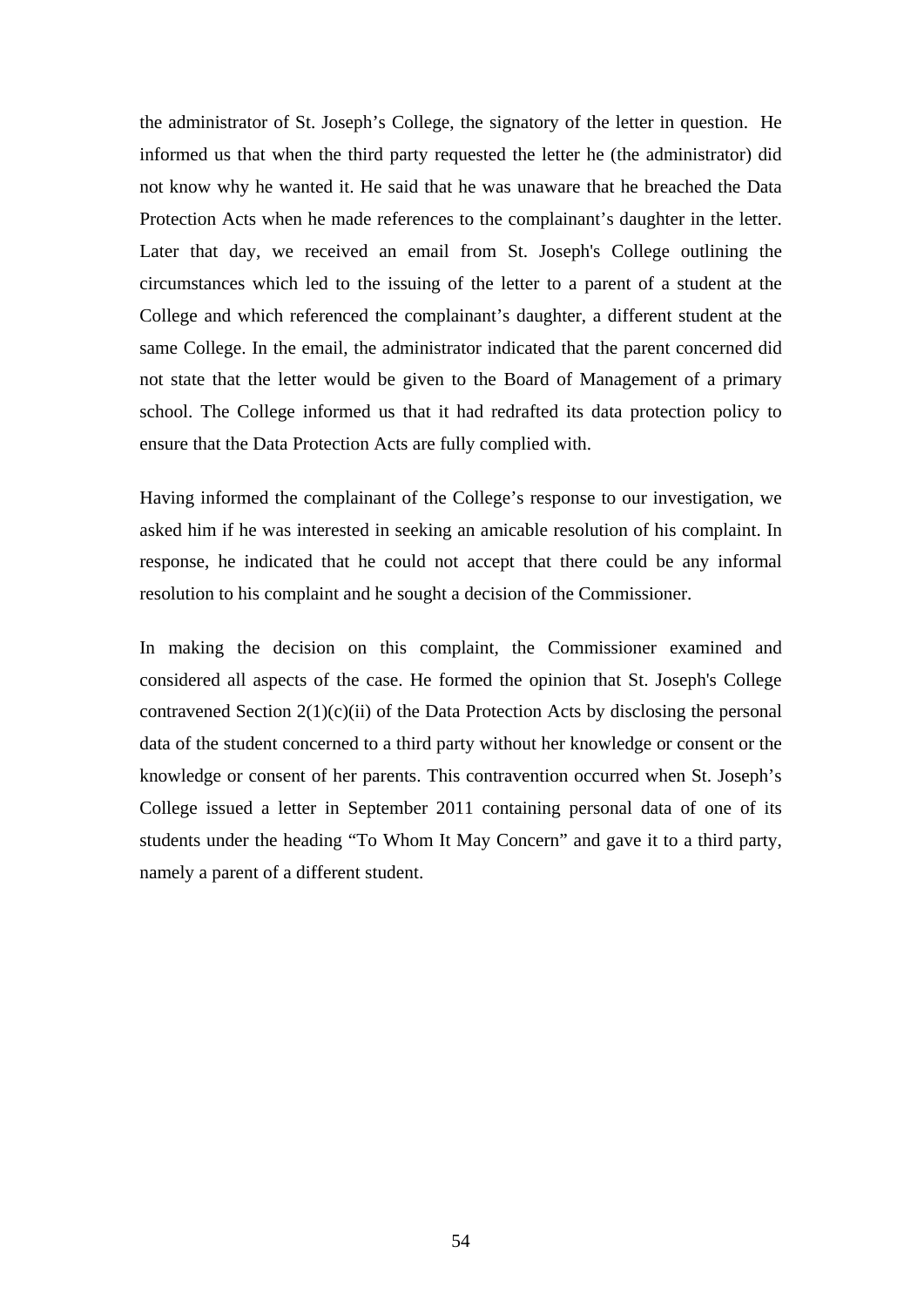#### *Case Study 10: Customer Data Transfer for Waste Collection Service in Dublin*

In January 2012 the Office received several complaints and enquiries from citizens of the Dublin City Council area after they received a letter notifying them that Dublin City Council and Greyhound Recycling and Recovery had reached agreement on the sale of the Council's commercial and domestic waste collection business to Greyhound Recycling and Recovery. The letter indicated that Greyhound Recycling and Recovery would take over control of bin collections for the Council's 140,000 customers on 16 January, 2012 and that from that date the Council would officially transfer its waste collection business to Greyhound Recycling and Recovery. It went on to outline the annual service charge and lift fees which would apply to the service. It also gave details of the methods of payment and it included a customer payment card with a customer account number for the new Greyhound account. The letter also stated that the final City Council bill for the period ending on 13 January, 2012 would be issued and the revenue collected on behalf of the City Council by Greyhound Recycling and Recovery which would also collect any outstanding arrears on behalf of the City Council. Complainants to this Office expressed concerns in particular about the transfer of their personal data by Dublin City Council to a private company without their knowledge or consent.

We conducted a comprehensive investigation which focussed on both the transfer of customer data from Dublin City Council to Greyhound and the collection of Dublin City Council customer debts by Greyhound.

#### The transfer of customer data from Dublin City Council to Greyhound.

Our investigation concluded that the core elements of the sale of the business did not breach the Data Protection Acts. We established that the customer data transfer from Dublin City Council took place between 22 and 23 December, 2011. We noted that a notification letter regarding the new service provider was sent to customers of Dublin City Council in the first half of January 2012. The notification letter to customers should have taken place at a much earlier stage. By notifying customers of their new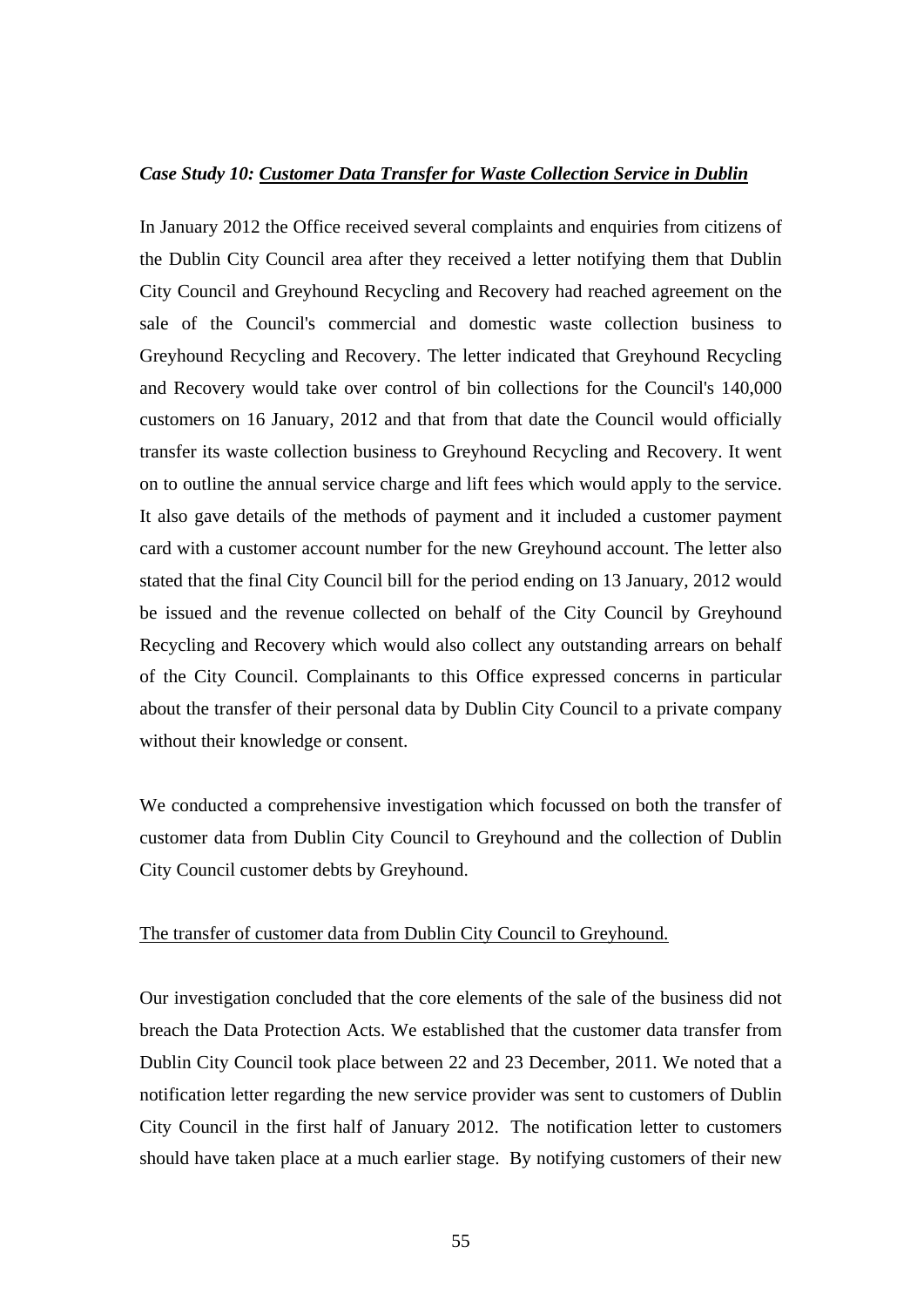service provider simultaneous to the completion of the sale but after the data transfer had occurred, it was not possible for the Office to come to the view that the "fair processing" requirements of the Data Protection Acts, 1988 & 2003 were fully met by Dublin City Council in this instance.

Dublin City Council agreed, in light of this experience, that in the event that any similar situation arises in the future, it will seek to comply with all relevant published Office of the Data Protection Commissioner guidance in relation to such matters in being at that time unless it obtains confirmation from this Office that compliance does not arise in a particular circumstance.

# The collection of Dublin City Council customer debts by Greyhound.

Our investigation found that no transfer of personal data from Dublin City Council to Greyhound in respect of the collection of Dublin City Council customer debts had taken place. This was confirmed by the Office by way of an unannounced inspection at the premises of Greyhound and its agents on 26 January 2012. This inspection confirmed that only name, address and whether a household was entitled to a waiver were transferred to Greyhound.

We agreed with Dublin City Council and Greyhound that the customers of Dublin City Council and the customers of Greyhound must be assured that robust controls are in place at Greyhound to guard against any possibility of the cross pollination of debt collection information handled on behalf of Dublin City Council with personal data handled by Greyhound in the normal course of its waste collection activities. Accordingly, the following undertakings were agreed before any debt collection data was transferred from DCC:

 Staff at Greyhound or its agents who handle personal data in the context of debt collection for Dublin City Council will not have access to any personal data held in the context of Greyhound's waste collection business, and vice versa.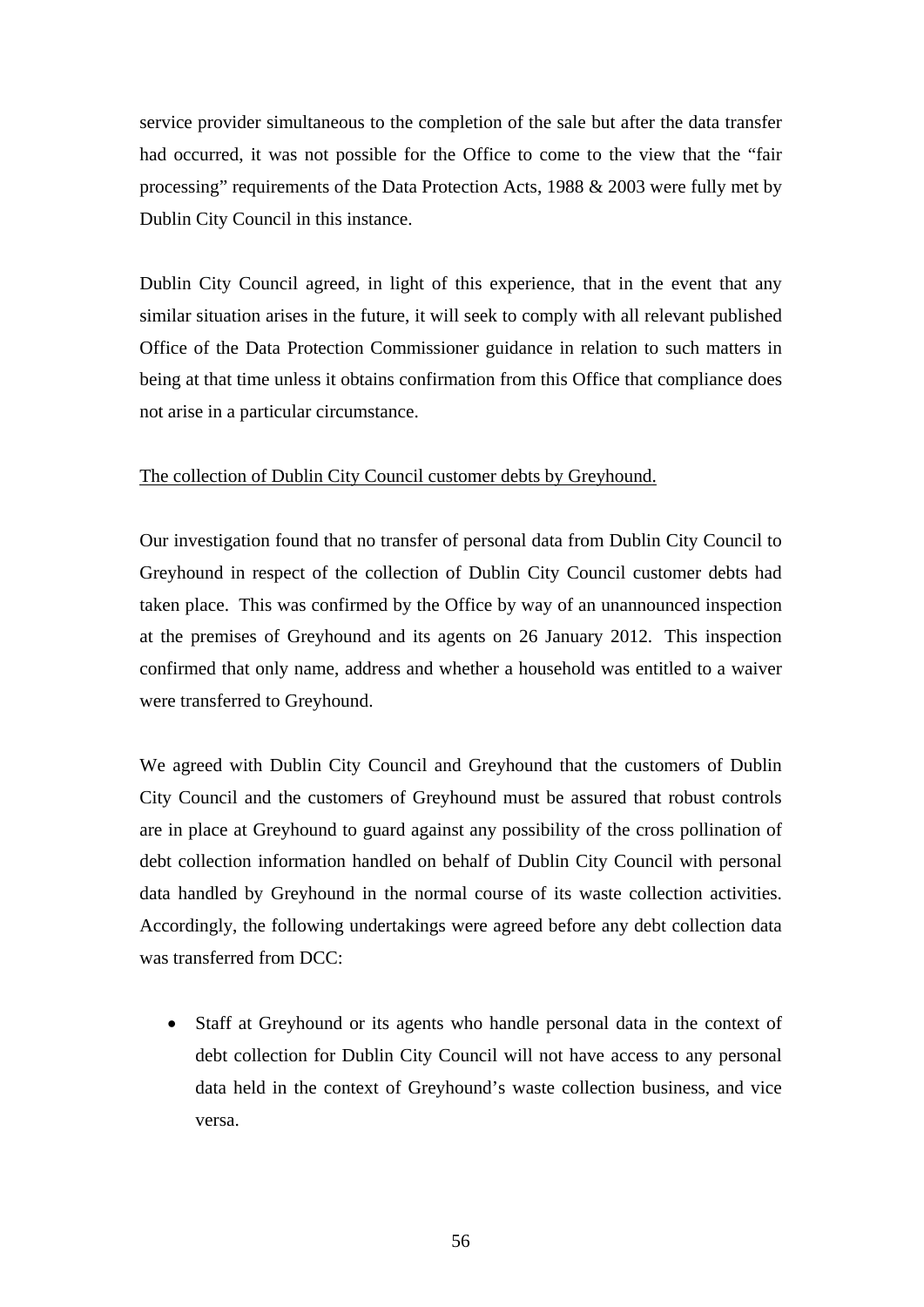- The debt collection database held on behalf of Dublin City Council by Greyhound and/or its agent to be separate and distinct from all other aspects of Greyhound's waste collection business. All access and use of the personal data held on behalf of Dublin City Council to be auditable and verifiable via specific usernames and passwords.
- An audit procedure to be put in place by Dublin City Council to ensure that Greyhound, as a data processor on behalf of Dublin City Council, is fully compliant with all aspects of its data protection responsibilities as a data processor. An initial audit will take place within six months of the commencement of the debt collection function. The terms of the audit to be agreed with this Office. This audit will be conducted by a competent third party auditor to be agreed with this Office. Further audits will be scheduled on an annual basis (for so long as Greyhound are acting as a data processor on behalf of Dublin City Council in relation to customer debt collection in respect of outstanding waste collection charges). This Office will be supplied with a copy of each audit report.

This case serves to highlight the steps which must be followed and the considerations which must be given to the procedures which need to be put in place when customer data transfers are envisaged in the context of the sale or transfer of a business. A guidance note on "Transfer of ownership of a Business" is published on our website and we recommend that data controllers pay close attention to it in such circumstances.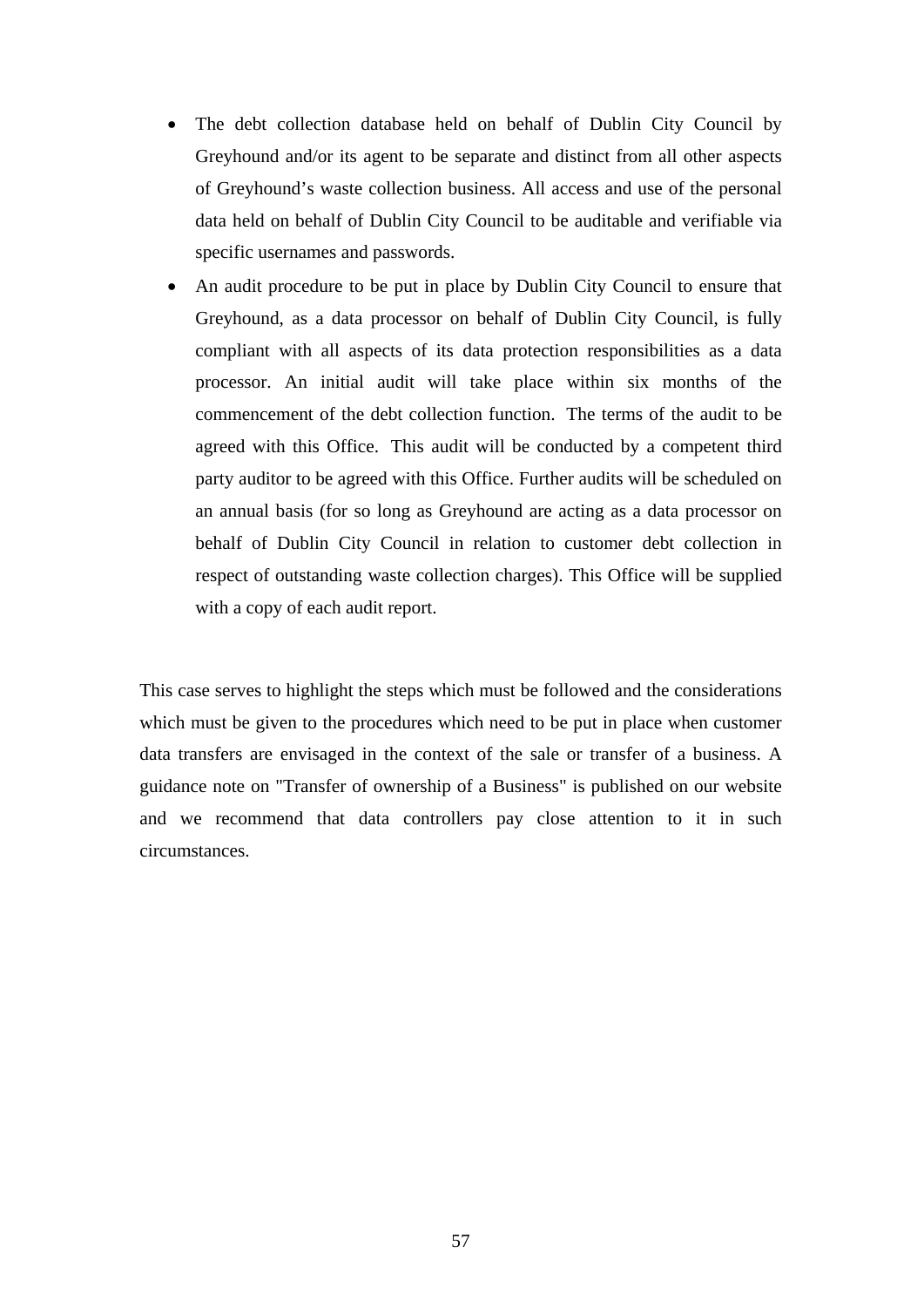# *Case study 11: Department of Education Circular Leads to Complaint about Sick Leave Information*

We received a complaint relating to a Department of Education Circular (No. 0060/2010) concerning sick leave for registered teachers.

Specifically, the complaint focussed on certified sick leave and the requirement in the Circular that the nature of illness must be stated in a medical certificate in order for it to be acceptable.

Under the Data Protection Acts, medical data falls into the category of "sensitive personal data." An employer has a legitimate interest in knowing how long an employee is likely to be on sick leave absence from work. It also has a legitimate interest in knowing whether an employee, following an accident or illness, is capable of doing particular types of work. Requiring employees to produce standard medical certificates to cover absences due to illness does not therefore present any data protection issues. But an employer would not normally have a legitimate interest in knowing the precise nature of an illness and it would therefore be at risk of breaching the Data Protection Acts if it sought such information. Even the consent of the employee may not allow the disclosure of such information to an employer as there may be a doubt as to whether such consent could be considered to be freely given in an employment context.

The Office raised the matter with the Department of Education. The Department indicated that the purpose of such information was to ensure that there was sufficient information available to the employer to make an informed decision as to whether or not to make a referral to the Occupational Health Service and/or to take appropriate steps, where necessary, in relation to health and safety matters. It said that in the context of a school, where the employer has a duty of care to its students and staff and where a teacher often has sole and unsupervised access to, and responsibility for, children this was particularly important. It stated that in the Department's view, there was a strong legitimate public interest in ensuring that there was sufficient information to enable the employer to deal with any health and safety issues that may arise.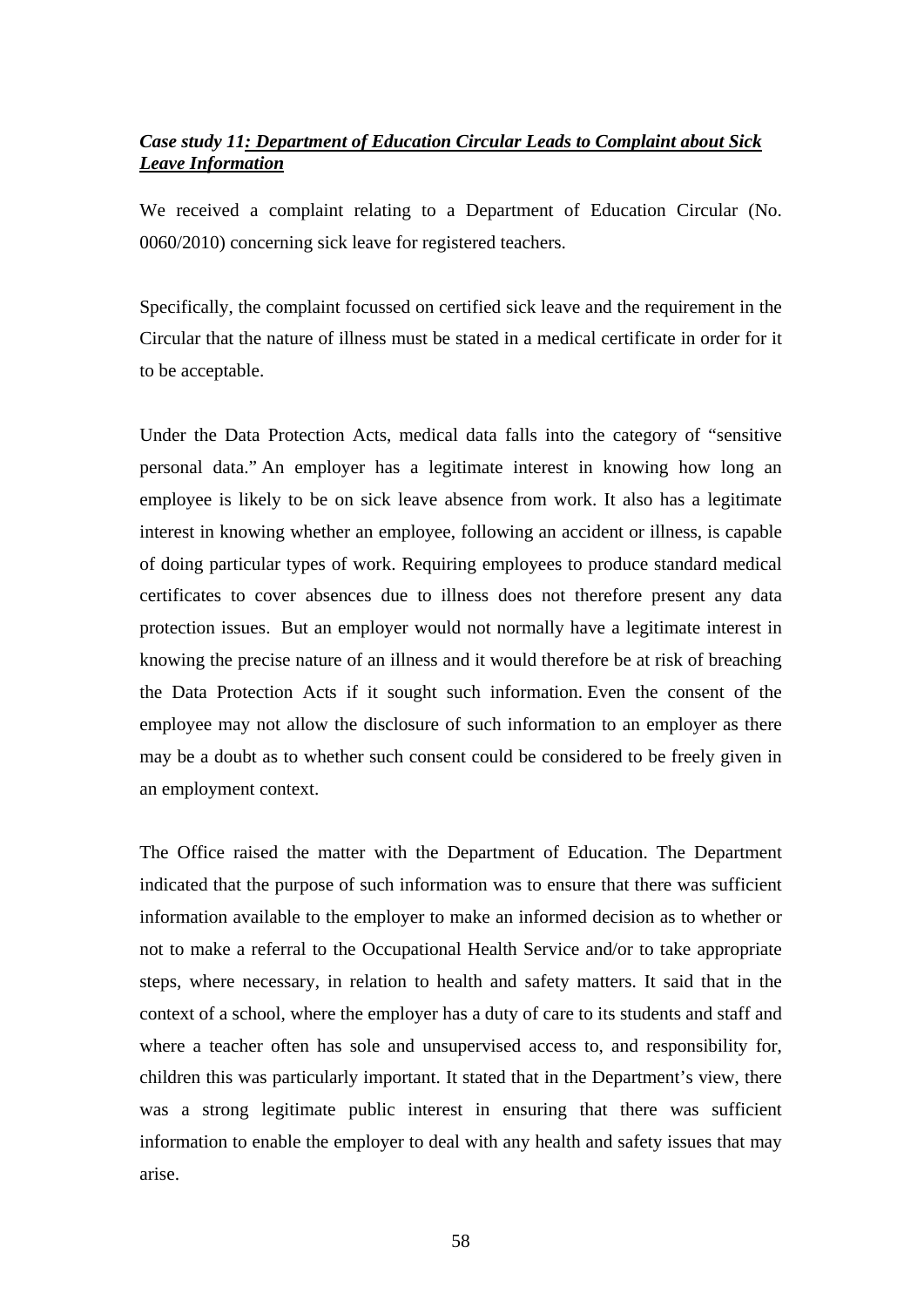We accept that there are limited circumstances where employers may seek information from an employee in the context of an illness-related absence from work. Such situations may also permit a health professional to provide details of illness on request to an employer in specific circumstances where specifically warranted in a workplace context. Our guidance in relation to this matter (FAQ 3.7 on our website) makes it clear that in certain very specific circumstances a doctor may be legally obliged to report certain illnesses to an employer for health and safety reasons and we recognise the need for this practice, particularly in the case of contagious diseases. However, any general practice of requiring all employees to specifically disclose their condition or illness to account for their sick absences from work does give rise to serious concerns from a data protection perspective as it does not adequately protect the sensitive personal data of those employees who may have an illness/condition which they consider private or sensitive.

We indicated to the Department that all of the considerations it had outlined had been considered by a Working Group established by the Department of Finance in 2010, which included representation from various Government Departments, this Office and the Attorney General's Office. This led to the adoption of Department of Finance Circular 09/2010 setting out the Civil Service policy on the management of sick leave. In particular, Section 11 of that Circular states, among other things, that *"While the nature of the illness does not have to be included in all circumstances, if it is not stated this may give rise to difficulties if seeking to have the absence discounted."* We consider that this approach represents an appropriate balance between the concerns outlined by the Department and the legitimate privacy expectations of employees.

Following our intervention, the Department confirmed that it was no longer advising schools/teachers that the nature of illness must be stated in all cases where a medical certificate is required. The Department also undertook to reflect this change when revising the current sick leave circular for teachers in order to ensure compliance with the Data Protection Acts. In addition, the Department indicated that relevant staff had been notified of our findings on this matter.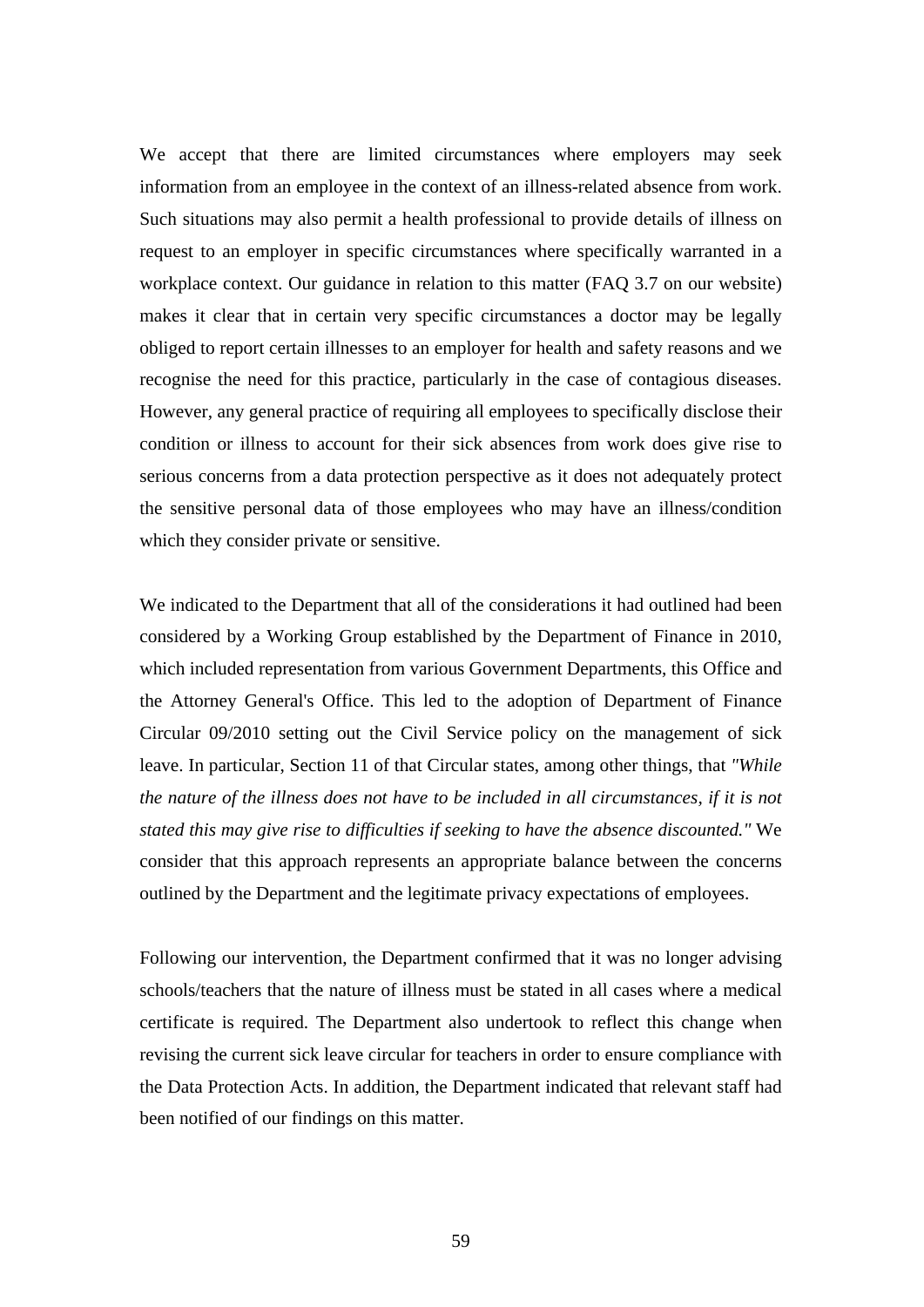This case study highlights that employers should be aware that, in general, only limited relevant information should be sought from an employee submitting a medical certificate to account for a period of sick absence. Seeking excessive sensitive personal data in that context is a clear breach of the Data Protection Acts.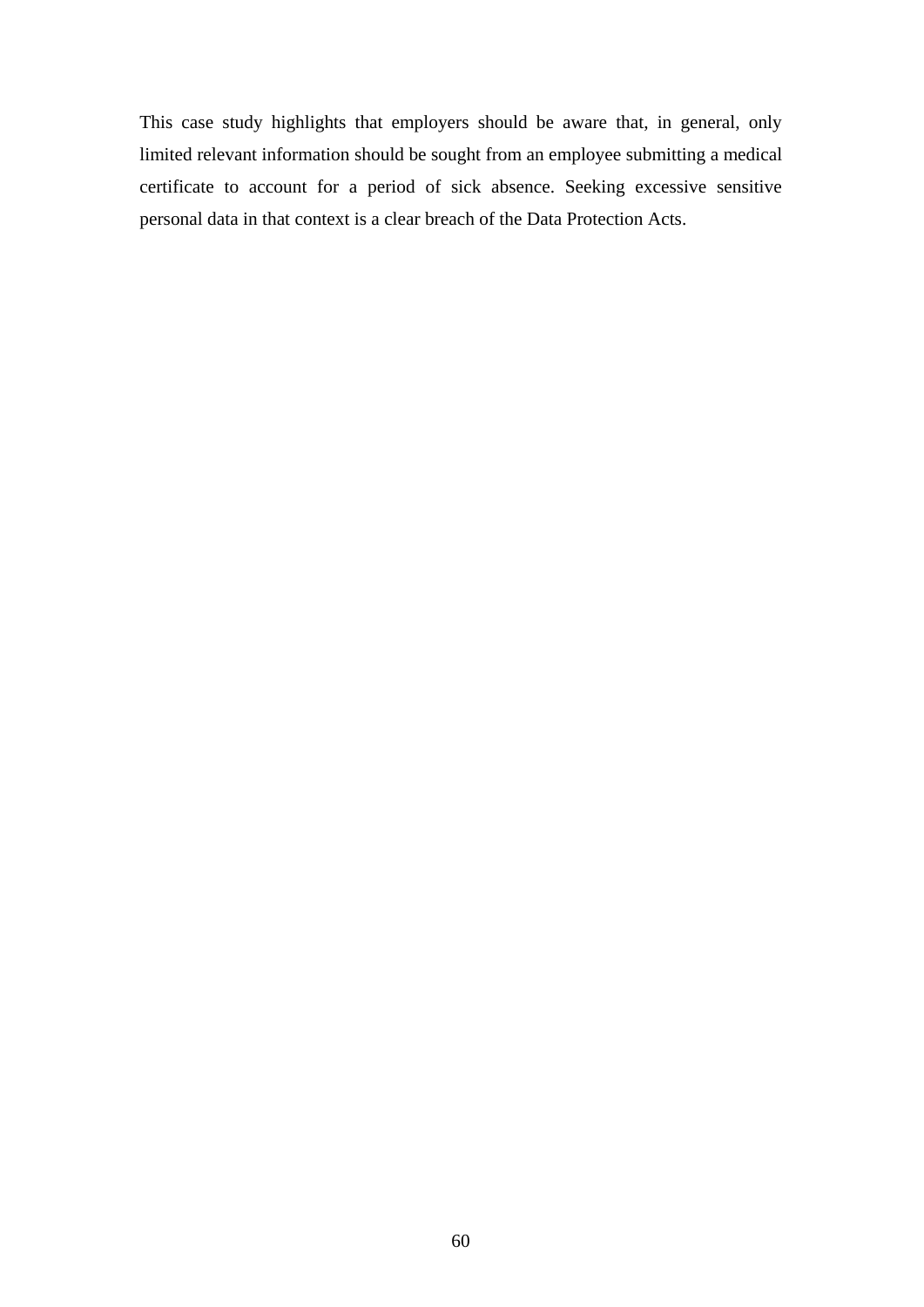#### *Case Study 12: Prosecutions - Unsolicited Marketing*

#### Advance Tyre Company Limited (trading as Advance Pitstop)

In June 2011, we received a complaint from an individual who received an unsolicited text message from Advance Pitstop in Dundrum. He informed us that he had never given his consent to receive marketing text messages from Advance Pitstop. We had previously sent a formal warning to Advance Pitstop in April 2011 informing it that, if we received any further complaints where offences were committed, we would prosecute it for those offences.

In this case, Advance Pitstop stated to us that it collected customer data via a form which customers were asked to complete in the branch. This included a tick box option for customers' marketing preferences. Advance Pitstop was unable to find in its records a form filled out by the complainant. The complainant also insisted that he did not fill out such a form. On this basis we decided to take prosecution proceedings against Advance Tyre Company t/a Advance Pitstop under Regulation 13 (1)(b) of SI 535 of 2003 (as amended) for the sending of an unsolicited marketing text message to an individual without consent.

On 11 June, 2012, at the Dublin District Court, Advance Tyre Company Limited pleaded guilty to the sending of an unsolicited text message to the complainant without consent. The Court accepted the guilty plea and it applied the Probation of Offenders Act on condition that Advance Tyre Company Limited pay  $\bigoplus$ ,000 to a charity, the Laura Lynn Foundation. Advance Tyre Company also agreed to pay the prosecution costs incurred by the Office.

#### Ocsas Holdings Limited (T/A The Fitzgerald Group, etc)

At the same court sitting in the Dublin District Court, Ocsas Holdings Limited faced six charges arising from a complaint we received in July 2011 regarding unsolicited text messages and emails which the complainant received from the Fitzgerald Group. He informed us that he signed up to a loyalty card called "BeneFitz" in December 2010. At the time he said he ticked a box indicating that he did not wish to receive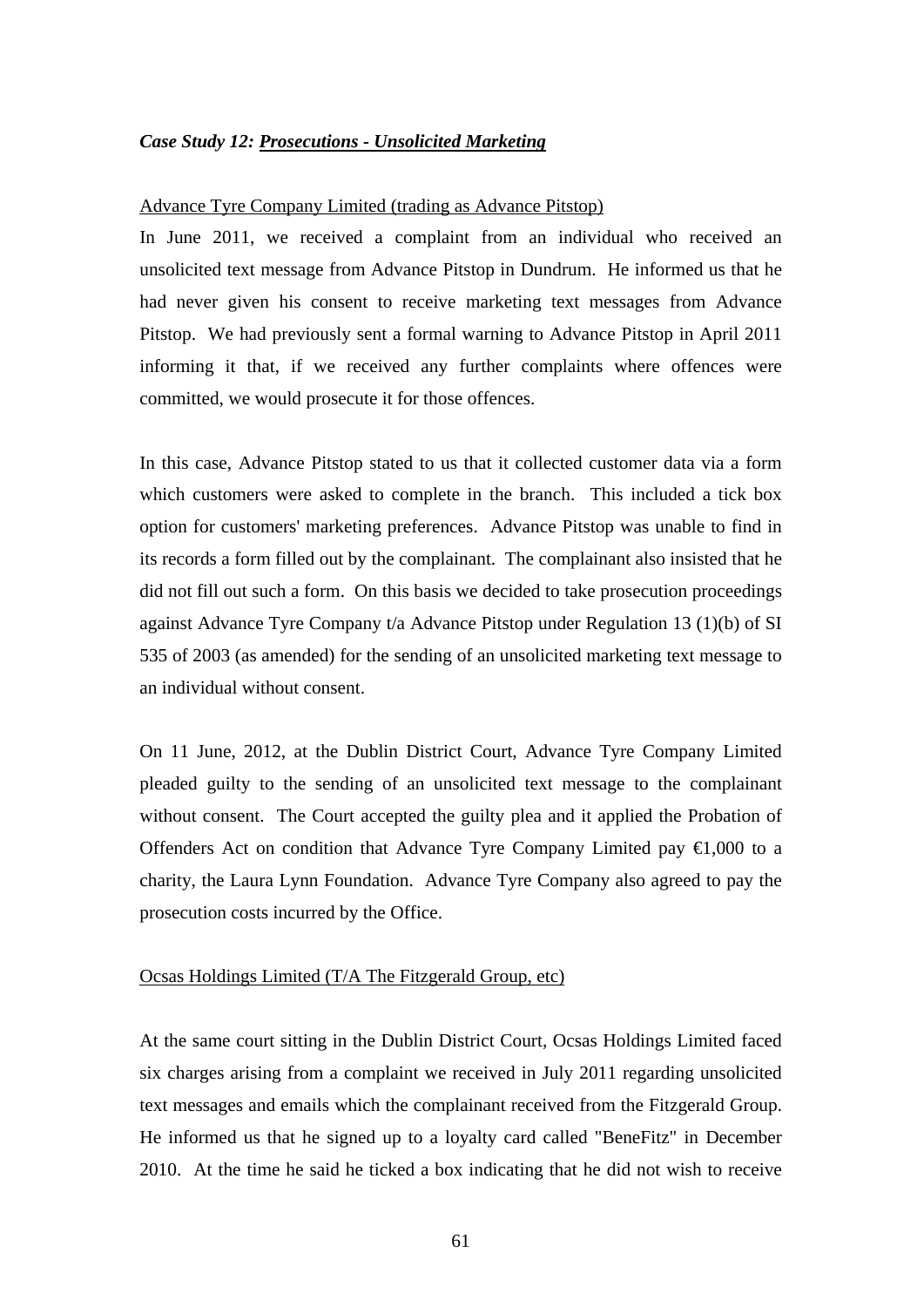any marketing communications from the company. Shortly afterwards, he began to receive both unsolicited marketing emails and text messages from the group. We had investigated a previous complaint regarding the Fitzgerald Group which resulted in a formal warning to it in February 2011.

The complainant emailed the Fitzgerald Group on two occasions asking to be removed from both the email and text message database of the Fitzgerald Group. He was informed by the Fitzgerald Group on both occasions in January and February 2011 that his details had been removed. However, the complainant then received further unsolicited marketing text messages in June and July 2011, prompting his complaint. It was clear to us that the Fitzgerald Group had not put proper procedures in place to ensure compliance with its obligations with regard to its marketing operations despite the previous warning. On this basis the Commissioner decided to prosecute the Fitzgerald Group under Regulation 13(1)(b) of SI 535 of 2003 (as amended) in relation to the sending of an unsolicited marketing text message to an individual without consent.

The Court accepted one guilty plea from Ocsas Holdings Limited T/A The Fitzgerald Group, etc. The Court ordered that it pay  $\bigoplus$ ,000 to the Laura Lynn Foundation and it applied the Probation of Offenders Act. Our prosecutions costs were also recouped from the defendant.

#### Citywest Resort Limited

In early 2012, we received two complaints from individuals regarding unsolicited text messages sent by Citywest Resort Limited (trading as the Citywest Hotel, Conference, Leisure and Golf Resort) without consent and without the inclusion of an opt out option. All marketing emails promoted the Citywest Health and Leisure Club. Both complainants informed us that they had repeatedly contacted the Leisure Club requesting to be removed from the marketing database but they continued to receive further unsolicited marketing text messages. Previously, in August 2010, we had sent a formal warning to Citywest Health and Leisure Club with regard to its future marketing activities.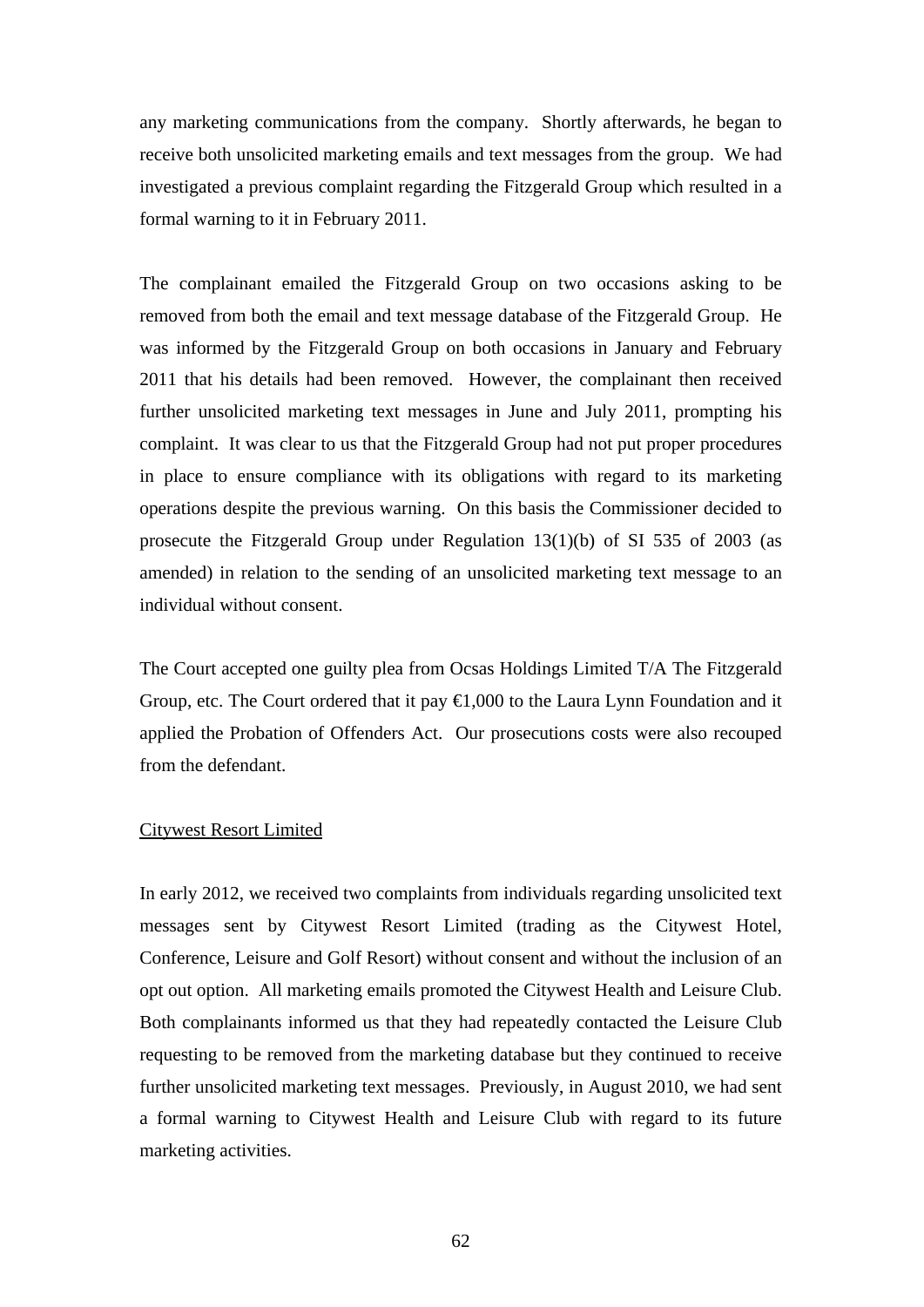In response to our investigations, the Leisure Club admitted that it could not confirm that it had consent to send marketing text messages to either complainant. It stated that the numbers were obtained from its system of all active members but that they should not have been included in the marketing campaign. It also informed us that it was not aware that the opt-out option should have been included in the original text message as it always sent a follow up opt out text message. Having probed this matter further with the service provider who sent the text messages on the Leisure Club's behalf, there was no evidence to suggest that a follow up opt out message was sent to the complainants. The complainants also informed us that they did not receive such follow up opt out messages. It was clear to us that Citywest Health and Leisure Club had not heeded our previous warning letter of August 2010. The Commissioner decided, therefore, to take prosecutions against Citywest Resort Limited in relation to these offences.

On 19 November 2012, Citywest Resort Limited faced forty six charges at the Dublin District Court. It pleaded guilty to the sending of unsolicited marketing text messages to the two complainants without consent. Citywest Resort Limited was convicted on two counts and a fine of €1,000 was imposed. The prosecution costs were recovered from the defendant.

## Therapie Laser Clinics Ltd

In 2010 we received a number of complaints about Therapie Laser Clinics Ltd in relation to the sending of unsolicited marketing text messages without consent and without an opt out facility. In some cases, the marketing messages promoted a sister company, Optilase. Following our investigation, Therapie assured us at the time that it would remove each complainant's mobile phone number from its database. We issued a formal warning to Therapie in early 2011 to the effect that any further offences committed would be prosecuted.

In 2012 we received two further complaints regarding unsolicited marketing text messages sent by Therapie. One of the complainants was among those who complained in 2010 in relation to the issues described above. The second complainant stated that he had never given his mobile phone number to Therapie previously.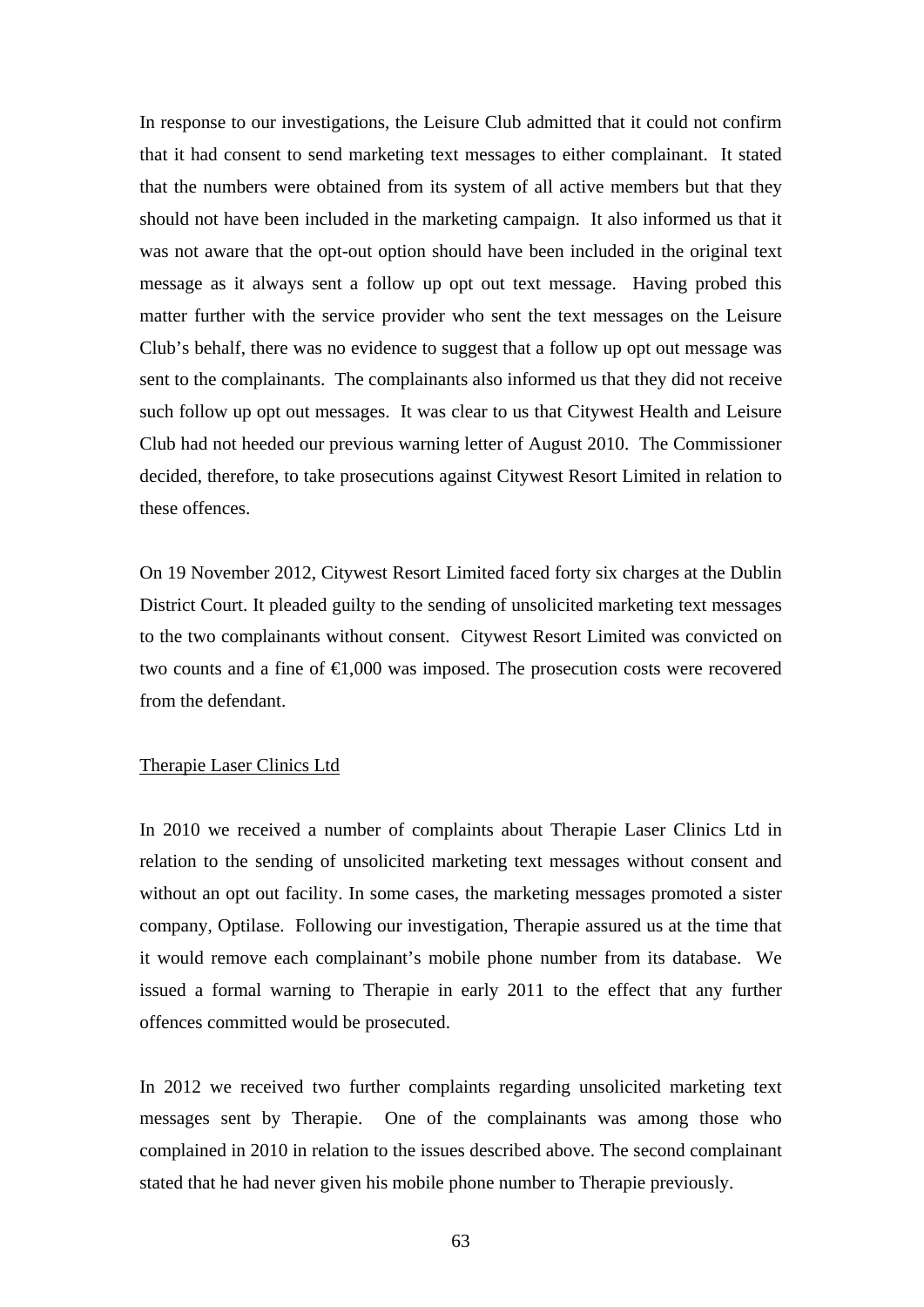In response to our investigation, Therapie informed us in March 2012 that it was unable to confirm whether marketing text messages were sent to one complainant's phone as it could not see the number on its system. We requested information from Therapie's text service provider in relation to the text messages sent to the complainant. It informed us that Therapie had sent it an email requesting that the complainant's number be removed form the database. This email was sent on the very same date on which Therapie informed us that it could find no record of the complainant's number.

The Commissioner decided to prosecute Therapie on eight charges. In the Dublin District Court, the defendant entered a guilty plea on four charges. The Court convicted the defendant on two charges and it took two charges into account. It imposed a total fine of  $\epsilon 4,000$ . The prosecution costs were recovered from the defendant.

# Mobile Phone Companies

On 3 December 2012, we prosecuted the following companies at the Dublin District Court.

#### *Meteor Mobile Communications Limited (T/A Meteor)*

On the basis of one complaint from a member of the public we summoned Meteor Mobile Communications Limited on seven charges. The company pleaded guilty to one charge of sending an unsolicited marketing text message without consent. Meteor stated that due to human error the normal protocols were lifted in relation to a particular marketing campaign. This resulted in the complainant receiving an unsolicited marketing text message despite being previously opted out.

Of significant concern was the fact that Meteor admitted that unsolicited marketing text messages were sent to between 11,000 and 18,500 individuals due to this human error.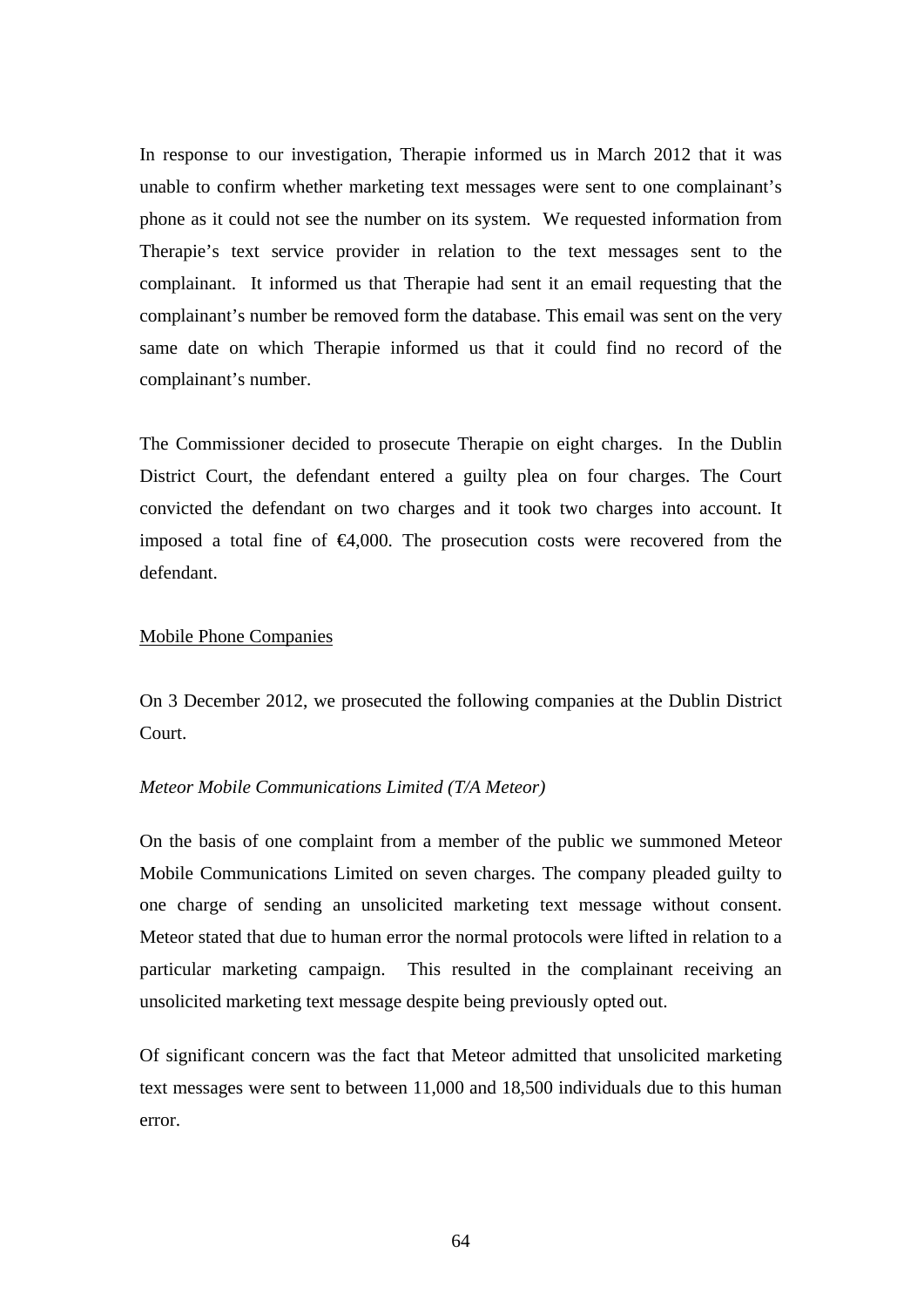The Court ordered Meteor to make a charitable donation of  $\epsilon$ ,000 to the Children's Hospital in Temple Street and the Probation of Offenders Act was applied. The prosecution costs were recovered from Meteor.

#### *Hutchison 3G Ireland Limited*

Hutchison 3G Ireland Limited (Three) entered guilty pleas in respect of three out of seven charges for offences concerning an unsolicited marketing text message, an unsolicited marketing email and an unsolicited marketing phone call to different individuals.

In the first case, the complainant received an unsolicited text message to his mobile phone number. This person had previously opted out of receiving marketing communications from Three.

In the second case, the complainant was a former customer of Three who had requested that no direct marketing contact be made to her in any form. Due to what was described as a coding error an unsolicited marketing email was sent to the complainant without consent.

In the third case, the complainant had opted out of receiving marketing phone calls. He received a marketing phone call from a representative on behalf of Three.

The Court ordered Hutchison 3G Ireland Limited to donate  $\epsilon$ 2,500 to the Children's Hospital in Crumlin and the Probation of Offenders Act was applied. The Office's prosecution costs were recovered from the defendant.

#### *The Carphone Warehouse Limited*

The Carphone Warehouse Limited entered guilty pleas in respect of two out of ten charges relating to the sending of unsolicited marketing emails to two individuals.

In both cases the complainants received unsolicited direct marketing emails without having been opted in to receive same.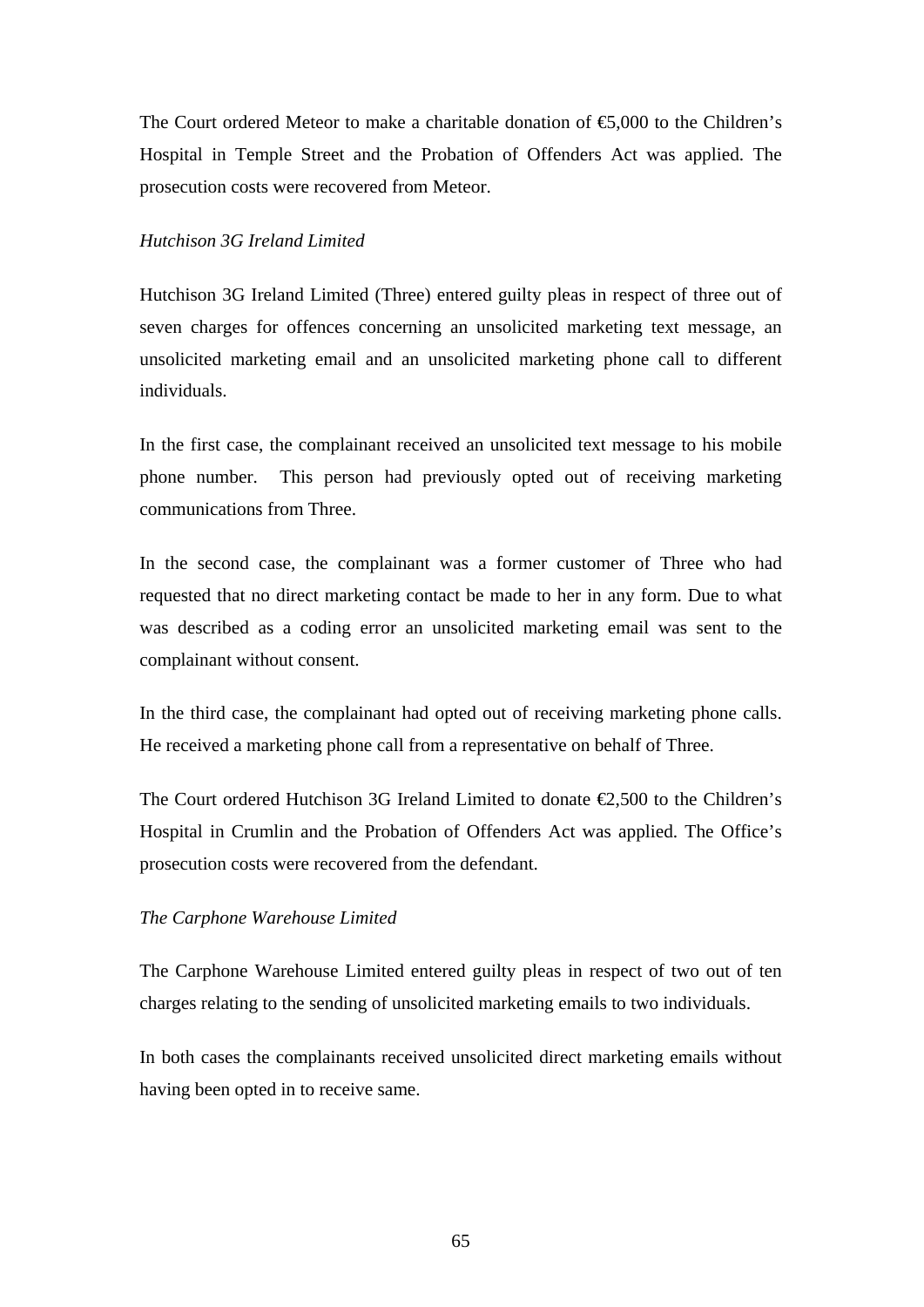The Court convicted The Carphone Warehouse Limited on both counts and it imposed a fine of €1,250 in each case. The prosecution costs were recovered from the defendant.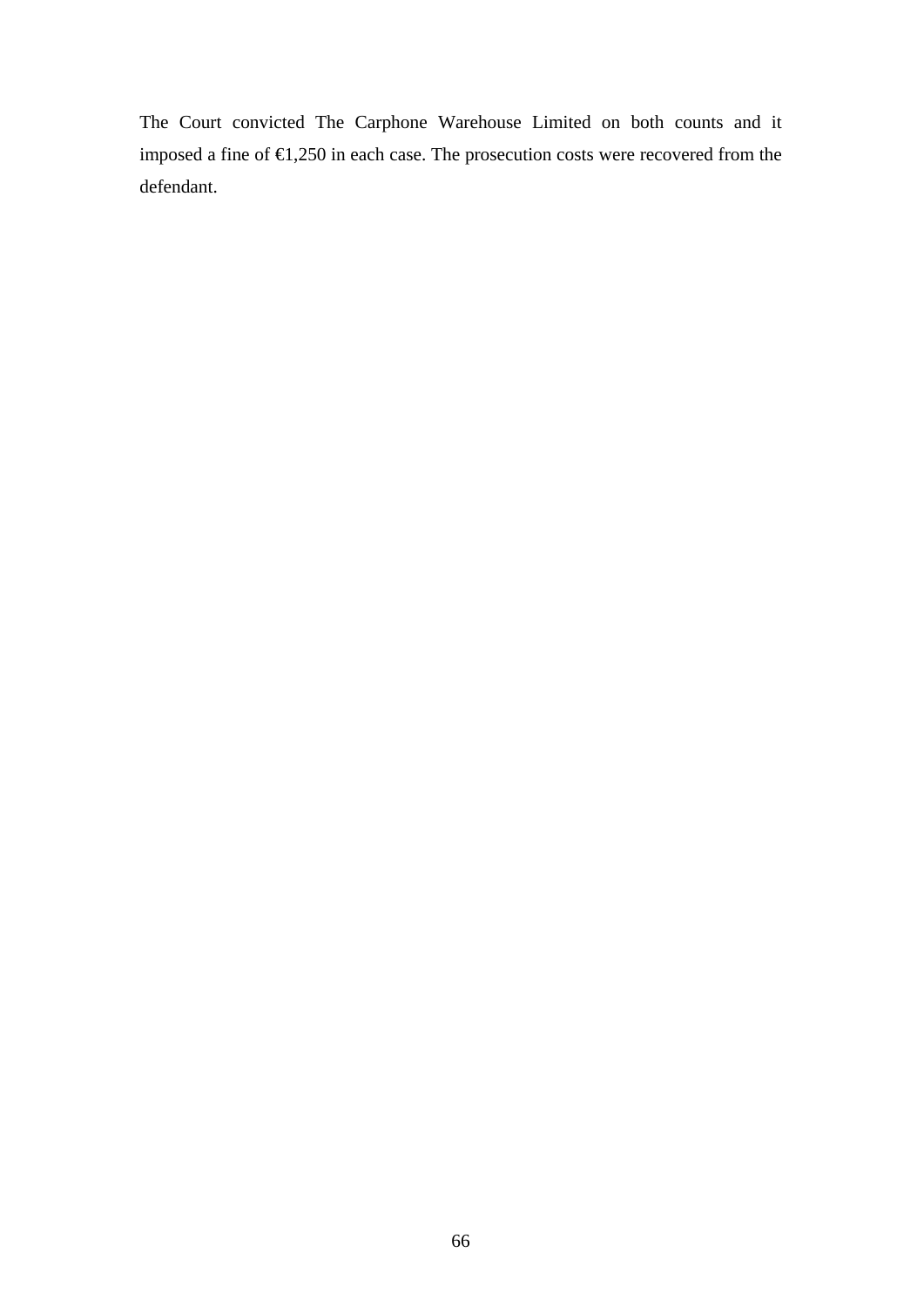# *Case Study 13 Stolen Laptops - Phone Companies Prosecuted For Loss of Personal Data*

In the first prosecution case of its kind in Ireland, two telecommunications companies, Eircom and Meteor, appeared in the Dublin District Court in September 2012 to face charges relating to the loss of customer personal data which was stored on two unencrypted laptops, which had been stolen several months previously.

#### **Background**

A data breach report was received by this Office on 2 February 2012 from Eircom and Meteor. Regulation 4(6) of SI 336 of 2011 obliges telecommunications companies to notify the Data Protection Commissioner of personal data breaches without undue delay. This Regulation also obliges telecommunications companies to notify affected individuals of a data breach where the said breach is likely to adversely affect their personal data or privacy. The breach report informed us that two unencrypted laptops had been stolen from Eircom's offices at Parkwest in Dublin between 28 December, 2011 and 2 January, 2012. The report confirmed that the stolen laptops contained information relating to customers, including personal data. It indicated that the number of affected customers were 454 in the case of Meteor and 6,597 in the case of eMobile. The theft of the laptops was discovered on 3 January, 2012 and the matter was reported to the Gardai (national police force) on 4 January, 2012. The breach report was made thirty days after the laptops were reported as stolen. An updated breach report was submitted on 15 March, 2012. This followed intensive contact between ourselves and eircom/Meteor including two meetings on site. The report indicated that, following a second phase of internal investigation, it was found that the number of affected customers was greater than previously reported. The revised figures were 3,944 Meteor customers and 6,295 eMobile customers.

#### **Eircom (trading as eMobile)**

6,295 eMobile customers were affected by the data breach. In relation to 142 of these cases, the personal data in question was in the form of customer application forms including proof of identity (e.g. copy of passport, driving licence, national identification, bank account/credit card details, financial statements and utility bills).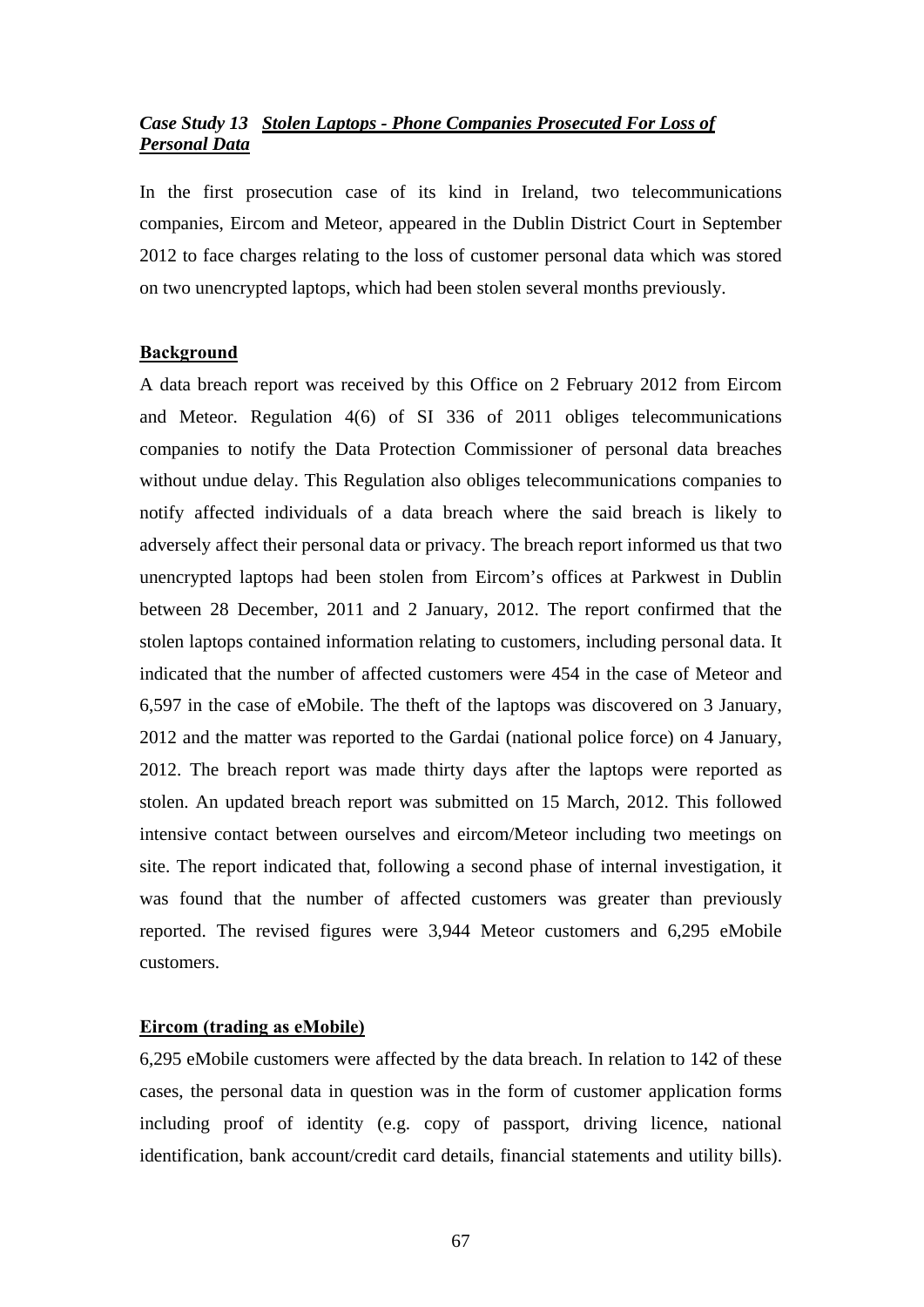The other 6,153 cases contained details such as name, address, telephone and account number. The process of Eircom notifying its affected customers by letter began on 10 February 2012 (38 days after the laptops were reported stolen). A large number of affected customers were notified for the first time on 20 March, 2012 (77 days after the laptops were reported stolen). Letters included an apology to customers for the loss of their personal data. At our request, Eircom notified the banks of the breach via the Irish Banking Federation on 9 February, 2012.

## **Meteor**

3,944 Meteor customers were affected by the data breach. In relation to approx 1,244 of these cases the personal data in question was in the form of proof of identity documents (e.g. copy of passport, driving licence, national identification, Bank Account/Credit Card details, financial statements and utility bills). The other 2,700 cases approx contained details such as name, address and telephone and account number. The process of Meteor notifying its affected customers by letter began on 10 February 2012 (38 days after the laptops were reported stolen). An update of the 10 February, 2012 letter was issued on 20 March, 2012. A large number of affected customers were notified for the first time on 16 March, 2012 (73 days after the laptops were reported stolen). Letters included an apology to customers for the loss of their personal data. At our request, Meteor notified the banks of the breach via the Irish Banking Federation on 9 February, 2012.

#### **Data Security**

In relation to the electronic communications services sector, Regulation 4(1) of SI 336 of 2011 places an obligation on providers to take appropriate technical and organisational measures to safeguard the security of their services. Regulation 4(2) details some requirements specific to the electronic communications services sector. It provides that the measures to ensure the level of security shall at least ensure that personal data can be accessed only by authorised personnel for legally authorised purposes, protect personal data stored or transmitted from access or disclosure and ensure the implementation of a security policy with respect to the processing of personal data. We published a comprehensive guidance note on data security on our website in August, 2010. This included guidance to the effect that encryption is considered an essential security measure where personal data is stored on a portable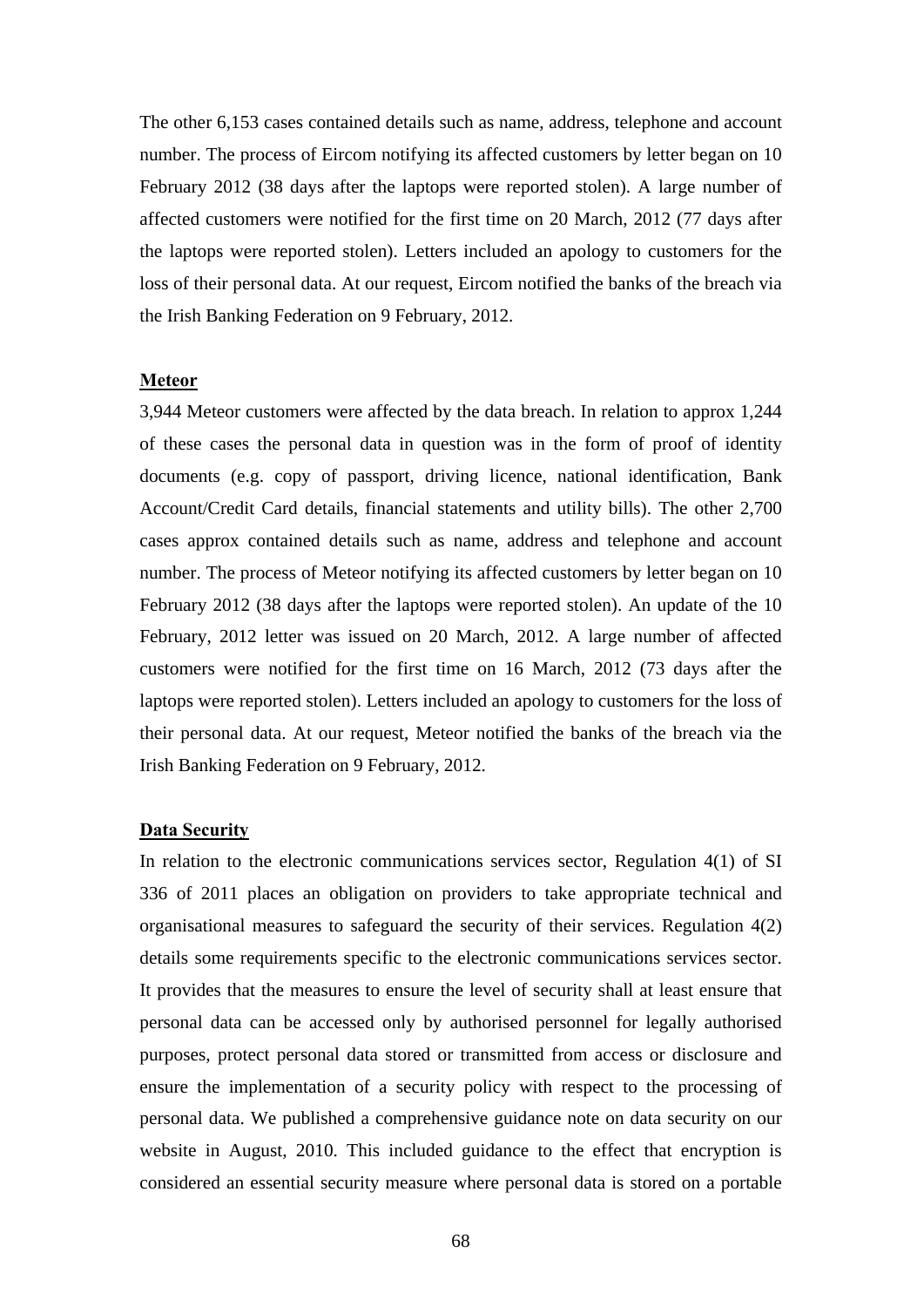device or transmitted over a public network. Encryption is the method of converting data from a readable format to an unreadable or unintelligible format so that unauthorised persons are unable to access the data. On a portable device such as a laptop, encrypting data is a method of securing the data to protect it from access by unauthorised persons in the event that the device on which the data is stored comes into the possession of unauthorised persons.

Following this breach, the Eircom Group identified approximately 160 laptops which were not encrypted. All unencrypted laptops were encrypted by 24 February, 2012.

#### **Breach Notification**

This Office considers that data breaches of this nature should normally be reported to us within two working days of the data controller becoming aware of the incident. This has been our stated position since a data security breach Code of Practice was published in July 2010. Once we are notified of a breach we can quickly advise the data controller of what steps to take, what areas to focus on, how best to notify affected parties quickly, whether other bodies such as banks need to be informed of the breach, etc. Notification of a data breach to affected individuals quickly is also critical and essential as it allows them to take remedial action to protect themselves and their identities – particularly in cases where financial and identification documentation is stolen.

#### **Court Hearing**

At the Dublin District Court on 10 September, 2012 guilty pleas were entered on behalf of each defendant, Eircom and Meteor, in relation to three charges each in respect of offences under Regulation 4(1), Regulation 4(6)(a) and Regulation 4(6)(b) of SI 336 of 2011. These charges related to the failure to protect the personal data on the laptops by means of encryption, the failure to notify the Data Protection Commissioner of the data breach without undue delay and the failure to notify the affected customers of the data breach without undue delay. After hearing the prosecution evidence, the Court was satisfied that the prosecution case was proven. The Court applied Section 1(1) of the Probation of Offenders Act, conditional upon a charitable donation of  $\bigoplus$  5,000 being made by each Defendant to charities nominated by the Court - the Laura Lynn Foundation in the case of Eircom and Pieta House in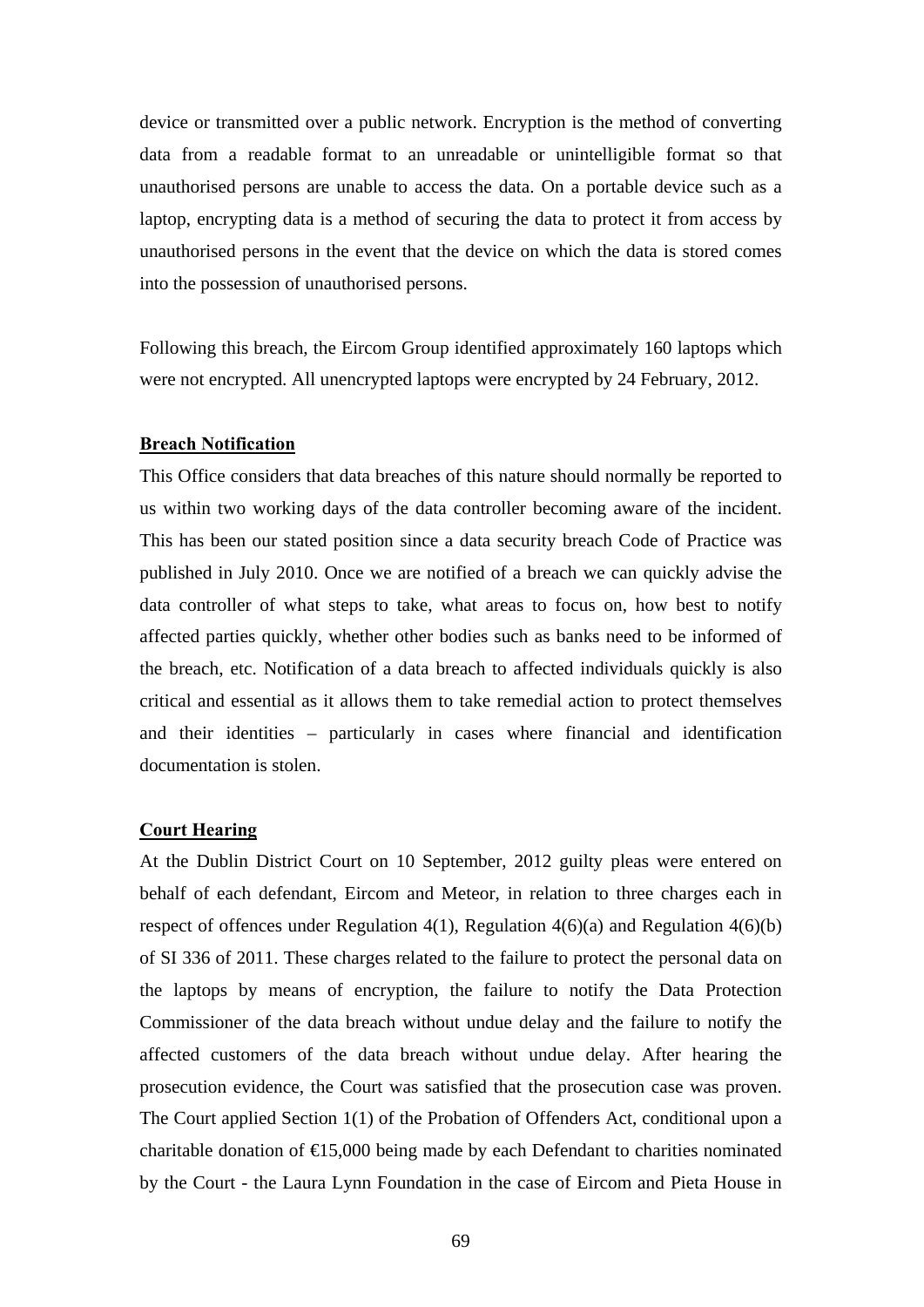the case of Meteor. This Office also recovered from the defendants the legal costs arising from the prosecution.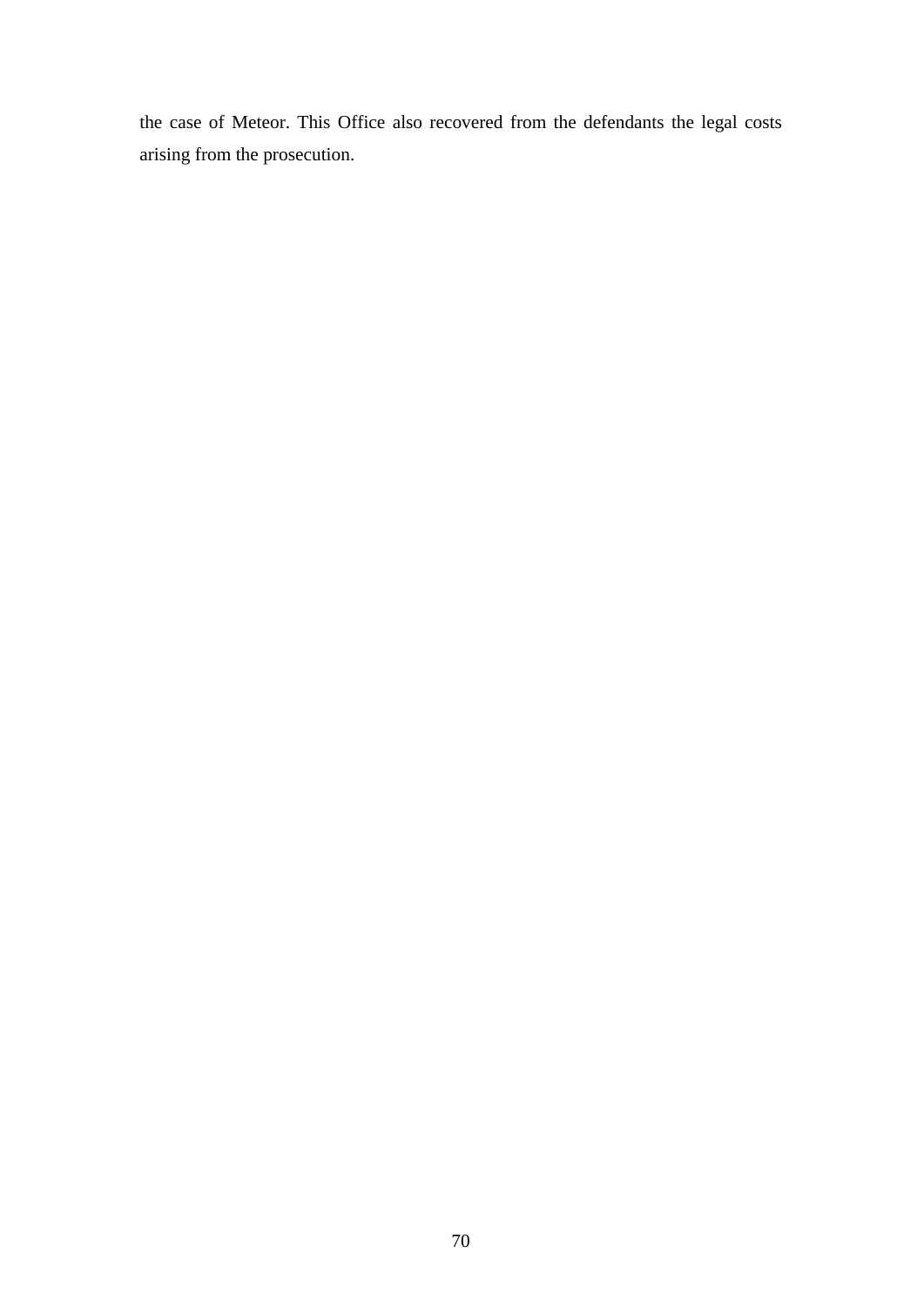#### *Case Study 14: Client list taken by ex-employee to new Employer*

This personal data security breach involved two car showrooms based in the same locality. Garage A notified this Office of a data security breach under the Code of Practice. Garage A was alerted to the fact that one of their customers had received a marketing letter from a former employee who was now working for Garage B. The letter stated that the employee had moved to a different employer and was promoting Garage B.

Our investigation into this matter focussed on the issues of Garage A failing to keep secure the personal data that it held and that of Garage B processing personal data for which it had no consent to process.

When we contacted Garage B in relation to their processing of data relating to customers of Garage A, Garage B stated that the data had been contained within the diary of the new employee. The employee had used this data to write to individuals with whom he had dealt with as an employee of Garage A. It was clear that Garage B had no consent from the individuals to process their data or to send marketing communications. Garage B also informed my Office that the data in question had now been destroyed.

Our Office also examined the data protection provisions in the employee contract of Garage A. The contract referred to the use of business data. We recommended to Garage A that the contract be amended to include specific reference to the use of personal data to prevent any ambiguity.

In certain situations that have come to our attention, there appears to be a misconception by some employees that the customers are their customers rather than that of the data controller, i.e. the employer. Data controllers must be aware that where they process data which has been brought in to the organisation by a new employee from their previous employment, without the consent of the individuals, they are in breach of the Data Protection Acts. This could be further exacerbated if they engage in electronic marketing to those individuals.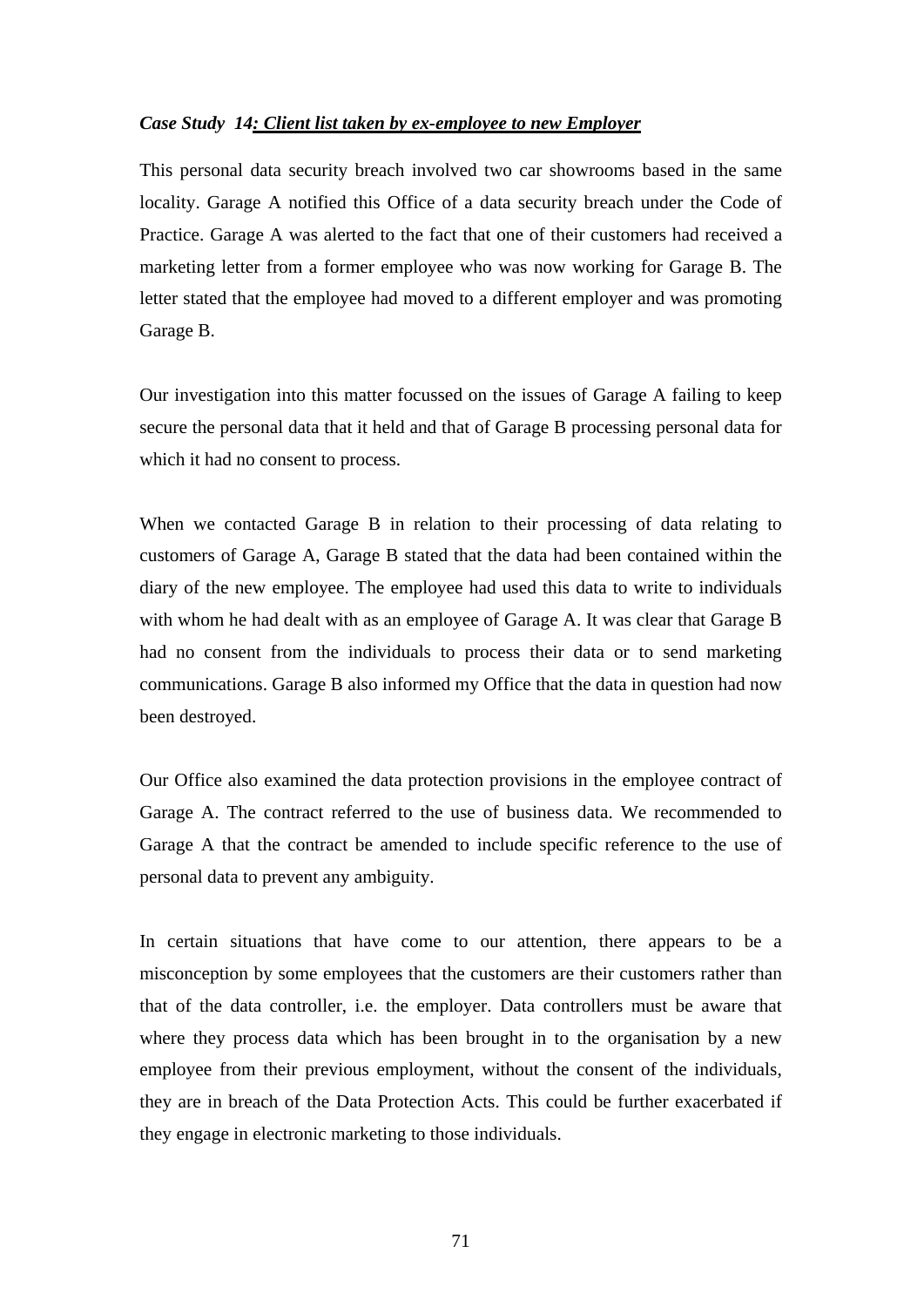#### *Case Study 15: Allied Irish Banks – postal breaches*

During the Office's investigation into the cause of postal breaches, it was identified that a significant proportion of Allied Irish Banks' (AIB) breach notifications were the result of changes of address not being fully processed. We contacted AIB to raise the issue and to seek a solution. The response from AIB showed the seriousness with which they treated the matter, including bringing this matter to the attention of its Board Risk Committee.

AIB stated that it deals with, on average, 240,000 address amendments each year. However, almost one third of the notifications made by AIB to this Office were the result of errors made in the processing of such requests.

AIB, on foot of contact from this Office, carried out a comprehensive analysis of each incident to establish the cause of the error. AIB has now notified us of the procedures it is putting in place to address this issue.

AIB is to introduce a number of measures including the introduction of a "Self-Service Change of Address" facility on its internet banking portal to allow account holders to amend or change their address on accounts held solely in their name. A central unit to process address amendment requests is also to be established. It is proposed that change of address notifications will first be directed towards the selfservice facility, but where this is not an option or appropriate, the notification will be forwarded to the central unit for processing.

AIB has also informed us of a number of additional steps that it will be taking immediately, including a number of training and briefing sessions to all its staff and the introduction of additional internal controls.

This Office welcomes the steps being taken by AIB to address this issue. We will monitor the effects of these new procedures and it is expected that they will lead to a serious reduction in the number of such data breach notifications that require to be made to the Office.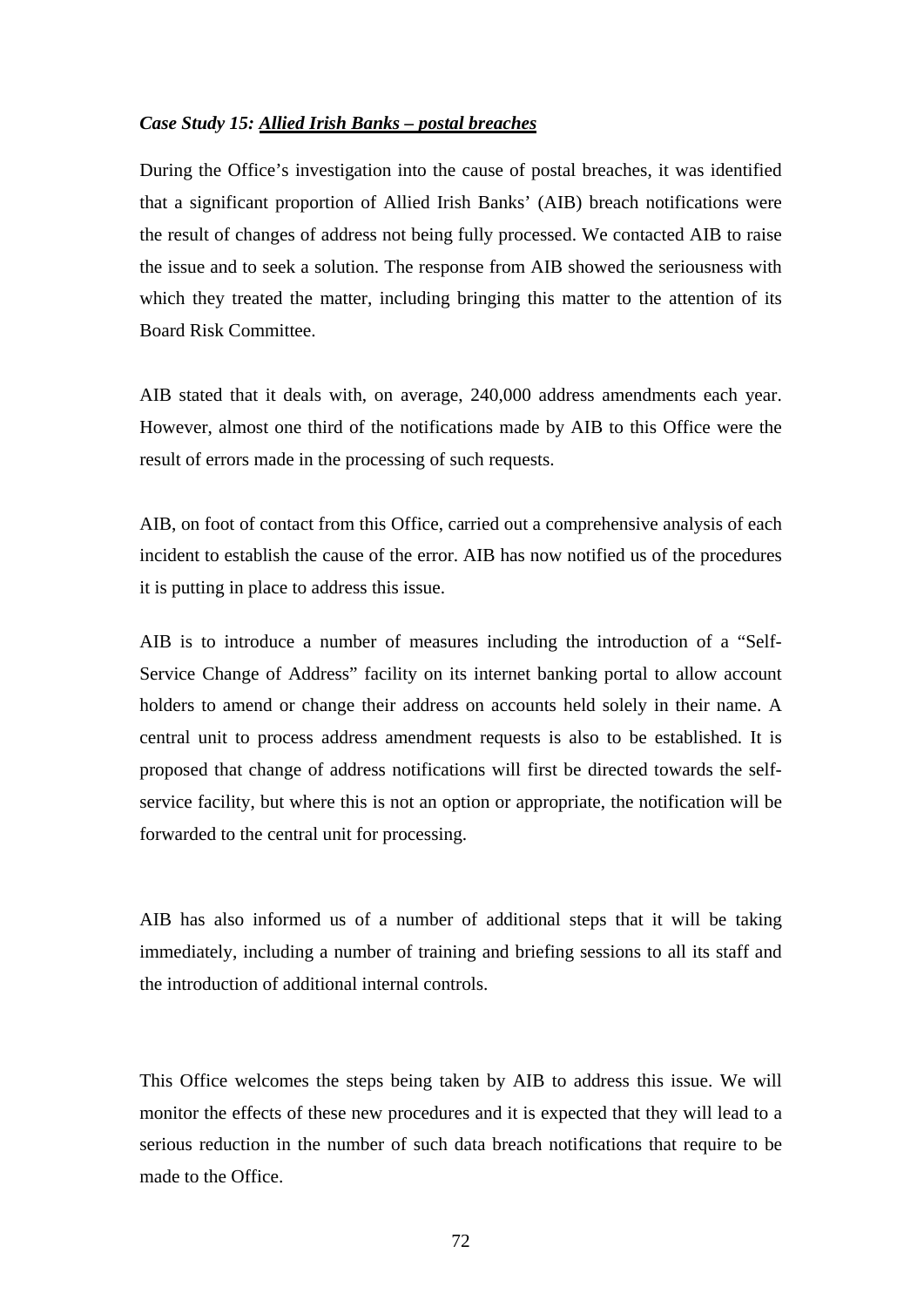#### *Case Study 16: Major Retailer – Credit card slips discarded*

Early in the year, the Office received calls from two individuals reporting that there were credit card receipts littering a housing estate. The individuals had collected some of the receipts and were able to identify the retailer and the branch involved. We immediately contacted the retailer to advise them of the matter and to ensure that the retailer immediately sent staff to the area to recover the receipts.

The Retailer later notified this Office that the issue occurred when an envelope containing customer signed credit card receipts was put out for recycling rather than being securely destroyed. The envelope was then left out overnight in the store's recycling bin. It is assumed that a passer-by searched through the bin, found and took the envelope. The individual then discarded the contents of the envelope a distance away from the store.

The Retailer, in an effort to recover the credit card slips, had staff search the locality in which the slips were seen and call to houses to recover any slips that may have been collected by individuals. The Retailer retrieved 500 credit card slips and was able to determine the period in which the relevant purchases had been made. We queried the total number of slips that were collected by the Retailer in this period. It was determined that there was a balance of 200 receipt slips unaccounted for. Of the 500 recovered by the Retailer, many had been damaged by the inclement weather at the time and the details of the card holder could not be identified.

 In dealing with such data security breaches, this Office employs a three-pronged approach. Firstly, we recommend that the affected individuals be notified of the matter. Secondly, the data controller should take steps to recover / secure the data. Finally, the data controller must put in place procedures to prevent a repeat of the issue.

In this case, the Retailer would not have the contact details of the affected individuals, nor was it in a position to identify all the affected individuals. The Retailer therefore contacted its service providers who process the credit and debit card payments. The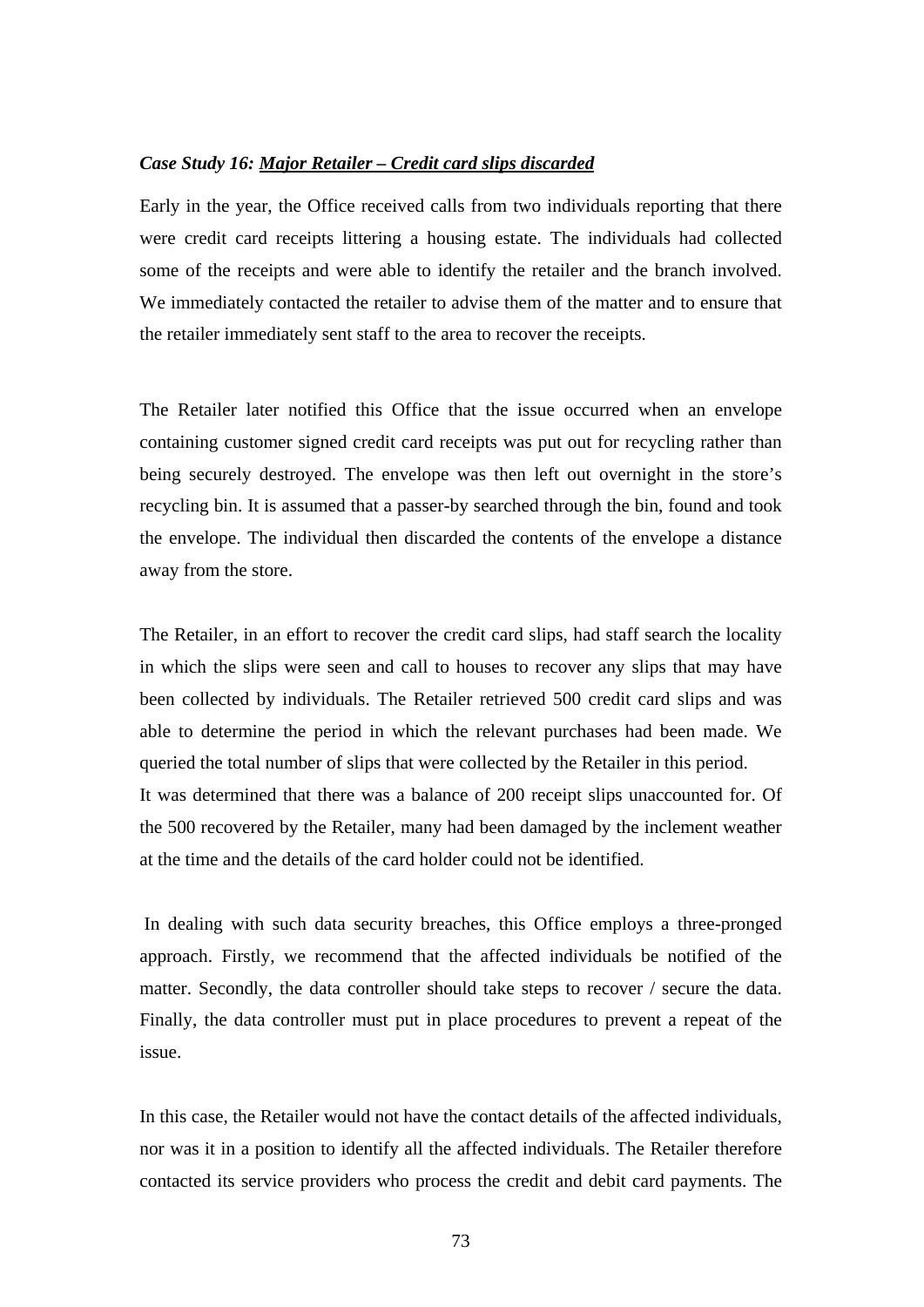card processing companies were able to identify the 700 customers involved. It was not appropriate for the card processing companies to supply the contact details to the Retailer and the card processing companies stated that in circumstances such as this it was their practice to monitor accounts for potential fraudulent activity, but not notify the cardholders directly. It was therefore agreed to proceed on this basis, the Retailer bearing all charges associated with this monitoring.

The Retailer, in attempting to secure the data, assigned considerable resources to searching the area in which the receipts slips were discarded and canvassing local houses. As noted above, this resulted in 500 of the 700 slips being recovered.

The Retailer notified my Office of the new procedures it was employing to prevent a repeat of this incident. A review of all confidential information held in stores was carried out and a special collection was arranged from all stores for the disposal of such information. A notification was issued to all staff reminding them of the need to securely store or destroy such confidential material. The Retailer's Data Protection Policy and disposal policy were also updated.

We had also identified that the receipts being printed by the Retailer contained the full card number and start and expiry date of the card. We brought this issue to the attention of the Retailer, raising concerns with such a practice. The Retailer confirmed to this Office that it was changing its practice and future receipts would be printed with only part of the card number visible.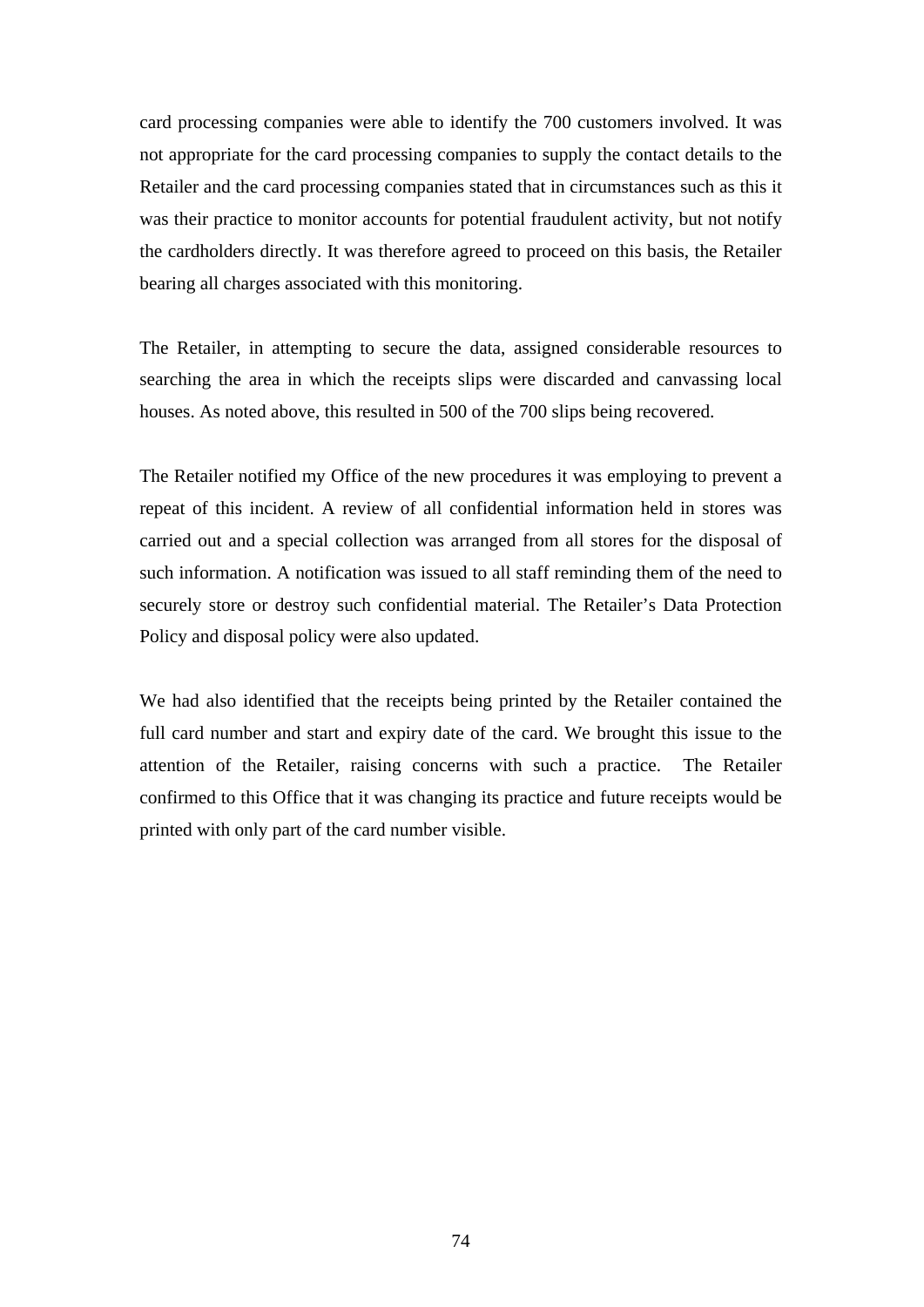#### *Case Study 17: O2 – Missing media tape*

Under the requirements of S.I. 336 of 2011, O2 notified the Office of a data security breach involving a missing backup media tape in July.

O2 stated that the tape had been identified as missing by its service provider, IBM, in February. IBM had conducted searches for the missing backup media tape but was unable to locate the tape and notified O2 of the matter in May.

In their notification to this Office, O2 stated that the data held on the media tape could only be accessed using the same technical equipment utilised to create the tape, which would cost in excess of  $\epsilon$ 600,000.

We investigated this claim and found evidence contrary to the claim of O2. We then informed O2 of our findings, requested details of the type of data held on the backup media tape, and informed O2 of the need to notify affected individuals.

O2 reverted stating that the backup media tape was created in August, 2011 and it no longer held records as to what was held on the media tape. It was therefore not in a position to identify the type of data held on the tape and the affected individuals.

We also sought an explanation as to the delay in notifying our Office of the data security breach. Under the obligations imposed by S.I. 336 of 2011, Telecommunications companies & ISP's are required to notify both this Office and affected individuals without undue delay.

O2 explained that they had not been notified by their service provider of the data security breach until 3 months after the issue was identified. The service provider during this time was carrying out searches for the missing media tape and analysing the potential issues. We informed O2 that this delay was unacceptable.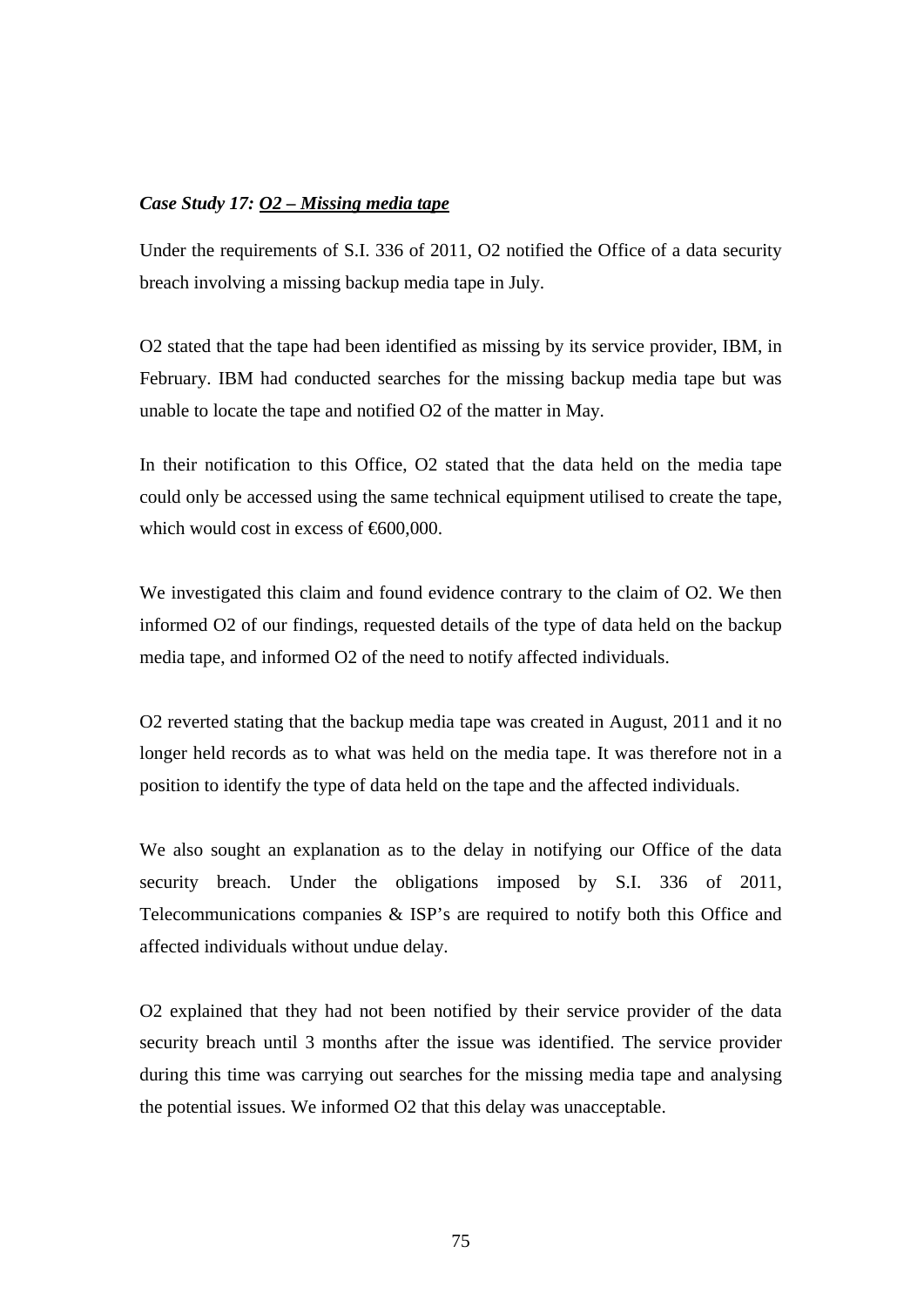O2, as part of their report to the Office, provided two separate external forensic analysis reports on the backup media. Both of these reports examined the possibility of a third party gaining access to the data held on the missing media tape. Both reports stated that the data could not be accessed by an individual without access to proper equipment and technical expertise. O2 therefore argued that the data on the media was unintelligible, given the requirements to access the data. However, this Office pointed out that both external reports supplied by O2 did note that the data could be accessed by a third party with sufficient resources. As the data was potentially accessible, Regulation 4(6)(b) of S.I. 336 of 2011 applied, requiring notification of affected individuals. The appropriate standard to be applied is not whether a member of the public could access the data, but whether the data could be accessed at all.

Whilst O2 disagreed with the views and interpretation of this Office, they agreed, as a matter of goodwill, but without any acknowledgement of liability or failure under the Data Protection Acts or S.I.336, to make a charitable donation and notify customers of the matter.

As O2 were unable to identify specifically affected individuals, it was agreed that they would make a public announcement of the matter, via their website and press release. This announcement was made in early December. O2, as a gesture of goodwill, also made a charitable donation of  $\epsilon$ 50,000 to Headstrong, a non-profit organisation supporting young people's mental health.

To ensure that this type of data security breach did not occur again, O2 had undertaken a number of steps, including improved security and controls regarding the storage of media tapes. The Office also made a number of recommendations to O2, including the encryption of its backup media and that the contract between O2 and its third party service providers be amended to include a requirement for immediate notification of any potential data security breaches.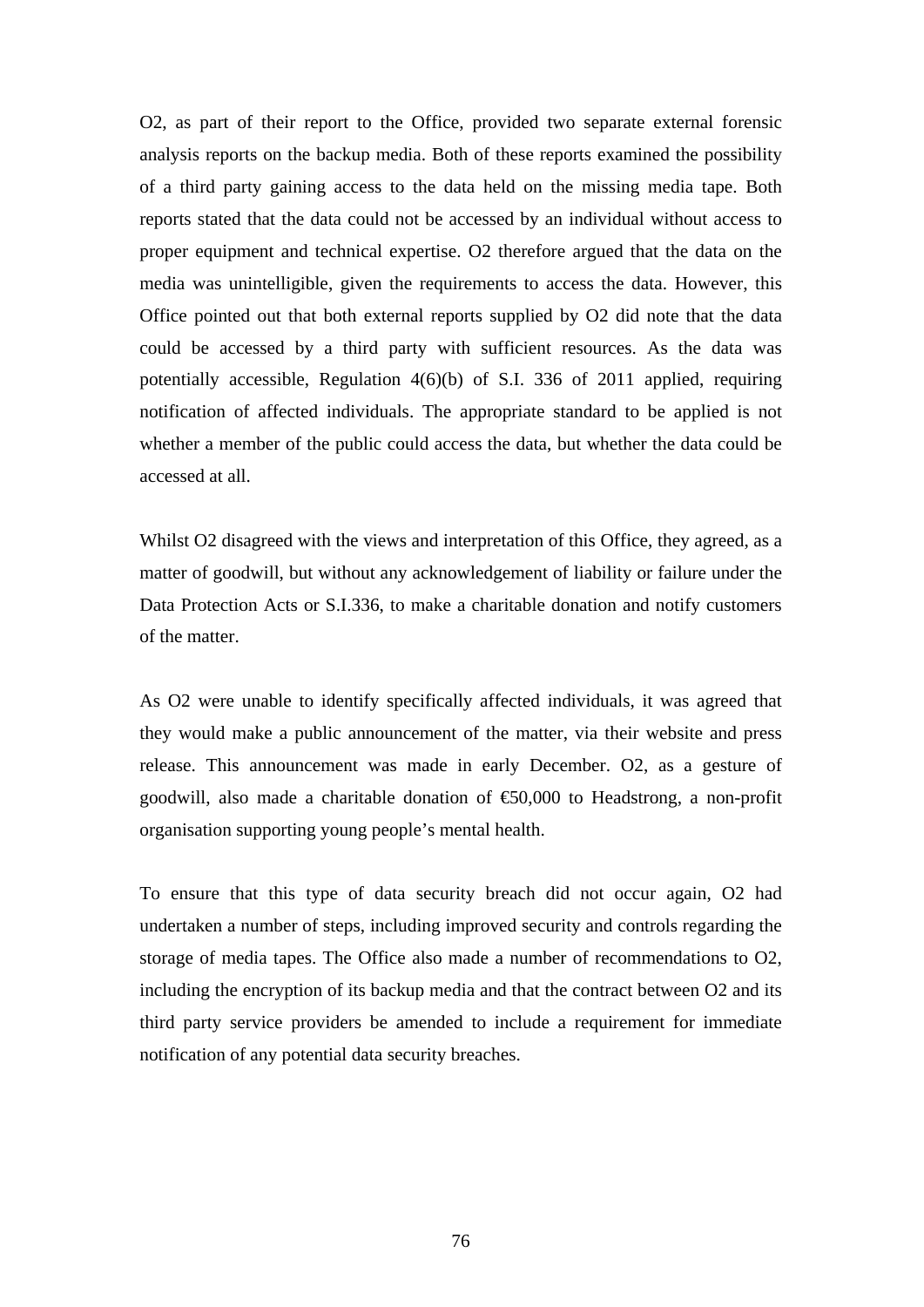#### *Case Study 18: Health Service Executive*

In February, the Health Service Executive (HSE) reported to this Office a data security breach involving the disclosure of patient data to a third party. Documents which were faxed to the Assisted Admissions Services from a number of Mental Health Services were faxed to a private company in error. The company alerted the HSE to the issue, stating that it had received approximately 100 such faxes over a 3 year period. It had destroyed each fax as received but had not alerted the HSE to the issue until that point. The company stated that it had 20 such faxes in its possession which it had recently received and the HSE immediately organised to collect these documents from the company.

The HSE employs a third party company to provide assisted admissions services in certain geographic areas. The issue arose when staff incorrectly entered the wrong fax number when sending such faxes, dialling the Dublin area code number rather than the correct county code number.

This Office notified the HSE of its alarm at the fact that this type of breach was occurring, especially in light of previous communications with the HSE regarding the sending of sensitive data by fax. This Office had recommended a number of measures, including that the sender should first contact the recipient to expect the fax and that the sender should ensure that the fax number is dialled correctly.

The HSE responded to this Office notifying that the investigation into the matter had been escalated to its National Incident Management Team. The HSE stated that it was pre-programming the number of the Assisted Admissions Unit into all relevant fax machines. Old fax machines were replaced and additional machines provided in areas that did not have specific access to a fax machine.

The issue had appeared to have been addressed when the HSE notified this Office in August of another such incident. The HSE notified this Office that the pre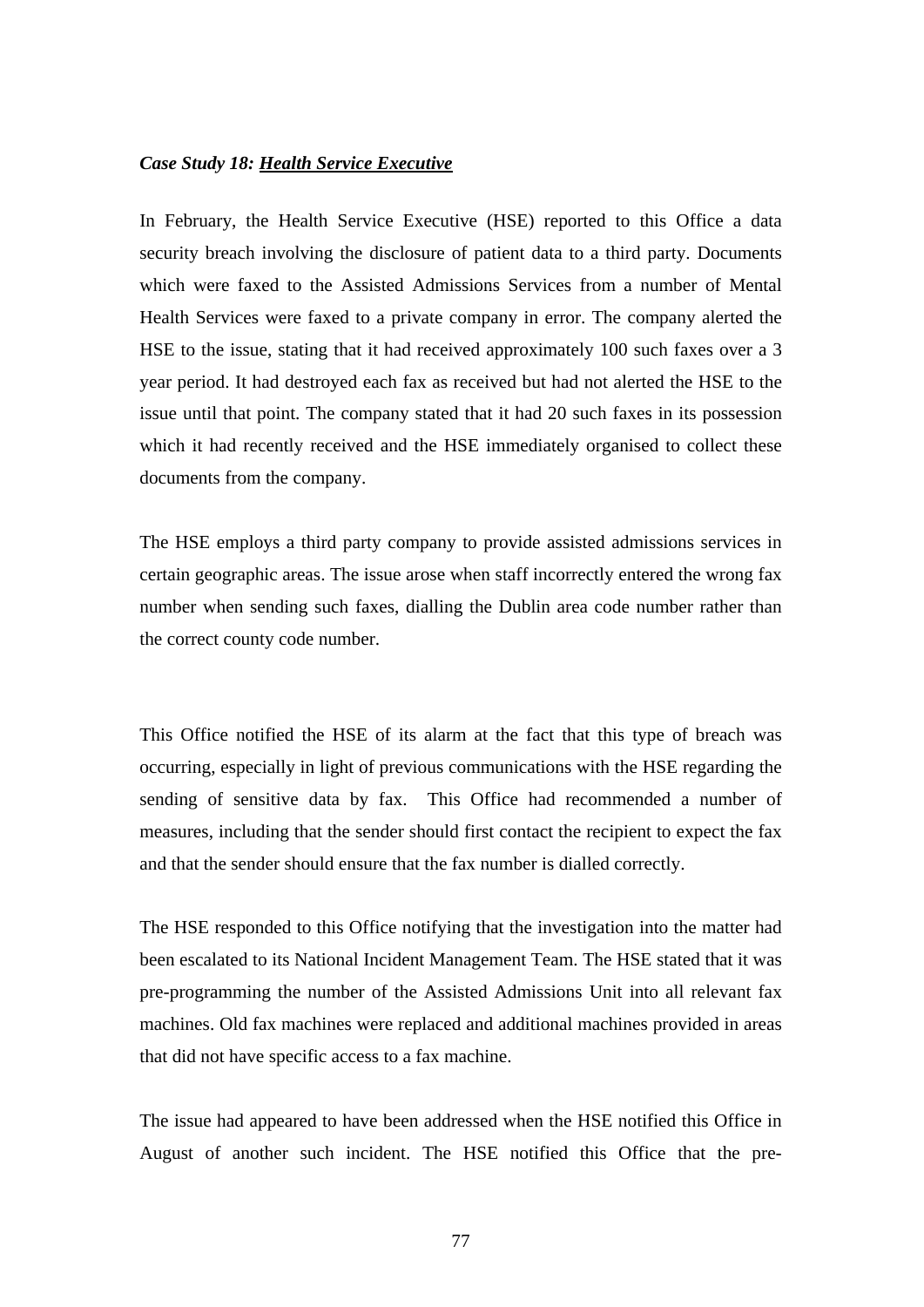programmed number on the relevant fax machine had disappeared from the preprogrammed number list. The HSE further informed us that it was now introducing a specific 1800 fax number for the Assisted Admissions Unit. It has also changed the number dialled to access an outside number from zero to nine, to reduce the risk of an individual mis-dialling a number. This Office also advised that a sticker with the fax number of the Assisted Admissions Unit be placed on each fax machine. The HSE policy document in relation to the use of fax machines has also been displayed beside each fax machine within the HSE.

We were disappointed that this issue arose in the first instance, especially in light of previous communications with the HSE, and to then have it reoccur during the year, after the HSE had introduced preventative measures. It is apparent that staff were not adhering to the procedures which had been introduced. This issue highlights that, while data controllers can put in place systems to address potential data protection matters, all staff must be properly informed of the procedures being introduced and adhere to them.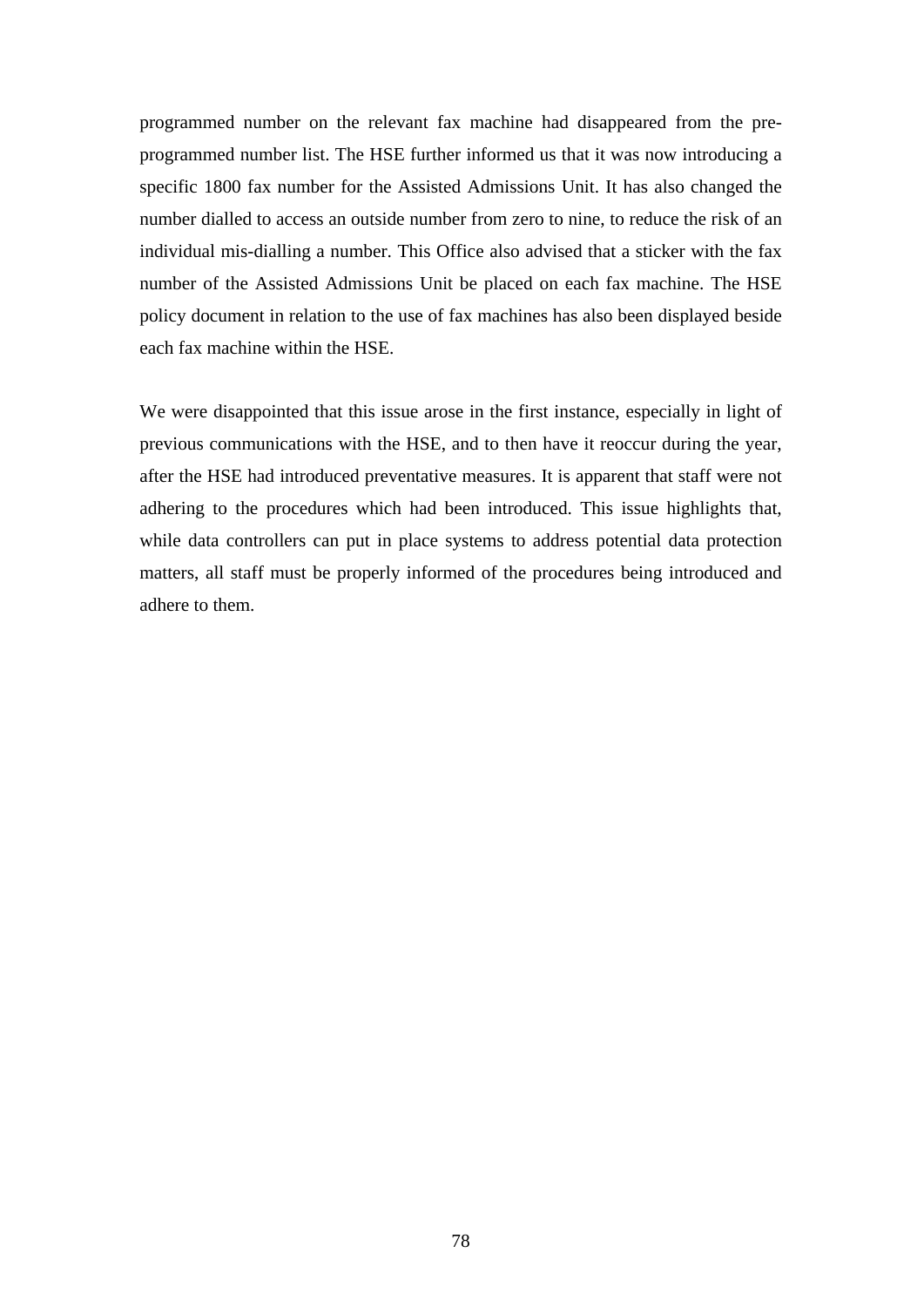# **Appendices**

Appendix 1 – Presentations

Appendix 2 – Registration statistics

Appendix 3 – Account of income and expenditure

Appendix 4 – INFOSYS Investigation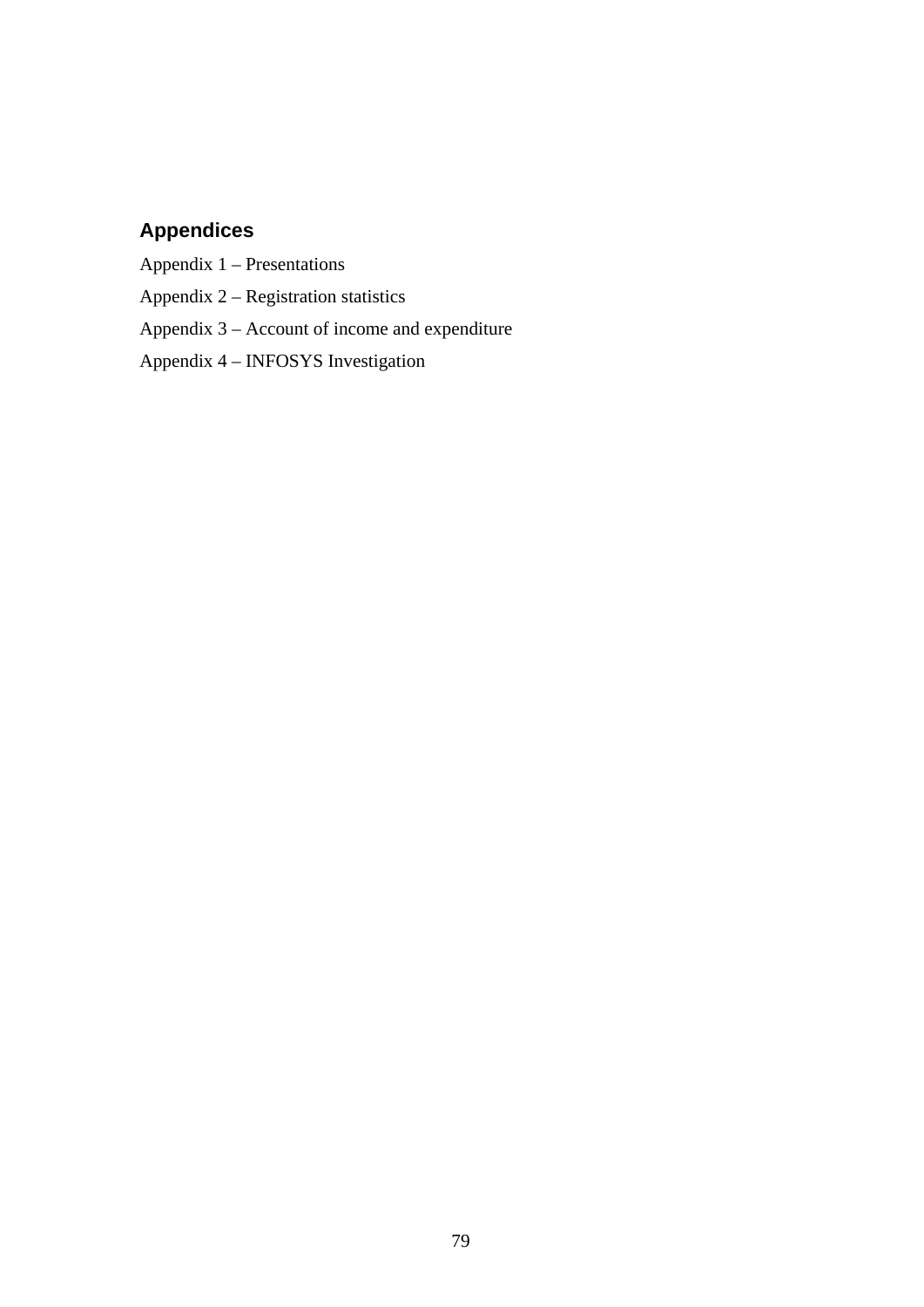#### *Appendix 1- Presentation and Talks*

During 2012 we gave 76 presentations to the following Organisations

American Bar Association (webinar) Association of Compliance Officers of Ireland x 2 Chartered Accountants Ireland Citizens Information Board Cloud Security Alliance Credit Union Managers Association x 2 Cybercrime Summit Data Protection Seminar Department of Justice & Equality x 2 Digital Childhoods Seminar Digital Hub Development Agency Digital Rights Forum Digital Youth Symposium Dublin Solicitors Bar Association x 2 eGovernment Seminar Environmental Health Officers Association European Commission x2 European Commission (TAIEX) x2 European Commissioners Conference European Data Protection Lawyers Forum European Parliament Fidelity Investments Forum Europe Heanet HSE – Research Ethics Committees Member Training Hungarian DPA Hosting Case Handling Workshop Independent Hospitals Association of Ireland Industrial Development Authority INSAFE Network Institute of Public Administration x 2 Institution of Occupational Safety and Health Intelligent Transport Systems Ireland International Association of Privacy Professionals x3 International Bar Association International Chamber of Commerce UK ePrivacy Event Internet Service Providers Association Intertrade Ireland ICO Irish Association of Social Workers Irish Computer Society Irish Institute of Credit Management Irish League of Credit Unions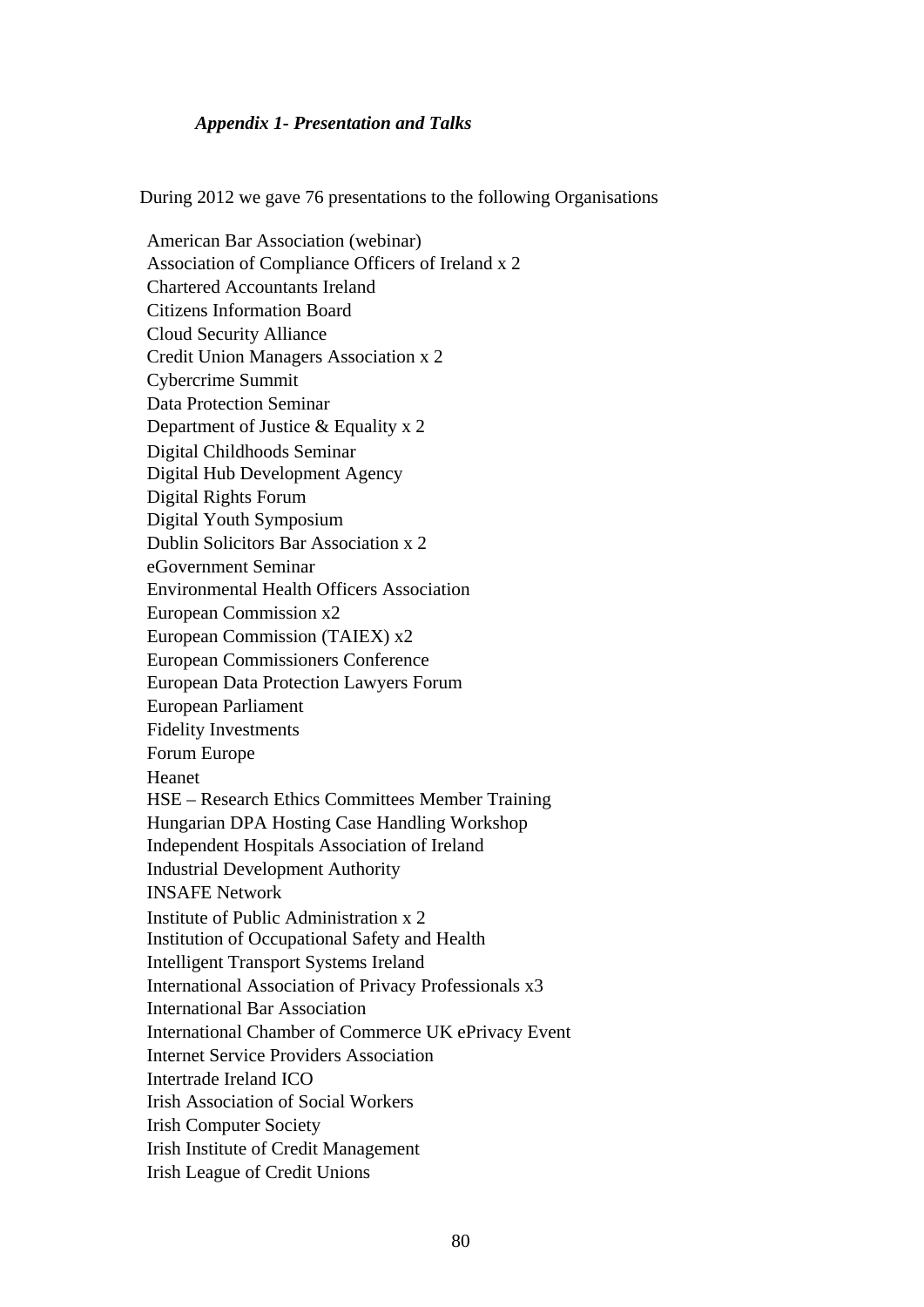Irish Payroll Association ISACA ITS Ireland Law Society Conference "21<sup>st</sup> Century Technology Legal Island Local Government FOI Network Mater Dei Institute PDP Practical Compliance Conference Professional Insurance Brokers Association (PIBA) Public Affairs Ireland x4 Public Service Internal Audit Conference RCPI RCSI Clinical Research Nurse Programme Rotary Club Royal Irish Academy Royal Irish Academy Realising the Opportunities of Digital **TEEU** Trinity College School of Computer Science and Statistics Twin Cities Privacy Forum (USA) UCD Union of Students in Ireland Walkers Solicitors Youth Work Ireland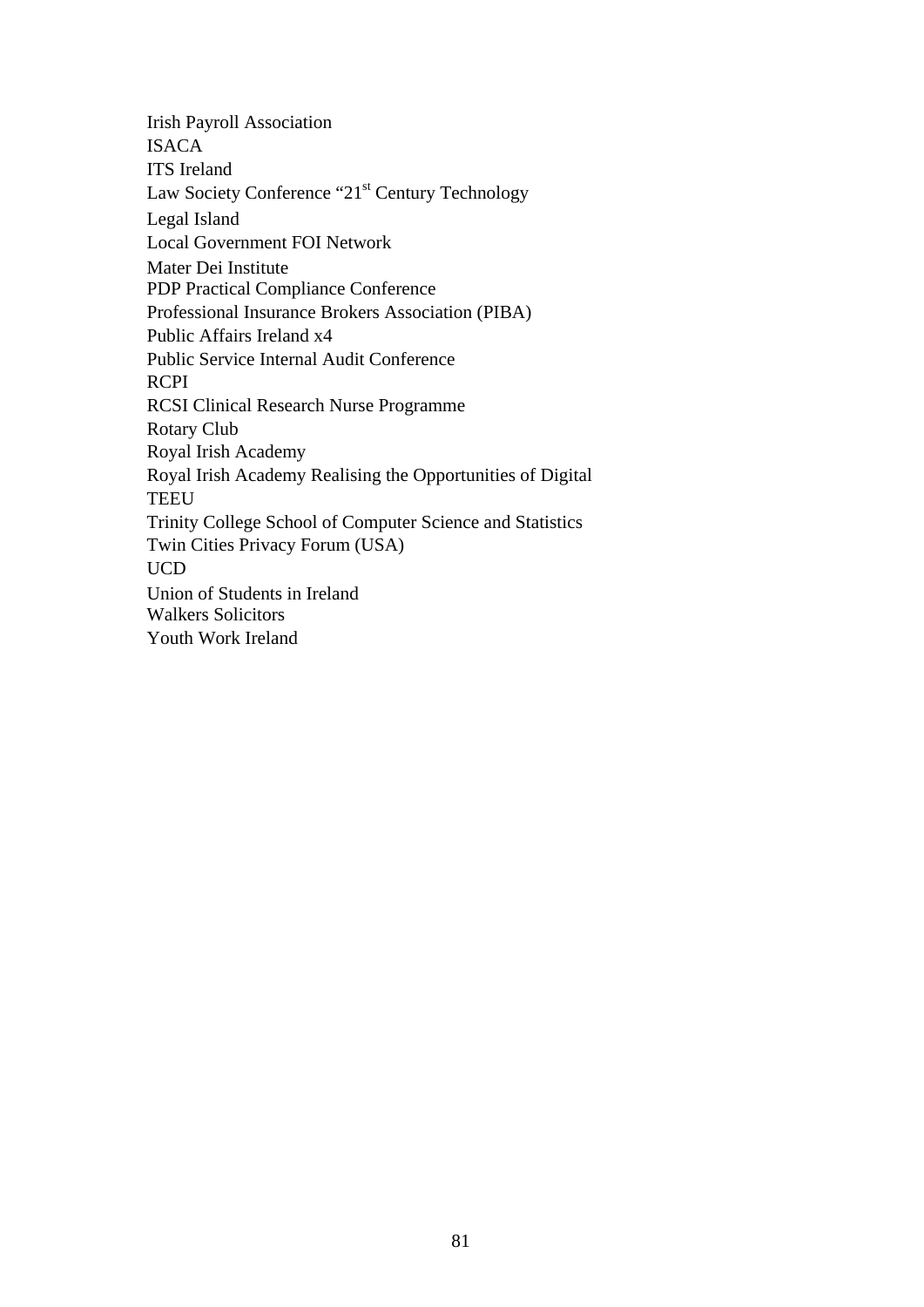#### *Appendix 2 - REGISTRATIONS 2012*

#### **The total number of register entries in 2012 was 5,338. This figure can be broken down into the following categories:**

(a) Financial and Credit Institutions

614

(b) Insurance Organisations

400

(c) Persons whose business consists wholly or mainly in direct marketing, providing credit references or collecting debts.

122

(d) Telecommunications / Internet Providers

50

(e) Health Sector

1349

(f) Pharmacists

1072

(g) Miscellaneous

373

(h) Data Processors

1358

#### **Total number of registration entries**

| 2010 | 2011 | 2012 |  |
|------|------|------|--|
| 4954 | 4940 | 5338 |  |

**In 2012 the number of organisations registered increased by 398 approximately 8%. This increase arose due to a targeted awareness campaign by us on the Insurance sector and also our pursuit of the cases which had gone off the Public Register during 2012.**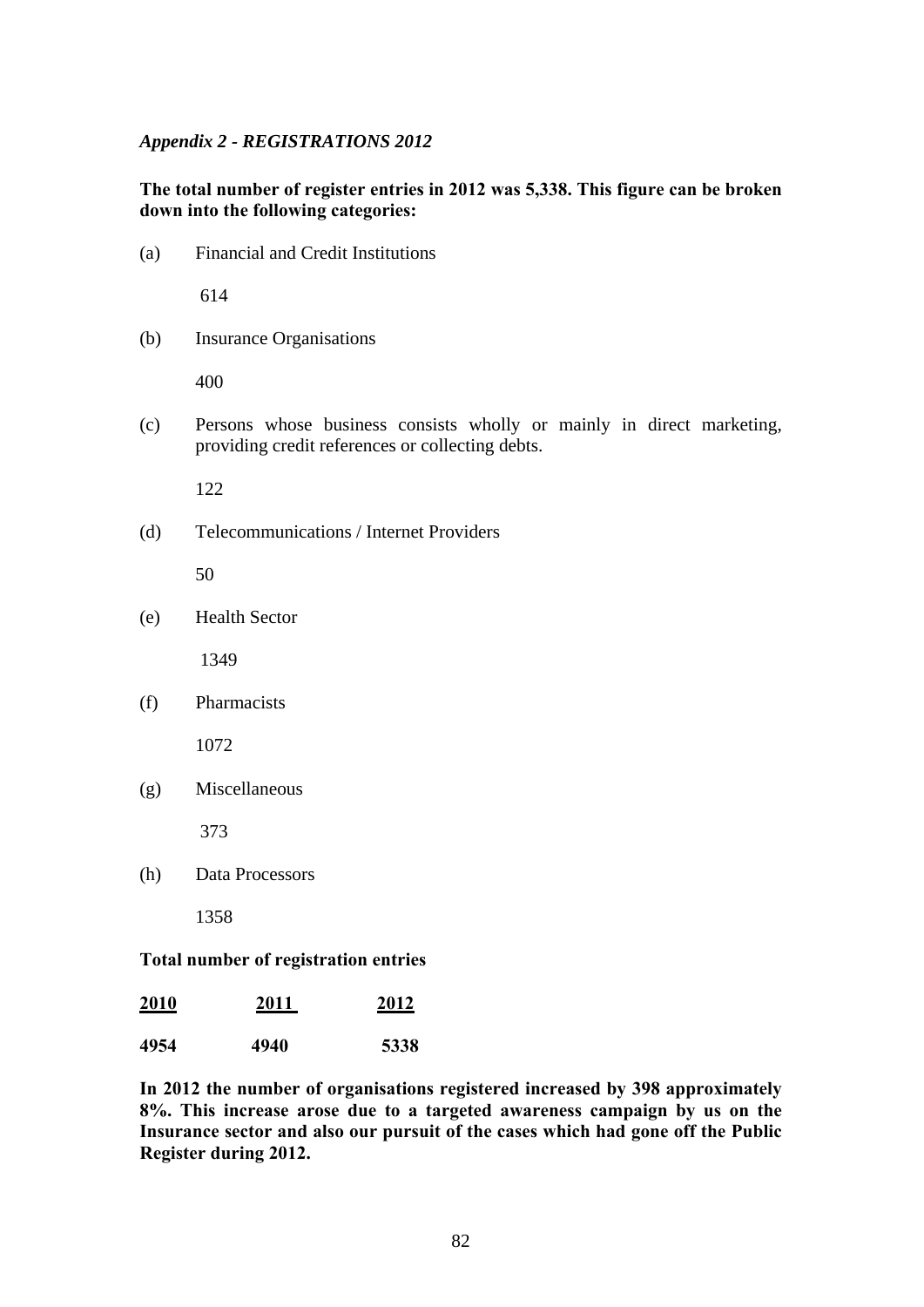# *Appendix 3 - Abstract\* of Receipts and Payments in the year ended 31 December 2012*

|  |  | <b>Account of Receipts and Payments in the year ended 31 December 2012</b> |
|--|--|----------------------------------------------------------------------------|
|  |  |                                                                            |

| <b>Receipts</b>                                                                                            | 2012<br>€          | 2011<br>€           |
|------------------------------------------------------------------------------------------------------------|--------------------|---------------------|
| Moneys provided by the Oireachtas                                                                          | 1,552,468          | 1,449,962           |
| Fees                                                                                                       | 643,896            | 616,463             |
| <b>Other Receipts</b>                                                                                      | <u>3,825</u>       | <u>887</u>          |
|                                                                                                            | 2,200,189          | 2,067,312           |
| Payments                                                                                                   |                    |                     |
| <b>Staff Costs</b>                                                                                         | 1,265,509          | 1,224,116           |
| <b>Establishment Costs</b>                                                                                 | 68,232             | 70,972              |
| <b>Legal and Professional Fees</b>                                                                         | 210,233            | 144,349             |
| Miscellaneous Expenses                                                                                     | 8,494<br>1,552,468 | 10,525<br>1,449,962 |
| Payment of receipts for the year to the<br>Vote for the Office of the Minister for<br>Justice and Equality | 635,428            | 588,477             |
| Receipts payable to the Vote for the<br>Office of the Minister for Justice and<br>Equality at year end     | 12,293             | 28873               |
|                                                                                                            | 2,200,189          | 2.067,312           |

*\*The figures for 2012 outlined above are still subject to audit by the Comptroller and Auditor General. The final audited accounts will be presented to the Minister for Justice & Equality for presentation to the Oireachtas*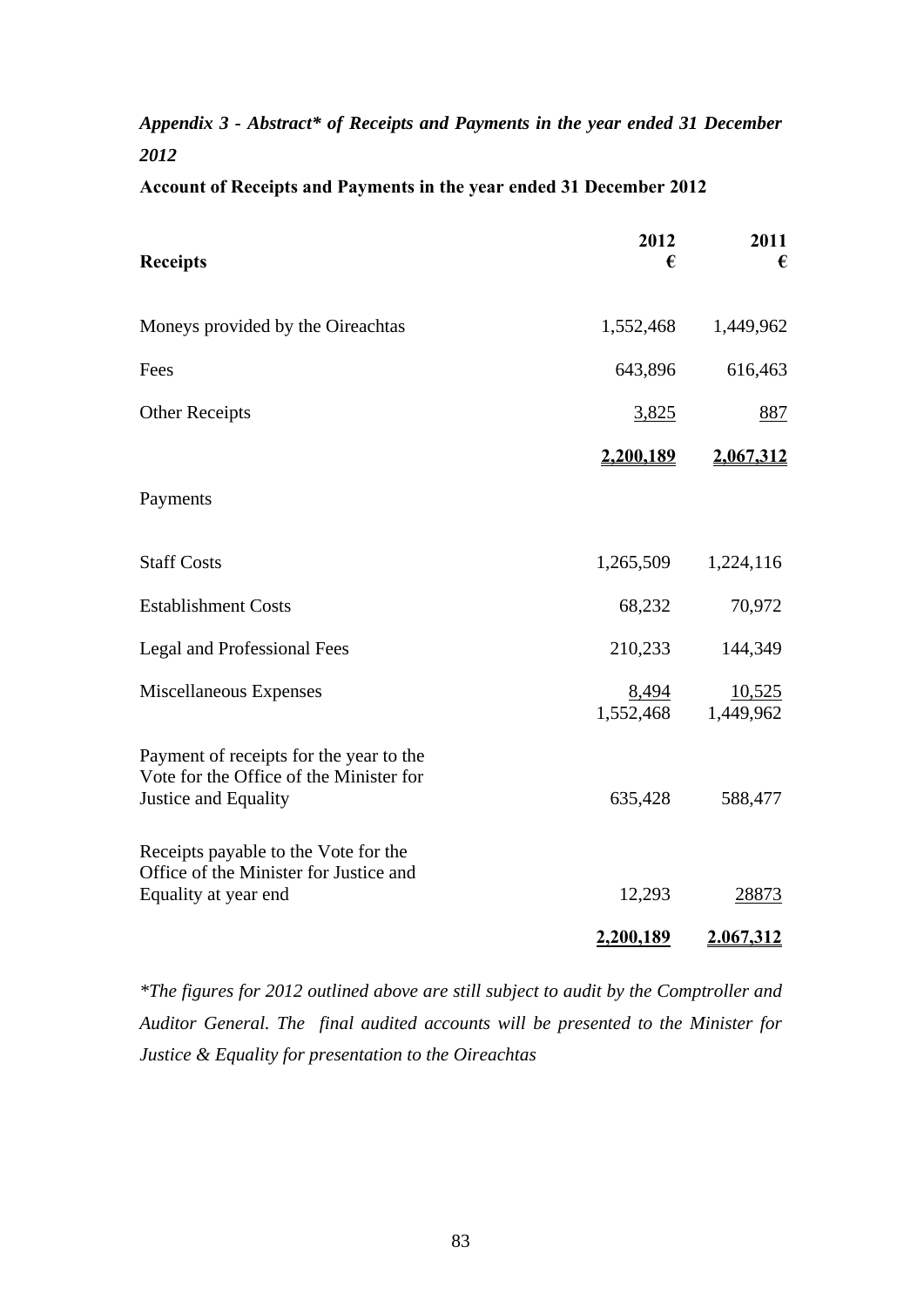# **INFOSYS**

**An investigation by the Office of the Data Protection Commissioner into the use of INFOSYS outside of the Department of Social Protection** 

|                |                    | CLIENT<br><b>DETAILS</b> |                  |                   | -09-Apr-2013-      |
|----------------|--------------------|--------------------------|------------------|-------------------|--------------------|
| PPSN           |                    | PPSN ENT:                | <b>REMARKS:</b>  | DO NOT            | UPDATE THIS CASE - |
| INS NO<br>٠    |                    |                          | <b>DOB</b>       |                   | Y GRO              |
| FIRSTNAME:     | SEÁN DO NOT UPDATE |                          | <b>MRTL</b><br>÷ |                   |                    |
| <b>SURNAME</b> | THIS RECORD        |                          | <b>DOM</b>       |                   | Y MCERT            |
| <b>ADDRESS</b> |                    |                          | DECD             |                   |                    |
|                |                    |                          | <b>EMPER</b>     |                   | SEX : M            |
|                |                    | CLAIM DETAILS-           |                  |                   |                    |
| <b>BEN</b>     | TYPE               | <b>FROM</b>              |                  | TO                | L.O. NUMBER        |
| 20             | OACP               | 03-Apr-2009              |                  |                   |                    |
| 27             | LTUA               | $21 - \text{Feb} - 2009$ |                  |                   | 490                |
| 34             | UA                 | $06 - Feb - 2009$        |                  | $01 - Apr - 2009$ | 016                |
| 21             | RP                 | $01 - Feb - 2009$        |                  |                   |                    |
| 20             | OACP               | $01 - Jan - 2009$        |                  |                   |                    |
| 27             | LTUA               | $01 - Jun - 2008$        |                  |                   | 561                |
| 15             | <b>DEN</b>         | $02 - Nov - 2009$        |                  |                   | 561                |
| 08             | DG                 | $01 - Jan - 2000$        |                  |                   | 002                |
| CLIENT DETS    | CONTRIBUTIONS      | <b>CLATM</b>             | DETAILS          | PPSN ALLOC        | MAIN MENU          |

**May 2013 Office of the Data Protection Commissioner**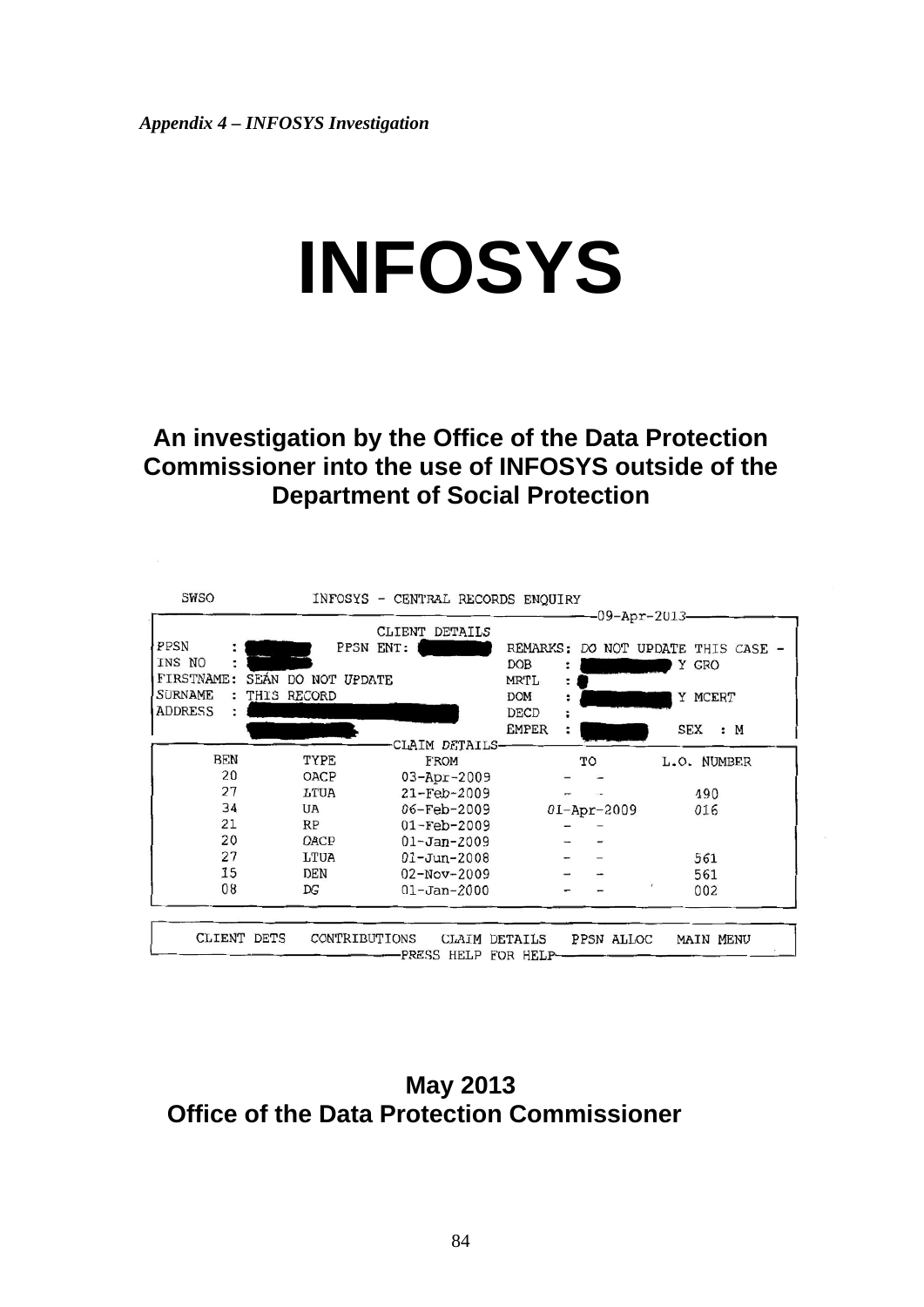# **Contents**

## **EXECUTIVE SUMMARY**

## **KEY RECOMMENDATIONS**

#### **PREFACE**

# **1. Introduction**

- **1.1** What is INFOSYS?
- **1.2** 2008 Audit of Department of Social Protection
- **1.3** Alleged Illegal access to social welfare records
- **1.4** Who uses INFOSYS?
- **1.5** Legal basis for external access to INFOSYS
- **1.6** Management & hosting of INFOSYS

#### **2. INFOSYS Investigation**

- **2.1** Conduct of the Investigation
- **2.2** Desk Audit

## **3. Local Authorities**

## **4. HSE**

## **5. State Agencies**

- **5.1** C.S.O.
- **5.2** Donegal Integrated Services
- **5.3** NERA

#### **6. Security**

- **6.1** Individual User Accounts
- **6.2 '**Need to Know' Access
- **6.3** Inappropriate Employee Access
- **6.3.1** C.S.O.
- **6.3.2** NERA
- **6.4.** Accessing records of relatives "with consent"'

## **7. RECOMMENDATIONS**

## **8. FINDINGS**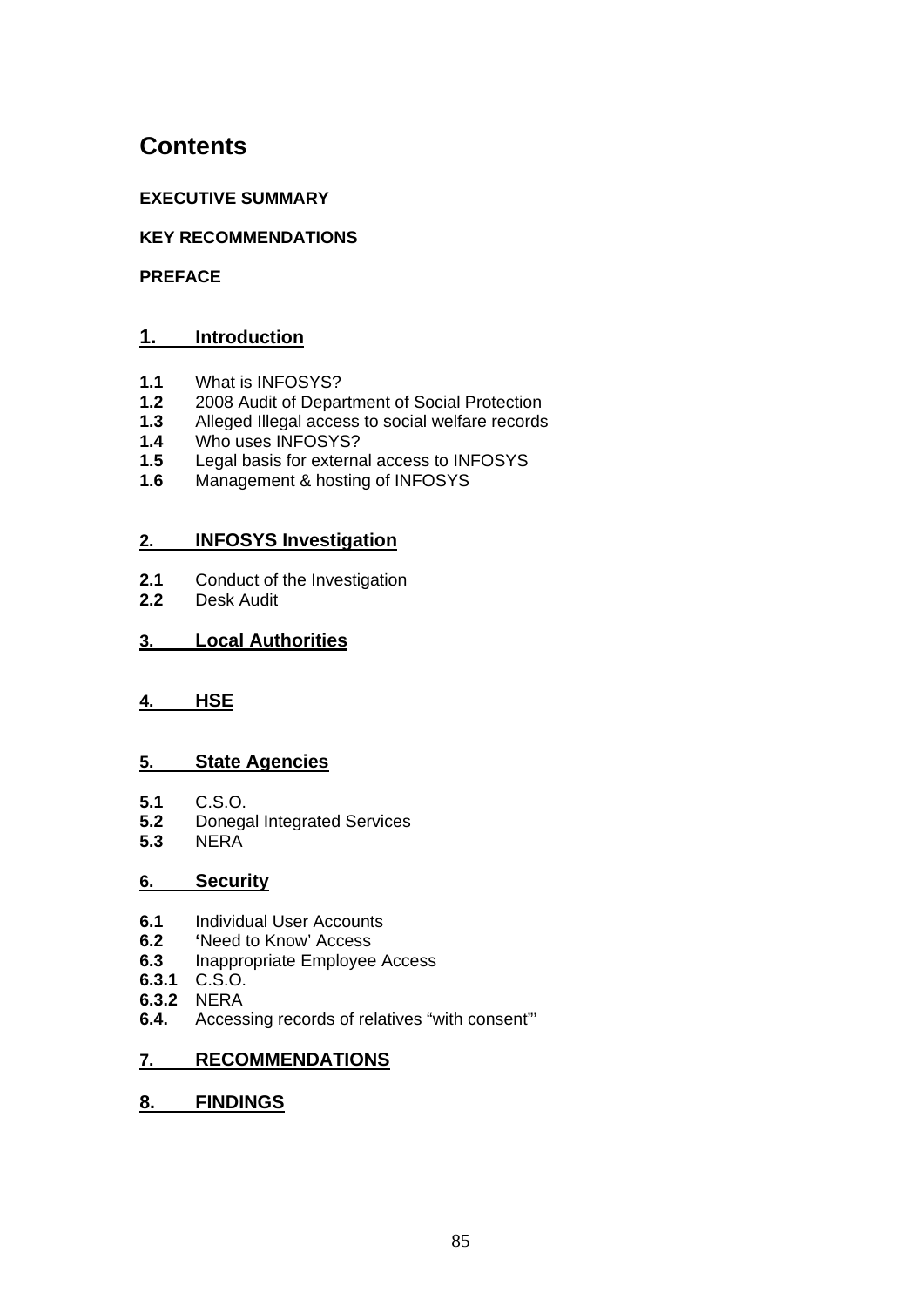# **Executive Summary**

In 2008, the Office of the Data Protection Commissioner conducted an audit of the Department of Social Protection. Key areas within the Department were selected for close examination, some targeted and some random. The audit report is available to view or download from the Department of Social Protection's website<sup>[7](#page-85-0)</sup>.

Since the audit took place, the Office has continued to deal with the Department of Social Protection frequently on a number of fronts such as the rollout and implementation of the public services card, data protection policy and procedures, internal audit investigations and liaising with this Office in relation to any reported data breaches (including any cases of inappropriate employee access to personal data).

During the course of the 2008 audit, the Audit Team examined INFOSYS - a 'readonly' portal allowing access to data held on a range of Department of Social Protection databases providing information on individuals, their partners and their dependants in terms of any benefits or allowances they may be in receipt of from the Department. The deployment of generic user accounts to access INFOSYS both internally within the Department and externally emerged as an area of particular concern in the 2008 audit report. Specifically, the report noted the number of external agencies with 'read-only' access to INFOSYS.

As well as the findings and recommendations featured in the 2008 audit report, the Office decided to examine external access to INFOSYS further in the light of a major investigation into abuse within the Department of Social Protection in terms of one employee's access patterns. A criminal investigation is currently underway by An Garda Síochána with regard to this Department of Social Protection employee who allegedly accessed social welfare records and passed the information onto private investigators. This particular investigation also led to the successful prosecution by this Office of a number of insurance companies $8$  who processed the illegally acquired data. The investigation ultimately led this Office to query whether similar abuse might occur in locations where external access to social welfare data via INFOSYS had been granted to specified bodies.

The Office therefore decided to commence an investigation under Section 10 of the Data Protection Acts into the compliance by each of the external bodies granted access to INFOSYS with their responsibilities under the Acts to appropriately manage such access. The investigation commenced in the second quarter of 2011 and continued on throughout 2011 and 2012. Full co-operation was by and large received from all organisations contacted in connection with our investigation.

A worrying degree of inappropriate access to INFOSYS by state employees was detected as a result of the investigation conducted by the Office. Some of this misuse was uncovered through internal investigations initiated by the agencies themselves. In other cases, inappropriate access was identified during the course of our examination of the access logs and subsequent engagements with these entities

1

<span id="page-85-0"></span>**<sup>7</sup>** <http://www.welfare.ie/EN/Topics/Documents/ODPCReport.pdf>

<span id="page-85-1"></span> $8$  FBD Insurance Plc, Zurich Insurance Plc, and Travelers Insurance Co. Ltd — each pleaded guilty to 10 sample charges under the Data Protection Act after they illegally acquired access to social welfare records. A significant number of customers of these companies had information such as employment histories, claims data and PPS numbers illegally obtained.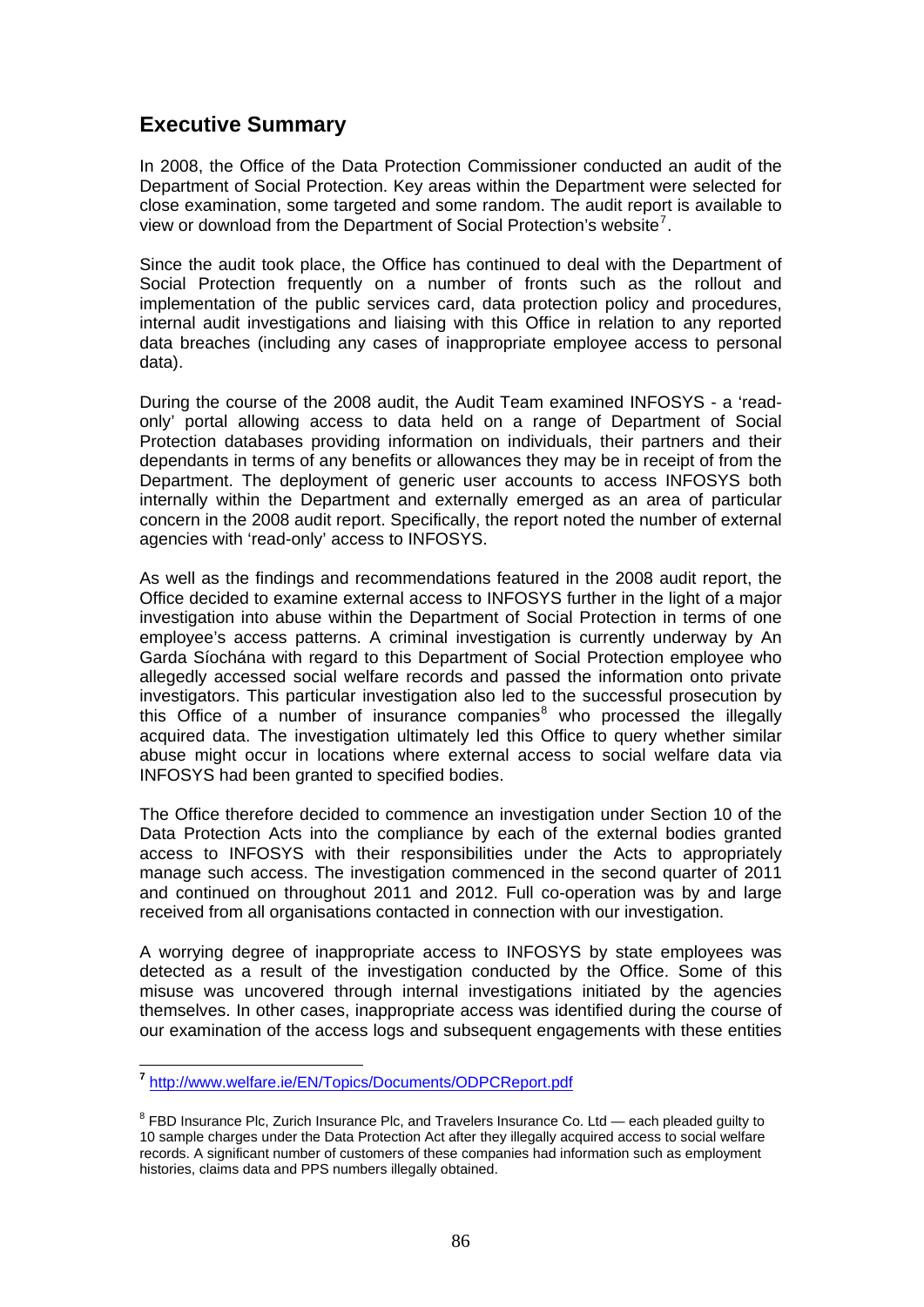including physical on-site inspections. In particular, we uncovered cases of inappropriate access within the HSE that indicated an unacceptable lack of awareness within the HSE as to what actually constituted inappropriate access.

While the Office is satisfied that no entity investigated sought to deliberately breach the provisions of the Data Protection Acts regarding use of INFOSYS, it is nevertheless the case that the actions of a number of authorised users across the spectrum of specified bodies granted access to INFOSYS breached the Acts. A key purpose of this report therefore is to clarify exactly what the requirements of the Data Protection Acts are in this area. It is expected that all users of INFOSYS will move to immediately amend their procedures accordingly. Implementation of the recommendations contained in this report will be subject to close scrutiny.

Another aspect of the INFOSYS Investigation was the exchange of data between agencies in instances where fraud or illegal activity became evident as a result of information obtained on INFOSYS being combined with information already in the agency's possession. Having reviewed the pertinent legislation, we are of the view that sections 261(2), 261(3) and 265 of the Social Welfare (Consolidation) Act 2005 provide a legal basis for the request and exchange of data between the Department of Social Protection and other specified public bodies. However, the extent and proportionality of data sharing in the public sector have remained a constant source of concern to this Office and we consider there is a need for the Department of Social Protection to review the permitted purposes for which INFOSYS information may be accessed and used, especially by local authorities.

Finally, it is important to make clear from the outset of the INFOSYS investigation report that the Department of Social Protection was not the focus of the INFOSYS investigation but clearly deficiencies identified in how the external bodies are managing access to the Department's systems now requires the Department of Social Protection to initiate corrective action.

# **Key Recommendations**

## **Fair Obtaining & Processing**

 An agency's facility to directly access and check Department of Social Protection data must be directly referenced on all relevant scheme documentation used by entities granted external access to INFOSYS. It should be abundantly clear to members of the public that their compliance with statutory requirements, applications and eligibility details for a range of schemes may be checked on social welfare databases using INFOSYS. The precise legal basis allowing these checks to take place should be cited alongside such notices.

## **Purpose Limitation**

The practice whereby agencies' users are conducting checks on INFOSYS for purposes outside of those agreed with the Department of Social Protection and captured in memoranda of agreements between the Department and each agency must cease immediately. The Department of Social Protection should critically review the purposes for which access to INFOSYS is permitted with a view to ensuring that access for such purposes is proportionate.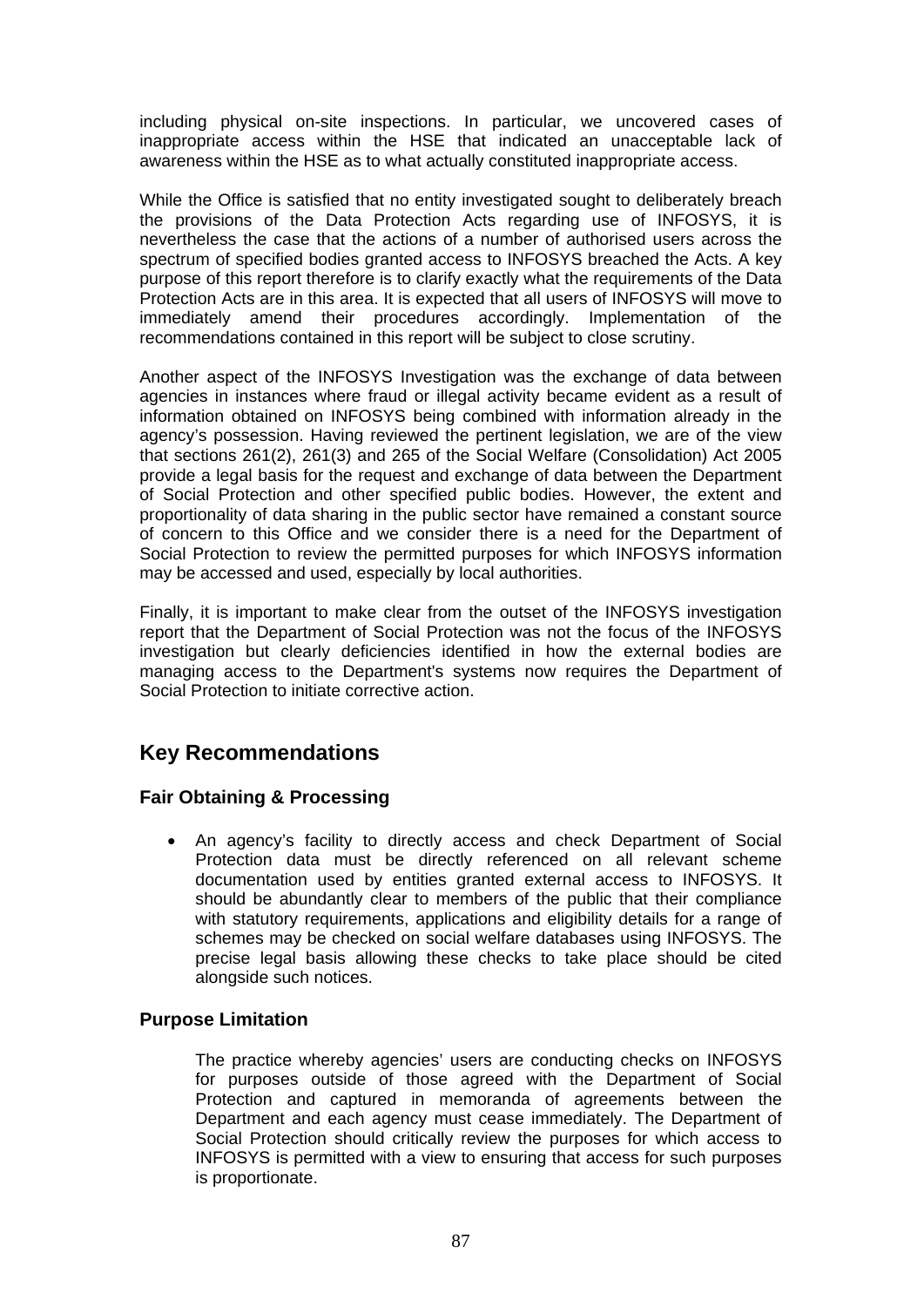## **Further Processing/Disclosure**

- Every organisation authorised to access INFOSYS should maintain a register of all requests for disclosure and information received and issued. All information received from or passed onto external bodies such as Revenue, Department of Social Protection and An Garda Síochána should be noted by each authorised agency.
- All requests should be made in writing (or followed up in writing) and these requests recorded with a copy of correspondence issued and received.

#### **Security**

1

- The practice whereby authorised users are conducting checks on INFOSYS for purposes outside of those captured in memoranda of agreements with the Department of Social Protection and signed data protection declarations by the users themselves must be subject to a comprehensive set of preventative measures and a set of procedures that can be invoked in the event of such abuse being detected. Any inappropriate employee access identified should incur severe disciplinary penalties, including monetary penalties where warranted.
- All inappropriate access identified by management should be reported to the Office of the Data Protection Commissioner as a data breach as per guidance contained in the **Personal Data Security Breach Code of Practice[9](#page-87-0)** published by this Office in July 2011 to help organisations to react appropriately when they become aware of breaches of security involving customer or employee personal information. It is imperative for organisations to understand that data breaches include all instances of inappropriate employee access.
- The Department of Social Protection needs to make available as a matter of priority a reporting tool to all agencies with access to INFOSYS to allow these agencies to check on the appropriateness of such access to individual user accounts.
- Once the tool is provided to each agency they must embark upon a programme of pro-active monitoring of all access within their organisation to INFOSYS. In the interim, all agencies should conduct spot-checks of employee access facilitated by the secure provision of user logs by the Department of Social Protection. These checks should be documented so that evidence of such checks can be noted and reviewed by this Office.
- All users of INFOSYS should be made aware of these random spot checks and the consequences for them if inappropriate employee access to data held on INFOSYS is detected.
- In conjunction with the existing built-in-mechanism whereby an individual staff member's access to INFOSYS is automatically suspended after a certain period of inactivity, the designated point of contact for each agency authorised to use INFOSYS should also run a quarterly report, detailing all users who have not accessed INFOSYS. Such reports enable each agency to identify redundant users and ensure their accounts are permanently shut down.

<span id="page-87-0"></span><sup>9</sup> http://www.dataprotection.ie/docs/07/07/10 - Data Security Breach Code of Practice/1082.htm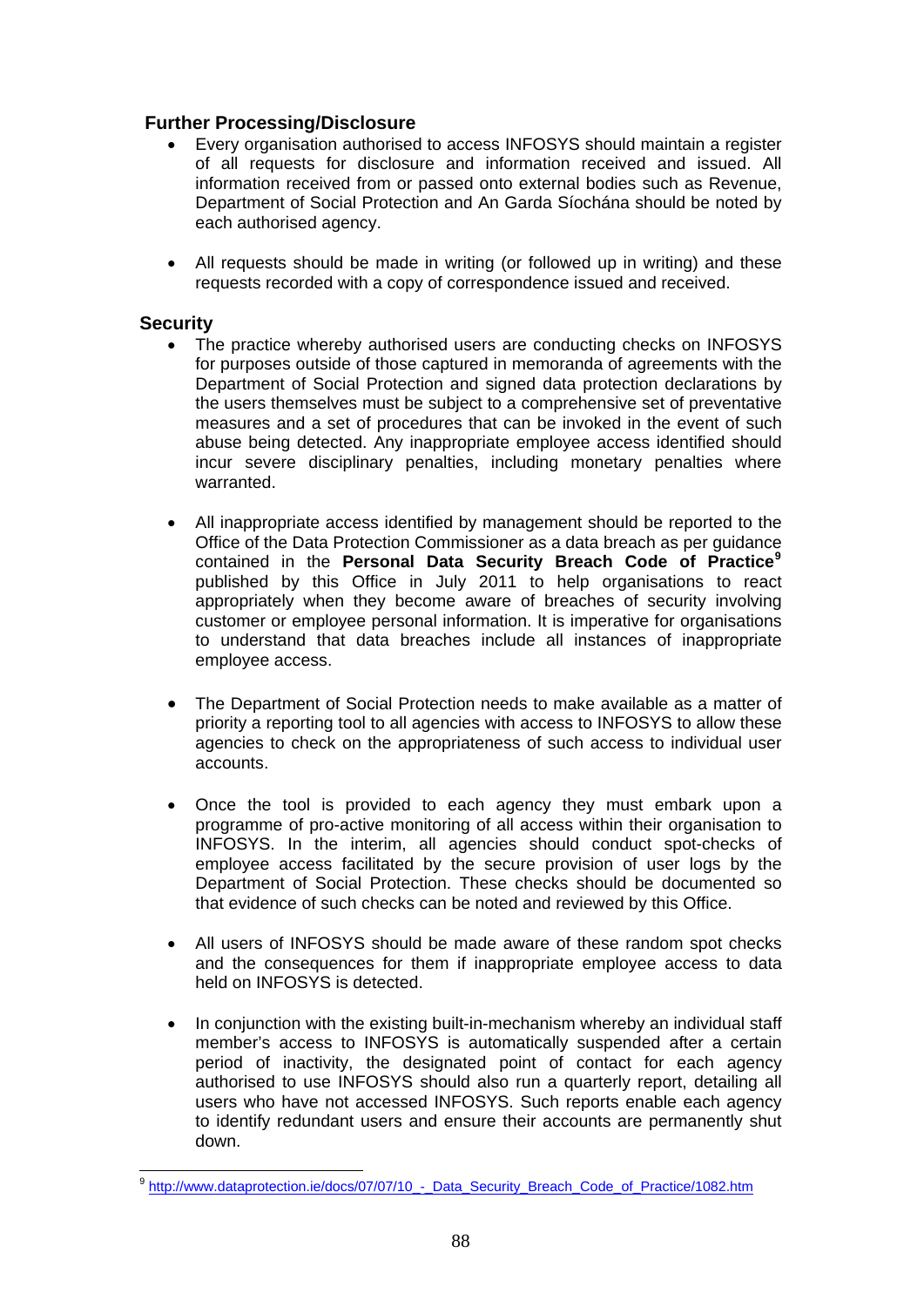Consideration must be given to the different requirements of each type of user approved to access INFOSYS and their access privileges to personal data should fully reflect these requirements. The nature of access allowed to an individual user should be set and reviewed on a regular basis. Individual staff members should only have access to data which they require in order to perform their duties.

#### **General Matters**

- A training structure to draw attention to requirements under data protection legislation should be in place at induction stage for all employees. Further opportunities to develop knowledge of data protection and privacy issues should be on offer at various stages throughout an employee's career with particular emphasis placed on the safeguarding of customer data and the importance of access for business purposes only.
- All members need to put in place focused internal guidance/procedures clearly setting out the use and purposes of INFOSYS within their own organisations. These procedures need to make clear when it is legitimate to access INFOSYS and when it is not. The procedures also need to clearly stipulate the monitoring arrangements in place for user access and that failure to follow the procedures could result in disciplinary action.

## **PREFACE**

This report is intended to serve as a guidance document to ensure that practices regarding access and the use of INFOSYS are in line with the requirements of the Data Protection Acts 1988 & 2003.

INFOSYS is a 'read-only' portal allowing access to data held on a range of Department of Social Protection databases. Access to INFOSYS is granted by the Department of Social Protection to certain authorised state bodies to allow them to check social welfare data against data supplied in applications an individual might make to schemes such as the medical card scheme, the fair deal Nursing Homes Support Scheme, or the local authorities Rental Accommodation Scheme (RAS). In other contexts, access to INFOSYS allows labour inspectors to check the employment details of employees or employers and statisticians in the Central Statistics Office to check the veracity of data supplied as part of its annual income and living conditions survey.

The report has been structured in such a manner as to map the investigation and findings chronologically, beginning with an overview of the actual system itself (INFOSYS). The report than provides an overview of the various sectors investigated i.e., HSE, local authorities, the Central Statistics Office and the National Employment Rights Agency (NERA).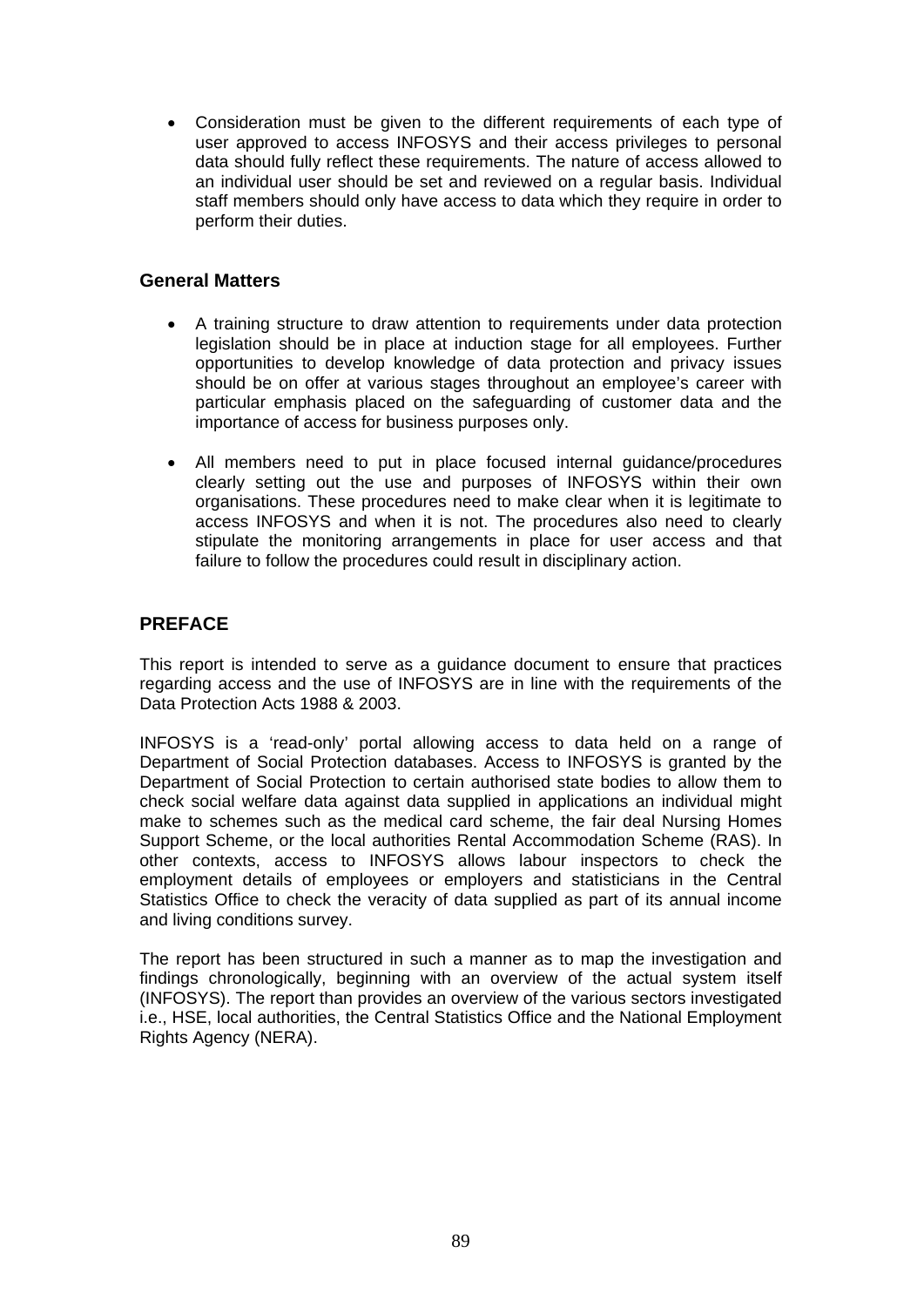# **1. INTRODUCTION**

#### **1.1 What is INFOSYS?**

There are over 50 live systems within the Department of Social Protection containing the personal data of customers and staff members of the Department. The principal database feeding into many of these systems is the Central Records System (CRS) which holds in excess of 7.7 million client records. It is the Department's central database for holding customer records. Query access to this system and all other systems is generally managed through what is known as the INFOSYS system.

INFOSYS is a query system used to view the details of a client's record across most of the Department of Social Protection's (DSP) transaction systems. The application consists of a snapshot of payment and record information held by the DSP and is a read-only system which cannot be altered by those accessing it. INFOSYS is the standard access tool to social welfare data used by staff working in the Department of Social Protection. User access to INFOSYS is assigned similar to the Central Records System, with querying limited to the level of access assigned to the user by their business manager.

If a search is run on an individual on INFOSYS, summary details of the type of social welfare benefits and the overall means of social welfare recipients and their dependants will appear in the search results (see table below). This data may be of relevance or interest in the context of an application to a scheme being handled by one of the authorised entities. Social Welfare databases are also populated with data feeds from Revenue in relation to employment data and earnings<sup>[10](#page-89-0)</sup>.

|                |                    | CLIENT<br><b>DETAILS</b>   |                   | 09-Apr-2013               |
|----------------|--------------------|----------------------------|-------------------|---------------------------|
| PPSN           |                    | PPSN ENT:                  | <b>REMARKS:</b>   | DO NOT UPDATE THIS CASE - |
| INS NO         |                    |                            | DOB               | Υ<br>GRO                  |
| FIRSTNAME:     | SEÁN DO NOT UPDATE |                            | <b>MRTL</b>       |                           |
| <b>SURNAME</b> | THIS RECORD        |                            | <b>DOM</b>        | Y MCERT                   |
| <b>ADDRESS</b> |                    |                            | DECD              |                           |
|                |                    |                            | <b>EMPER</b>      | SEX<br>: M                |
| <b>BEN</b>     | TYPE               | CLAIM DETAILS-             |                   |                           |
| 20             | OACP               | <b>FROM</b><br>03-Apr-2009 | TO                | L.O. NUMBER               |
| 27             | LTUA               | 21-Feb-2009                |                   | 490                       |
| 34             | UA                 | $06 - Feb - 2009$          | $01 - Apr - 2009$ | 016                       |
| 21             | RP                 | $01 - \text{Feb} - 2009$   |                   |                           |
| 20             | OACP               | $01 - Jan - 2009$          |                   |                           |
| 27             | LTUA               | $01 - Jun - 2008$          |                   | 561                       |
| 15             | DEN                | $02 - Nov - 2009$          |                   | 561                       |
| 08             | DG                 | $01 - Jan - 2000$          |                   | 002                       |
|                |                    |                            |                   |                           |

<span id="page-89-0"></span>**<sup>10</sup>** The majority of external users of INFOSYS cannot view actual figures in relation to an individual's private income or total earnings. However, data regarding an individual's income can be sought and shared on a case-by case basis between public sector bodies under a range of legislative provisions.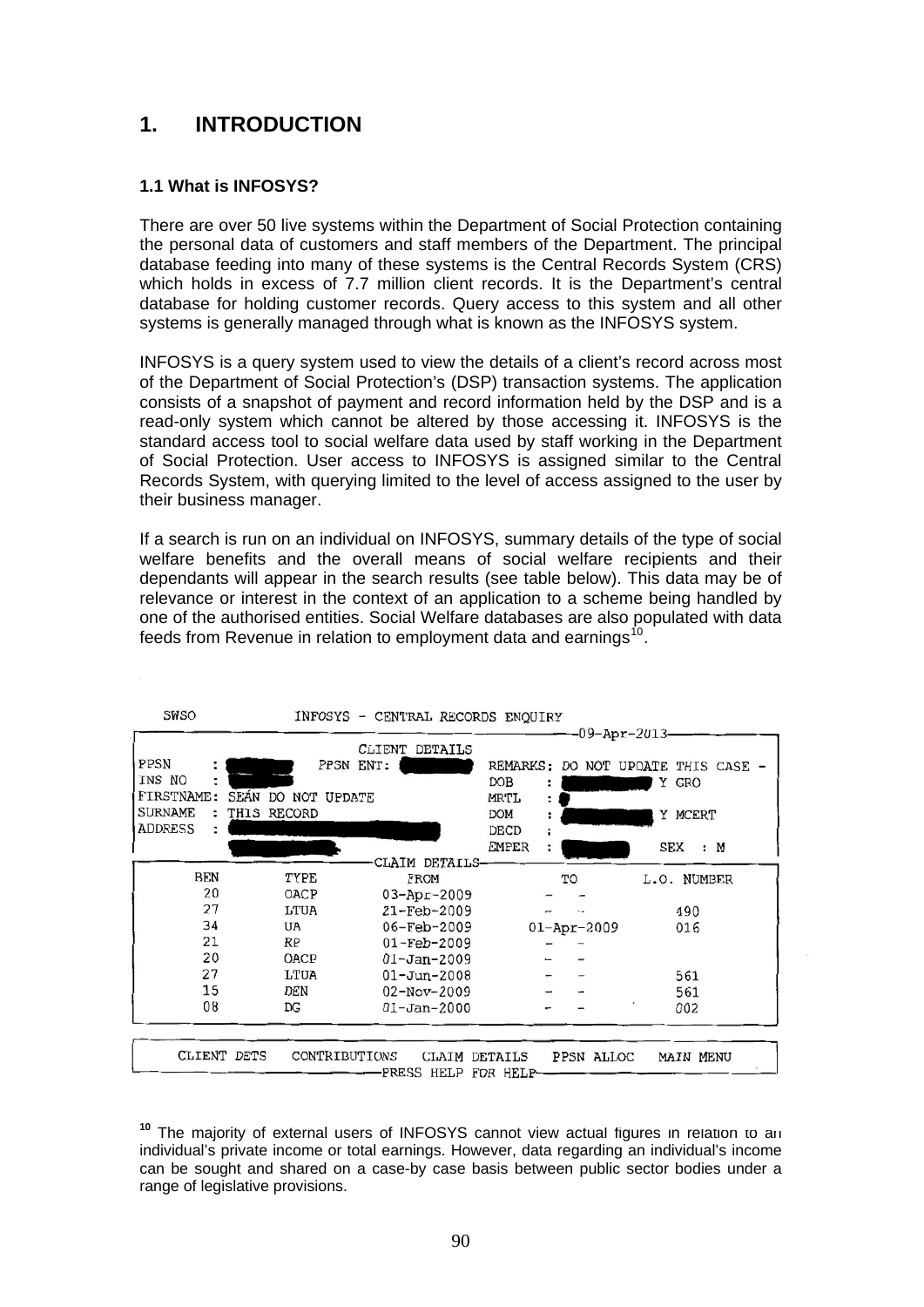During the course of the investigation it was noted that it is possible to search INFOSYS using a range of criteria such as PPSN, surname, address and even 'Relationship Detail' which allows for information on individuals to be accessed relatively easily.

Search results on INFOSYS may lead to an application being unsuccessful if it is concluded that information materially relevant had not been disclosed initially at the application stage. Search results on INFOSYS can also assist a range of agencies such as local housing authorities, the HSE and labour inspectors in NERA to detect fraud or failure to comply with statutory requirements.

# **1.2 2008 Audit of the Department of Social Protection**

We conducted a general compliance audit<sup>[11](#page-90-0)</sup> of the Department of Social Protection in 2008 leading to the instigation of a more targeted series of investigations in 2011 and 2012, based on concerns in relation to the monitoring and control of external access to INFOSYS and the compliance of such activity with the Data Protection Acts.

internally within the Department and externally. The large number of external agencies with access to INFOSYS was also noted. Issues of specific note in the 2008 audit report of the Department of Social Protection in relation to INFOSYS centred on the allocation of generic user accounts both

A key recommendation of the 2008 audit report was to

data. Create unique accounts only that will provide for a meaningful audit trail". (p.28) "Immediately disable generic accounts, e.g., as found in relation to INFOSYS and put a policy in place to prohibit the use of such accounts to access DSFA

By the end of the audit process, this Office was assured in the final version of the audit report that

"all generic access to the INFOSYS and CRS systems have now been removed within the Department" (p. 8).

With regard to external access using generic accounts, the final audit report stated that

"arrangements are underway to disable all external generic accounts containing customer data" (p.28).

It was also stated in the 2008 audit report that

INFOSYS and ISTS accounts to ensure that only staff who require access to these systems are provided with it."  $(p.17)$ "The Department has also requested the HSE to conduct an audit of

<span id="page-90-0"></span><sup>&</sup>lt;u>.</u> **<sup>11</sup>** <http://www.welfare.ie/EN/Topics/Documents/ODPCReport.pdf>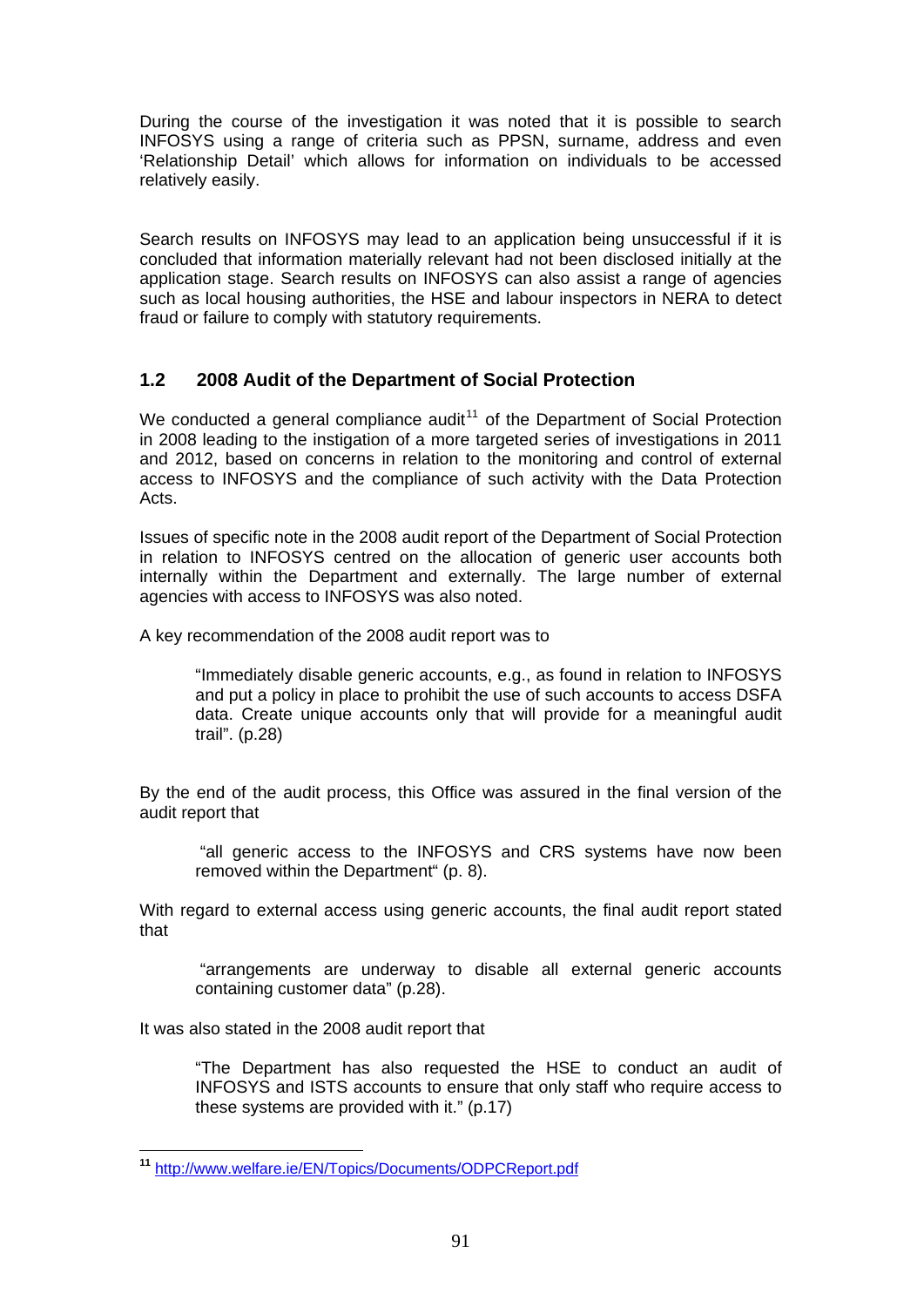*[In response to this, the Department of Social Protection clarified that in 2012, Client Identity Services in DFSA reviewed all ISTS[12](#page-91-0) account holders in the HSE. All ISTS accounts held by HSE staff that did not transfer into the DSP were deleted (approx. 130 accounts)]* 

At the time of the audit in 2008, we noted that all activity including read-only access to records through INFOSYS was logged and a complete audit trail of all 'look-ups' was retrievable. This in-built audit trail functionality was to prove crucial throughout the INFOSYS investigation. Audit trail functionality incorporating all 'look-ups' on a system where unique logins are mandatory is a key recommendation we issue in all the audits we conduct across the private, public and voluntary sector where large databases holding extensive datasets operate.

# **1.3 Alleged Illegal Access to Social Welfare Records**

Issues with regard to INFOSYS were also identified as a result of a period of intensive engagement with the Department of Social Protection following the receipt of a breach report from the Department towards the end of 2010 indicating that suspicions had arisen regarding an employee's access to social welfare records. Thanks to the Department's technical ability to audit staff access to its systems in extensive detail, an internal investigation revealed that social welfare records were being accessed on a very large scale by the employee in question for no obvious reason. The Department of Social Protection's investigation led to the investigation and successful prosecution by this Office of a number of insurance companies who processed the illegally acquired data (see footnote 8 on page 88 of this report).

A criminal investigation is currently underway by An Garda Síochána with regard to this Department of Social Protection employee.

# **1.4 Who uses INFOSYS?**

In the 2008 audit report of the Department of Social Protection it was noted

*There are a large number of external agencies who have access to INFOSYS.* 

*FAS Health Service Executive* 

*South Dublin County Council Fingal County Council Dun Laoghaire/Rathdown County Council Dublin City Council* 

*Donegal Integrated Development Team Department of Enterprise, Trade & Employment* 

*Central Statistics Office* 

1

*Department of Environment, Heritage & Local Govt. \** 

<span id="page-91-0"></span>**<sup>12</sup>** ISTS (Integrated Short Term Schemes) is a claim administration system. ISTS users can view information and update specific data relating to short term schemes only depending on the level of access granted. ISTS account holders have access to INFOSYS via an option on the ISTS menu.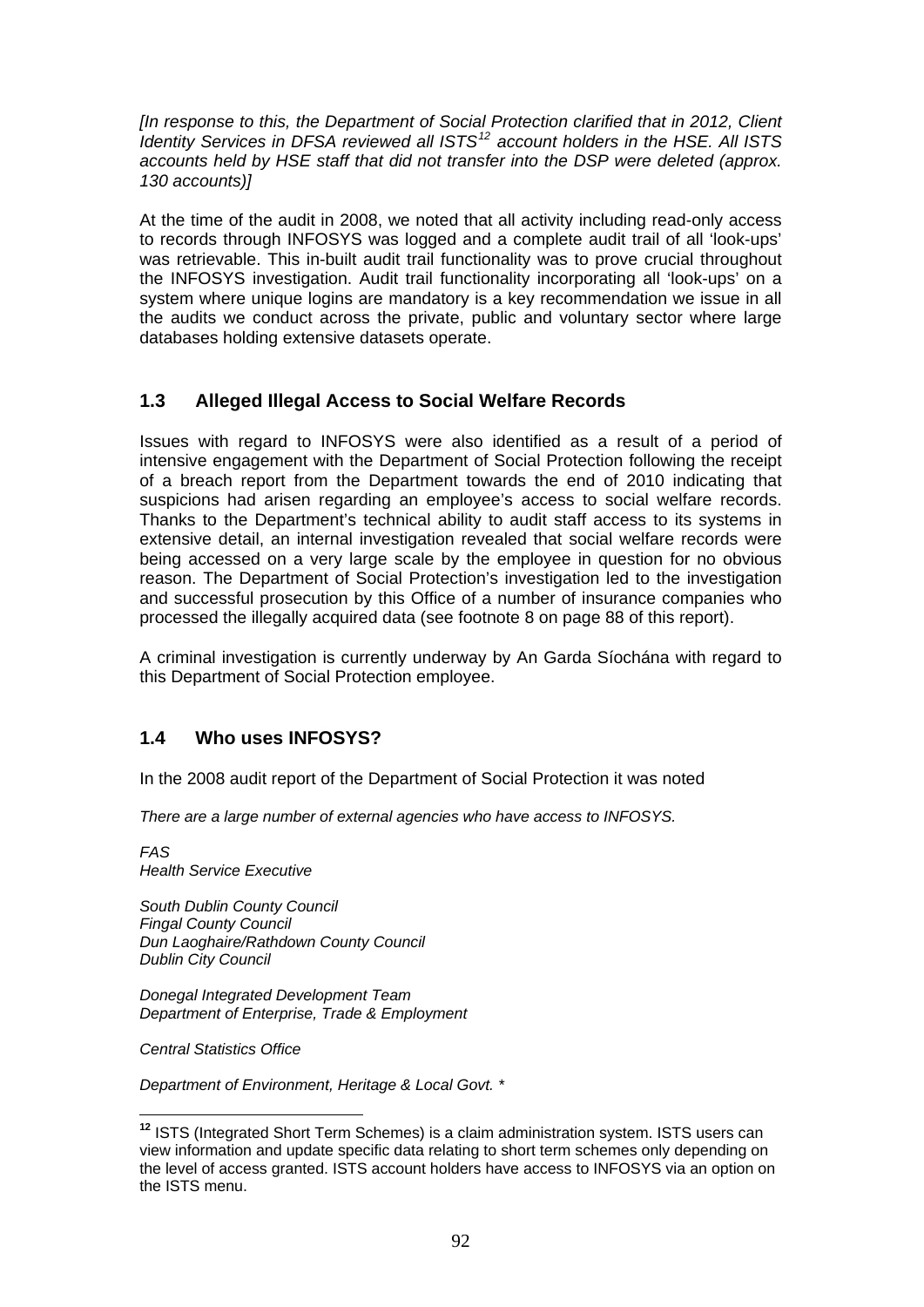*\* Housing Rental Accommodation Sections in the County Councils not included in the above list may have a 'read only' limited snapshot of INFOSYS under an agreement with the Department of Environment, Heritage & Local Government.*   $(p.36)^{13}$  $(p.36)^{13}$  $(p.36)^{13}$ 

Upon the commencement of the investigation into local authorities' use of INFOSYS it became evident that access to INFOSYS by local authorities outside of Dublin was not solely confined to Housing Rental Accommodation Sections. In February 2012, we queried this with the Department of Social Protection who responded

"Some 30 local authorities have access to the Department's primary information system (INFOSYS). These accounts are required in connection with Rent Assessment, Homeless Unit and Housing generally."

In addition, within the Dublin local authorities, a far broader use than the uses originally envisaged became evident as the investigation progressed (see section 3 of this report).

# **1.5 Legal Basis for External Access to INFOSYS**

#### **Legal Basis**

Section 261 (1), (2) (3) of the Social Welfare (Consolidation) Act 2005 (see appendix 3) provides a legal basis for the request and exchange of data between the Department of Social Protection and other public bodies for the purposes of the 2005 Social Welfare Consolidation Act or for the control of schemes administered by the Department of Social Protection.

#### **SOCIAL WELFARE CONSOLIDATION ACT 2005 Exchange of information**

**261.—** 

<u>.</u>

**(2)** Information held by the Minister for the purposes of this Act or the control of schemes administered by or on behalf of the Minister or the Department of Social Welfare may be transferred by the Minister to another Minister of the Government or a specified body, and information held by another Minister of the Government or a specified body which is required for the said purposes or the control of any such scheme administered by another Minister of the Government or a specified body may be transferred by that Minister of the Government or the specified body to the Minister.

Section 265 of the 2005 Act contains additional provisions for the sharing of information in terms of specific schemes such as payments under the Health Act, higher education grants and assessments or determinations made under the Housing Acts. Notably, section 265 refers to 'relevant purpose' as being required in order to legitimise such sharing with section 265 (3) stating

A specified body may only seek information for the purposes of a transaction relating to a relevant purpose

We are aware that the provisions contained in sections 261 and 265 of the Social Welfare Consolidation Act 2005 are used extensively by specified bodies to request

<span id="page-92-0"></span><sup>13</sup> <http://www.welfare.ie/EN/Topics/Documents/ODPCReport.pdf>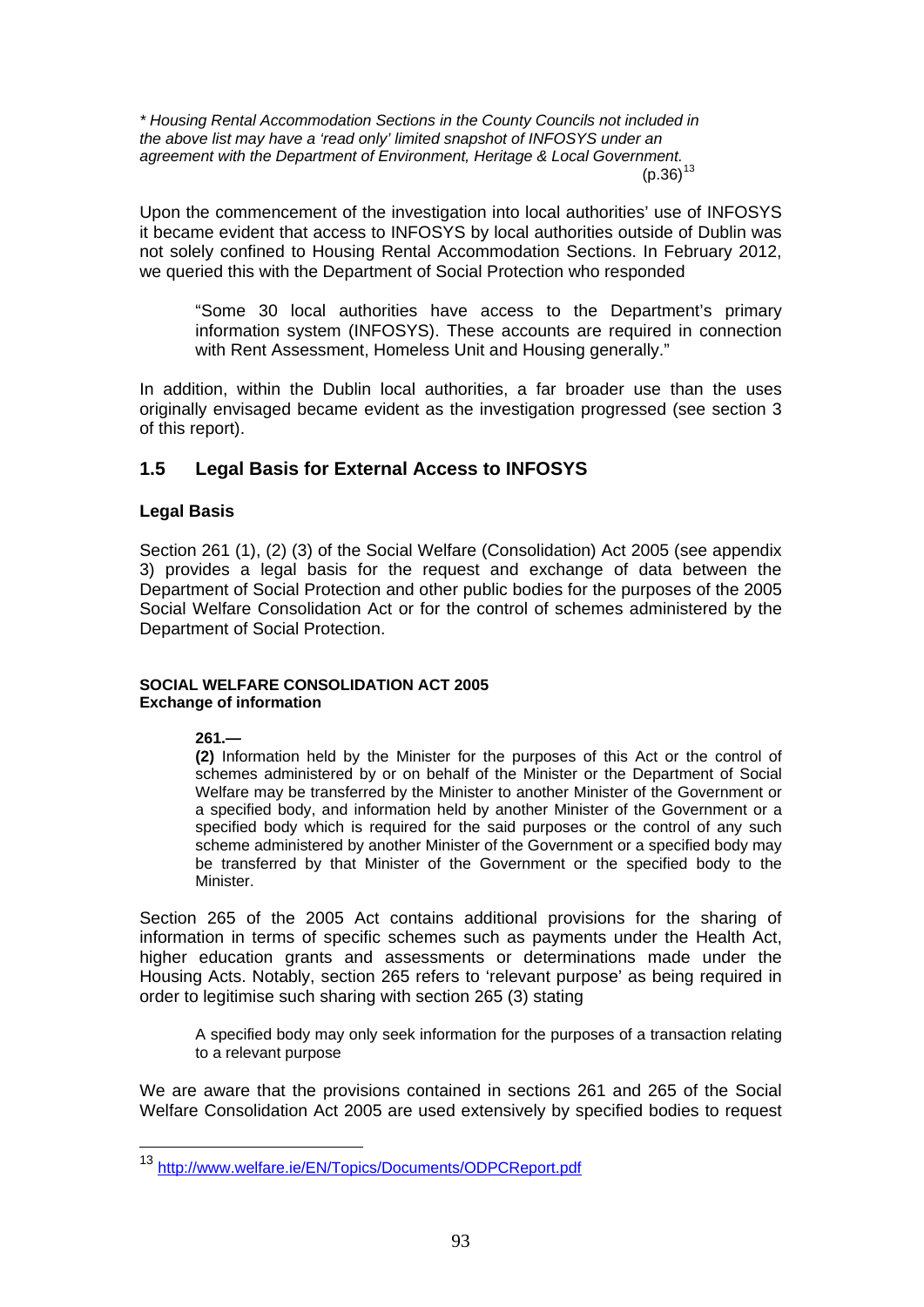and exchange information for the purposes of the control of schemes administered by another Minister of the Government or a specified body ("specified bodies" are defined in section 261(3) of the Act"**[14](#page-93-0)**).

In terms of external access to INFOSYS, we accept that sections 261 and 265 of the 2005 Act provide a sufficient legal basis for these specified bodies to access INFOSYS on a 'read-only' basis in order to try and ensure that payments, grants and allowances are only made to those eligible to receive such assistance. The principle of 'relevant purpose' referred to in section 265 is equivalent to the 'purpose limitation' principle in data protection legislation. In 2010, we engaged with the Department of Social Protection to ensure that its power to seek such data was only used in carefully defined circumstances, where the overriding of data subjects' right to control the use of their personal data was proportionate to the objective of combating welfare fraud. The result was a set of Guidelines published by the Department of Social Protection. The Guidelines<sup>[15](#page-93-1)</sup> provide a basis for a general approach to data sharing within the public sector. Adherence to these principles should ensure that such data sharing is proportionate and in accordance with the Data Protection Acts.

# **1.6 Management and Hosting of INFOSYS**

The INFOSYS database is currently managed and hosted internally by the Department of Social Protection.

Terms and conditions of usage are outlined in a 'Memorandum of Agreement' drawn up between the Department of Social Protection and all agencies authorised to use INFOSYS. The Department of Social Protection is ultimately responsible for INFOSYS but all entities authorised to access INFOSYS are also considered to be individual 'data controllers' in their own right.**[16](#page-93-2)** This means that in terms of any external access, responsibility in relation to the legal use of the personal data on INFOSYS rests with the individual entities accessing the data.

# **2. INFOSYS INVESTIGATION**

## **2.1 Conduct of Investigation**

<span id="page-93-0"></span>Initially, we commenced our investigation of INFOSYS by conducting a 'desk audit' which entailed extensive correspondence in the second and third quarter of 2011 with all external users of INFOSYS.

**<sup>14</sup> 261.— (3)** In subsection (2) "a specified body" means a local authority (for the purposes of the Local Government Act, 1941), a health board, the Garda Síochána or any other body established—

<sup>(</sup>a) by or under any enactment (other than the Companies Acts, 1963 to 2005), or (b) under the Companies Acts, 1963 to 2005, in pursuance of powers conferred by or under any other enactment, and financed wholly or partly by means of moneys provided or loans made or guaranteed, by a Minister of the Government or the issue of shares held by or on behalf of a Minister of the Government and a subsidiary of any such body.

<span id="page-93-2"></span><span id="page-93-1"></span>**<sup>15</sup>** http://www.welfare.ie/EN/Topics/Documents/DataMatchingSummaryGuidelines.pdf **<sup>16</sup>** [http://www.dataprotection.ie/docs/Are\\_you\\_a\\_Data\\_Controller?/43.htm](http://www.dataprotection.ie/docs/Are_you_a_Data_Controller?/43.htm)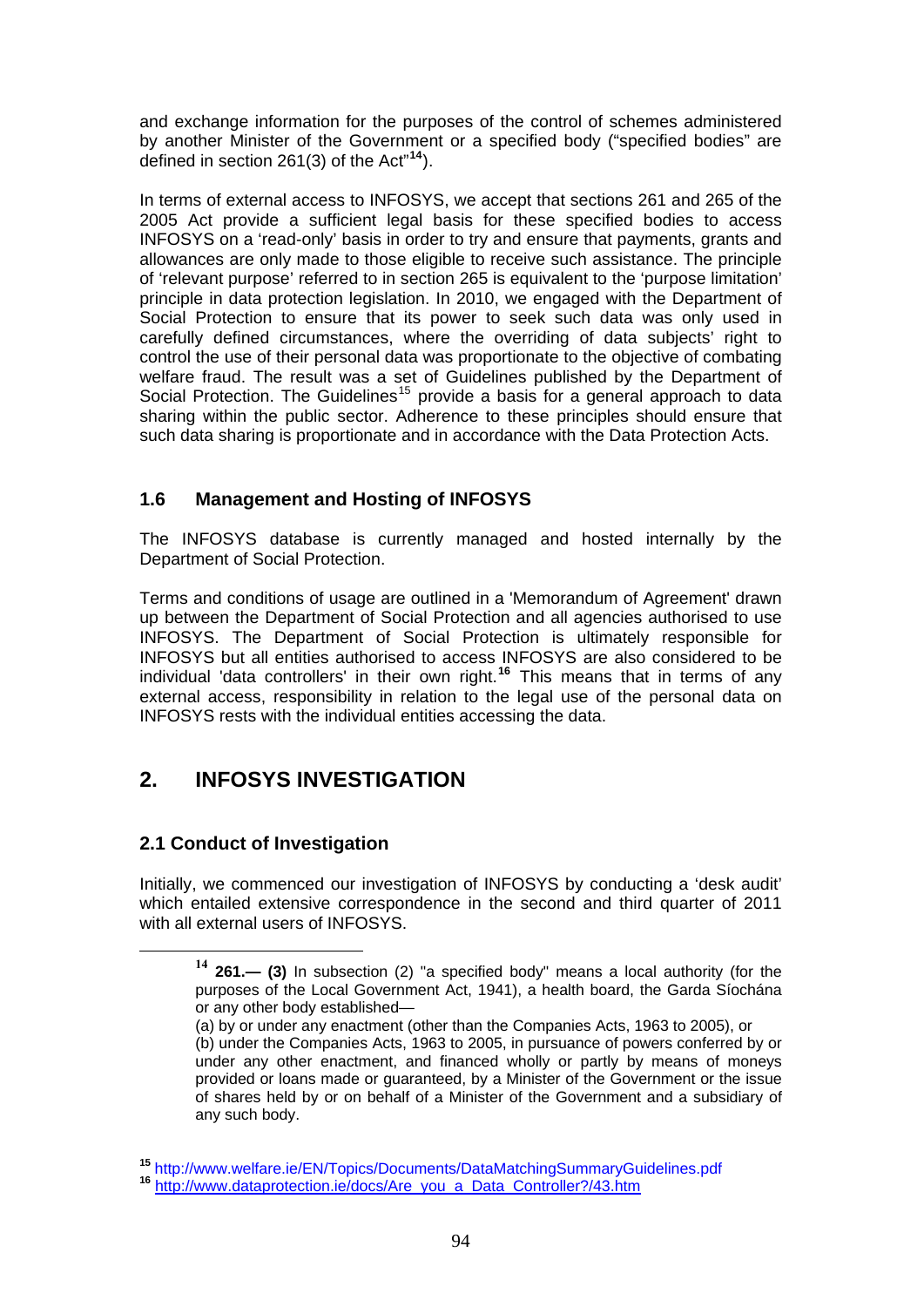# **2.2 Desk Audit**

In May 2011, we wrote to the Department of Social Protection requesting that it supply the Office with a full list of accesses to INFOSYS in March 2011 by all external agencies granted access to INFOSYS. We outlined that the list supplied for each external agency should contain the usernames used to access the system, the time and date of the accesses and the specific records accessed, including the PPSN of the individual whose records were being looked up.

Arrangements were made with the Department of Social Protection for the secure provision of the data in question and the data was provided in June 2011. This information was to be used to identify access by each approved entity to INFOSYS and also to allow the INFOSYS Team to identify patterns of access and use by those authorised to use the system.

A list of the contact points utilised by the Department in dealing with the external bodies in relation to access to its systems was also provided to the INFOSYS Audit Team.

In July and August 2011, we formally wrote to each external body enclosing the listed accesses seeking the precise justification and purpose for each query conducted by its authorised users on INFOSYS during March 2011 (see appendix 1). Relevant policies and procedures and any staff guidance in relation to such access were also sought.

As detailed in the statistics below, 7 of the 37 organisations had to be contacted again in order to pursue matters further with them in the terms of the datasets and documentation provided as part of their initial response. (A sample of the warning letter issued is reproduced at appendix 2).

It was always our intention that the desk audit would be followed up as appropriate with targeted audits and physical inspections where issues of concern arose or to verify the information provided on foot of the exercise.

The desk audit produced a set of interim findings which then led us to engage with the Department of Social Protection and the large number of entities authorised to access INFOSYS in order to address the deficiencies identified as a result of the desk inspection.

| <b>INFOSYS - Statistics</b>                                  |        |       |
|--------------------------------------------------------------|--------|-------|
| How many agencies did we write to?                           | 37     |       |
| How many received warning letters?                           | 7      | (19%) |
| How many did we arrange to physically visit?                 | 8      | (22%) |
| Number of external staff accesses in March 2011:             | 55,000 |       |
| Number of staff authorised to access INFOSYS in March 2011:  | 705    |       |
| Number of staff who accessed INFOSYS in March 2011:          | 506    |       |
| [Number of staff authorised to access INFOSYS in March 2013: | 5271   |       |
|                                                              |        |       |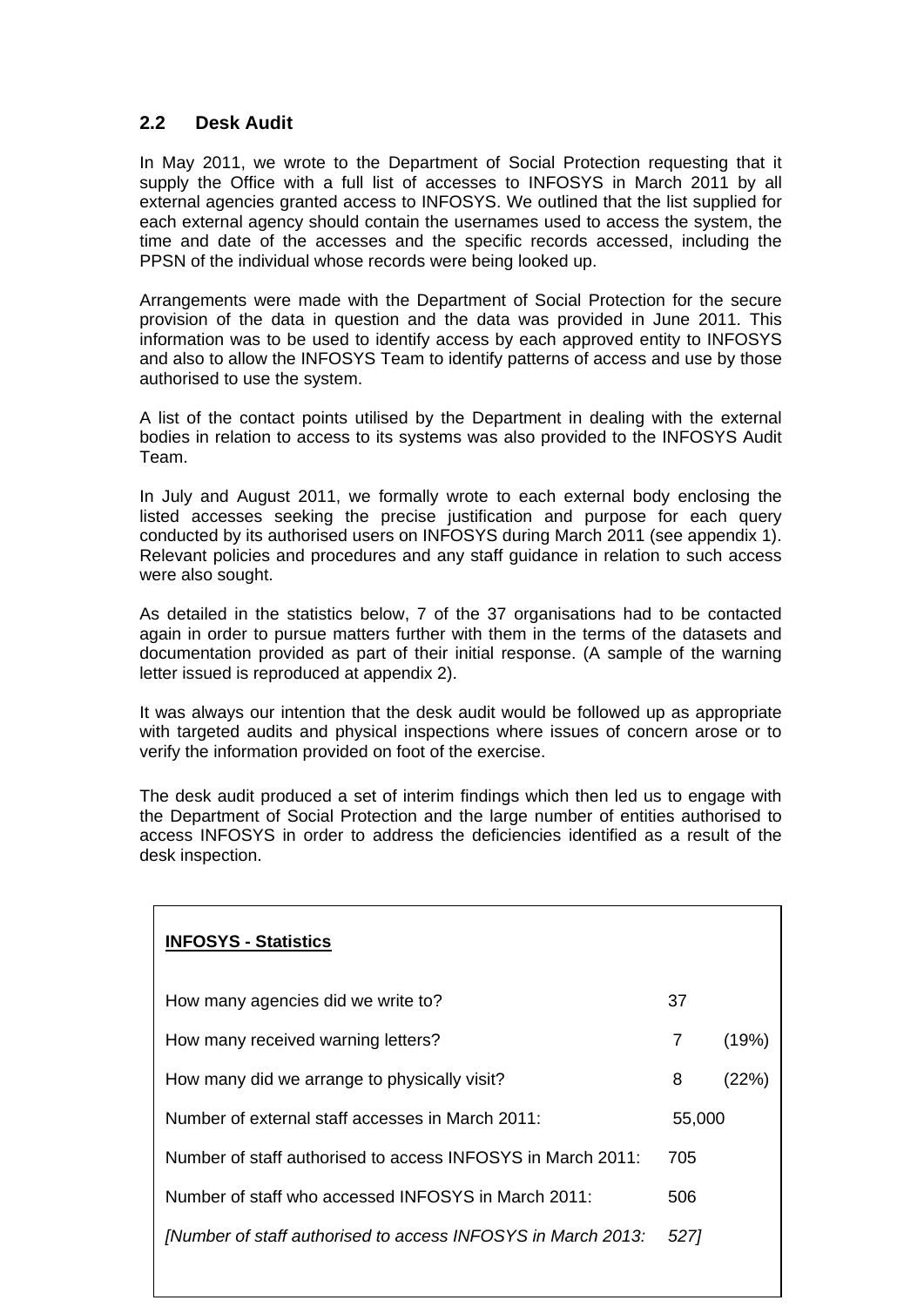# **3. LOCAL AUTHORITIES**

# **Usage of INFOSYS**

The initial letter sent to local authorities authorised to access INFOSYS requested that each agency outline in their response:

i. the precise justification and purpose for each query conducted by your authorised users on INFOSYS during March 2011.

The first finding of note in terms of the local authority sector was the fact that several local authorities - Carlow, Kilkenny, Kildare, Westmeath and Tipperary North County Councils - did not appear to require access to INFOSYS as no user accounts had been set up with the Department of Social Protection. **[17](#page-95-0)**

During the course of the investigation it also became apparent that two large local authorities did not as of February 2012 have an up-to-date memorandum of understanding in place with the Department to cover their use of INFOSYS. We indicated to the Department of Social Protection

"We are surprised, therefore, that these bodies continue to have access to personal information held on the Department's systems in the absence of an agreement for them to do so."

Shortly after this revised memorandums of agreement were agreed and signed between these bodies and the Department of Social Protection.

Finally, the key finding for this aspect of the investigation related to the actual purposes for which INFOSYS was accessed by staff in local authorities. The majority of responses received from local authorities indicated that access to INFOSYS was confined to the Rental Accommodation Scheme Units in the Housing Departments of these authorities.

# **3.1 Rental Accommodation Scheme (RAS)**

1

The Rental Accommodation Scheme (RAS) is a housing scheme under which individuals who have been receiving long-term rent supplement (in excess of 18 months) can apply to a local authority for long-term housing under the RAS scheme. RAS effectively allows successful applicants to transfer from the Rent Supplement (RS) to the Rental Accommodation Scheme (RAS). This nationwide scheme is in operation since 2005.

Under the RAS scheme, the local authority negotiates contracts with landlords for the use of their properties for medium to long term use whereby the council provide accommodation to those who have been in receipt of Rent Supplement for at least 18 months and who have a long term housing need which they cannot meet from their own resources. The tenant in return pays a rent 'differential' or contribution directly to the council based on household income.

<span id="page-95-0"></span>**<sup>17</sup>** Since the investigation took place the Department of Social Protection has informed the Office that Kilkenny, Kildare, Westmeath and Tipperary North County have begun to use INFOSYS.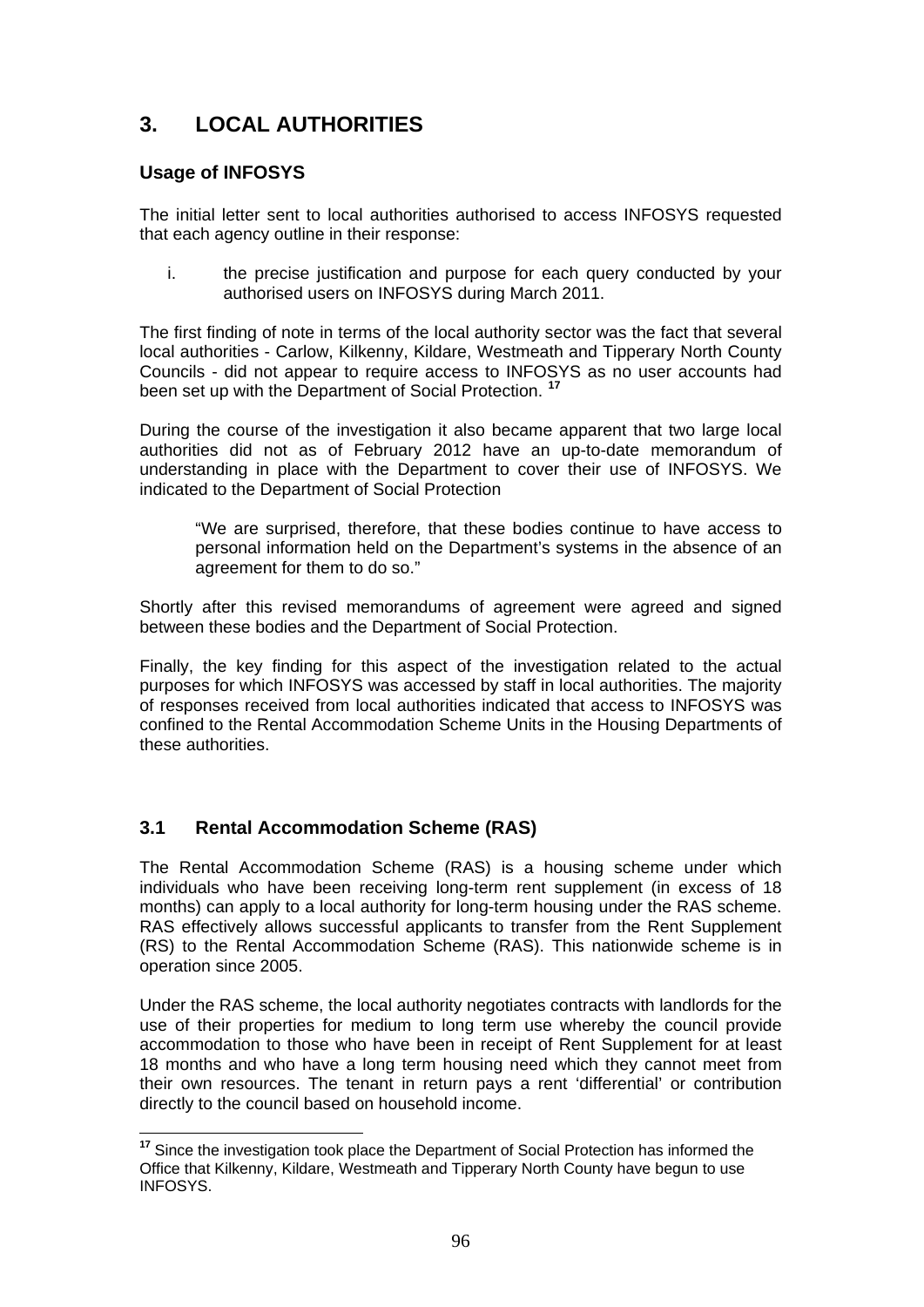In order to apply for the scheme, initially applicants were required to complete a **RAS Housing Assessment Report Form** which the INFOSYS Team understood was a generic form, issued by the Department of Environment, Community and Local Government and in use throughout most local authorities.<sup>[18](#page-96-0)</sup>

The Team noted that the final page of the Housing Assessment Report Form contained a declaration to be signed by the applicant(s) which stated:

I/we declare that the information and particulars given by me/us above are correct and authorise the Housing Authority to make whatever enquiries it considers necessary to verify details.

'Fair Obtaining & Processing' is a fundamental principle of data protection and essentially means that an organisation collecting personal data must collect and use the information fairly**[19](#page-96-1)**. We consider this wording to be too broad and does not provide the applicant with an indication of the type of checks being undertaken by the council. In particular, a check of the applicant's social welfare records as held on INFOSYS is not mentioned. We also note that this check is not mentioned in the Department of the Environment, Community and Local Government's explanatory leaflet on RAS**[20](#page-96-2)**. Accordingly it is recommended that all Housing Assessment Report forms are amended to ensure that applicants are made fully aware of the type of checks being undertaken. This will need to be undertaken in conjunction with the Department of the Environment, Community and Local Government.

In total, the INFOSYS Investigative Team visited five local authorities (one inspection was part of a general audit of a local authority).

1

20

<span id="page-96-0"></span>**<sup>18</sup>** Based on the June and July 2012 series of inspections this form has been replaced by another generic form – **Application for Social Housing Form** e.g.

<span id="page-96-1"></span><http://www.laois.ie/media/Media,7249,en.pdf><br><sup>19</sup> 3.1 The data or. as the case may be, the <sup>"</sup>the data or, as the case may be, the information constituting the data shall have been obtained, and the data shall be processed, fairly"

 <sup>-</sup> section 2(1)(a) of the Data Protection Acts 1988 & 2003

<span id="page-96-2"></span>[http://www.environ.ie/en/Publications/DevelopmentandHousing/Housing/FileDownLoad,2459,](http://www.environ.ie/en/Publications/DevelopmentandHousing/Housing/FileDownLoad,2459,en.doc) [en.doc](http://www.environ.ie/en/Publications/DevelopmentandHousing/Housing/FileDownLoad,2459,en.doc)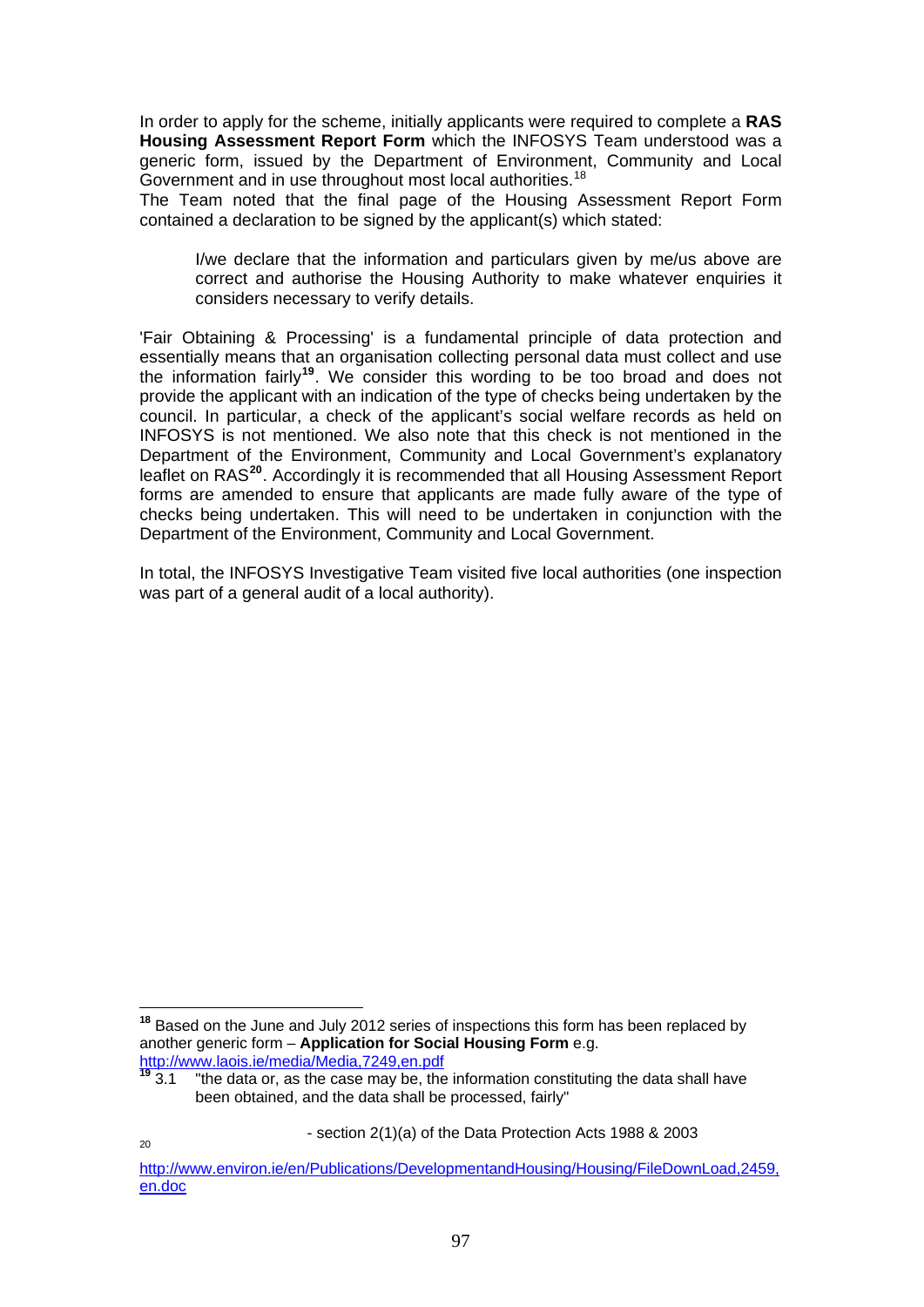#### **Case Study**

The INFOSYS Team visited Council X Offices in February 2012.

Council X indicated that prior to the commencement of the INFOSYS investigation in July 2011 other accesses to INFOSYS for queries within the Housing Unit may have taken place. However, on receipt of the July 2011 letter signalling the beginning of the INFOSYS investigation, Council X informed the Team that it had reviewed its policy and procedures and confirmed to the Team that INFOSYS is now confined to the RAS Unit in the Housing Dept of Council X. Council X also stated that the RAS Unit does not receive any requests from other areas within the Council for social welfare information held on INFOSYS.

authorities through a system developed and managed centrally by Dept of Environment, Community & Local Government. Access to the system using a unique password was demonstrated to the Team. Council X confirmed to the Team that it only receives data pertinent to Council X and not any neighbouring councils or other local authorities. The Department of Environment of Environment of Environment o A staff member working within the RAS Unit demonstrated to the Team in detail the nature of his duties in the RAS Unit. These duties centred predominantly on administering housing applications under the RAS scheme and using INFOSYS to confirm the amount and length of time a tenant is in receipt of rental supplement to ascertain whether they are eligible for RAS. It was confirmed to the Team that the RAS Unit also receives a quarterly report from the Dept of Environment, Community & Local Government providing details of all individuals within the geographical remit of region Y who may be eligible for RAS. The Team noted that these data feeds originate from the Supplementary Welfare Allowance Section of the Department of Social Protection and are supplied electronically to the Dept of Environment, Community & Local Government who in turn pass the feeds onto local

It was also indicated to the Team that the staff member would typically make frequent enquiries on INFOSYS to assist callers to the housing public counter in Council HQ who wished to check if they are RAS eligible. In the short period of time spent by the Team with the staff member, three  $\mathcal{C}_{\mathcal{A}}$ enquiries were received from the public counter which would have required him to access INFOSYS.

The Team asked the staff member to enter on INFOSYS a number of the PPSNs for which Council X had not provided any usage justification in their written response. Some of the records checked were examined further by the Team and various scenarios discussed for each record accessed. Based on the various circumstances of the individuals in the records reviewed, the Team determined that the records of individuals looked up on RAS were plausible candidates for RAS.

The Team concluded that there was no evidence of inappropriate access in the RAS Unit of Council X on the basis of the information conveyed to the Team during the course of the inspection.

 It was recommended by the Team that every access to INFOSYS that could not be backed up by a RAS scheme application or linked with data recorded on an in-house RAS interview spreadsheet would need to be recorded on an INFOSYS 'look-up' query register to be maintained by Council X.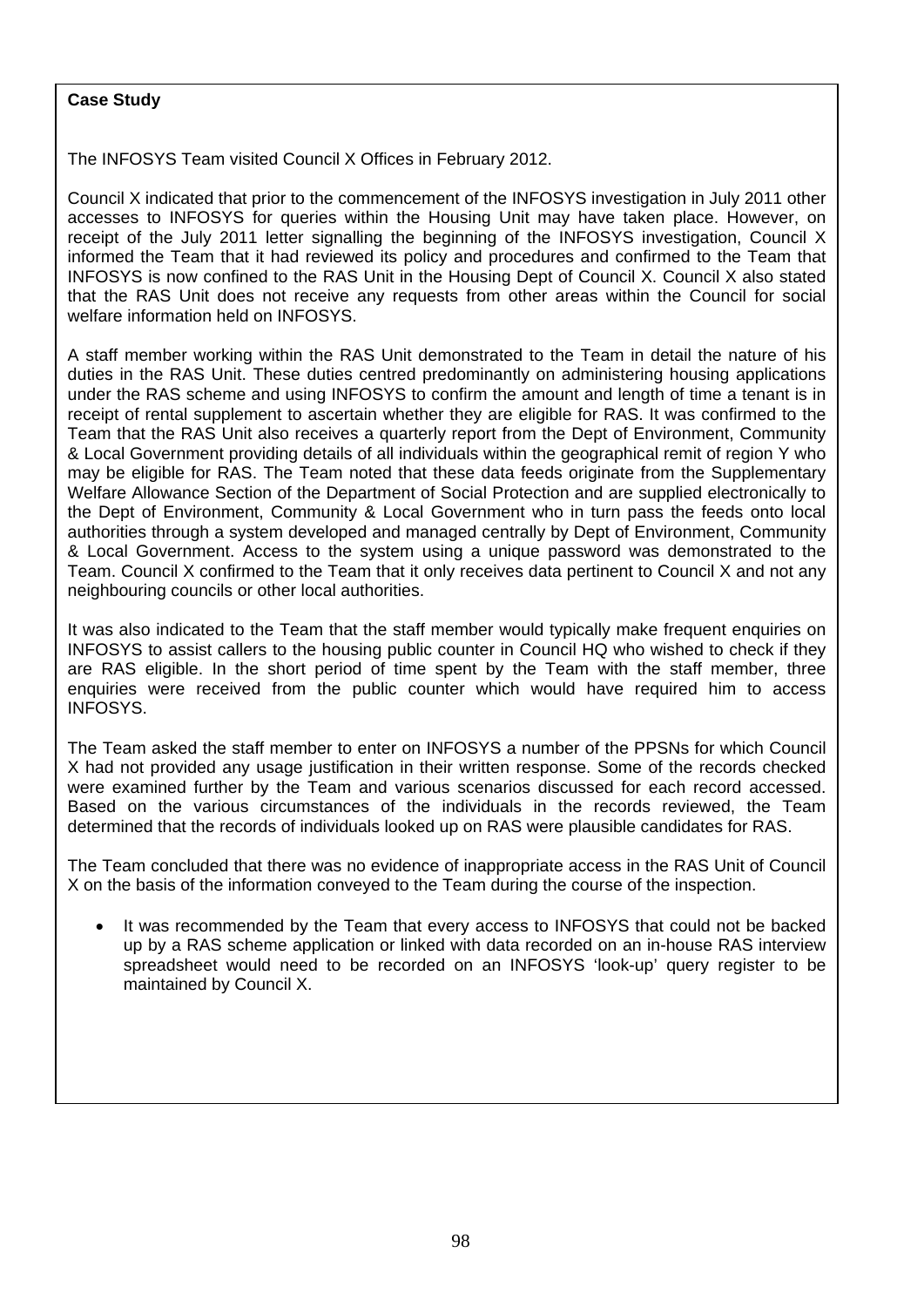*[Since the INFOSYS investigation concluded, the Department of Social Protection has clarified to this Office that this data feed is still being supplied to the Department of the Environment, Community & Local Government from the Supplementary Welfare Allowance Section of the Department.]* 

# **3.2 Access to INFOSYS for housing purposes other than RAS**

Based on the uses highlighted in the various memoranda of agreement and the five physical inspections conducted on site, the INFOSYS Team concluded that some of the larger local authorities use INFOSYS across their Housing Units for the administration of a range of other housing schemes and services outside of RAS. This wider usage by urban local authorities was indicated in the 2008 audit of the Department of Social Protection – see p.93 above).

These purposes included:

#### **Rent Arrears**

A common reason aside from the Rental Accommodation Scheme cited by some local authorities as a reason for the checking of INFOSYS was in situations where rent arrears had been incurred by local authority tenants. These local authorities outlined their view that the calculation of repayment terms based on information sourced on INFOSYS was done to assist a housing officer to more accurately take into account the economic and employment circumstances of the tenants experiencing difficulties paying their rent.

#### **Rent Reviews.**

In one local authority visited, the Team came across a file which demonstrated how in the context of a rent review, the housing unit had checked INFOSYS to see if a tenant's spouse was currently working or receiving benefit as no income had been declared for her. They found that the declaration was correct and that she had no income. In addition it was noted that she had not been working for all of the previous year so in fact she would be entitled to a rebate on the rent differential paid by this household.

In several local authorities visited, the Team noted the uses of INFOSYS were even far more wide-ranging. Some of these uses had even been captured in a recently updated memorandum of agreement signed between one particular local authority and the Department of Social Protection in February 2012. Here, uses of INFOSYS by one particular local authority were listed as

#### (b) **Estate Management' purposes including**

- The prevention of fraud of both the housing and social welfare system
- Investigation of complaints of subletting Council units
- Investigation and prevention of duplication of tenancies (within the county and throughout the country)
- Investigation of breaches of excluding orders
- Establishment of who is residing in a property for investigations of alleged cases of ant-social behaviour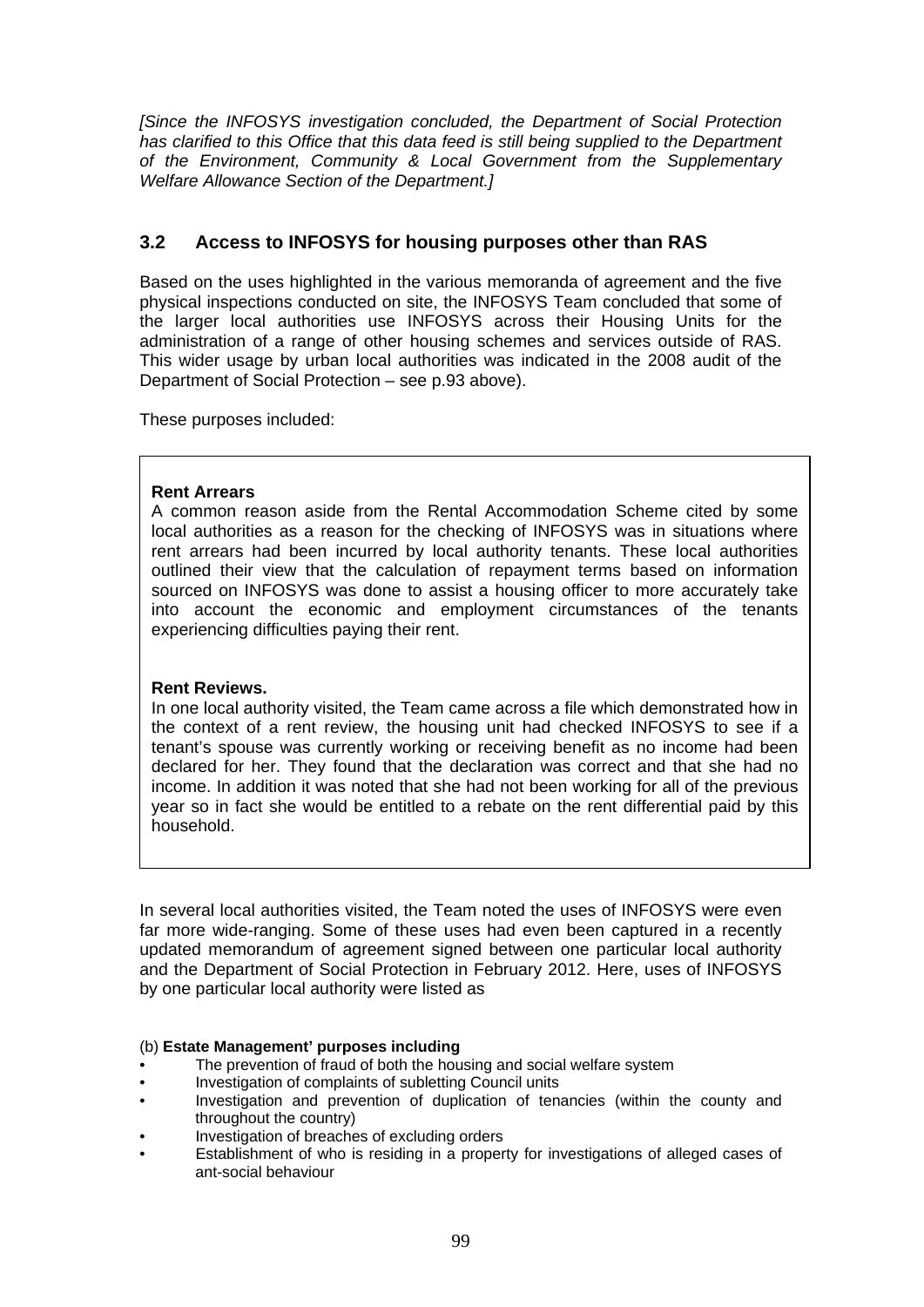#### (e) **Allocations of Housing of Council owned and leased properties'**

- Confirmation of child benefit details
- Confirmation of income details
- Confirmation of relationship details
- Confirmation of current addresses as well as previous addresses

#### (k) **Homeless Service-**

- Confirmation of last and current addresses
- Relationship details<br>• Confirm payment type
- Confirm payment types
- Confirming PPS Numbers
- To check if client has been granted rent allowance to confirm if he/she has moved so we can offer Support to Live independently
- Prevention of fraud

The Team examined some files which reflected the uses outlined in this particular memorandum of agreement. The local authority referred to its large stock of social housing units and indicated that INFOSYS is used to determine eligibility for housing in the first instance and to review rents at regular intervals (at least every two years). The local authority outlined that rent on council units is based on the individual's ability to pay and that Department of Social Protection income information on INFOSYS was essential in calculating differential rents and for carrying out rent reviews.

A sample of the files examined indicated that INFOSYS is used frequently by the Housing Unit for fraud prevention purposes, for example to ensure that the number of people resident in a local authority dwelling hasn't changed. The local authority demonstrated to the Team a particularly prevalent example of such a scenario where there is a single parent in receipt of housing on a certain rent differential who does not report a change in their circumstances such as a partner moving in. It was explained to the Team that if a single parent who is a local authority tenant wishes to live with their partner, that partner has to apply to the local authority for 'permission to reside' and if this is granted a new rent differential will be calculated based on the partners earnings also. The local authority indicated that it liaises with the Dept of Social Protection's anti-fraud unit and Council and DSP inspectors sometimes carry out joint visits to premises to ascertain who is actually resident there at a certain point in time.

*[Similar practices were encountered in the Team's other inspections of local authorities, particularly in relation to partners moving in without 'permission to reside' and the need to engage with the tenant as well as begin an exchange with the Department of Social Protection regarding the partner].* 

The Team acknowledged the legal basis underpinning such exchanges of information and joint investigations. In particular section 15(2) of the Housing (Miscellaneous Provisions) Act, 1997 (see appendix 4) highlights a local authority's right to seek information from named bodies "in relation to any person seeking a house from the authority or residing or proposing to reside at a house provided by the authority or whom the authority considers may be or may have been engaged in anti-social behaviour" and its right of refusal to provide housing on grounds of failure to provide relevant information (as well as anti-social behaviour grounds).

Also, the Social Welfare Consolidation Act 2005 facilitates the request and exchange of information with another housing authority, the Criminal Assets Bureau, An Garda Síochána, the Minister for Social Protection, the Health Service Executive or an approved housing body in relation to occupants or prospective occupants of, or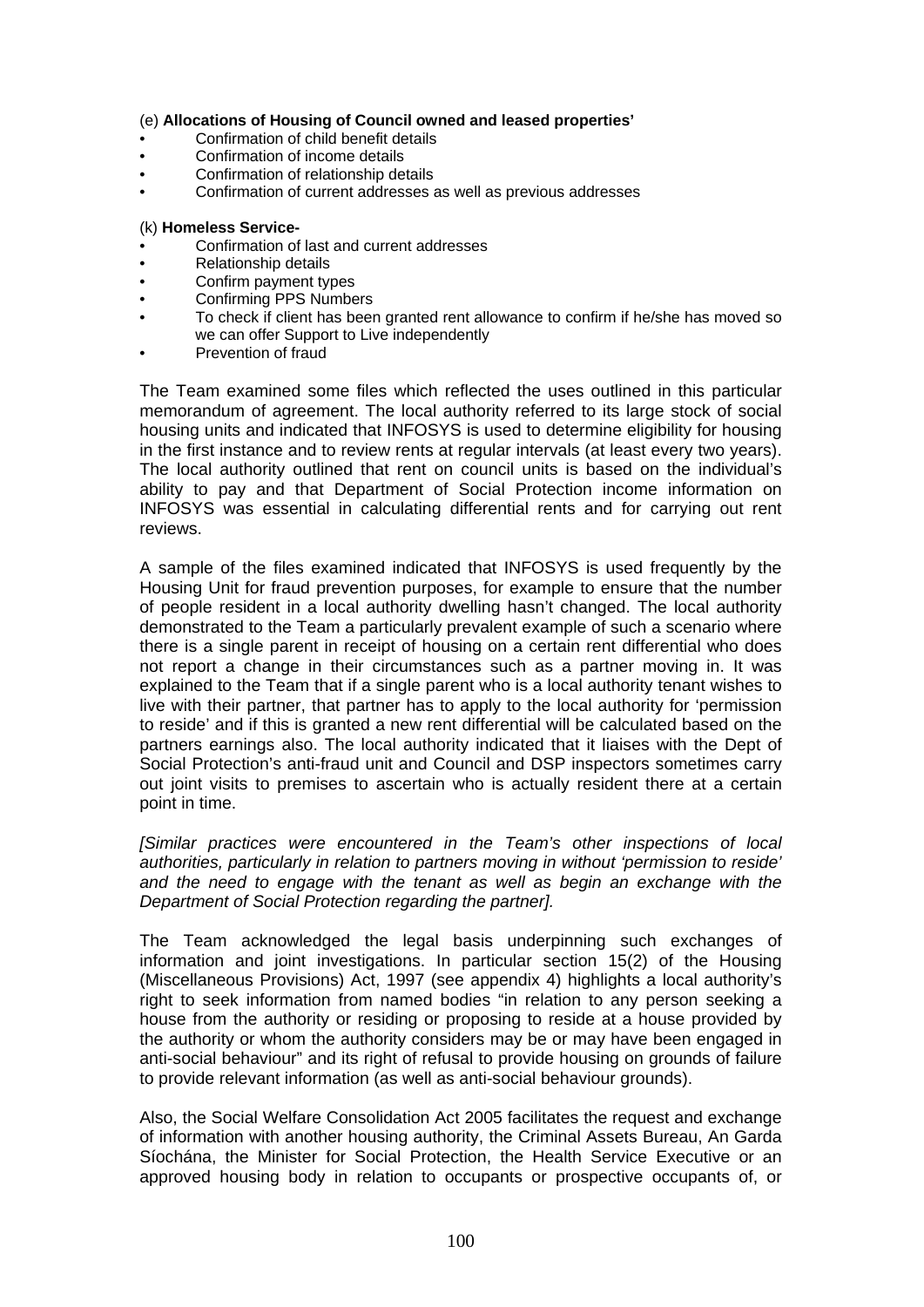applicants for, local authority housing. Nevertheless, this usage of INFOSYS was not in line with the understanding of the INFOSYS Investigation Team who had believed up until the investigation commenced that INFOSYS was only accessed within the RAS Unit of local authorities. The Team noted the wide uses of INFOSYS across the local authority's housing division and the access to detailed information by housing officers regarding benefits and the overall means of a household in receipt of or applying for local authority housing services.

Some questionable uses of INFOSYS were encountered in the anti-social behaviour context. In one local authority, a register was maintained of all accesses to INFOSYS made for anti-social behaviour (ASB) purposes. The practice of logging all such requests formally was commended by the Team. However, when the Investigations Team examined the logs for access to INFOSYS for ASB purposes it was noted that one of the entries referred to a man whom a tenant had reported as using a vacant house in their area to engage in child sexual abuse. The name of the individual had been supplied by a local authority tenant to the Anti-Social Behaviour Unit and the ASB Unit had looked up the name of the individual on INFOSYS and learned that the same man was a resident of the estate where the vacant house was situated. The Anti-Social Behaviour Unit indicated that it then passed this information verbally to social workers employed by the local authority who were physically situated in the same building as the anti-social behaviour unit. The Housing Unit was not able to provide an account to the ODPC as to what happened to this information subsequently.

The Team noted the entry in the register of access stated

"Complaint received re alleged child abuse, social workers needed address to report this to the child protection unit"

Under the principle of 'purpose limitation' as set out in section  $2(1)(c)(i)$  of the Data Protection Acts 1988 and 2003, there must be specific, clear and legitimate purposes for collecting personal data. The personal data sought and kept by data controllers should be sufficient to enable them to achieve their stated purposes and no more. The specific issue for this Office with the use of INFOSYS in the instances outlined above as captured in the memorandum of agreement is that data obtained for one stated purpose was being utilised for purposes potentially going beyond the purpose for which access to INFOSYS was granted despite the positive motivation for this use.

Also, the provision by the Department of Social Protection of access to INFOSYS to an external agency for a specified set of purposes is in itself an action that requires close monitoring in terms of any temptation on the part of other divisions in the agency not permitted to access INFOSYS to make requests to the unit with access.

In the same local authority, the Anti-Social Behaviour log referred to a female who had been in prison for anti-social behaviour and who was very vague to the council regarding the whereabouts of her son, also an offender. The council stated that the likelihood of this son taking up residence with this housing applicant would be a key determinant in the council deciding where and indeed whether to house her, so the local authority did run a check on INFOSYS to ascertain the latest whereabouts of her son.

Notwithstanding the provisions contained within section 15(2) of the Housing (Miscellaneous Provisions) Act, 1997, it is recommended that a register of all accesses to INFOSYS for anti-social behaviour or estate management purposes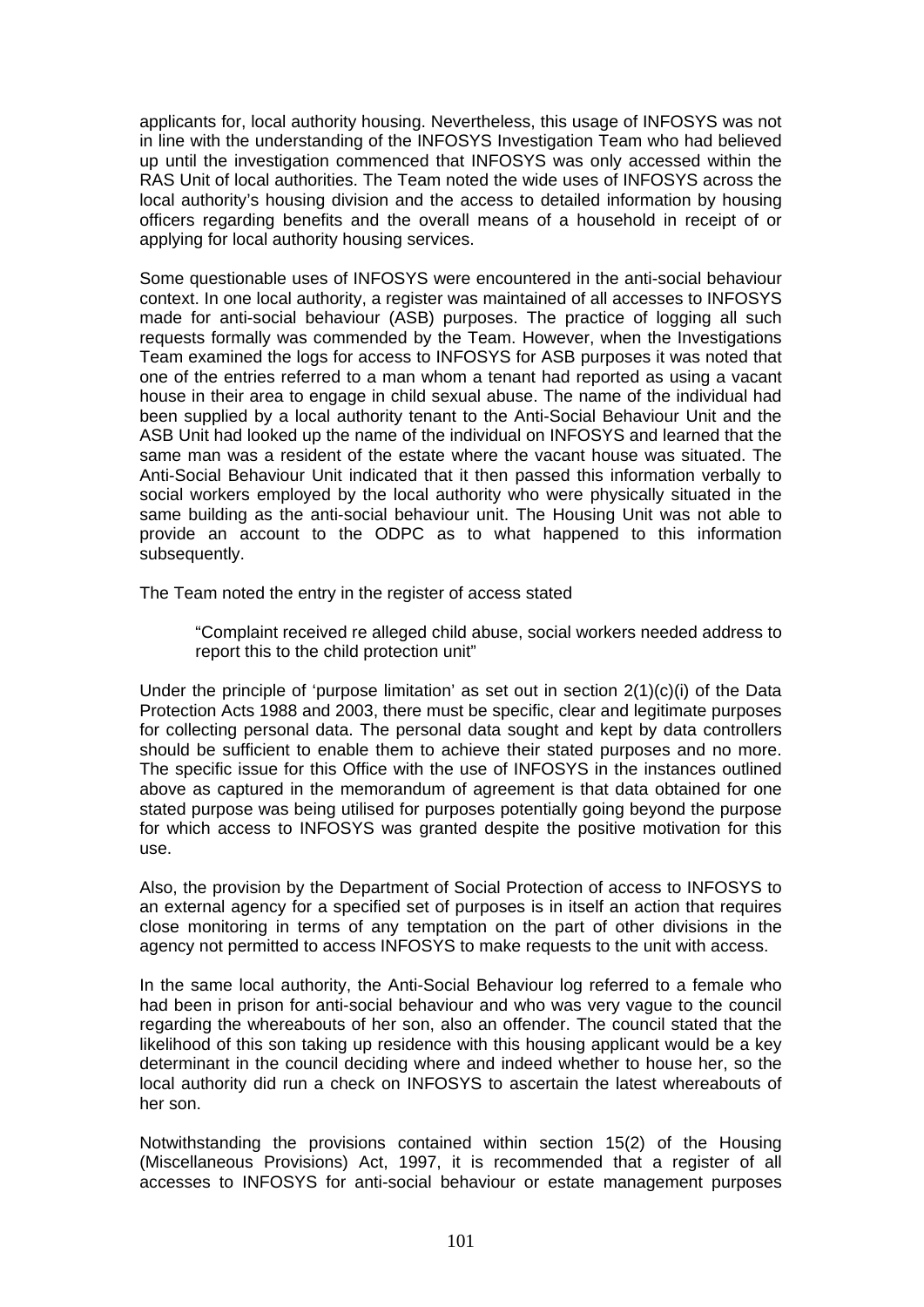should be maintained in local authorities in order to demonstrate the relevant purposes of all such accesses. In the instance outlined above, the local authority did maintain a register and this is to be commended.

An even wider usage of INFOSYS was encountered outside of the Housing Units in some local authorities.

 One local authority conducted a review of all existing domestic waste collection waivers and reduced the numbers eligible by almost half as a result of means-checking of recipients of the waiver on INFOSYS. This local authority no longer provides a domestic waste collection service.

We consider that this use of INFOSYS gives rises to issues related to the data protection principle of 'purpose limitation' given our understanding that INFOSYS was only to be made available to local authorities for housing related purposes. It is noted however that this purpose was outlined in the expanded Memorandum of Use signed between this particular local authority and the Dept of Social Protection in February 2012. *[SDCC confirmed to the Team that INFOSYS is no longer used for this purpose.]*

The use of INFOSYS for 'Public Liability Claims' was noted in the expanded memorandum of agreement signed in February 2012 between one local authority and the Department of Social Protection. Even though this possible use is captured in the memorandum, the local authority stated that INFOSYS is not currently used by the section dealing with Public Liability Claims. The local authority confirmed the Public Liability Claims section is also a registered user of **Insurance Link** (an insurance sector claims database subscribed to by some local authorities). We consider this gives rise to issues related to the principle of purpose limitation and such use should not be instigated. In addition, all reference to this proposed use should be removed from the memorandum of agreement between the local authority and DSP. *[The Department of Social Protection has since indicated its agreement*  with the position of this Office and confirmed it will be removed from the *Memorandum of Agreement.]* 

Finally, another use of INFOSYS that was not encountered in other local authorities but was again provided for in the memorandum of agreement was the use of INFOSYS in the Higher Education Grants Unit of a local authority to check the veracity of statements made by grant applicants in relation to their financial means. We indicated to this local authority that this did not appear to be a widespread use in other local authorities and the local authority stated that they considered it to be more efficient than asking the applicant to seek additional documentation from DSP in support of their application. However, due to the planned centralisation of the Student Support Schemes, it was indicated to the Team that this use would eventually be eliminated in a few years once the grant recipients finished their studies. We consider this practice again gives rises to issues related to the principle of purpose limitation.

Similarly, another local authority indicated to us during the course of an INFOSYS inspection that although it had recently ceased to provide a domestic waste collection service, it was continuing to use INFOSYS as a means to collect arrears. The local authority outlined to the Team it considered this to be a worthwhile practice as they continue to receive arrears owing. We indicated that this use of INFOSYS needs to be examined in the context of the data protection principle of purpose limitation and retention.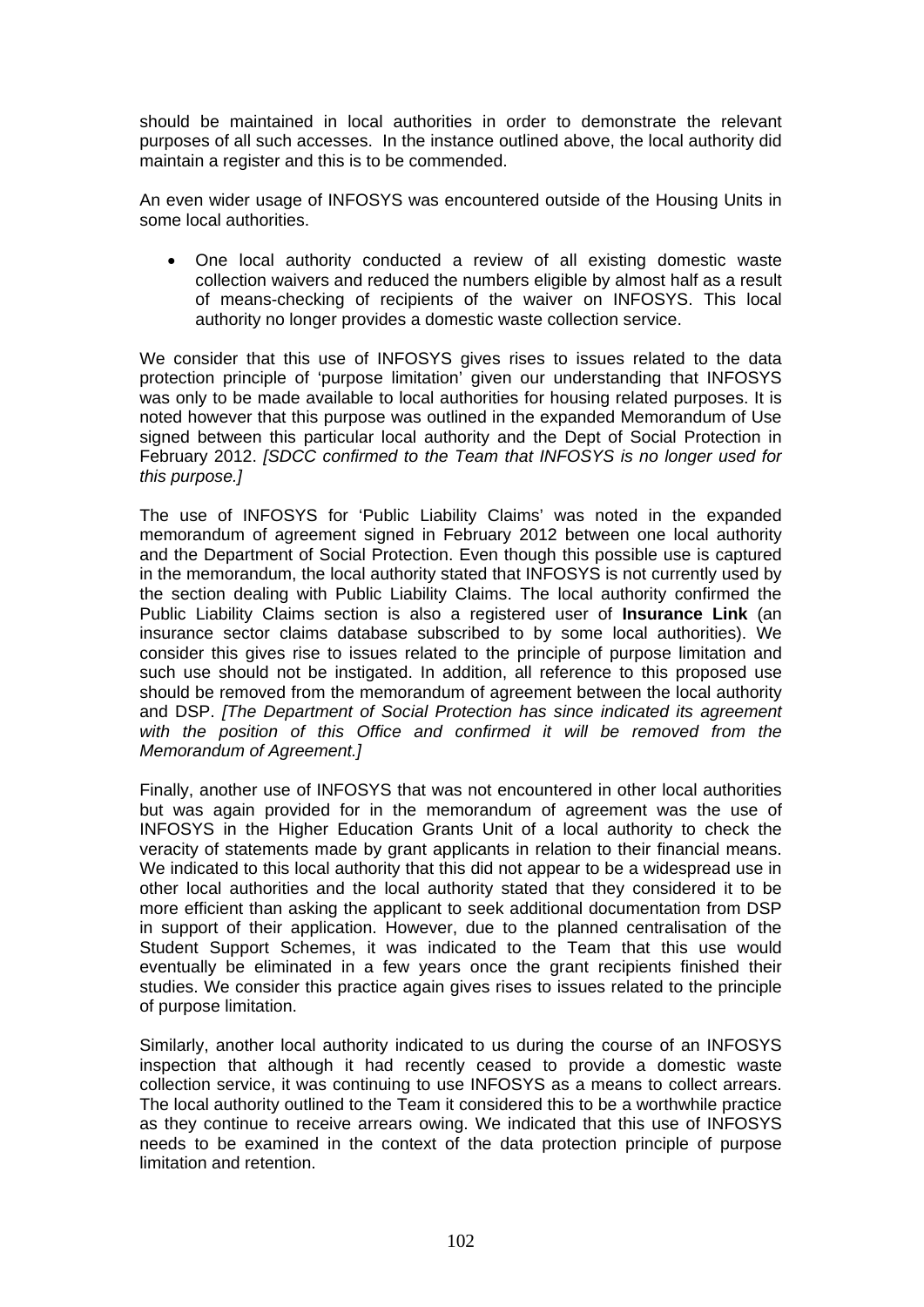As part of an audit of a local authority, (independent of the INFOSYS investigation) the Audit Team encountered a request to the Housing Section from the Environment section in the local authority seeking the address of an individual who the Environment section wished to issue with a litter fine. At the time, the Team indicated to the local authority that this request went beyond the purposes for which access had been granted to the Housing Division and referred it to section 2(1)(c)(i) of the Data Protection Acts 1988 & 2003. However, the Team noted that as the local authority was in fact the prosecuting authority under the Litter Pollution Act of 1997 that it could likely have sought to access this data legitimately via the Department of Social Protection had it cited 8(1)b of the Data Protection Acts.

# **4. HSE**

Based on the user logs and account details provided by the Department of Social Protection, there were 336 INFOSYS user accounts across the HSE in March 2011 in comparison to 138 in December 2011. This equates to a 59% reduction in the number of user accounts. The INFOSYS Team noted a corresponding drop of 56% in the volume of accesses to the system when comparing the two periods.



# **INFOSYS user numbers in HSE - March 2011 and December 2011**

#### **\*Combined totals for Dublin Mid Leinster and Dublin North East Region due to crossover of staff between the two regions**

The Team learned that this sharp decline in usage could be attributed to two key factors. Following the transfer of Community Welfare Officers from the HSE to the Department of Social Protection at the end of 2011, the overall number of authorised users drawn from within the HSE dropped significantly. Another key factor in the reduction in accesses in regional HSE divisions was the transfer of the medical card application process to the HSE's Primary Care Reimbursement Scheme (PCRS) in July 2011. This move was in line with a government decision to physically centralise the medical card application process on a national level resulting in all medical card applications and renewals being handled by the HSE's Primary Care Reimbursement Scheme situated in the HSE North East region in Finglas.

*[The number of authorised users within the Primary Care Reimbursement Scheme (PCRS) has increased since the INFOSYS investigation was completed with 98 authorised users as of March 2013. Overall the total number of HSE staff with user accounts for INFOSYS as of the 04.04.2013 is 252.]*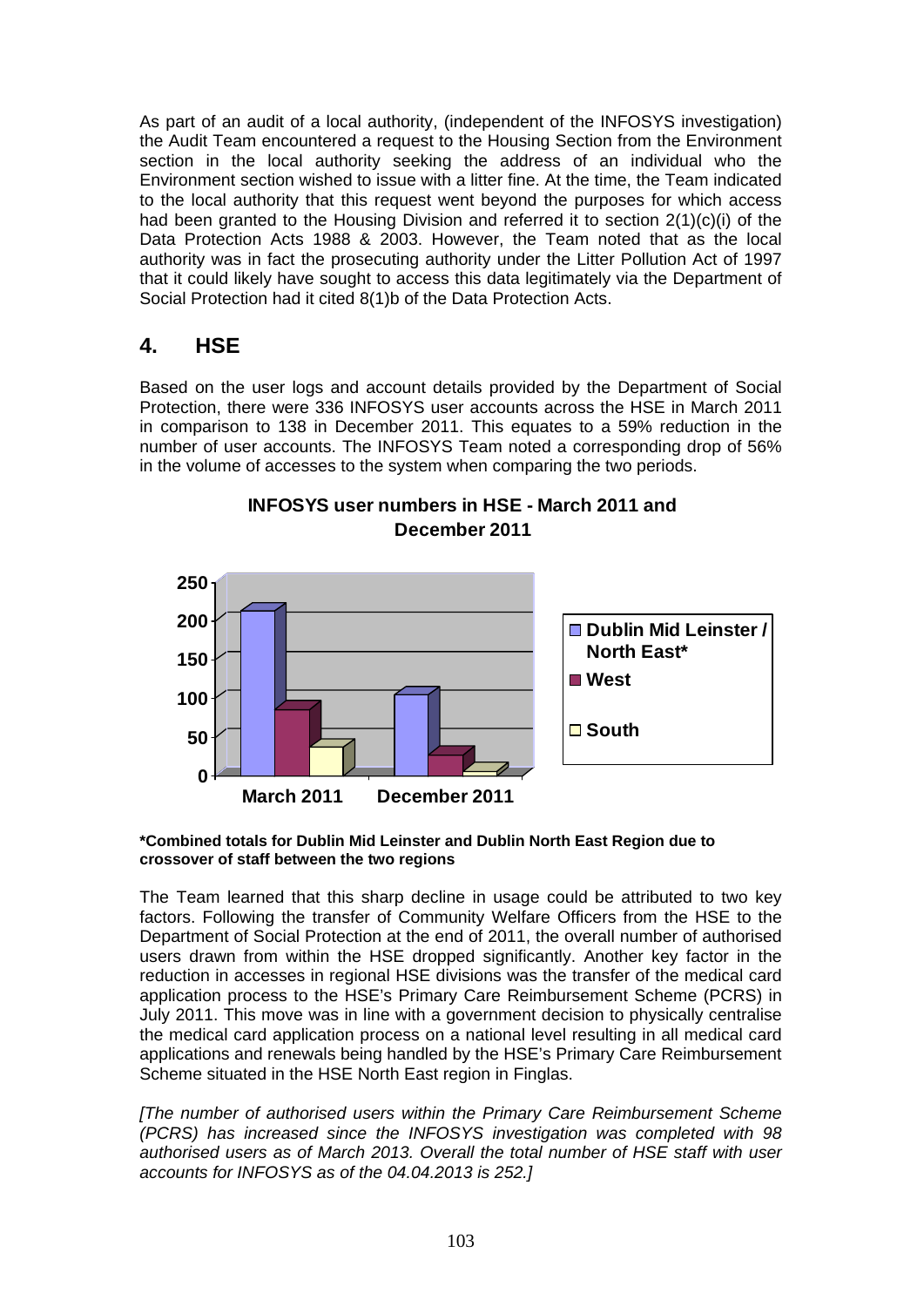In terms of the overall purpose and uses of INFOSYS within the HSE, a single Memorandum of Understanding (MOU) for all of the HSE dated 29/04/2010 was supplied to the Team and the purposes for which INFOSYS is accessed were listed as:

- Blind welfare allowance
- Domiciliary care allowance
- Dental schemes
- Drugs payment scheme
- European Health Insurance Card (EHIC)
- GP visit card
- Home help service
- Immunisation services
- Inpatient services
- Institutional assistances services
- Long term illness scheme
- Maternity cash grant
- Medical care scheme
- mobility allowance
- motorised transport grant
- nursing home support scheme / fair deal
- ophthalmic & aural services
- outpatient services
- primary medical certificate
- supplementary welfare allowance

*[The INFOSYS Team noted that this agreement had since lapsed. The Department of Social Protection has since indicated that a new agreement is currently being drawn up with the HSE]* 

The Team was informed that the medical card application process was the first to be centralised to the HSE's Primary Care Reimbursement Service (PCRS) and the following schemes would also be centralised on a rolling basis and in this order:

- Drugs Payment Scheme
- Long Term Illness
- Hepatitis C Scheme
- High Tech Drugs Scheme

In the course of investigating the processing of card applications by the HSE, the Team noted an unusual system for verifying home addresses through access to INFOSYS. The system involved the transfer of applications for such verification from one HSE location to another even though the original location itself had extensive access to INFOSYS. The Team pointed to the security risks associated with this system, including the increased risk of unsupervised access for non-official purposes to INFOSYS and the loss of data in transit. The HSE agreed to review the system in the light of the Team's comments.

Finally, one other example of the use of INFOSYS within the HSE South observed by the Team was the requirement by HSE staff to access INFOSYS in order to ascertain the correct PPSN of applicants for various HSE schemes and services.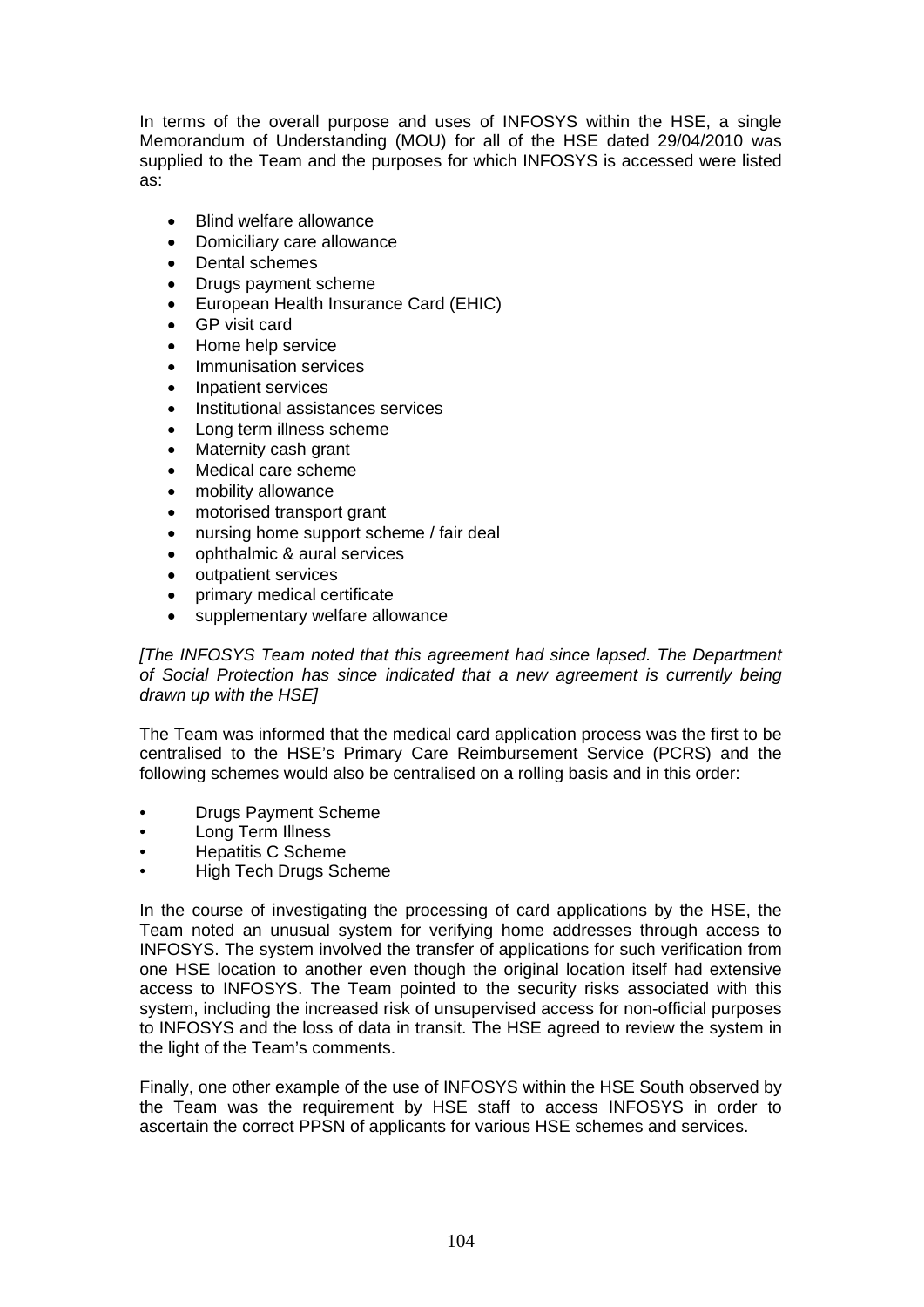HSE South showed the Team a list of clients who had applied for the long term illness scheme. It was indicated to the Team that they had received this list via an email from a Local Health Office with a request that the PPSNs be verified.

The Team concluded that the failure of applicants for all types of schemes to supply a correct PPSN appears to be a significant issue based on the data correction processes outlined by the HSE.

The Team noted in all the HSE offices visited that HSE users had only access to certain high level information on INFOSYS and that users could not for, example, access the income details of a client.

# **5. State Agencies**

# **5.1 Central Statistics Office (C.S.O).**

The **Survey on Income and Living Conditions (SILC)** is an annual survey conducted by the Central Statistics Office (CSO) to obtain information on the income and living conditions of different types of households. The survey also collects information on poverty and social exclusion. A representative random sample of households throughout the country is approached to provide the required information. The survey is voluntary from a respondent's perspective and nobody can be compelled to co-operate. The information is published in November each year in aggregate form and includes items such as the Poverty and Deprivation Indices, which are supplied by CSO to the Office for Social Inclusion in the Department of Social Protection.

Access to INFOSYS by statisticians working within the C.S.O is used to verify the accuracy of the data that has been gathered from the respondents to the survey via the PPSNs provided by respondents. It is important to clarify in this report that the checking of INFOSYS by the C.S.O. is conducted for statistical purposes only and unlike other agencies that may conduct investigations for anti-fraud and other permitted purposes, the C.S.O.'s terms of use is strictly confined to verification of the data to ensure the statistical integrity of the Survey on Income and Living Conditions (SILC). The CSO indicated in its initial response to this Office that Ireland is required to collate and provide this information for EU SILC statistical data processing purposes pursuant to Regulation (EC) No 1177/2003.

The INFOSYS Audit Team initially wrote to the CSO in July 2011. Later that month, the Team received a copy from the C.S.O. of the formal Memorandum of Agreement permitting access to INFOSYS and was provided with a copy of instructions for using INFOSYS issued to staff, in addition to a **SILC Users Confidentiality Protocol**.

The Team noted the **SILC Users Confidentiality Protocol** contained a very comprehensive set of procedures within the document to "guard against unintentional or otherwise disclosure(s) of information and to safeguard the confidentiality of data."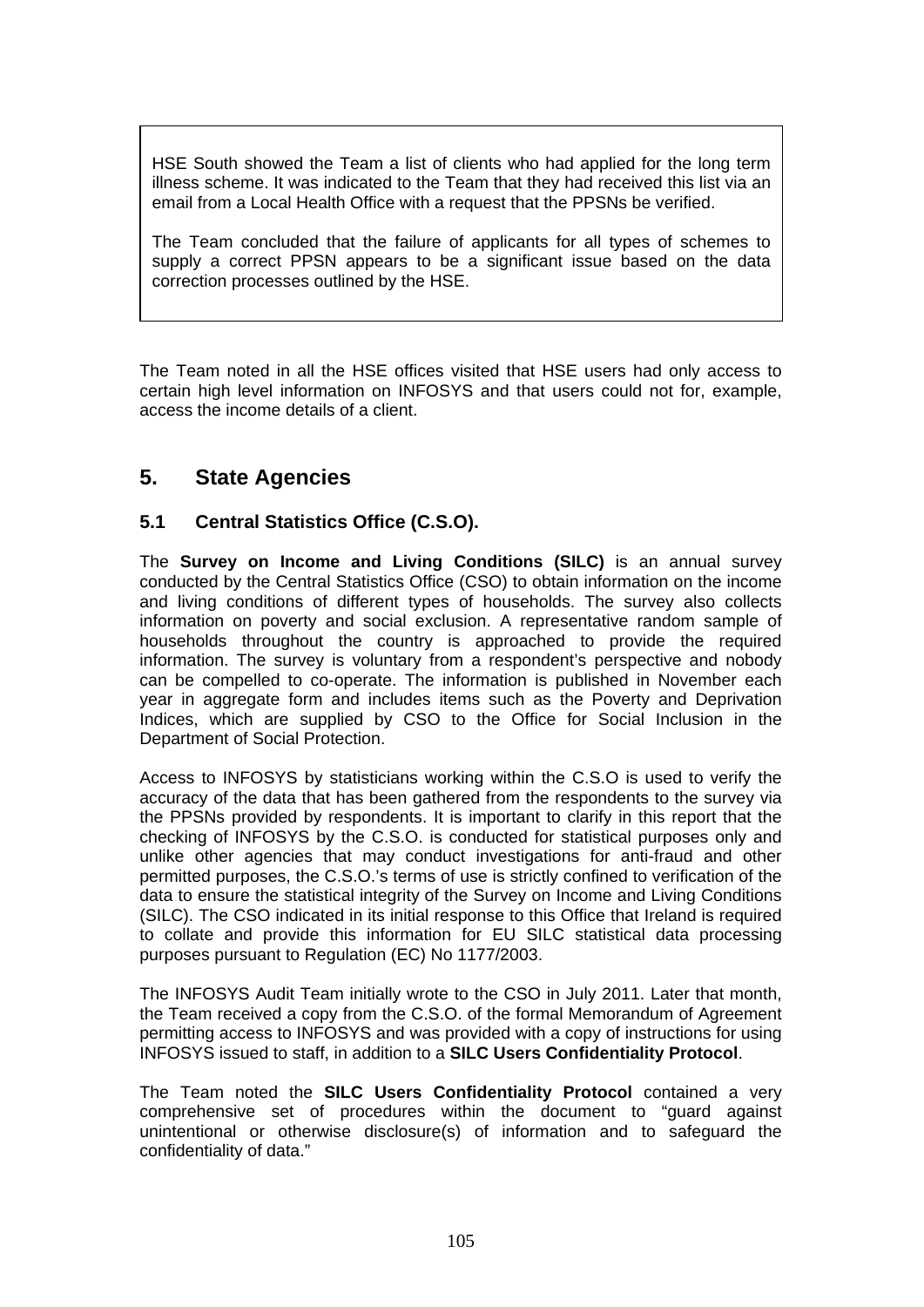In particular the following instructions were noted and are to be commended in terms of their unequivocal clarity

- When browsing the INFOSYS system SILC staff should under no circumstances search/back search for records relating to family, relatives or friends. Indeed in cases where a member of SILC is data processing and comes across the details of relatives or friends etc, it would be best practice to refer such cases to another member of SILC staff for data processing. Further to this, SILC staff should under no circumstances access or browse information relating to themselves, a spouse or child(ren) or other persons known to them other than respondents that take part in the SILC Survey.
- When browsing the INFOSYS system SILC staff should under no circumstances search/back search for records relating to public figures, people that are currently in the public domain, people in the news or people know to them or made known to them by a third party, other than in an official capacity and for statistical purposes.

# **5.2. National Employment Rights Agency (NERA)**

Disclosure of information between the Department of Social Protection and NERA is specifically provided for in Section 38 of the Social Welfare Pensions Act 2007 and disclosure of information between the Revenue Commissioners and NERA is provided for in Section 1093A of the Taxes Consolidation Act 1997 (as amended).

The INFOSYS Audit Team initially wrote to NERA in July 2011. A number of exchanges ensued between the Office and NERA regarding March and December 2011 access logs to INFOSYS but the Office considered ultimately that it had not received sufficient explanations for individual logs by all users, as "do not recall" was entered against a number of logs. A visit to NERA was subsequently scheduled to examine the logs in more detail.

NERA has a Memorandum of Agreement (MOA) in place with the Department of Social Protection dated 28.05.12 (see appendix 1). The Team noted that this MOA was unsigned and replaced the previous MOA dated February  $2009^{21}$  $2009^{21}$  $2009^{21}$ . The Team noted that the MoA viewed on the day of its visit to NERA allows for

- 1. Processing of employment permits under the Employment Permit Acts 2003 & 2006.
- 2. Undertaking statistical research relating to employment permit holders in order to inform future employment permit policy as provided for in Section 37 of the Employment Permits Acts 2006.
- 3. Enquiries, inspections and investigations undertaken by NERA in respect of compliance with the Employment Permit Acts 2003 and 2006.
- 4. Enforcement by NERA of Determinations of the EAT/Labour Court against employers at the request of employees.
- 5. Prosecutions by NERA in respect of employment rights offences.

1

6. Enquiries, Inspections and Investigations by NERA Inspection Services of Employment Rights Compliance.

<span id="page-105-0"></span> $21$  this MOA was sent out by DSP for signature in April 2012 and a signed version was received back in January 2013.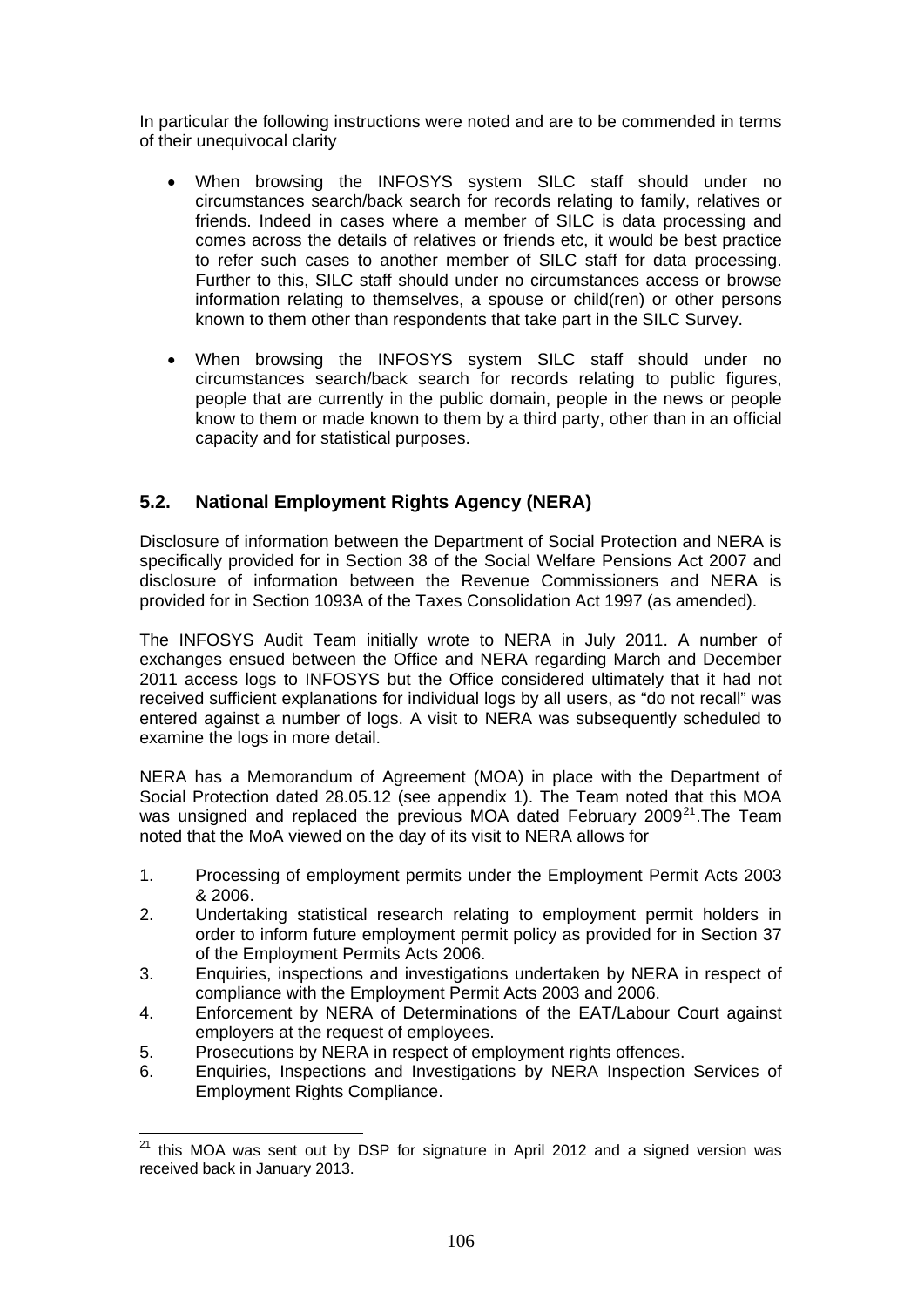NERA selected some sample complaint files and demonstrated to the Team how INFOSYS was used to extract and verify personal information.

In the first complaint file, an employee of a fast food outlet complained she was not receiving the minimum wage, bank holiday pay and annual leave from her employer. The business name was entered into the ER (employer) screen on INFOSYS and the inspector was able to check if the employee name was on the employer's P35 return.

Another complaint was made to NERA that an individual was not registered as an employer. A business has 18 months in which to register as an employer. In this instance NERA looked up INFOSYS by the individual's surname and initial and found that they were not registered as an employer.

The Team noted that in NERA's original response of 7th September 2011, NERA supplied a schedule of those users who did not access the system during the period under investigation.

# **5.3 Citizens Information Centre (Donegal)**

The Department of Social Protection outlined to the INFOSYS Investigation Team that access to INFOSYS was provided in this instance to the Citizens Information Centre in Donegal on the basis that the Donegal Citizens Information Centre is an integrated part of a cross-governmental supported project - the Donegal Integrated Services project - which provides government services on an integrated basis from a one stop location. The Department of Social Protection confirmed to the Team that a memorandum of agreement with Donegal CIC is in place and that 'read only' access to certain scheme related information on INFOSYS applies. The Department of Social Protection also stated that as part of the agreement, the usage of INFOSYS is monitored at least on an annual basis by DSP Management in the North West Region and an audit report is produced. Finally, a detailed manual record is maintained by Donegal CIC of all records accessed, purpose and action taken etc. This record forms part of the management review process.

# **6. Security**

"appropriate security measures shall be taken against unauthorised access to, or unauthorised alteration, disclosure or destruction of, the data, in particular where the processing involves the transmission of data over a network, and against all other unlawful forms of processing"

- section 2(1)(d) of the Data Protection Acts 1988 & 2003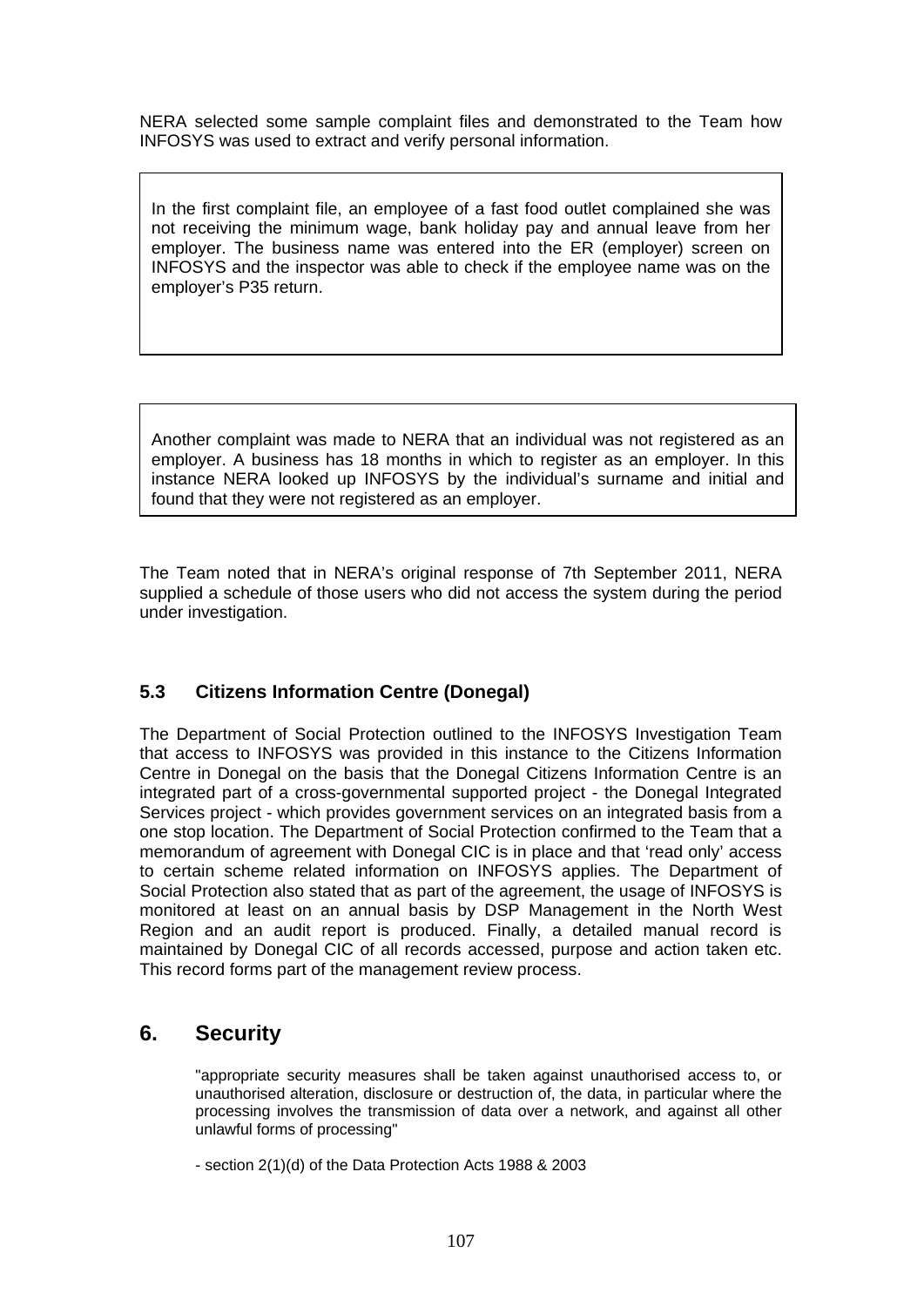## **6.1 Individual User Accounts**

Prior to the commencement of the INFOSYS investigation, the Office was informed by the Department of Social Protection (DSP) that it had designated point(s) of contact with each of the member organisations accessing INFOSYS. It was outlined that all contacts must liaise with DSP in relation to the setting up of individual user accounts and with regard to any technical issues. It was confirmed that new accounts can only be set up by DSP – external bodies cannot set up new users themselves (see appendix 4). This practice is to be commended.

All organisations signing up to use INFOSYS are pre-approved for membership by the Department of Social Protection. Specific conditions of usage are outlined in a Memorandum of Agreement drawn up between the Department of Social Protection and each agency. All authorised users within each agency must also sign an agreement indicating they understand that access must be appropriate.

Specific procedures sometimes referred to as a "movers, leavers and joiners" policy should be in place in all organisations with access to personal data in order to increase or restrict previous access when a user role changes. Such policies are also designed to prevent the use of shared credentials (multiple individuals using a single username and password) and detect any use of default passwords. The INFOSYS Team examined these policies and procedures and considered that they must also be supported by regular reviews of actual access to ensure that all authorised access to personal data is strictly necessary and justifiable for the performance of a function.

We noted that technical mechanisms are in place on INFOSYS to identify redundant user accounts and that an automatic deletion of these accounts occurs for all accounts inactive for 120 days. In conjunction with this built-in-mechanism whereby an individual staff member's access to INFOSYS is automatically suspended after a certain period of inactivity, we consider that the designated point of contact for each agency authorised to use INFOSYS should also run a quarterly report, detailing all users who have not accessed INFOSYS/have been suspended. Such a report would enable each agency to identify redundant users and ensure their accounts are permanently shut down by the Department of Social Protection.

As referred to in section 1.2 of this report, a key finding of the 2008 audit of the Department of Social Protection was the fact that all activity including read-only access to records viewed through INFOSYS is logged by the Department and a complete audit trail of all 'look-ups' is retrievable. This in-built audit trail functionality was crucial throughout the INFOSYS investigation.

Upon the conclusion of its investigation, we consider it is of paramount importance that the Department of Social Protection makes available a reporting tool to all agencies with access to personal data for which the Department is responsible to allow them to check on the appropriateness of all accesses made by individual user accounts. We expect that this tool would be made available as a matter of priority.

*[The Department of Social Protection has since informed the Office of its plans to introduce shortly a process whereby all external agencies with access to INFOSYS will be required to carry out monthly checks on system accesses by their staff – see p.121 below]*

However in the interim, it is recommended that each agency embarks upon a programme of pro-active monitoring of access within their organisation. All users of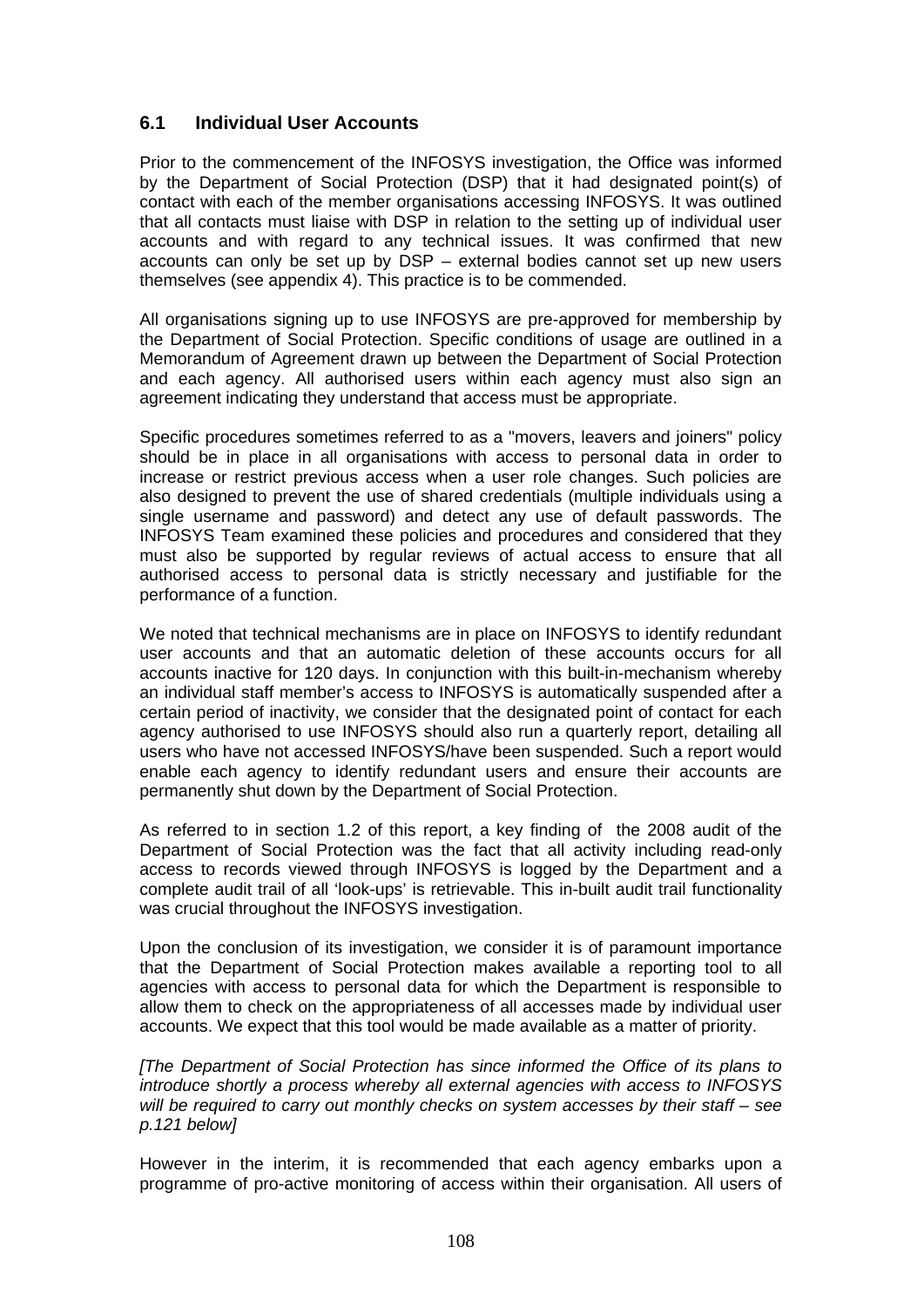INFOSYS should also be made aware of these random spot checks which can be made by management periodically and informed clearly of the consequences if inappropriate employee access to data held on INFOSYS is detected.

Finally, with regard to legal responsibilities, the Department of Social Protection is ultimately responsible for INFOSYS but all entities authorised to access INFOSYS are also considered to be individual 'data controllers' in their own right. This means that responsibility in relation to the legal use of the personal data on INFOSYS rests with the individual entities accessing the data.

## **6.2 'Need to know' Access to INFOSYS**

All data controllers have a duty to limit access to personal data on a "need to know" basis with greater access limitations and controls applying to more sensitive data. In terms of the investigation of INFOSYS, a focus was placed on access levels and authorisation levels for each subscriber to INFOSYS and an examination was undertaken of all searches conducted on INFOSYS in March and December 2011 for any evidence of inappropriate employee access.

 In terms of the actual type of access allowed to an individual user, we were satisfied at the conclusion of the investigation that this was set to an appropriate level (certain areas on INFOSYS such as income earned not available to most agencies) and individual staff members only had access to data which they required in order to perform their duties. The specific concern raised by us in terms of data security was that "the current levels of external access to INFOSYS would be excessive taking account of the 'need to know' access principle". The Office therefore examined the extent of access levels to INFOSYS in terms of the numbers of authorised users in each agency.

All entities authorised to use INFOSYS were asked to provide the Office with:

details of any discrepancy between the number of authorised users with access to INFOSYS and the number who actually used the database during March 2011. A detailed explanation and justification is required as to why any authorised users did not access the system during this period.

Agencies were then requested to provide to the INFOSYS Investigation Team

- iii. a copy of the internal procedures in place for approving and removing authorised users from INFOSYS.
- iv. a copy of the internal guidance/instructions available to authorised users of INFOSYS informing them of the circumstances when INFOSYS may be accessed
- v. a copy of the internal procedures and processes for ensuring that such access to INFOSYS takes place in line with the guidance/instructions at (iv) above

In response to the request for details on numbers of staff with access to INFOSYS, the investigation revealed that overall 705 users had been allocated access rights to INFOSYS but that "of these users, 199 of the registered user accounts were not used to access the database in March 2011."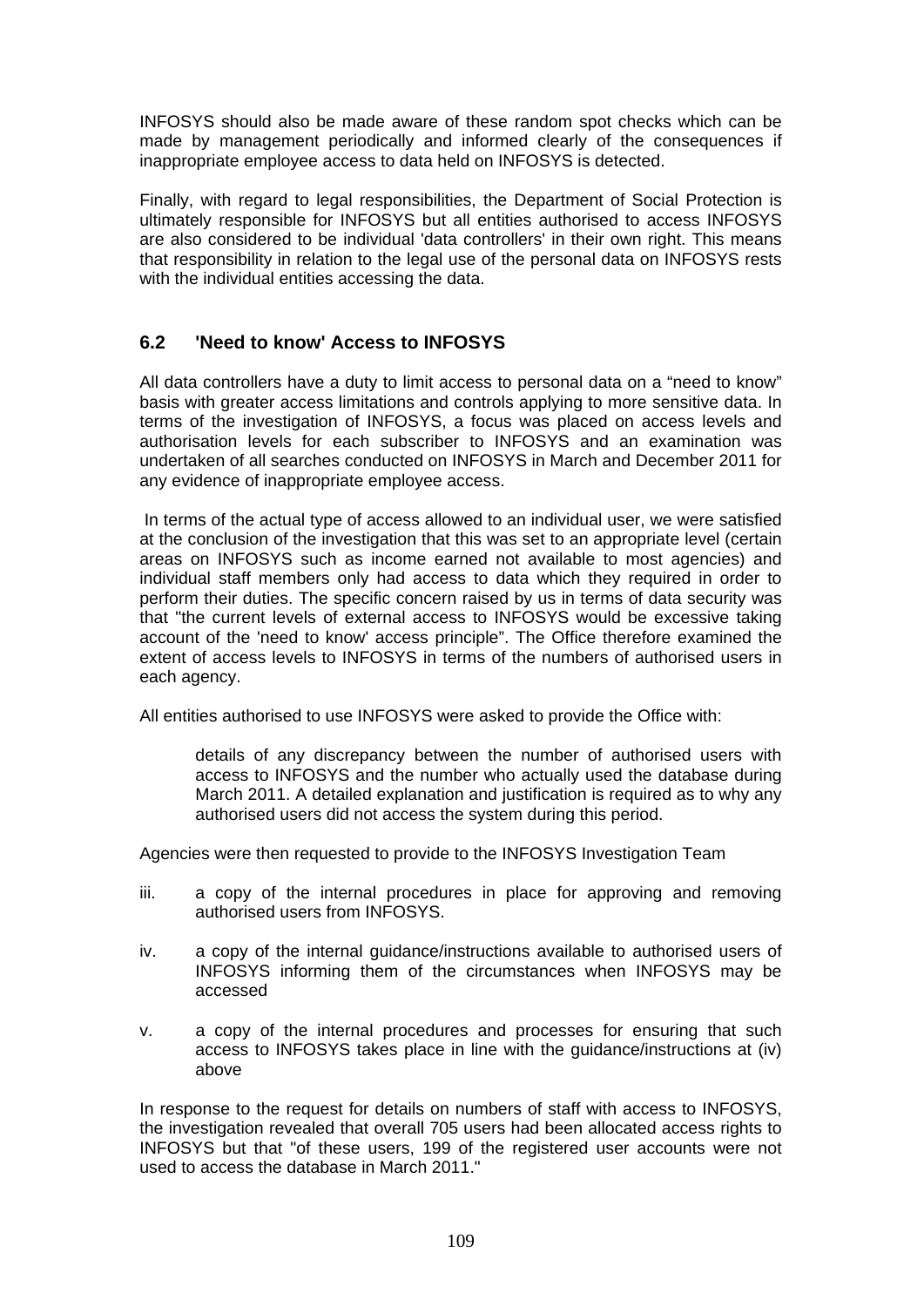In the case of the HSE West, there were 77 authorised users but over 31% did not use INFOSYS in March 2011. In the case of Dublin City Council which had 59 authorised users, 14 (24%) of its authorised users showed no activity. NERA had 73 authorised users and almost 30% did not access the system. These user statistics identified deficiencies in polices and procedures in so far as the agencies granted access had failed to monitor or review their user-provisioning policies thereby exposing their organisations to increased risk from a security perspective and data subjects to an unacceptable risk of inappropriate access to their data.

*[Since the INFOSYS investigation concluded, the Department of Social Protection informed this Office in February 2013 that following a review of all external INFOSYS accounts in 2012, the number has now been reduced to 527 accounts.]* 

## **6.3. Inappropriate Employee Access**

In the initial letter issued to external specified bodies granted access to INFOSYS, the Office outlined that it wished to ascertain

"there is sufficient oversight to ensure that all access by authorised users is for authorised purposes".

All external users granted access to INFOSYS were asked to provide the Office with:

- a copy of the internal guidance/instructions available to users of INFOSYS informing them of the circumstances when INFOSYS may be accessed
- a copy of the internal procedures and processes for ensuring that such access to INFOSYS takes place in line with the guidance/instructions at (v) above

The search logs for all searches conducted on INFOSYS in March 2011 were also supplied by this Office to each specified body via extracts transmitted securely by the Department of Social Protection in order to allow each agency conduct an examination of usage within their organisation and to assist them in detecting any evidence of inappropriate employee access. This purpose was also clearly outlined in the letters issued originally to all agencies using INFOSYS where it was stated amongst other objectives that

"this Office wishes to ascertain that:

…• access is not taking place to the data on INFOSYS for purposes beyond the purpose for which the access was granted in the first instance (see appendix 1)

In the first instance, many of the usage justifications cited by the specified bodies as part of their initial response did not contain a precise justification for each search conducted by every user and they had to be contacted to request a complete response. Even then, many of the responses contained general usage justifications such as "accessed for business purposes".

For example, more specific justifications such as "medical card review" or "all access in relation to the Drugs Payment Scheme" were cited by the HSE in their responses but these reasons would appear against every search made by a particular user and so it was not apparent to this Office whether an actual check had been conducted by line managers to ensure the access was for bona fide reasons. Some usage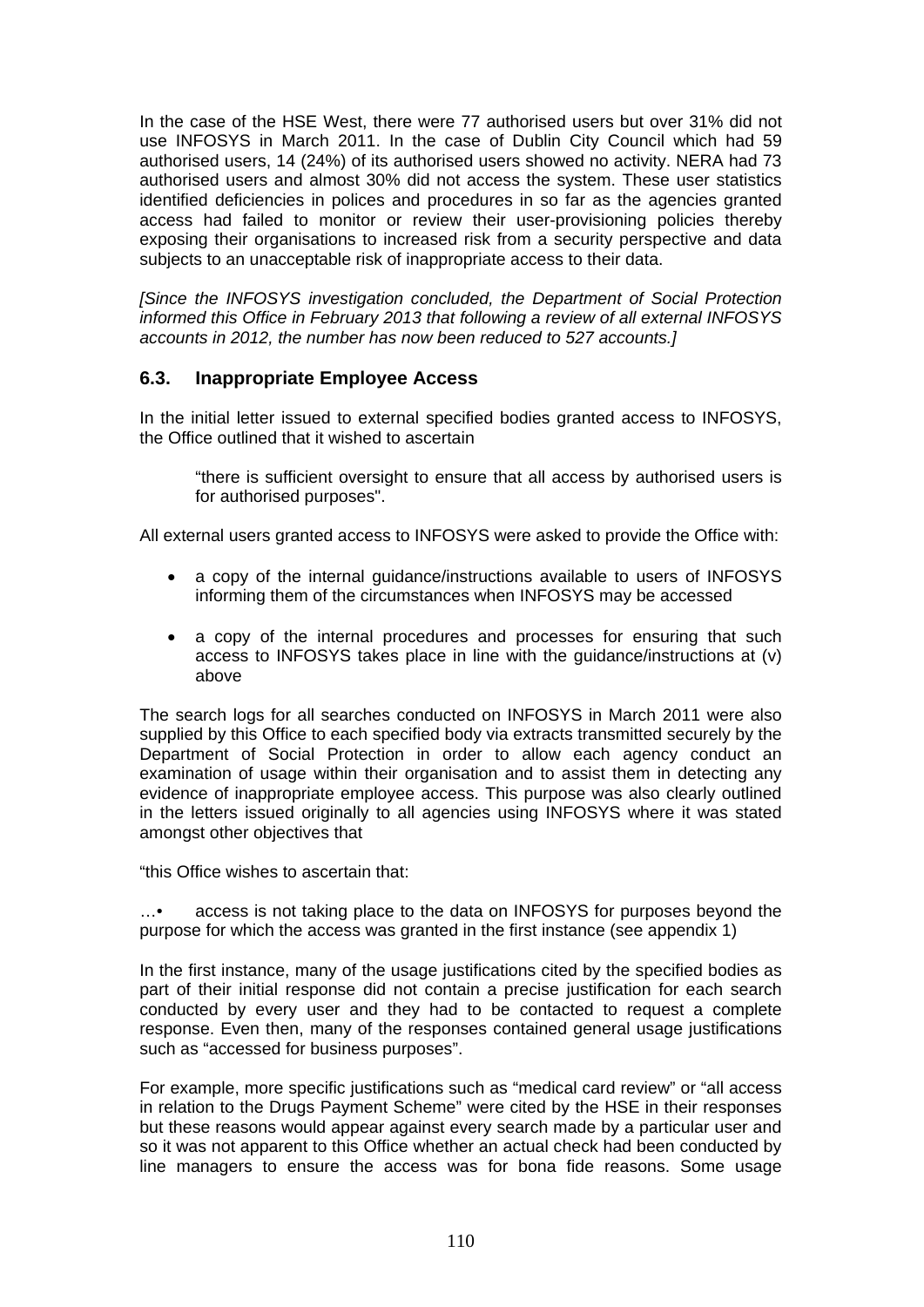justifications provided by the HSE were specific against each PPSN searched such as "checked ISTS for immunisation service to ensure address correct when sending appointment". This was the level of detail sought by this Office in all usage justifications. HSE Dublin Mid-Leinster clarified to this Office in a letter issued in September 2012 that "the wording used in the emails sent to managers requesting that they carry out this task clearly stated that each query should be checked and the purpose of each query noted." HSE Dublin Mid-Leinster also confirmed in the same letter that confirmation was sought from each manager that the accounts had been checked.

Of course it was not possible to verify even the most detailed justifications cited unless an actual check of INFOSYS was made to verify that the details accessed appeared in line with the purpose cited. It was this type of check that formed a central component of the physical inspections carried out by the INFOSYS Investigations Team. Also, there was some additional analysis of responses through checks undertaken by the Team on an INFOSYS user account set up temporarily by the Department of Social Protection. This user account has since been deleted.

In 2012, as phase 2 of the investigation commenced, the INFOSYS Team wrote to a significant proportion of the entities initially contacted, indicating it was now seeking usage justifications for a new set of logs (December 2011). This phase of the investigation was initiated in order to examine further the users whose previous usage justifications had been insufficient or too general in nature.

A detailed analysis of the data and usage justifications received subsequently by the Office confirmed the concerns of the Office with regard to inappropriate employee access. Verified cases of inappropriate access to INFOSYS in contravention of the Data Protection Acts 1988 & 2003 were identified in many of the agencies examined. Serious cases of concern were identified across a range of bodies authorised to use INFOSYS.

Several external agencies such as the CSO and NERA commendably conducted their own internal analysis of the initial datasets supplied and contacted us to inform the Investigations Team that having closely examined the data and conducted further detailed interviews with the relevant personnel, inappropriate access had been detected. In these instances, it was indicated that disciplinary action had already been instigated and was in hand. Both the CSO and NERA continued to update this Office and provided comprehensive information on all disciplinary measures and actions taken.

## **6.3.1 C.S.O.**

In August 2011 the CSO wrote to this Office stating that with regard to all four users authorised to use INFOSYS it could "confirm that all queries by the CSO authorised users on the INFOSYS system during March 2011 were for official statistical purposes only".

Similar to other responses where only general justifications were provided, it was the intention of this Office to revert to the CSO seeking precise justifications. In the interim however, the CSO contacted this Office in writing in September 2011 to inform the Office that the CSO itself had since revisited the March 2011 usage logs and requested that an internal audit team undertake a more detailed analysis of any searches on INFOSYS which could not be accounted for at the time of their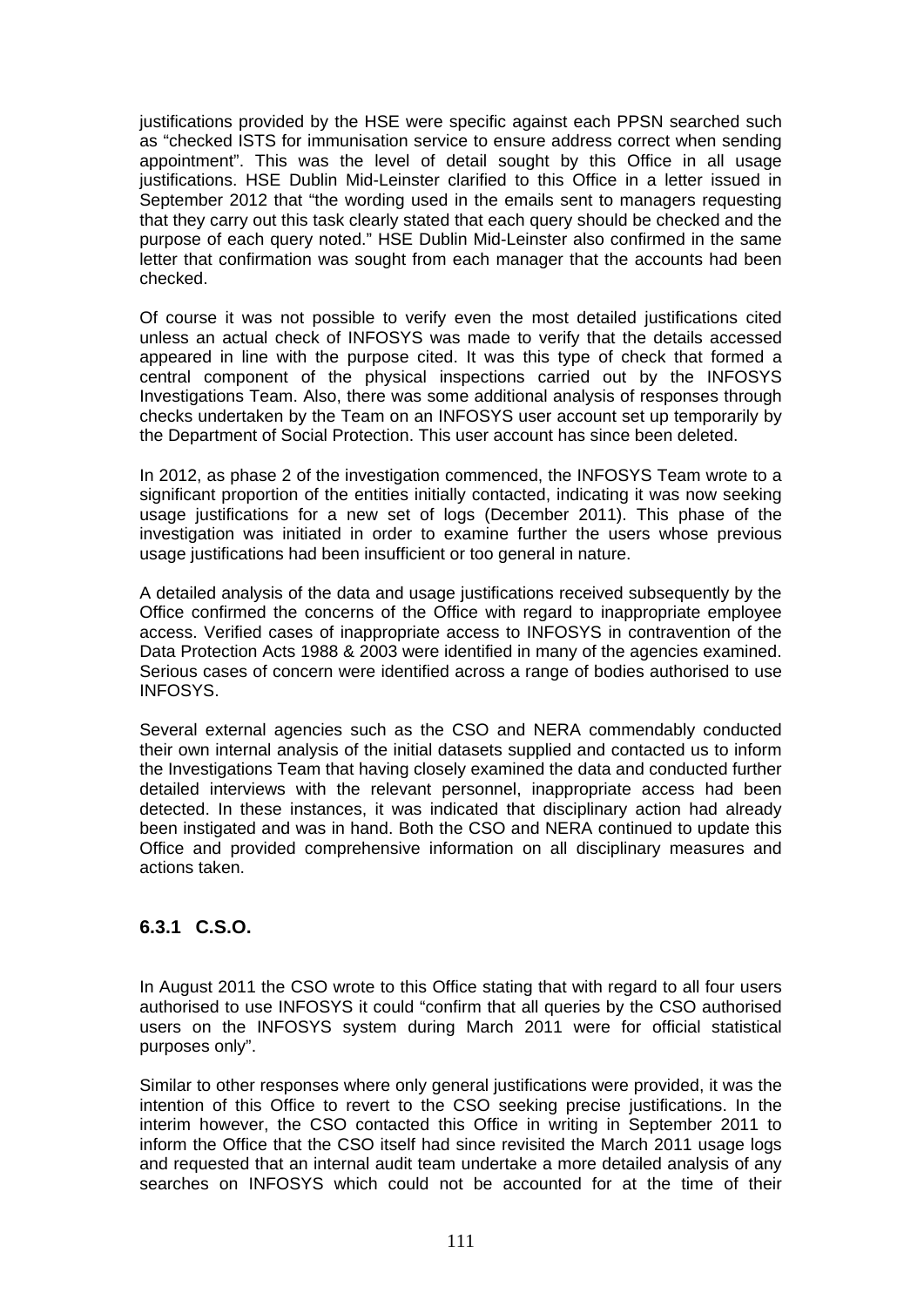response to this Office. The INFOSYS Team noted the number of searches requiring re-examination only comprised a small percentage of the overall number of searches conducted in March 2011 (approx 7%). All other searches had been accounted for satisfactorily by a direct comparison with the details of the individuals participating in the EU SILC Survey file.

The CSO informed the Team that as a result of this internal review it had uncovered inappropriate access in the case of three of the four authorised users and indicated that a formal investigation under Stage 4 of the Civil Service Disciplinary Code (the highest level of escalation) had been initiated.

The result of the investigation led to a number of sanctions being imposed on the three individuals namely: suspension without pay for a period of two weeks; a reduction in pay by one increment; and non-eligibility for consideration for promotion in the CSO for a two year period of service.

The motivation for accessing the records was also addressed as part of the CSO's investigation and "pure curiousity" was deemed to be the chief reason for two of the individuals. Whilst curiosity was also a factor in the third individual's usage, a large proportion of their inappropriate accesses were related to a recent bereavement where the INFOSYS system was used to obtain addresses so that acknowledgement cards could be issued to people who had sent cards of sympathy (also referred to in section 6.3 below).

We were disappointed to learn of the inappropriate access to INFOSYS committed by three of the four authorised users for the CSO but nevertheless welcomed the swift action taken by the CSO to conduct its own internal review in the first place and to immediately inform this Office as soon as the abuses came to light. The CSO continued to provide the Office with further updates throughout their investigation and the penalties imposed on its staff are in the view of this Office indicative of the unequivocal stance adopted by the CSO to ensure abuses such as this do not occur again.

## **6.3.2 NERA**

On October 13th 2011, NERA submitted precise justifications for the March 2011 logs and stated at the end of the email

"The examination of the usage carried out has identified some instances of inappropriate access which was of a personal nature. The Department's disciplinary procedure will be invoked in respect of the users concerned, and all users will be reminded of their obligations in this regard. "

On 11 May 2012 NERA informed this Office in writing that it had issued an email on foot of the inappropriate access coming to light to all staff on 19 October 2011.

An analysis of the March 2011 logs conducted internally by this Office in January 2012 also singled out two users of particular interest. On the day of the inspection, the Team examined several logs as supplied by NERA with regard to March and December 2011 accesses. As well as the users listed above, this led to a concern regarding accesses made by another user.

As referred to below, two searches conducted by an inspector in NERA were the dates of birth searches of two female colleagues. The officer in response stated that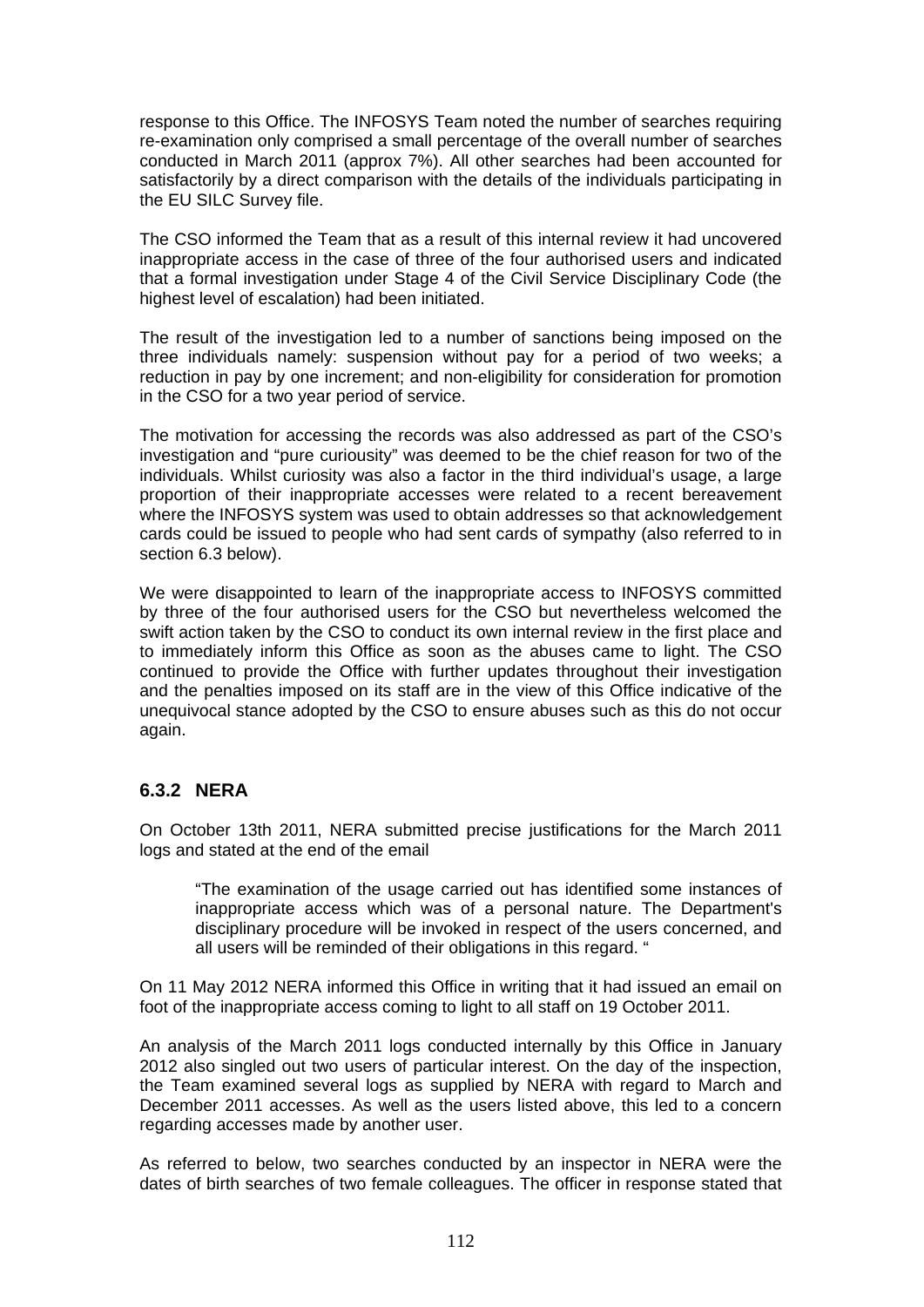it was "the practice in the office to celebrate birthdays where they are known, and that he accessed the records of the two inspectors concerned in order to obtain their dates of birth for this purpose."

NERA subsequently advised this office that where such instances of inappropriate access were detected "the Regional Manager for the office concerned was requested to issue the officer concerned with a verbal warning in line with the Department's Disciplinary Procedure set out in Section 5 of the Human Resources Management Handbook. Regional Managers were also referred to Circular 14/2006: Civil Service Disciplinary Code revised in accordance with the Civil Service Regulation (Amendment) Act 2005".

## **Examples of inappropriate access uncovered:**

 A series of searches made by one employee in the C.S.O took place so that the staff member could obtain addresses of individuals to whom they wished to send mass cards on foot of a recent family bereavement.

*[This breach was identified by the CSO themselves during the course of an internal review of access on foot of the INFOSYS exercise and we were immediately notified.]* 

- A series of searches made by one employee in HSE Dublin-Mid Leinster conducted on 15<sup>th</sup> December 2012 were conducted so that the employee could obtain the addresses of individuals to send these individuals Christmas cards (allegedly for another colleague in the HSE).
- A series of searches made by one employee in the HSE South region were conducted of family and neighbours all in one particular locality.
- Two searches conducted by an inspector in NERA were date of birth searches of two female colleagues.
- One search conducted by a female NERA employee was a search of a male colleague's wife. It subsequently came to light that the female employee had not actually conducted this search and that it was actually conducted by her male colleague who, using her password, had looked up his wife's details.

## **6.4 Accessing records of relatives "with consent"**

In many cases where inappropriate access was investigated, it was admitted by the employees after further questioning by management that the searches were of family members and friends.

 One search conducted by a NERA employee was purportedly to check his brother's address so he could send him a birthday card and the same individual on the same day checked his sister's address to check her disability benefit details on her behalf.

In two HSE offices visited, employees appeared to consider it justifiable to cite searches conducted on INFOSYS as being on behalf of relatives "with consent". On meeting with HSE Dublin Mid-Leinster to discuss logs of accesses to INFOSYS, the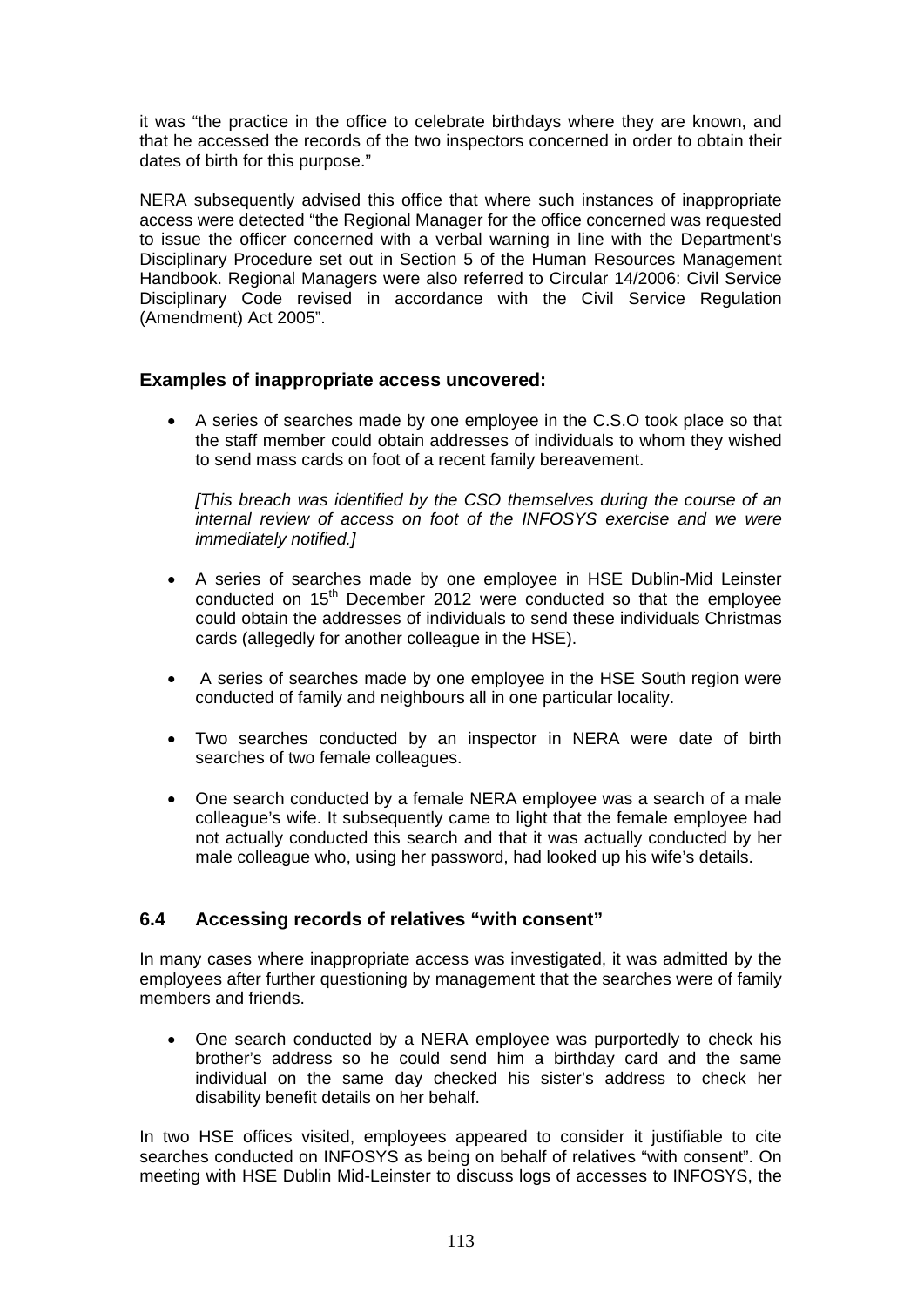issue of searches for family and friends emerging as a pattern within the context of the INFOSYS investigation was raised by the Team and the HSE personnel present responded by stating that staff conducting such searches had indicated that these searches on INFOSYS for family and friends would have been performed "with the consent" of the data subject. This view was echoed on the ground in another inspection conducted within the same HSE region. The Team outlined that such practices were unacceptable as this is not the purpose for which the HSE had been provided with access to the INFOSYS system. HSE Dublin Mid-Leinster subsequently clarified in writing to this Office in September 2012:

"The discovery of inappropriate use of INFOSYS during this investigation whereby staff members accessed accounts of family members with their consent is unquestionably considered as non-legitimate activity by the HSE."

Some examples of justifications for searches made on INFOSYS by these HSE employees include

- "family enquiry with consent" employees searched social welfare records of their own spouses, sons, daughters and in one case their son's girlfriend.
- "enquiry on behalf of family friend with consent".
- "this PPSN belongs to a sister of a member of staff who was asked to look into her SW claim"
- "this PPSN belongs to a boyfriend of the sister of a member of staff".
- One HSE South member of staff conducted a disability check for her uncle this was checked by this member of staff on twenty separate occasions during March 2011 as well as conducting a social welfare check for her sister in the same period.

In terms of these findings, it was noted by this Office that at no point in any of the written correspondence between this Office and the HSE regions during phase one of the INFOSYS investigations was there any reference made to searches being performed on INFOSYS on behalf of relatives and friends - "with consent". This practice only became apparent to this Office in May 2012 following an examination by the INFOSYS Investigation Team of the justifications provided in the second tranche of logs reviewed – the December 2011 logs. There was no explanation or reference to this practice in any of the covering letters accompanying the usage justifications submitted in May 2012.

We subsequently advised the HSE regions concerned that we considered the checking of friends and families on Department of Social Protection records to be completely unacceptable and as instances of inappropriate employee access that should be reported to this Office in order for them to be investigated as data breaches. In terms of the "with consent" justification we indicated that we considered the consent of the data subject would be extremely difficult for the HSE to stand over unless the relatives were contacted and asked directly to verify they had provided their consent. Even in these circumstances, this is not the purpose for which access to INFOSYS is provided to the HSE and we concluded that the handling of an enquiry by a HSE employee on INFOSYS of a relative or family friend should regardless of "consent" be conducted at all times by another HSE member of staff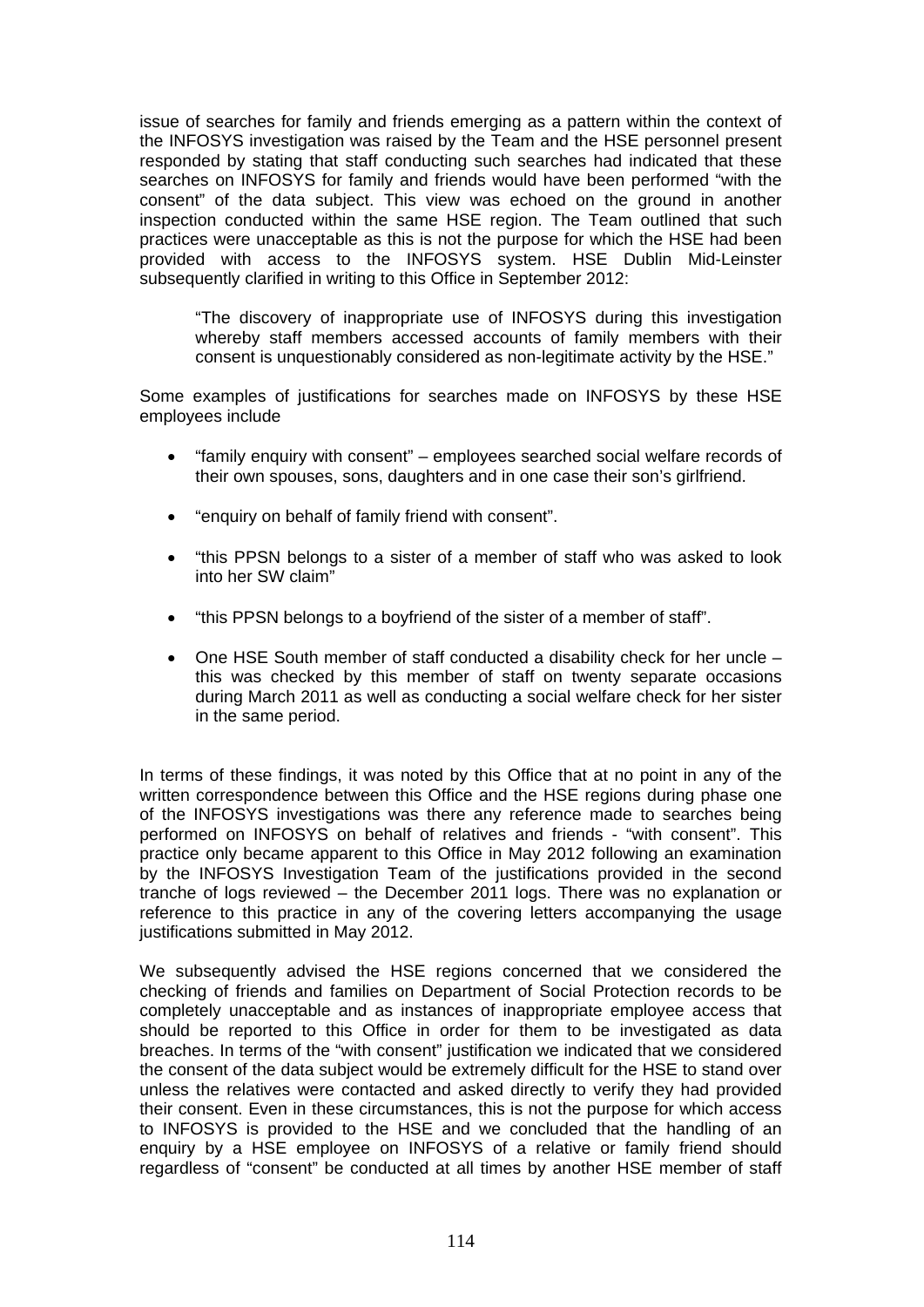who is an authorised user of INFOSYS. For example, an authorised user of INFOSYS in the HSE could handle a written query regarding medical card applications and eligibility on behalf of a staff member's relative as long as that user actually handles medical card applications and is authorised to use INFOSYS for that specific purpose. Such a query should be submitted in writing and signed by the individual making the query. In effect, this query would then be handled like any other query received in writing to that section within the HSE.

We also consider it is imperative that all external users of INFOSYS understand that an enquiry on INFOSYS concerning 'disability benefit' or 'burial expenses' is completely unacceptable as these are patently not HSE services. The terms and conditions under which the HSE were granted access by the Department of Social Protection are strictly confined to usage being for HSE related services and schemes.

### **6.5 Non-Reporting of Inappropriate Access**

The INFOSYS Team conducted several physical inspections of HSE offices in two different regions and during the course of one of these inspections, inappropriate access by a number of users in the HSE Dublin Mid-Leinster was identified. Initially, when we came across the inappropriate access we considered that evidence of any inappropriate access had simply gone unnoticed and not been reported to management or acted upon in any way. It subsequently emerged that the HSE Dublin Mid-Leinster region had been aware of such accesses since May 2012 but did not refer to them in their written response of May 2012 or to raise these findings verbally with us in the course of two separate meetings. The fact that the HSE Dublin Mid-Leinster region appeared to have been aware of inappropriate access to social welfare data but did not ever refer to this until after the matter was raised remains a cause for concern.

We wrote to HSE Dublin Mid-Leinster in September 2012 highlighting the inappropriate accesses. HSE Dublin Mid-Leinster, responded in September 2012 stating

"The previous information returned to the Office of the Data Protection Commissioner was factual and in direct response to the questions raised. I appreciate that this did not include the subsequent actions taken in response to very serious breaches uncovered or a clear unambiguous statement that this was unacceptable behaviour."

The INFOSYS Team finally received written clarification from HSE Dublin Mid-Leinster region that verbal warnings had in fact been issued to 6 members of staff and their access to INFOSYS had been removed.

In another HSE region - HSE South - "inappropriate search" was cited in 11 instances by a user accounting for their accesses to INFOSYS in March 2011 with another user admitting "inappropriate view" alongside a number of searches. A key concern of the Office was the lack of explanation or reference by this HSE region to the "inappropriate views" or "inappropriate searches" cited when providing its official response during the second tranche of the INFOSYS exercise which sought additional employee usage justifications for INFOSYS searches. In all of the responses to the initial letters issued and subsequent INFOSYS follow-up investigations, there was no comment or reference made regarding justifications cited against some of the search logs such as "inappropriate search" or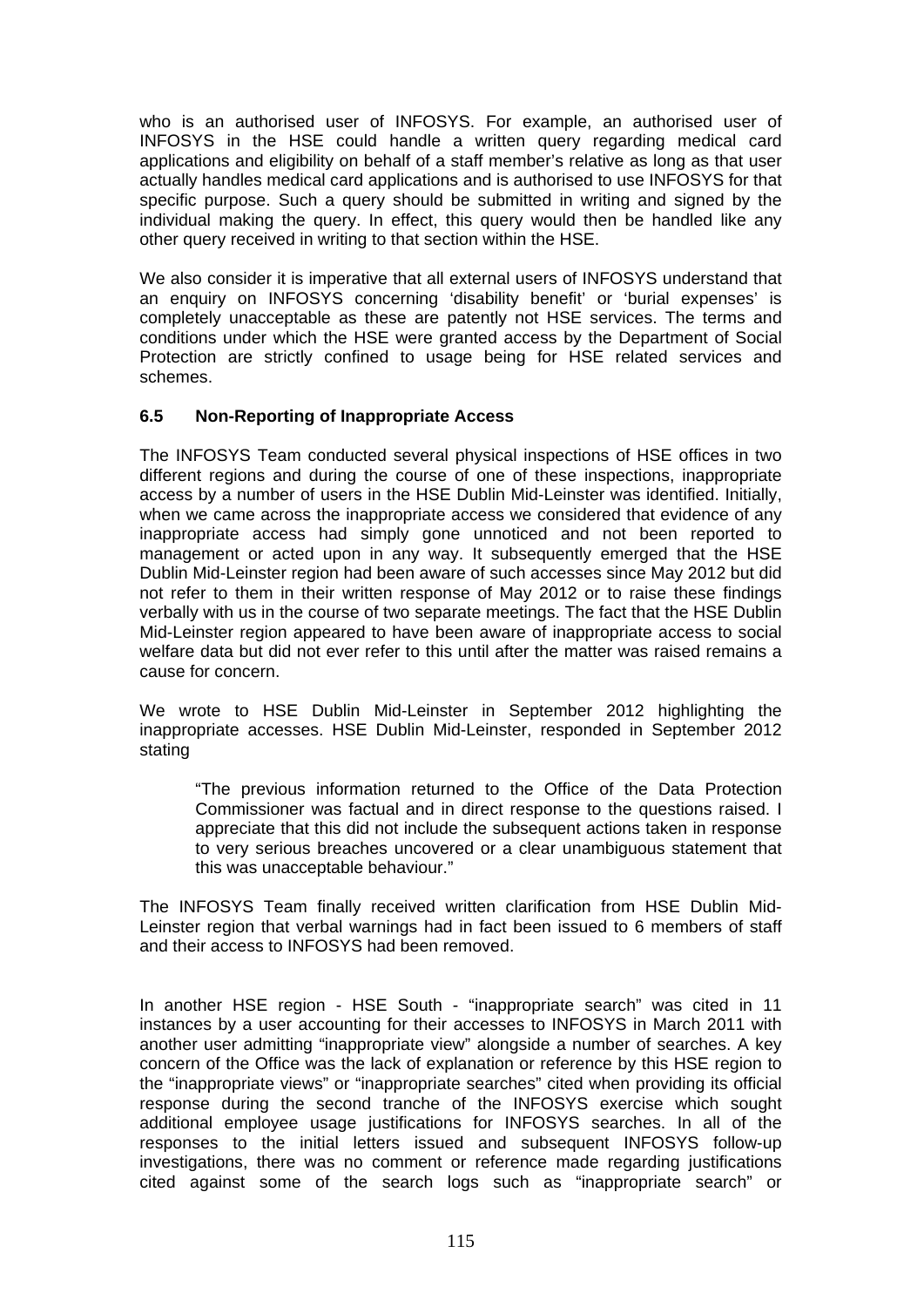"inappropriate view". The INFOSYS Team met with the HSE South in July 2012 to obtain a general overview of practices and levels of access by HSE South to INFOSYS. There was no reference made at this meeting to the justifications cited by some of its employees in the recent exercise. (In terms of the inspection of HSE South, the INFOSYS Team was satisfied that the accesses made by the sole remaining user account for INFOSYS in the HSE South were for legitimate business purposes).

Subsequent examinations of the logs of usage made by former HSE South users of INFOSYS in March and December 2011 led the INFOSYS Team to indentify inappropriate access.

 No account was subsequently provided to the Team of any internal investigation, disciplinary hearings or actions. The INFOSYS Team resumed some more in-depth examinations of the logs before writing to the HSE South in September 2012 to present its preliminary findings and seek a formal account in writing. These communications contained the details of individual users of INFOSYS whose usage the Office believed required an internal review by that HSE region. The letter also informed HSE South that the Office had

"conducted an inspection of another office in a different HSE region in August 2012 and during the course of one of these visits a brief discussion was held with the HSE region in question regarding searches for family and friends emerging as a pattern within the context of the INFOSYS investigation. It was indicated to the Team that searches for family and friends would have been performed with the consent of the data subject. The Team outlined that such practices were unacceptable. "

A written response was requested by the Office regarding searches conducted by specific former users of INFOSYS in HSE South. With regard to one user who had cited eleven inappropriate searches over a one month period (March 2011), the HSE South indicated they had interviewed this particular staff member who had stated to them

> "This happened over a year and a half ago and I do not remember the specifics of my searches. However, I do know I had family members who were in receipt of Social Welfare and/or making claims and there would have been searches in relation to them."

The Office was surprised that the HSE South in its response did not appear to have re-examined these searches of family members and friends themselves and so the Office re-submitted the details of the eleven searches to the HSE South. All the searches were of individuals living in the Kilkenny area with three of the individuals sharing the same surname as the INFOSYS user. In light of this, the Office sought precise clarification in writing as to whether the user's line manager had entered the description "inappropriate search" during the completion of the exercise in August 2011 and if so whether the line manager had examined or discussed further these inappropriate searches with the staff member or reported them to management seeking an account of any action taken in this regard. The Office also asked

"did the HSE South not consider that the inappropriate searches identified would need to be reported as data breaches to the Office of the Data Protection Commissioner?"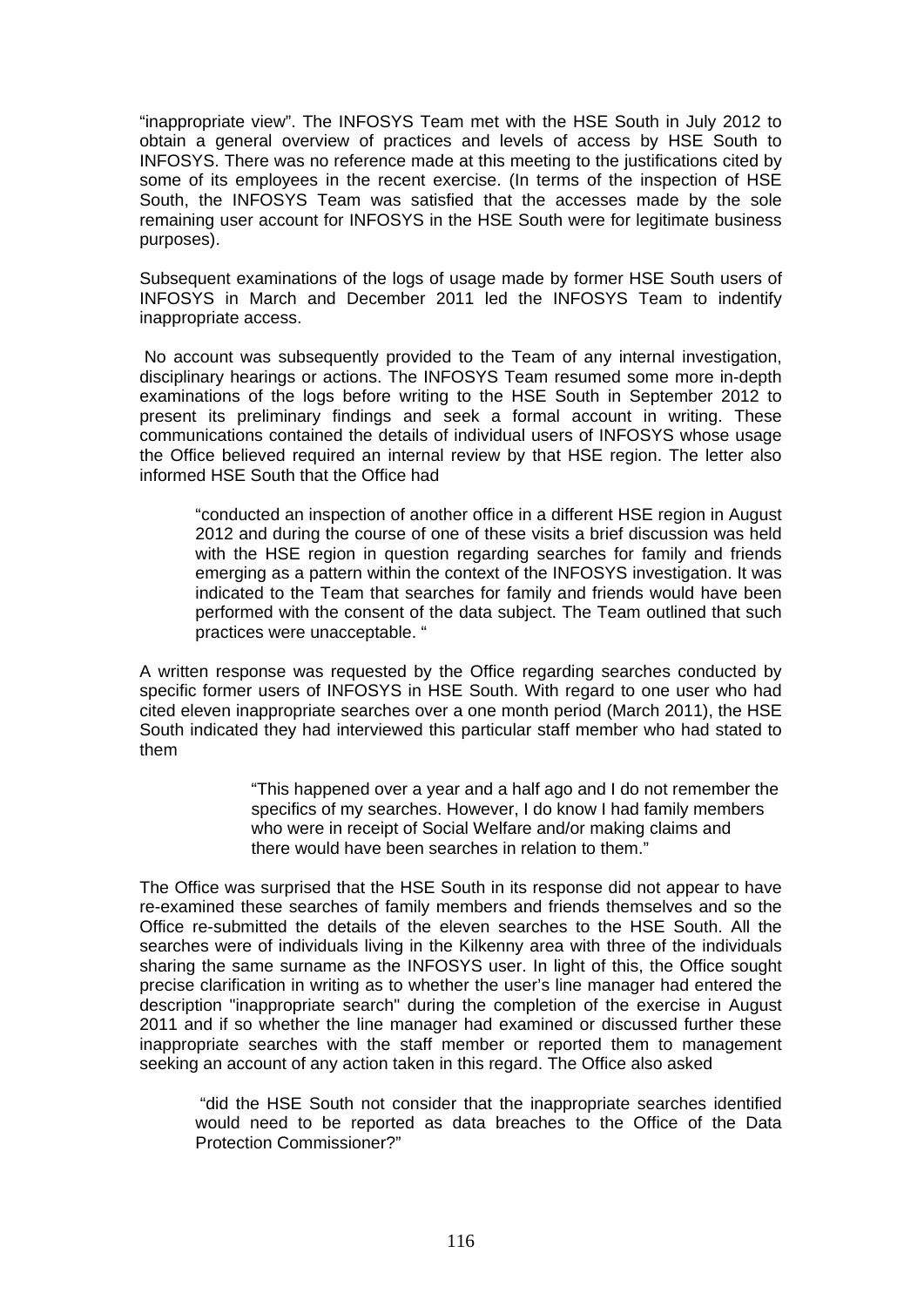A final response on the matter was received by the HSE South in December 2012 which outlined that the staff member's manager had in fact met with the INFOSYS user and questioned them regarding the searches identified as inappropriate. It was stated that the staff member was reprimanded and apologised but that "the matter was not pursued under our disciplinary policy." The identification of the inappropriate accesses seems not to have been reported any further up the management line. HSE South informed this Office that

"these searches were not reported as data breaches to me as Data Controller either at the time or following their discovery as part of the INFOSYS investigation by your Office. Please confirm whether or not this action should now be taken."

Given the passage of time since the breaches occurred, the Office responded indicating it considered the matter to be closed in relation to those particular incidents but they would of course be referred to in this report.

Overall, in light of both engagements with the HSE, we concluded that there was no attempt made by the HSE to raise any findings with this Office or the Department of Social Protection which came to light as a result of the INFOSYS investigation. Indeed, the whole point of the INFOSYS investigation was to require agencies to examine search logs in order to identify inappropriate access by staff members (see appendix 1). It was not until this Office itself highlighted the users from the HSE's own log extracts and queried justifications indicating inappropriate searches or searches made on behalf of family or friends that the HSE Dublin Mid-Leinster confirmed in one instance that it had been aware of these breaches and had taken some action in this regard.

HSE Dublin Mid-Leinster advised us in September 2012 that the staff concerned were disciplined in the following manner (one investigation still ongoing at the time);

- 1. Access to INFOSYS was immediately revoked;
- 2. A verbal warning being issued with a note put on their Personnel File;
- 3. The staff member was made aware of the inappropriate use of INFOSYS and the seriousness of his/her actions;
- 4. Staff member advised that this inappropriate use was totally unacceptable and against the Agreement between DSP and HSE;
- 5. Individuals were warned that if he/she had a further occurrence of a similar nature of misuse of other ICT systems, the disciplinary process would be invoked with immediate effect.

*[In terms of the ongoing investigation referred to above the Office was informed by HSE Dublin Mid-Leinster in 2013 that its internal investigation had concluded and the staff member concerned had received a warning as per the HSE Disciplinary Policy. ]* 

Since the INFOSYS investigation concluded the HSE has contacted this Office to inform it that a number of new and additional measures have been put in place to strengthen controls and the monitoring of INFOSYS usage. These measures include:-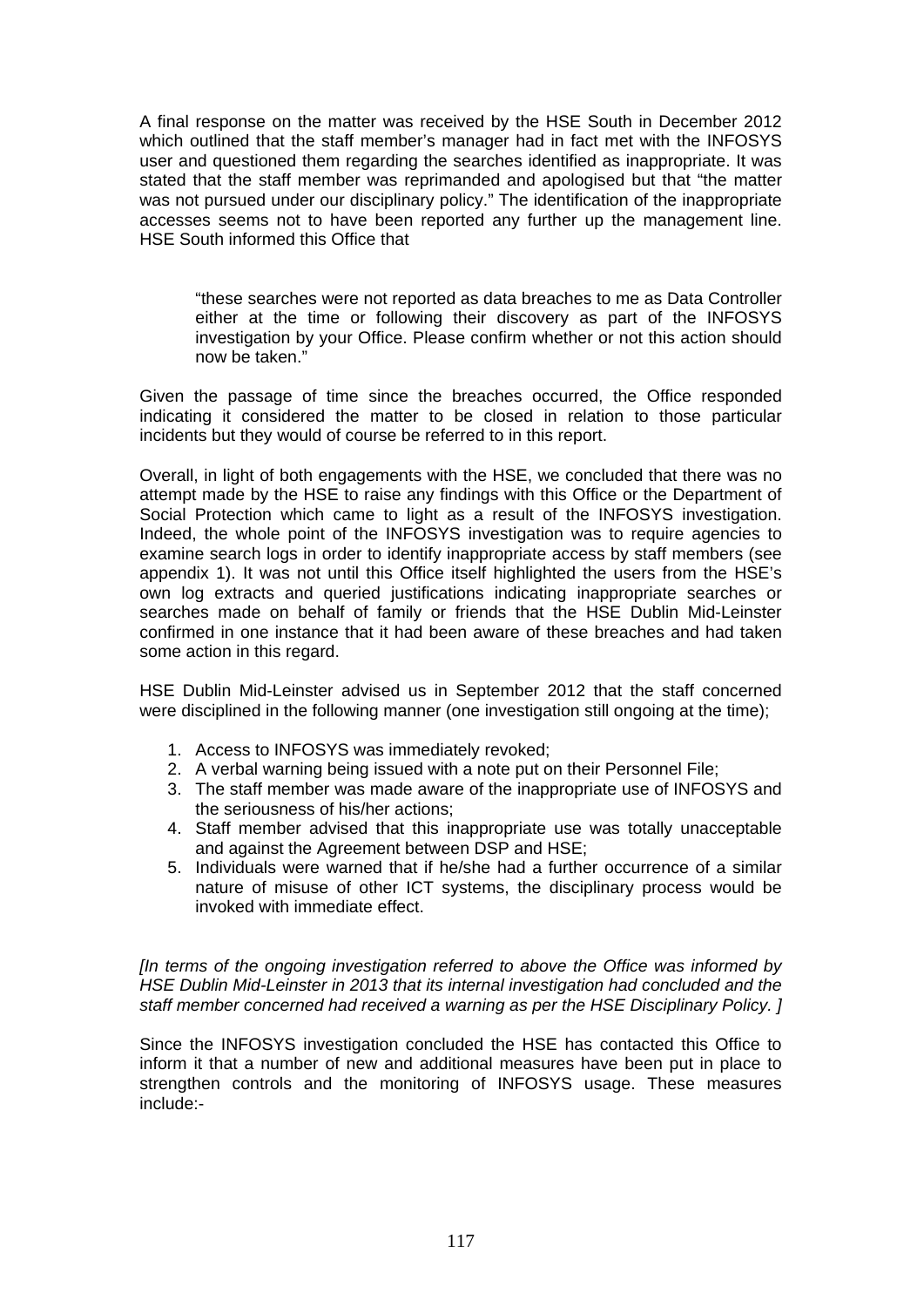- A **'Data Protection Undertaking'** form reviewed and signed by all INFOSYS users,
- All users have received training in: (a) Use of INFOSYS
	- (b) Data Protection Acts 1988 & 2003 including principles therein;
- INFOSYS accounts have been updated and recoded with identification codes to four regions and a specific code for PCRS. This means that the HSE can easily identify the area the user belongs to;
- All inactive INFOSYS accounts have been indentified and withdrawn;
- A standard national form has been developed for new INFOSYS account applications, temporary closures (e.g. sick leave/maternity leave) and permanent closure of accounts;
- Revised user names and new passwords have been implemented;
- A draft standard operating procedure has been developed and is being finalised with the DSP;
- INFOSYS User manual has been reviewed and circulated to all approved/trained INFOSYS users;
- A standard training package including business process is being developed at present.

We wish to highlight to all agencies using INFOSYS that the Data Protection Commissioner approved a personal **Data Security Breach Code of Practice[22](#page-117-0)** in July 2011 to help organisations to react appropriately when they become aware of breaches of security involving customer or employee personal information. We consider that it is important for organisations to understand that data breaches would include all instances of inappropriate employee access. Also, guidance**[23](#page-117-1)** from the Department of Finance on data security advises all public sector departments and agencies to report data breaches immediately to this Office. This includes inappropriate employee access to databases which staff members are authorised to access solely for work purposes.

# **7. RECOMMENDATIONS**

1

- The practice and purpose of checks on INFOSYS made by external agencies should be directly referenced on all scheme application forms which use INFOSYS. From a data protection perspective this will ensure the fair obtaining and processing requirement is met, also allowing data subjects to exercise their rights of access under section 4 of the Data Protection Acts.
- The handling of an enquiry on INFOSYS of a relative or family friend should regardless of "consent" not be conducted by a relative with access to INFOSYS. INFOSYS should never be accessed for personal reasons and this is the policy throughout the Department of Social Protection. All such enquiries must be made in writing, signed by the data subject making the enquiry and passed on to the relevant section where users are authorised to use INFOSYS for the specific purpose the enquiry is based upon.

<span id="page-117-0"></span><sup>&</sup>lt;sup>22</sup> http://www.dataprotection.ie/docs/07/07/10 - Data\_Security\_Breach\_Code\_of\_Practice/1082.htm<br><sup>23</sup> <http://www.dataprotection.ie/documents/guidance/GuidanceFinance.pdf>

<span id="page-117-1"></span>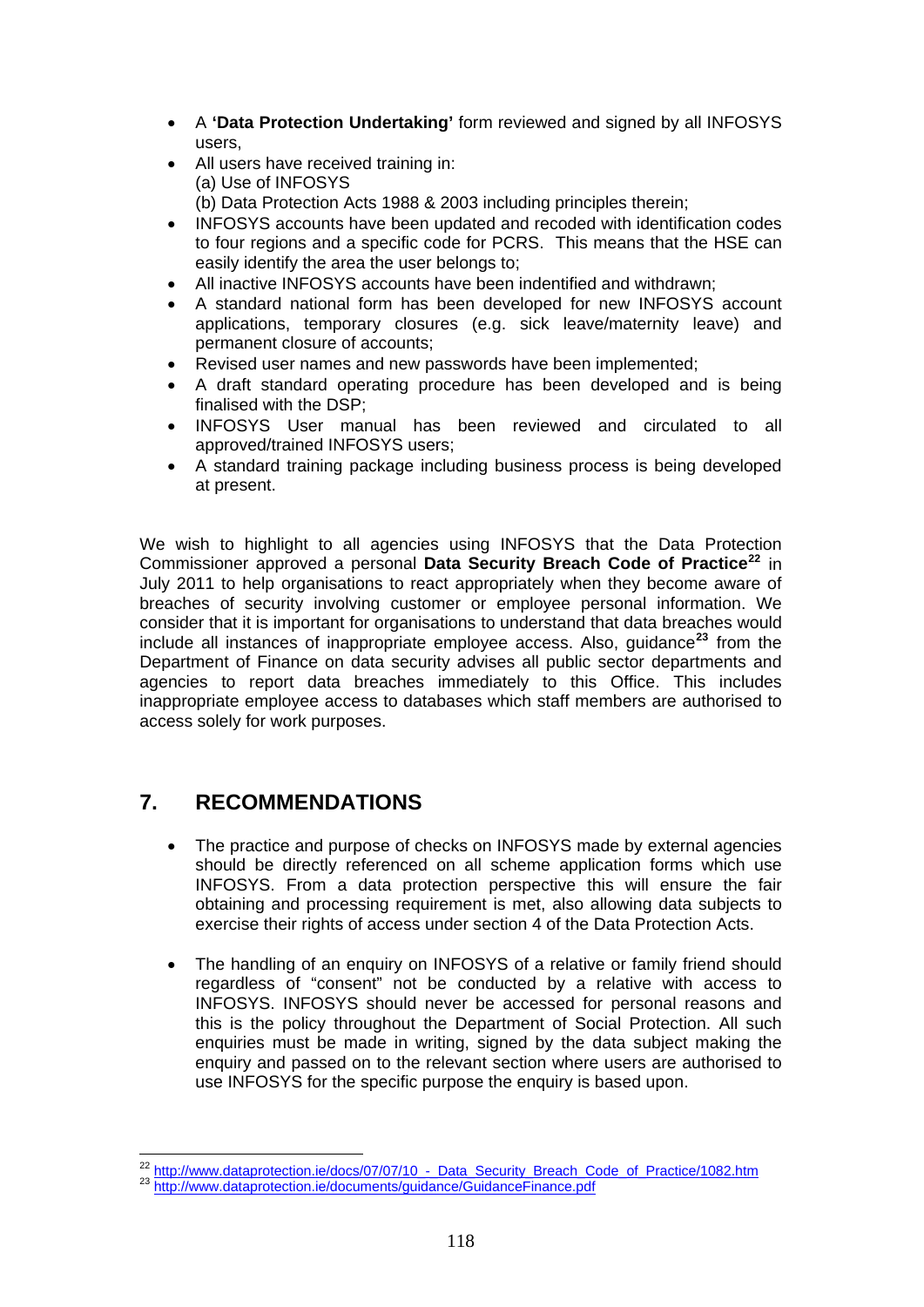- All instance of inappropriate employee access should be reported to both the Department of Social Protection and the Office of the Data Protection Commissioner as they are data breaches and as such should be handled accordingly.
- The Department of Social Protection should make available a reporting tool to all agencies with access to personal data for which the Department is responsible to allow them to check on the appropriateness of such access to individual user accounts.

*[The Department of Social Protection has since informed the Office of its plans to introduce shortly a process whereby all external agencies with access to INFOSYS will be required to carry out monthly checks on system accesses by their staff. To facilitate this, the Department has developed a batch programme which will generate all accesses for the previous month. These will be furnished to the agencies concerned who will then conduct agreed % checks on data. Where inappropriate accesses are discovered, they must be reported immediately to DSP, who will take appropriate action. In serious cases, this could include the termination of access to INFOSYS for the agency concerned.* 

*These new procedures will shortly be piloted in three external agencies (Fingal County Council, CSO and HSE West). Subject to the success of this*  'pilot', it is the Department's intention to roll this process out to all external *agencies at the earliest opportunity.* 

*Finally, each agency will be required to 'sign-up' to the process and this will form part of their MoA].* 

- In advance of being provided with the reporting tool, it is recommended that each agency instigate a programme of pro-active monitoring of all access within their organisation to INFOSYS by conducting frequent random checks of employees and assigned users by managers at a local level. All users of INFOSYS should be made aware of these random spot checks and the penalties if inappropriate employee access to data held on INFOSYS is detected. As soon as the reporting tool is provided by the Department of Social Protection to each external agency such monitoring can be formalised and conducted on a wider and more frequent scale.
- All users of INFOSYS should be made aware of random spot checks and the consequences for them if inappropriate employee access to data is detected. Severe disciplinary penalties should be put in place to deter inappropriate employee access in the first instance.
- The Department of Social Protection should critically review the purposes for which access to INFOSYS is permitted with a view to ensuring that access for such purposes is proportionate.
- Every organisation authorised to access INFOSYS should maintain a register of all requests for disclosure and information received and issued. All information received from or passed onto external bodies such as Revenue, Department of Social Protection and An Garda Síochána should be noted by each authorised agency.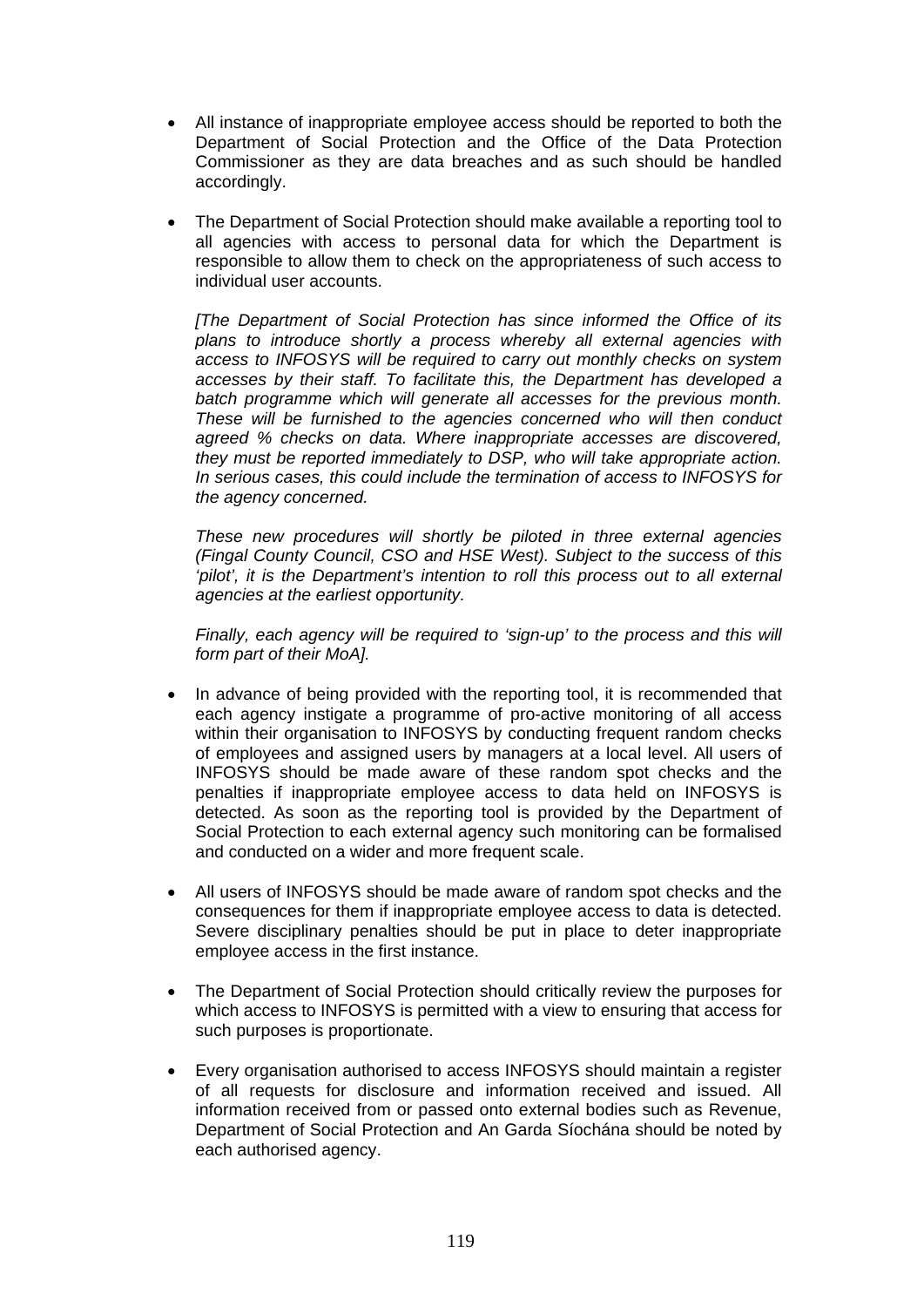Consideration must be given to the different requirements of each type of user approved to use INFOSYS and their access privileges to personal data should fully reflect these requirements. The nature of access allowed to an individual user should be set and reviewed on a regular basis. Individual staff members should only have access to data which they require in order to perform their duties.

*[The Department of Social Protection has since outlined that access levels on INFOSYS are granted on a user group basis. These user groups are based on a matrix derived from a study of all INFOSYS users (internal and external). Eighteen different user groups were created to cover all varying levels of access required both internal and external. For example, User Group 02 covers Local Authorities.]* 

All agencies using INFOSYS should put in place focused internal guidance/procedures clearly setting out the use and purposes of INFOSYS within their own organisations. They should clearly state when it is legitimate to access INFOSYS and when it is not.

 A training structure to draw attention to requirements under data protection legislation and INFOSYS specifically should be in place at induction stage for all employees. Further opportunities to develop knowledge of data protection and privacy issues should be on offer at various stages throughout an employee's career with particular emphasis placed on the safeguarding of customer data and the importance of access for business purposes only.

*[Both the Department of Social Protection and specified bodies have outlined proposed approaches to dealing with these training requirements which are a matter of continuing engagement with this Office]* 

# **8. FINDINGS**

The most striking outcome of the investigation was the number of incidents of inappropriate access identified during the course of the investigation. As well as the internal investigations and disciplinary proceedings instigated as a result of these discoveries, these findings demonstrate the absolute necessity for proactive and random regular checks of access to be conducted by the external agencies themselves.

Serious abuse was detected by the INFOSYS Investigations Team in terms of inappropriate employee access. Explanations eventually obtained by the Investigations Team for inappropriate views by users of INFOSYS ranged from the bizarre to the banal: from the posting of Christmas cards and Mass cards to the reason of nothing other than 'pure curiousity' being cited in cases where family, neighbours' and friends' records were accessed. In the case of family members, this was sometimes purportedly done on their behalf, with their consent. The INFOSYS investigation and this report clearly outlines that it is not acceptable to conduct searches on INFOSYS on behalf of family or friends irrespective of whether it is the organisation's database(s) or an external one such as INFOSYS. The explanation provided by staff within one HSE region upon initially meeting with them that these searches were done with "the consent" of the family member or friend was met with disbelief by the Investigations Team. In the first instance, proof of consent could only be verified by contacting the relatives themselves and no evidence was offered by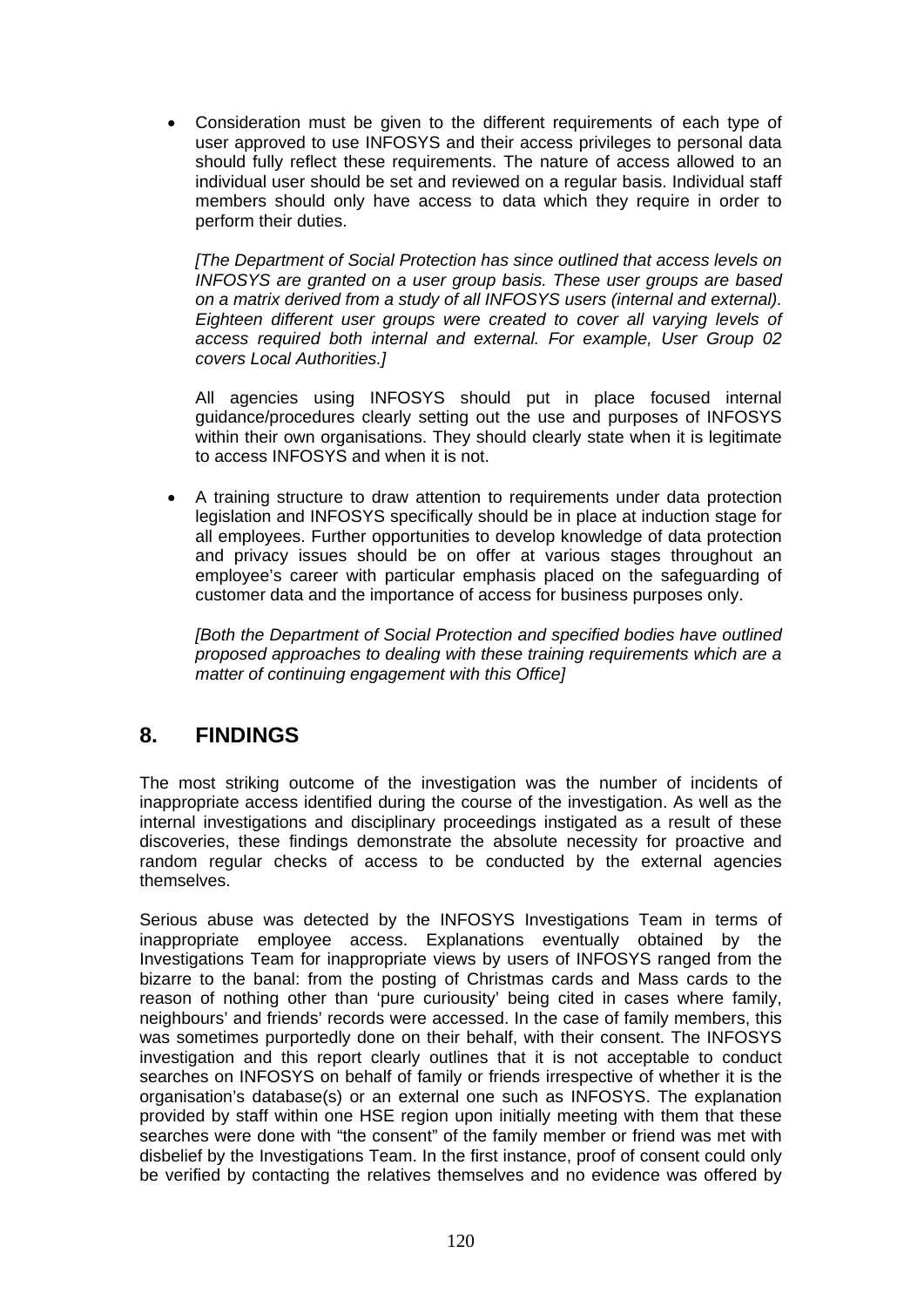the HSE of any such contact. Even if consent was provided, this Office considers it is wholly inappropriate for a person connected to an individual to conduct such a search, particularly since the system being checked was not even a HSE database. The stipulations referred to in the C.S.O's SILC Confidentiality Protocol (see section 5.1) adequately reflect the views of this Office in this regard. The HSE has since indicated its agreement with this view.

Of paramount importance is the necessity for the Department of Social Protection to make available a reporting tool to all agencies with access to personal data for which the Department is responsible to allow them to check on the appropriateness of such access to individual user accounts. We expect that this tool would be made available as a matter of priority but in the interim it is recommended that each agency instigate a programme of pro-active monitoring of all access within their organisation to INFOSYS by conducting frequent random checks of employees and assigned users by managers at a local level. All users of INFOSYS should be made aware of these random spot checks and the penalties if inappropriate employee access to data held on INFOSYS is detected. As soon as the reporting tool is provided by the Department of Social Protection to each external agency such monitoring can be formalised and conducted on a wider and more frequent scale.

We consider there is a need for a much greater degree of transparency with regard to access to INFOSYS. The provision to third party external agencies of social welfare data containing 7.7 million records needs to be clearly referenced in all scheme application forms be they medical cards or housing applications or information concerning compliance with statutory requirements. In addition, the fact that labour inspectors examine social welfare databases to check the employment details of employees or employers is not a practice of which the general public would likely be aware. This is especially the case where the data in question is used to make decisions on individuals. From the perspective of the rights and freedoms of the data subject, the Office considered that the checking of data on INFOSYS was not sufficiently transparent. Also paramount is the need for the public to be aware of their right to obtain a copy of any data held about them on INFOSYS and to seek corrections where that is necessary.

As part of the investigation, a review was conducted of some of the specified bodies' scheme application forms. Overall, the Office did not consider that adequate reference was being made at application stage to the fact that an applicant's details may be checked against data held by the Department of Social Protection for a number of purposes, including fraud prevention purposes. The information on the majority of application forms reviewed by the INFOSYS Investigation Team was considered wholly insufficient in terms of informing an individual adequately as to all potential uses of their personal data. Where information was provided it could at best be termed as basic and not meeting the requirements of fair processing. All parties have since accepted that appropriate notification as to the use to be made of the data should be provided at application stage.

Going forward, the Office expects that any checks on 'INFOSYS' will be directly referenced on relevant documentation used by specified bodies. It should be abundantly clear to the applicant that the details provided in their application will be checked against social welfare data. The correct legal basis should also be cited in any such notices. We recommend that the existence and purpose of INFOSYS be directly referenced on all scheme application forms which use INFOSYS. From a data protection perspective this will ensure transparency in the purpose and use of the system, also allowing data subjects to exercise their rights of access under section 4 of the Data Protection Acts. It can be assumed that this increased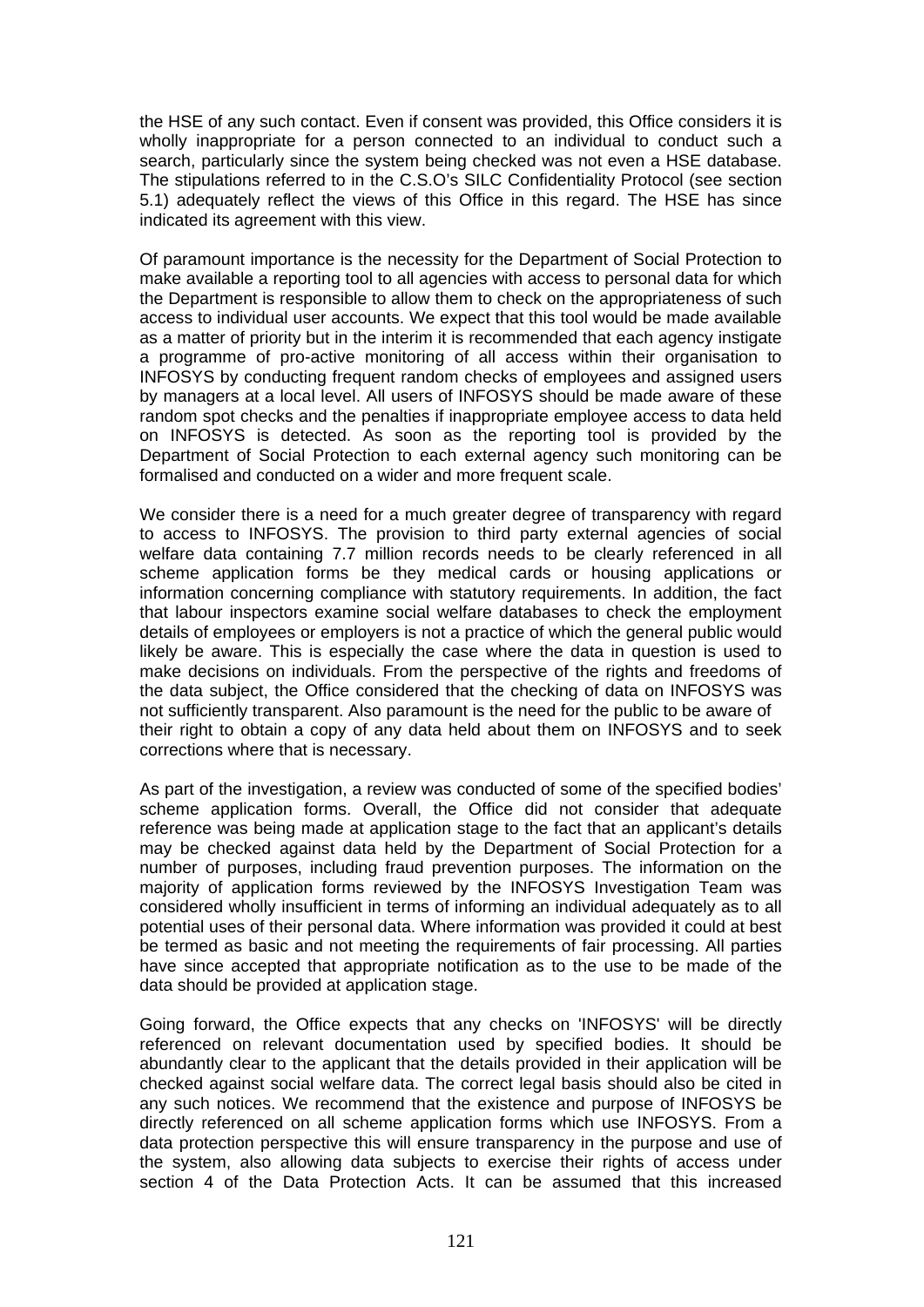transparency would also serve the interests of all parties concerned as increased knowledge of the checks made on INFOSYS database can be expected to dissuade any person considering engaging in fraud.

Overall, we consider that every organisation authorised to access INFOSYS should maintain a register of all requests for disclosure and information received and issued. All requests for disclosure must be made in writing (or followed up in writing) with a copy of all correspondence issued and received kept on file.

As well as the inappropriate access encountered within the HSE, the Team considered there appeared to be inconsistency in terms of the management of schemes leading to the sending back and forth of incomplete forms between HSE local health offices and the HSE's Primary Care Reimbursement Service. In terms of local authorities, the principal finding noted was the wider usage in urban local authorities which had been agreed with the Department of Social Protection and was captured in the memoranda of agreements reviewed. This report provides clarification as to which uses of INFOSYS this Office considered to be outside the scope of the intended use of INFOSYS. Going forward, it is recommended that the Department of Social Protection should critically review the purposes for which access to INFOSYS is permitted with a view to ensuring that access for such purposes is always proportionate.

Finally, a key focus of this investigation was the access levels within each member organisation, taking account of the actual numbers of authorised users versus the usage and activity of these users of INFOSYS during March 2011. Comprehensive documentation outlining policy with regard to user provisioning and policies designed to safeguard against inappropriate employee access are fundamental in this regard.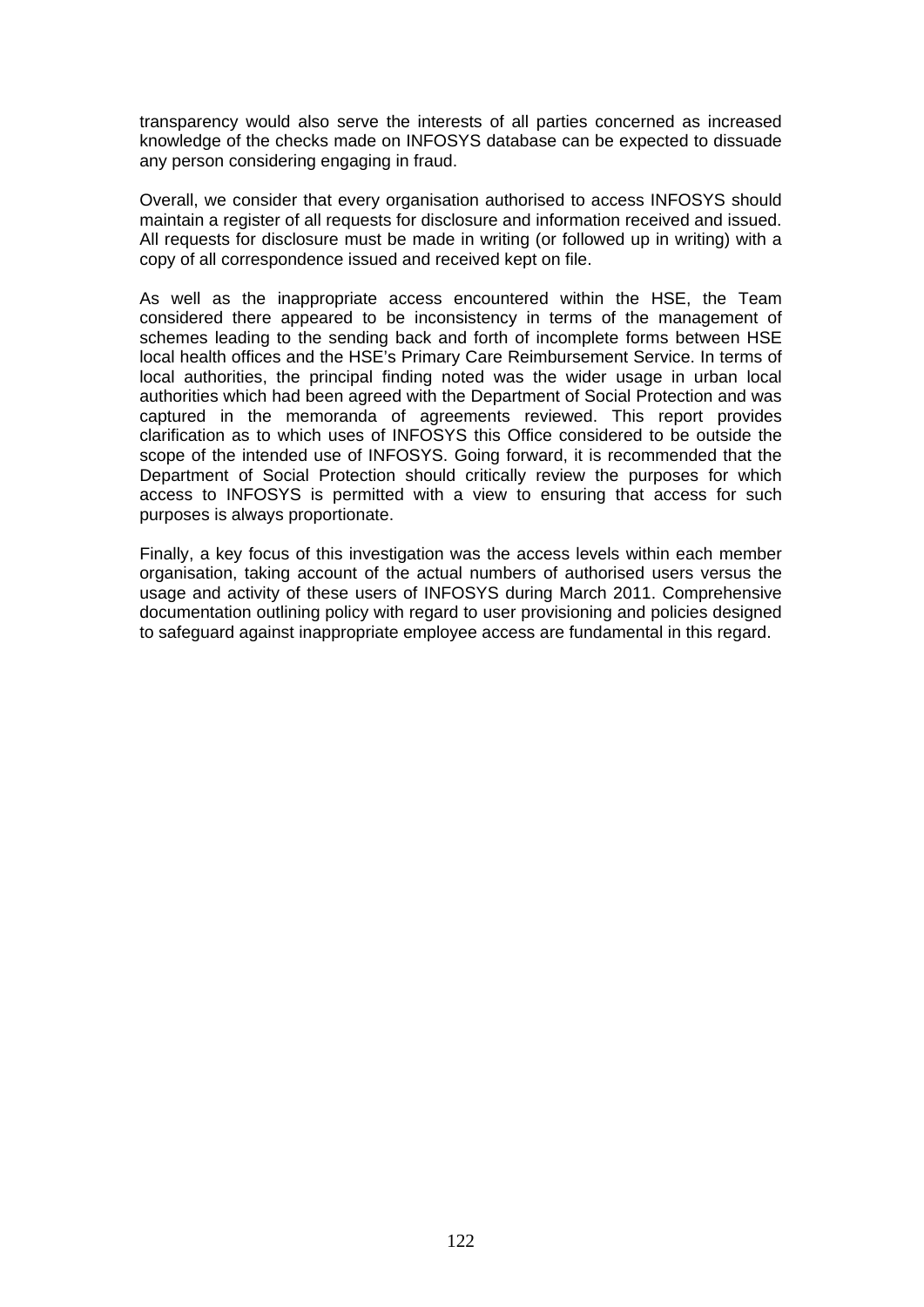#### **Appendix 1 Original letter issued to external agencies with access to INFOS – July/August 2011**

External organisation X

I am writing to inform you that the Office of the Data Protection Commissioner is commencing an investigation into the use of and access to personal data held by the Department of Social Protection systems by external third parties (under the authorisation of the Department of Social Protection). This investigation is taking place under section 10(1A) of the Data Protection Acts, 1988 & 2003, which states that

"The Commissioner may carry out or cause to be carried out such investigations as he or she considers appropriate in order to ensure compliance with the provisions of this Act and to identify any contravention thereof".

In this respect, the Office of the Data Protection Commissioner is examining all external access to Department of Social Protection data (via its INFOSYS system) to ensure access to the information held on this database is in full compliance with the Data Protection Acts. In brief this Office wishes to ascertain that:

- the current level of access within your organisation to the Department of Social Protection systems is not excessive taking account of the 'need to know' access principle
- access is not taking place to the data on INFOSYS for purposes beyond the purpose for which the access was granted in the first instance
- there is sufficient oversight to ensure that all access by authorised users is for authorised purposes only

To assist this Office in forming a view on the above matters I would ask you to provide this Office with the following information:

i. the precise justification and purpose for each query conducted by your authorised users on INFOSYS during March 2011. The extract included in this e-mail provides details of the actual accesses that took place. This was provided by the Department to this Office at our request.

However, please note that justifications are only being sought for every query that is accompanied by a PPSN. To clarify, if there is a query appearing without a PPSN e.g.,

01-3-2011 15:58.34 X-USER-FI CLIENT SEARCH TDF

we are not seeking a justification or purpose for this type of query as the Department of Social Protection has indicated to us that this type of query log merely indicates navigation of key menus within INFOSYS.

Also, if the same PPSN appears in a connected string of searches on a given date within a certain time range, we are seeking a justification for the search of that particular PPSN and there is no need to justify each query associated with that same PPSN.

We are also seeking

ii. details of any discrepancy between the number of authorised users with access to INFOSYS and the number who actually used the database during March. A detailed explanation and justification is required as to why any authorised users did not access the system during this period. The extract included in this e-mail contains a list of authorised users within your organisation which we received from the Department of Social Protection. You will see from the data extracts in the folder supplied that any user with a 0KB size file would not appear to have used the system in March.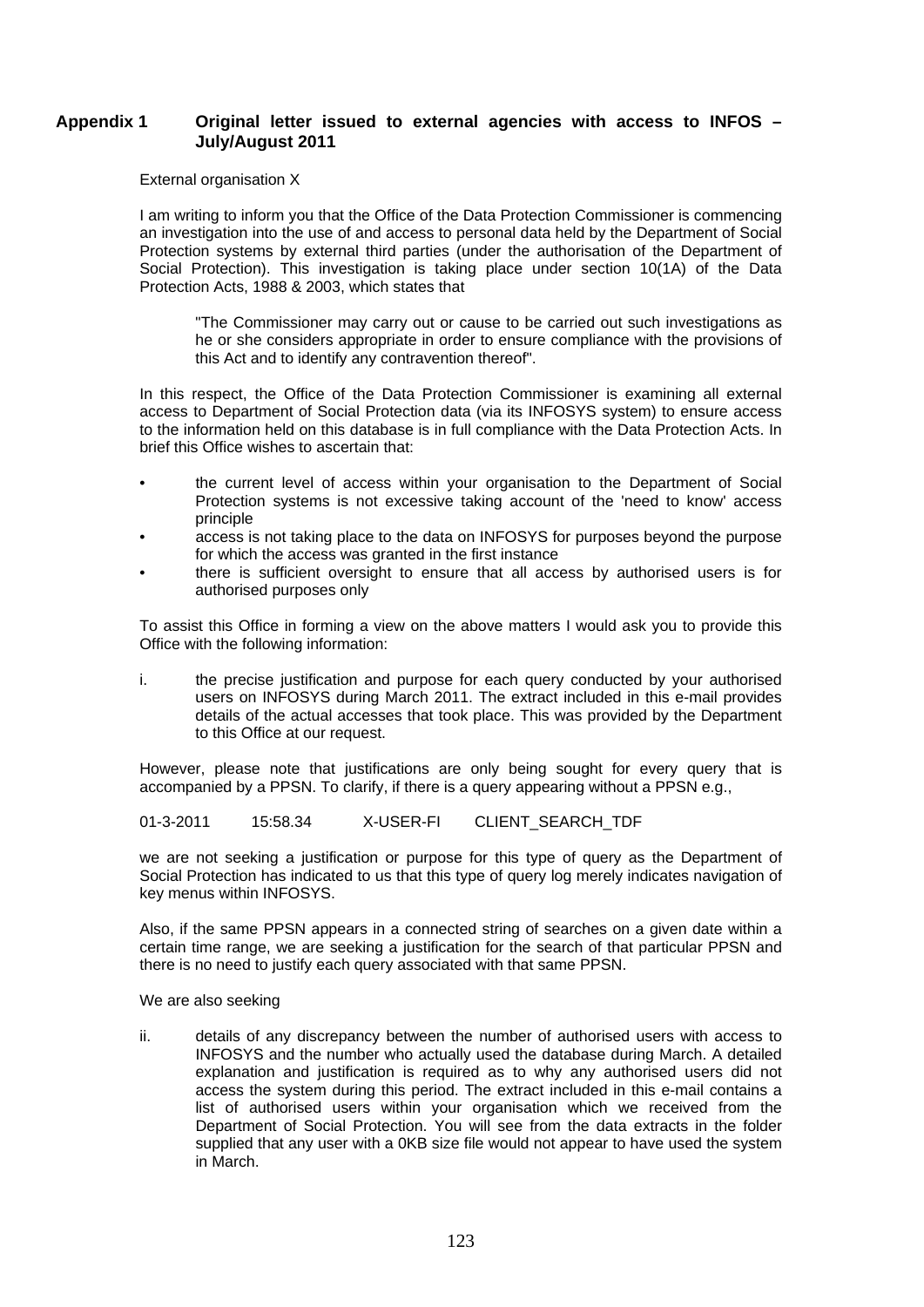- iii. a copy of the internal procedures in place for approving and removing authorised users from INFOSYS.
- iv. a copy of the internal guidance/instructions available to authorised users of INFOSYS informing them of the circumstances when INFOSYS may be accessed
- v. a copy of the internal procedures and processes for ensuring that such access to INFOSYS takes place in line with the guidance/instructions at (iv) above

Please contact XY or ZX, Office of the Data Protection Commissioner at 057 868 4800 or 087 9XX1CVB so we can provide you with a password to open the extracts.

I would ask that you provide the information sought (e-mail or hardcopy) by 19 August 2011. All responses submitted electronically should be emailed:

to: xx@dataprotection cc: yy@dataprotection.ie

I am to inform you that if your organisation considers itself unable to supply the above information, an Information Notice will be served under the provisions of Section 12 of the Data Protection Acts. Such Notices must be complied with or appealed to the Circuit Court within 21 days of receipt. I would also advise that this investigation is targeting the use of INFOSYS by all external third parties.

#### **Appendix 2 Sample Warning letter issued to 7 agencies with access to INFOS –**

Ms/Mr. **XXXXXXXXX XXXXXXXXX XXXXXXXXX** 

Dear X.,

As you are aware, an investigation is being undertaken by the Data Protection Commissioner into the use of and access to personal data held by the Department of Social Protection systems by external third parties (under the authorisation of the Department of Social Protection).

This Office is disappointed not to have received a response from you on this matter and I refer you again to our correspondence of x and x (both enclosed) and follow up email reminders dated x and x September.

If a response is not received by x 2011, the Data Protection Commissioner will serve an Information Notice on you (which is a legal notice) to obtain the information requested. You should be aware that details of Information Notices issued in this context are included in the Commissioner's annual report and they may be subject to reporting in the media when the annual report is published.

Yours sincerely,

**Senior Compliance Officer** 

**\_\_\_\_\_\_\_\_\_\_\_\_\_\_\_\_\_\_\_\_\_**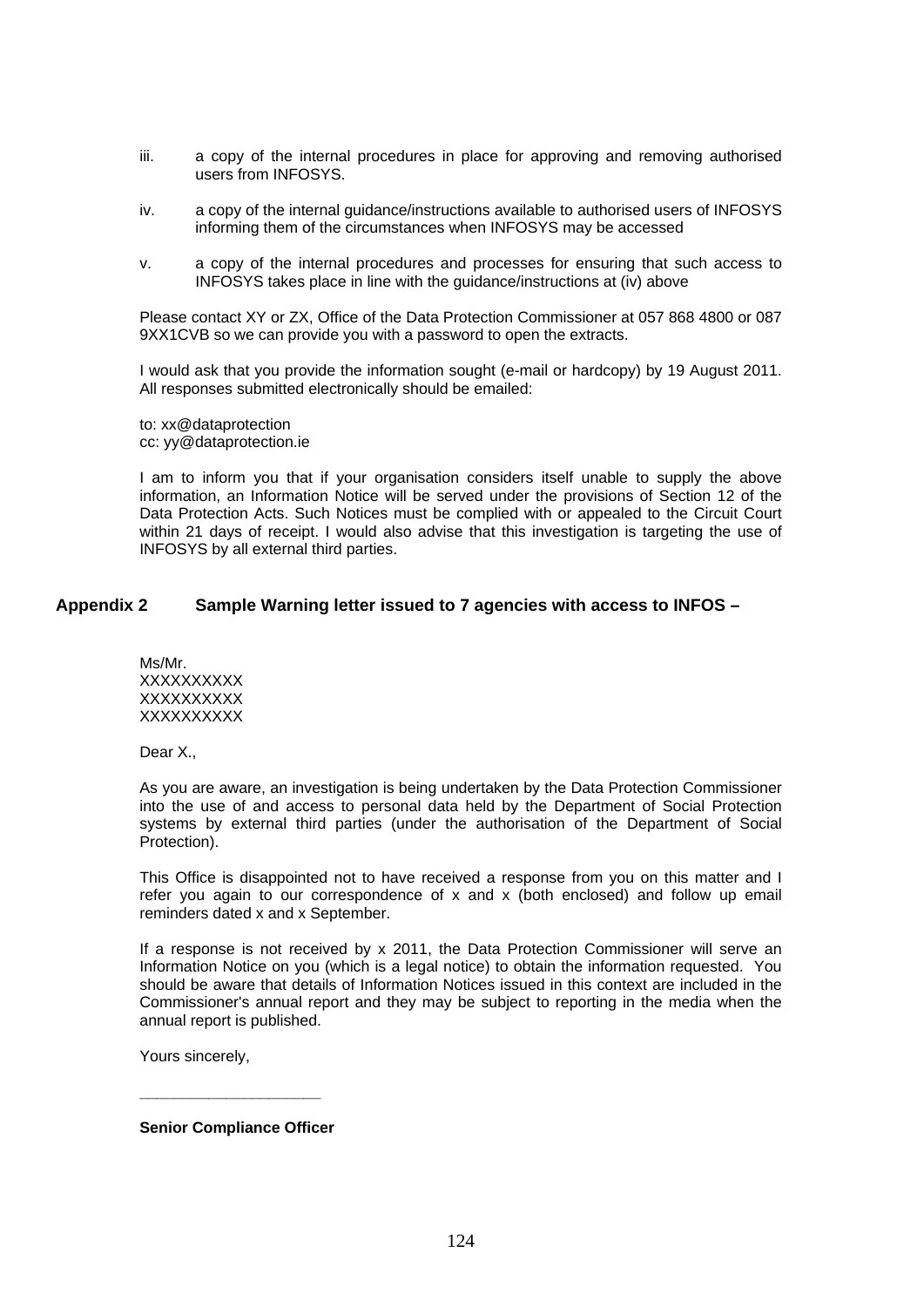## **Appendix 3 – Social Welfare Consolidation Act 2005**

#### **Sharing of information.**

#### **265.—(1) In this section—**

 "data controller" and "personal data" have the meanings given to them by section 1 of the Data Protection Act 1988 :

 "information" means any personal data or information extracted from that data, whether collected before or after 5 February 1999;

"relevant purpose" means—

(a) for the purposes of determining entitlement to or control of—

(i) benefit,

 (ii) a service provided by or under sections 45 , 58 , 59 and 61 of the Health Act 1970 or regulations made thereunder,

(iii) a payment under section 44 (3) of the Health Act 1947 ,

(iv) an allowance under the Blind Persons Act 1920,

 (v) a grant awarded in accordance with regulations made under section 2 (as amended by section 3 of the Local Authorities (Higher Education Grants) Act 1992 ) of the Local Authorities (Higher Education Grants) Act 1968 , or

(vi) legal aid awarded under the Civil Legal Aid Act 1995 ,

or

- (b) for the purposes of—
- (i) making an assessment in accordance with section 9 of the Housing Act 1988 ,
- (ii) a letting in accordance with section 11 of the Housing Act 1988 ,

 (iii) the determining of rent or other payment in accordance with section 58 of the Housing Act 1966, or the control thereof.

[1998 s14(1)] (2) A specified body holding information may share that information with another specified body who has a transaction with a natural person relating to a relevant purpose, where the specified body seeking the information provides the personal public service number of the person who is the subject of the transaction and satisfies the data controller of the specified body holding the information that the information requested is relevant to the transaction for that purpose between the person and the specified body seeking the information.

[1998 s14(1)] (3) A specified body may only seek information for the purposes of a transaction relating to a relevant purpose.

[1998 s14(1)] (4) Where information shared between one specified body and another is found to be inaccurate, the specified body on making the discovery shall confirm with the person the correct information and advise the other specified body of the amended information.

 [1998 s14(1); 2000 s32(1)(d)] (5) A person who knowingly seeks or transfers any information held by a specified body relating to another by using that other's personal public service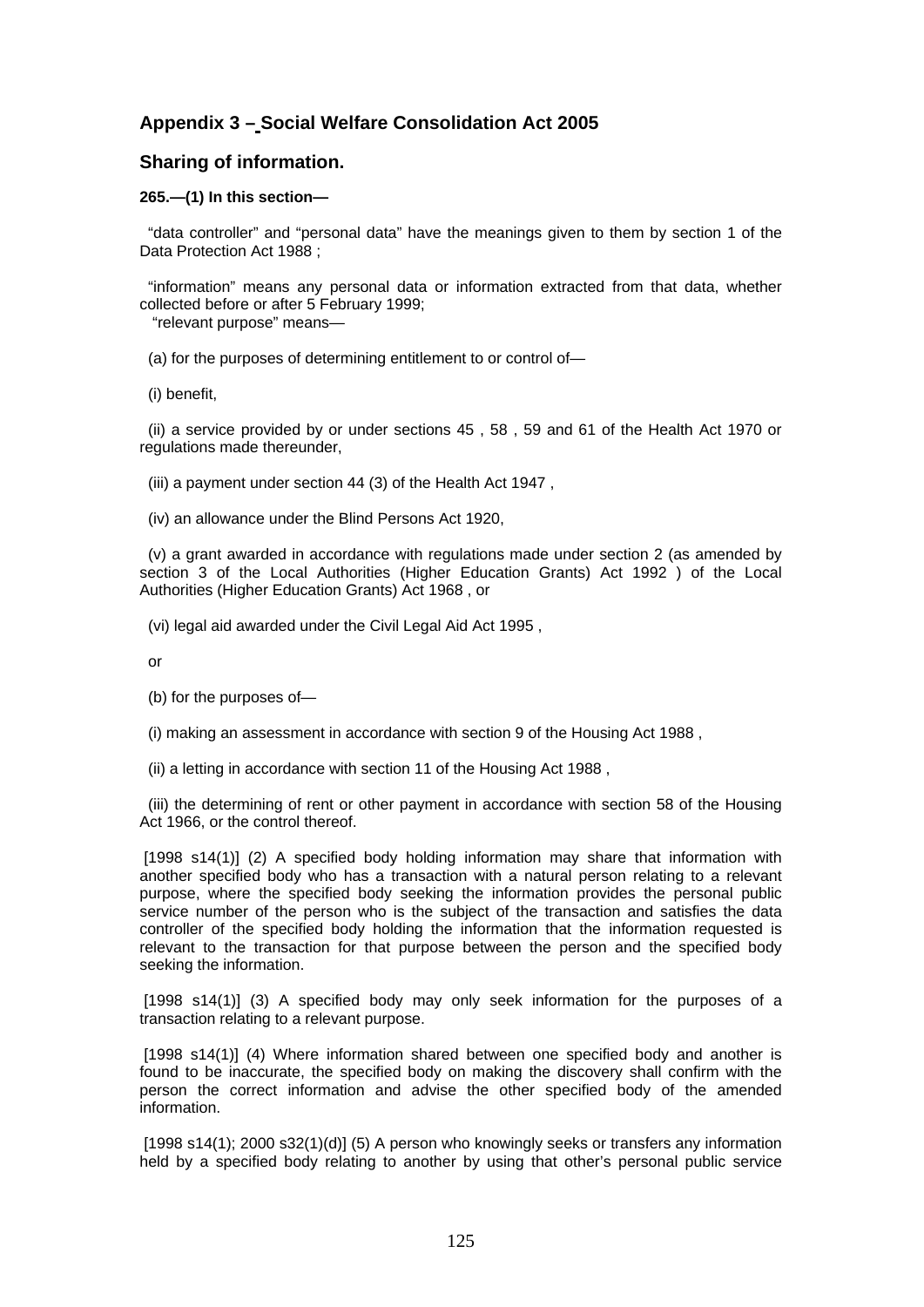number, other than where the seeking or transferring of information is provided for under this Act or any other enactment, is guilty of an offence.

#### **INFOSYS ACCESS (EXTERNAL). APPLICATION FOR A NEW INFOSYS Appendix 4.<br>ACCOUNT**

### **INFOSYS ACCESS (EXTERNAL) APPLICATION FOR A NEW INFOSYS ACCOUNT**

| Please insert X in appropriate boxes:                                                                                                                                                                                         |                                |                        |                                    |                        |
|-------------------------------------------------------------------------------------------------------------------------------------------------------------------------------------------------------------------------------|--------------------------------|------------------------|------------------------------------|------------------------|
| <b>Name of Staff Member:</b>                                                                                                                                                                                                  | <b>Phone Number:</b>           |                        |                                    | <b>E-Mail Address:</b> |
|                                                                                                                                                                                                                               |                                |                        |                                    |                        |
| Organisation:                                                                                                                                                                                                                 | Location:                      |                        |                                    | Section:               |
|                                                                                                                                                                                                                               |                                |                        |                                    |                        |
|                                                                                                                                                                                                                               |                                |                        |                                    |                        |
| Type of access is required                                                                                                                                                                                                    |                                |                        |                                    |                        |
| <b>New Account</b>                                                                                                                                                                                                            |                                |                        |                                    |                        |
| 1. Please give a Brief Business Reason for the setting up of new account and provide a brief outline of<br>what the staff member will use Infosys for:                                                                        |                                |                        |                                    |                        |
| 2.<br>Please specify access required:                                                                                                                                                                                         |                                |                        |                                    |                        |
| <b>NEW ACCOUNT ACCESS</b><br>3. Please confirm the following:<br>NO:<br>YES: ∐<br>Has Data Protection Declaration being signed:<br>(attached Data Protection Declaration should be signed and a copy retained by the officer) |                                |                        |                                    |                        |
|                                                                                                                                                                                                                               | <b>Officer Details</b>         |                        |                                    |                        |
| Name:                                                                                                                                                                                                                         | <b>Phone Number:</b>           | <b>E-Mail Address:</b> |                                    | Date:                  |
| xx@welfare.ie<br><b>Please forward Template to:</b>                                                                                                                                                                           |                                |                        |                                    |                        |
|                                                                                                                                                                                                                               | To Be Completed by Data Access |                        |                                    |                        |
| <b>Infosys Account:</b>                                                                                                                                                                                                       | Has been set up :<br>Date:     |                        | Increased access granted.<br>Date: |                        |
| <b>USERNAME:</b>                                                                                                                                                                                                              | <b>PASSWORD:</b>               |                        | <b>USERNAME:</b>                   |                        |
| To:                                                                                                                                                                                                                           |                                |                        |                                    |                        |
| <b>Data Access Section:</b><br>From:<br>Date:                                                                                                                                                                                 |                                |                        |                                    |                        |